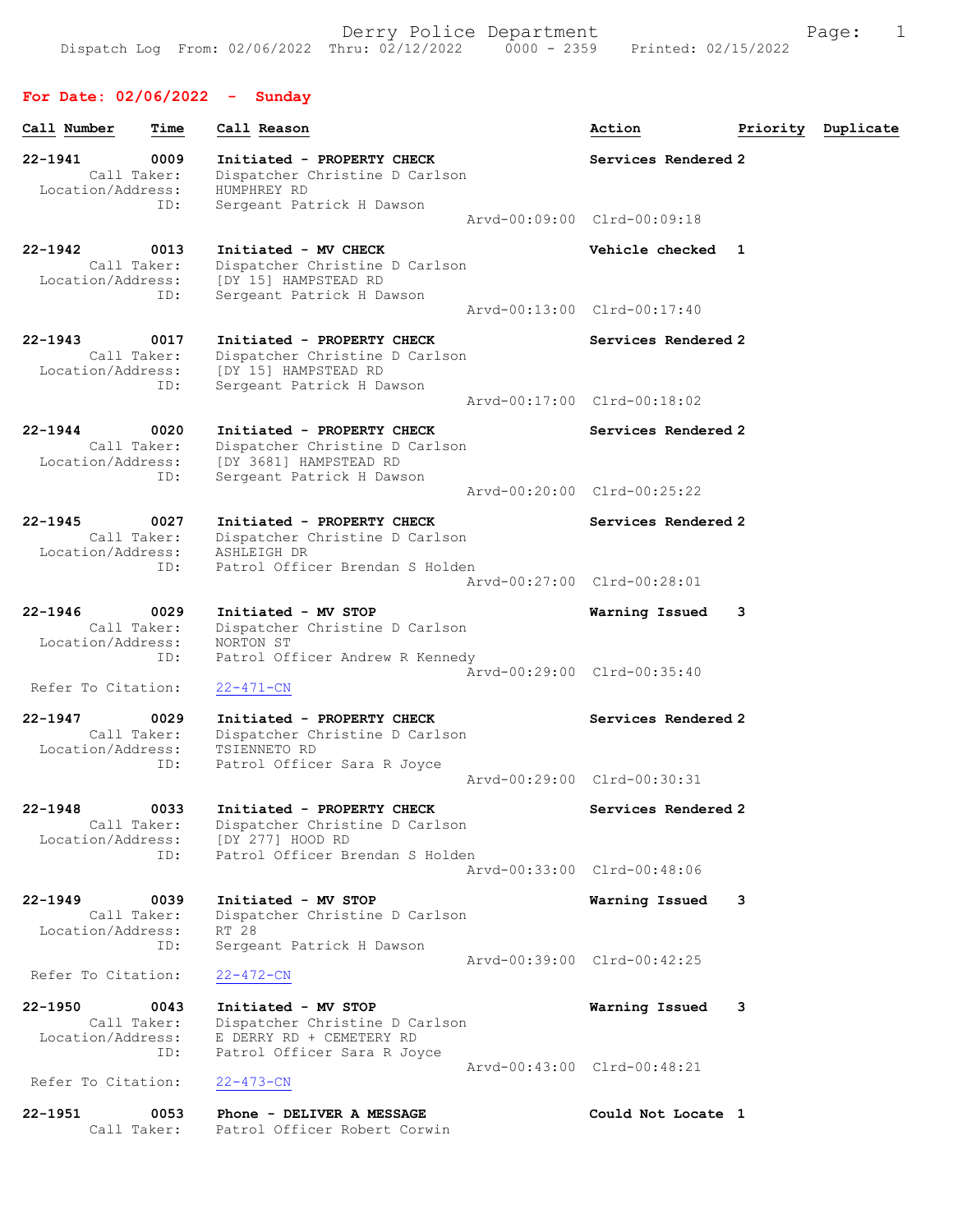Derry Police Department Page: 2 Dispatch Log From: 02/06/2022 Thru: 02/12/2022 Location/Address: REDFIELD CIR ID: Patrol Officer Sara R Joyce<br>Disp-01:03:42 Arvd-01:11:50 Clrd-01:18:41 Arrived By: Dispatcher Christine D Carlson Cleared By: Dispatcher Christine D Carlson 22-1952 0055 Initiated - MV STOP Warning Issued 3 Call Taker: Dispatcher Christine D Carlson Call Taker: Dispatcher (<br>Location/Address: CRYSTAL AVE<br>ID: Patrol Offic Patrol Officer Andrew R Kennedy Arvd-00:55:00 Clrd-01:03:01<br>22-474-CN Refer To Citation: 22-1953 0102 Initiated - MV STOP **Arrest(s) Made 3**<br>Call Taker: Dispatcher Christine D Carlson Dispatcher Christine D Carlson Location/Address: ABBOTT CT<br>ID: Sergeant I Sergeant Patrick H Dawson Arvd-01:02:00 Clrd-01:26:11<br>TD: Patrol Officer Andrew R Kennedy Patrol Officer Andrew R Kennedy<br>Disp-01:03:11 Ar Arvd-01:04:19 Clrd-03:35:29 ID: Patrol Officer Brendan S Holden<br>Disp-01:06:06 Am Disp-01:06:06 Arvd-01:06:07 Clrd-01:33:07 Narrative: 02/06/2022 0109 S7 advising checking sobriety Narrative: 02/06/2022 0121 335 has one in custody at this time Narrative: 02/06/2022 0127 335 enroute to HQ, s/m: 14,500.7 Narrative: 02/06/2022 0144 335 transporting subject to PMC for legal draw, s/m: 14,500.7 Narrative: 02/06/2022 0149 335 off at PMC, e/m: 14,503.5 Narrative: 02/06/2022 0209 335 enroute back to HQ, s/m: 14,503.5 Narrative: 02/06/2022 0214 335 off at HQ, e/m: 14,505.1 Narrative: 02/06/2022 0227 B/C called at this time Narrative: 02/06/2022 0243 Subject placed in cell 3 at this time Narrative: 02/06/2022 0255 Subject checked Narrative: 02/06/2022 0131 335 off at HQ, e/m: 14,502 Narrative: 02/06/2022 0331 Subject information (DWI): Carlos Ortiz 108 Exchange St Lawrence MA DOB: 8/28/66 Narrative: 02/06/2022 0332 Subject given PR w/ court date of 2/24/22 as per b/c Mencis Narrative: 02/06/2022 0333 Subject released at this time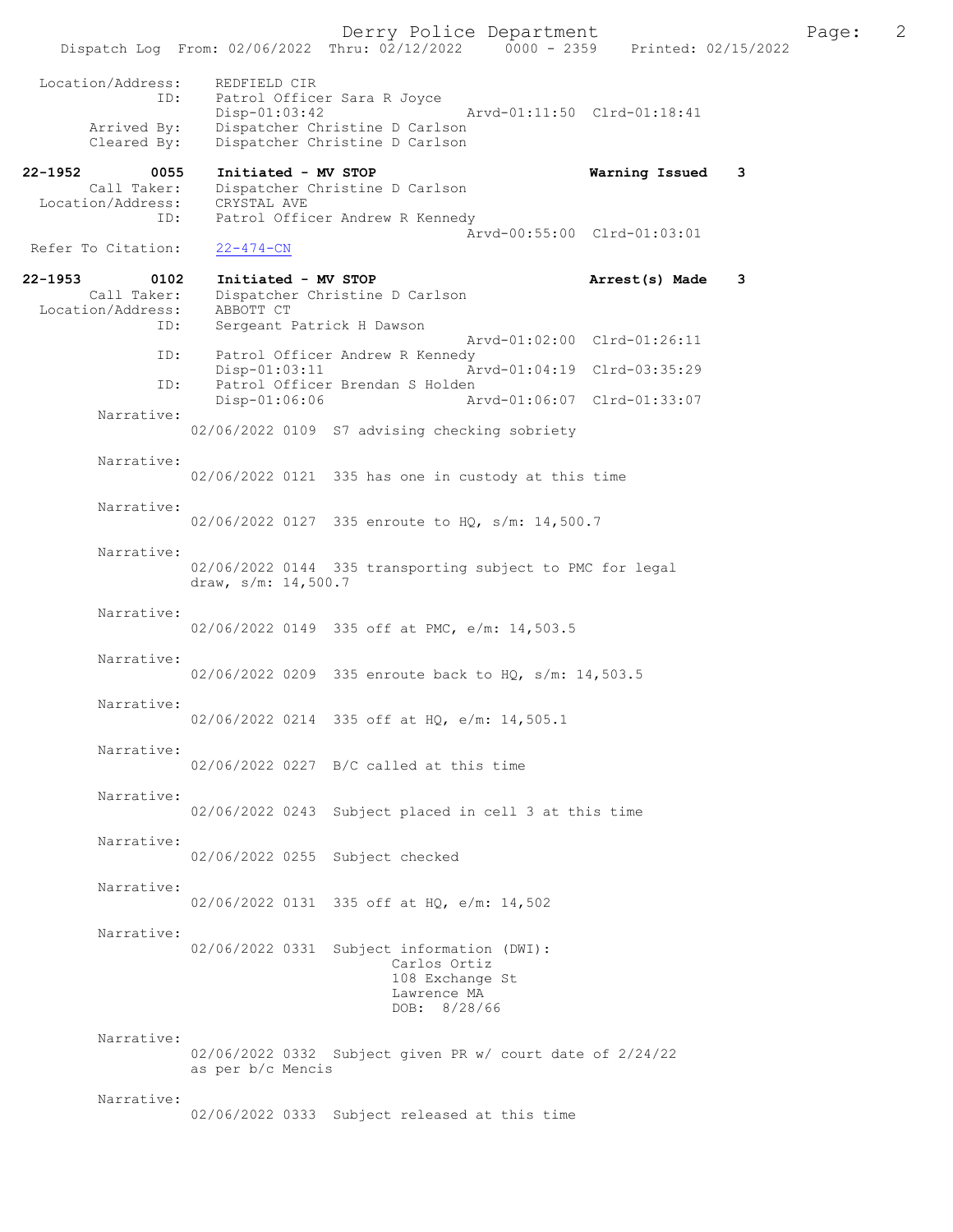Narrative:

02/06/2022 0341 Booking, AFIS and cell videos completed at this time

Refer To Arrest: 22-110-AR

| 22-1954            | 0128              | Initiated - MV STOP            |  | Summons Issued              |  |
|--------------------|-------------------|--------------------------------|--|-----------------------------|--|
|                    | Call Taker:       | Dispatcher Christine D Carlson |  |                             |  |
|                    | Location/Address: | FAIRWAY DR                     |  |                             |  |
|                    | ID:               | Patrol Officer Scott M Beegan  |  |                             |  |
|                    |                   |                                |  | Arvd-01:28:00 Clrd-01:39:24 |  |
| Refer To Citation: |                   | 22-816-011001                  |  |                             |  |
|                    | Narrative:        |                                |  |                             |  |
|                    |                   | 02/06/2022 0131                |  |                             |  |

Narrative:

02/06/2022 0132

| $22 - 1955$       | 0258        | Phone - ALARM, BURGLAR |                                 | False Alarm                 |  |
|-------------------|-------------|------------------------|---------------------------------|-----------------------------|--|
|                   | Call Taker: |                        | Dispatcher Christine D Carlson  |                             |  |
| Location/Address: |             | [DY 1338] E BROADWAY   |                                 |                             |  |
|                   | ID:         |                        | Patrol Officer Brendan S Holden |                             |  |
|                   |             | Disp-02:59:11          |                                 | Arvd-03:02:46 Clrd-03:06:27 |  |
|                   | ID:         |                        | Patrol Officer Sara R Joyce     |                             |  |
|                   |             | Disp-02:59:14          |                                 | Arvd-03:02:47 Clrd-03:06:26 |  |
|                   | Narrative:  |                        |                                 |                             |  |
|                   |             |                        | 02/06/2022 0259 Multiple zones  |                             |  |

#### Refer To Field Int: 22-444-FI

| $22 - 1956$       | 0310        | Phone - WELFARE CHECK           |                                                      | Services Rendered 2         |
|-------------------|-------------|---------------------------------|------------------------------------------------------|-----------------------------|
|                   | Call Taker: | Dispatcher Christine D Carlson  |                                                      |                             |
| Location/Address: |             | [DY 2195] PINE BLUFF            |                                                      |                             |
|                   | ID:         | Patrol Officer Sara R Joyce     |                                                      |                             |
|                   |             | $Disp-03:11:51$                 |                                                      | Arvd-03:18:16 Clrd-03:29:59 |
|                   | ID:         | Patrol Officer Brendan S Holden |                                                      |                             |
|                   |             | $Disp-03:11:54$                 |                                                      | Arvd-03:18:17 Clrd-03:30:00 |
|                   | Narrative:  |                                 |                                                      |                             |
|                   |             | Calvary                         | 02/06/2022 0320 Pulling vehicle over on Hampstead by |                             |

#### Narrative:

02/06/2022 0324 Contact made - Subject stated she was fine, no issues

### Refer To Field Int: 22-445-FI

| 22-1957            | 0437        | Initiated - MV STOP                        |                             | Warning Issued              | 3              |
|--------------------|-------------|--------------------------------------------|-----------------------------|-----------------------------|----------------|
|                    |             | Call Taker: Dispatcher Christine D Carlson |                             |                             |                |
|                    |             | Location/Address: E BROADWAY + MARLBORO RD |                             |                             |                |
|                    | ID:         | Patrol Officer Brendan S Holden            |                             |                             |                |
|                    |             |                                            |                             | Arvd-04:37:00 Clrd-04:42:52 |                |
|                    | ID:         | Patrol Officer Andrew R Kennedy            |                             |                             |                |
|                    |             | $Disp-04:39:28$                            |                             | Arvd-04:39:29 Clrd-04:40:06 |                |
| Refer To Citation: |             | $22 - 475 - CN$                            |                             |                             |                |
| 22-1958            | 0730        | Initiated - FOLLOW-UP                      |                             | No Action Required          | $\overline{2}$ |
|                    | Call Taker: | Dispatcher Jess W Arcand                   |                             |                             |                |
| Location/Address:  |             | MUNICIPAL DR                               |                             |                             |                |
|                    | ID:         | Patrol Officer Sara R Joyce                |                             |                             |                |
|                    |             |                                            |                             | Arvd-07:30:00 Clrd-09:06:04 |                |
| $22 - 1959$        | 0904        | Phone - MV ACCIDENT                        |                             | Report Taken                | 1              |
|                    | Call Taker: | Dispatcher Jess W Arcand                   |                             |                             |                |
| Location/Address:  |             | CRYSTAL AVE                                |                             |                             |                |
|                    | ID:         | Patrol Officer Charles L Doherty           |                             |                             |                |
|                    |             | Disp-09:05:34                              | Arvd-09:10:46 Clrd-09:26:55 |                             |                |
|                    | Narrative:  |                                            |                             |                             |                |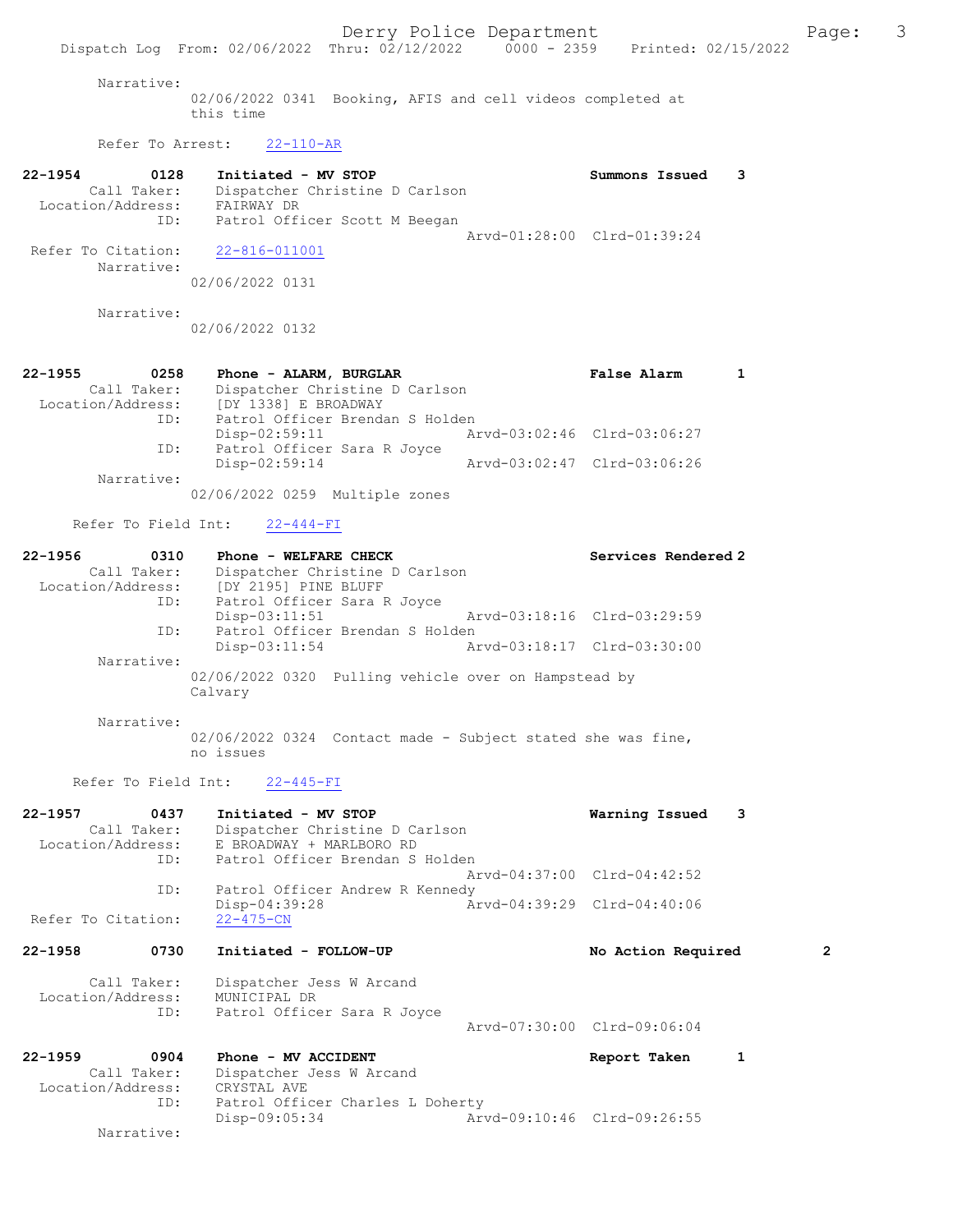Derry Police Department<br>
Page: 4 (19/12/2022 0000 - 2359 Printed: 02/15/2022 Dispatch Log From: 02/06/2022 Thru: 02/12/2022 02/06/2022 0905 SUSPICIOUS CAR PARKED IN THE LOT Narrative: 02/06/2022 0926 REPORTABLE. CIANCIO VS POLE Refer To Accident: 22-69-AC 22-1960 0910 Initiated - SUBPOENA DELIVERY Served 1 Call Taker: Dispatcher Jess W Arcand Location/Address: RAILROAD AVE ID: Patrol Officer Nicholas M Granville Arvd-09:10:00 Clrd-09:19:03 22-1961 0922 Initiated - SUBPOENA DELIVERY Not Served 1<br>Call Taker: Dispatcher Jess W Arcand Dispatcher Jess W Arcand<br>BERRY ST Location/Address:<br>ID: Patrol Officer Nicholas M Granville Arvd-09:22:00 Clrd-09:31:28 22-1962 0922 Initiated - FOLLOW-UP No Action Required 2 Call Taker: Dispatcher Jess W Arcand<br>ion/Address: MUNICIPAL DR Location/Address:<br>ID: Patrol Officer Blake A Martineau Arvd-09:22:00 Clrd-09:43:12 22-1963 1015 Initiated - FOLLOW-UP No Action Required 2 Call Taker: Dispatcher Jess W Arcand<br>Location/Address: MUNICIPAL DR with .<br>:ess: MUNICIPAL DR<br> ID: Patrol Office Patrol Officer Charles L Doherty Arvd-10:15:00 Clrd-10:59:02 22-1964 1047 Phone - MV ACCIDENT Report Taken 1 Call Taker: Dispatcher Jess W Arcand Location/Address: ISLAND POND RD ID: Patrol Officer Blake A Martineau<br>Disp-10:47:33 Art Disp-10:47:33 Arvd-10:53:29 Clrd-12:10:07 ID: Sergeant Seth Plumer<br>Disp-11:04:53 Disp-11:04:53 Arvd-11:05:04 Clrd-12:06:09 Refer To Citation: Narrative: 02/06/2022 1055 OFF WITH NH 4617519 Narrative: 02/06/2022 1057 AAA NOTIFIED AND RESPONDING Narrative: 02/06/2022 1131 AAA UNABLE TO RESPOND IN A TIMELY MANNER. MOVING TO NEXT ON LIST SPACETOWN AUTO. SPACETOWN NOTIFIED AND RESPONDING Narrative: 02/06/2022 1150 WRECKER ON SCENE Narrative: 02/06/2022 1209 REPORTABLE. STACK VS TREE Refer To Accident: 22-70-AC 22-1965 1058 911 - UNWANTED SUBJECT Arrest(s) Made 2 Call Taker: Dispatcher Jess W Arcand<br>ion/Address: N MAIN ST Location/Address: Patrol Officer Charles L Doherty<br>Disp-10:59:59 Ary Disp-10:59:59 Arvd-11:04:50 Clrd-11:39:38<br>ID: Patrol Officer Nicholas M Granville Patrol Officer Nicholas M Granville Disp-11:00:02 Arvd-11:03:12 Clrd-11:32:16<br>TD: Patrol Officer Brendan S Holden Patrol Officer Brendan S Holden Disp-11:34:41 Arvd-11:34:44 Clrd-12:10:16 Narrative: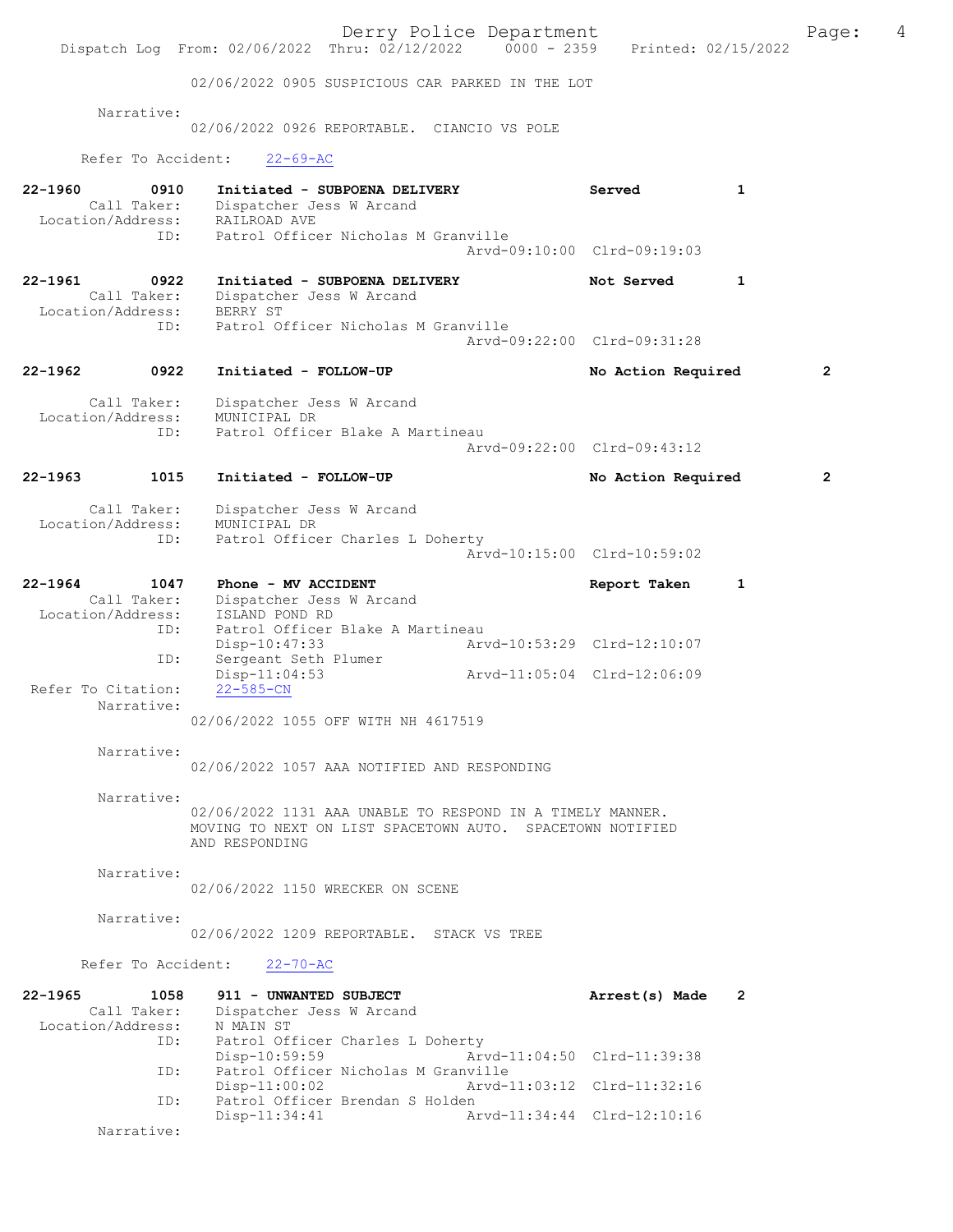|                                                            | Dispatch Log From: 02/06/2022 Thru: 02/12/2022 0000 - 2359 Printed: 02/15/2022                                   | Derry Police Department     |                              |                | Page:        | 5 |
|------------------------------------------------------------|------------------------------------------------------------------------------------------------------------------|-----------------------------|------------------------------|----------------|--------------|---|
|                                                            | 02/06/2022 1125 ONE IN CUSTODY ON A DERRY WARRANT FOR<br>UNAUTHORIZED USE AND OPERATING AFTER SUSPENSION         |                             |                              |                |              |   |
| Narrative:                                                 | 02/06/2022 1126 418 TRANSPORTING ONE TO HQ SM 49988.4                                                            |                             |                              |                |              |   |
| Narrative:                                                 | 02/06/2022 1130 OFF AT HQ EM 49989.8                                                                             |                             |                              |                |              |   |
| Narrative:                                                 | 02/06/2022 1206 IDENTIFIED AS:                                                                                   |                             |                              |                |              |   |
|                                                            | VICTOR MATIAS-RUIZ<br>13 N MAIN ST APT A<br>DERRY NH<br>DOB 6/28/98                                              |                             |                              |                |              |   |
| Narrative:                                                 | 02/06/2022 1206 RELEASED ON A SUMMONS WITH COURT 4/14/22                                                         |                             |                              |                |              |   |
| Refer To Arrest:                                           | $22 - 111 - AR$                                                                                                  |                             |                              |                |              |   |
| 22-1966<br>1139                                            | Initiated - FOLLOW-UP                                                                                            |                             | No Action Required           |                | $\mathbf{2}$ |   |
| Location/Address:                                          | Call Taker: Dispatcher Jess W Arcand<br>MUNICIPAL DR<br>ID: Patrol Officer Charles L Doherty                     | Arvd-11:39:00 Clrd-13:32:51 |                              |                |              |   |
| Cleared By:                                                | Detective Lieutenant Jon M Breen                                                                                 |                             |                              |                |              |   |
| 22-1967<br>1153<br>Location/Address:<br>ID:                | Initiated - DISABLED MV<br>Call Taker: Dispatcher Jess W Arcand<br>ISLAND POND RD<br>Patrol Officer Sara R Joyce |                             | Vehicle Moved                | 3              |              |   |
| Refer To Field Int:                                        | $22 - 436 - FI$                                                                                                  | Arvd-11:53:00 Clrd-11:57:49 |                              |                |              |   |
| 22-1968<br>1223<br>Location/Address: LAWRENCE ST           | Initiated - SUBPOENA DELIVERY<br>Call Taker: Dispatcher Jess W Arcand                                            |                             | Not Served                   | 1              |              |   |
| ID:                                                        | Patrol Officer Nicholas M Granville                                                                              | Arvd-12:23:00 Clrd-12:27:29 |                              |                |              |   |
| 22-1969<br>1300<br>Call Taker:<br>Location/Address:        | Initiated - SUBPOENA DELIVERY<br>Dispatcher Jess W Arcand<br>BERRY ST                                            |                             | Served                       | 1              |              |   |
| ID:                                                        | Patrol Officer Nicholas M Granville                                                                              | Arvd-13:00:00 Clrd-13:05:40 |                              |                |              |   |
| 22-1970<br>1301<br>Call Taker:<br>Location/Address:        | Phone - FOUND/LOST PROPERTY<br>Dispatcher Jess W Arcand<br>MUNICIPAL DR                                          |                             | Report Taken                 | 3              |              |   |
| ID:<br>Narrative:                                          | Patrol Officer Brendan S Holden<br>$Disp-13:01:44$<br>02/06/2022 1301 LOST DEALER PLATE NH 1299E                 | Arvd-13:01:46 Clrd-13:03:52 |                              |                |              |   |
| Refer To Incident:                                         | $22 - 189 - OF$                                                                                                  |                             |                              |                |              |   |
| 22-1971<br>1344                                            | Phone - ROAD HAZARD                                                                                              |                             | Cleared                      | $\overline{2}$ |              |   |
| Call Taker:<br>Location/Address:<br>ID:                    | Patrol Officer Brendan S Holden<br>TSIENNETO RD<br>Patrol Officer Sara R Joyce                                   |                             |                              |                |              |   |
|                                                            | Disp-13:47:20                                                                                                    | Arvd-13:48:34 Clrd-13:51:01 |                              |                |              |   |
| 22-1972<br>1413<br>Call Taker:<br>Location/Address:<br>ID: | 911 - DISTURBANCE<br>Dispatcher Jess W Arcand<br>CHESTER RD<br>Patrol Officer Sara R Joyce                       |                             | Cancelled Prior to Arrival 1 |                |              |   |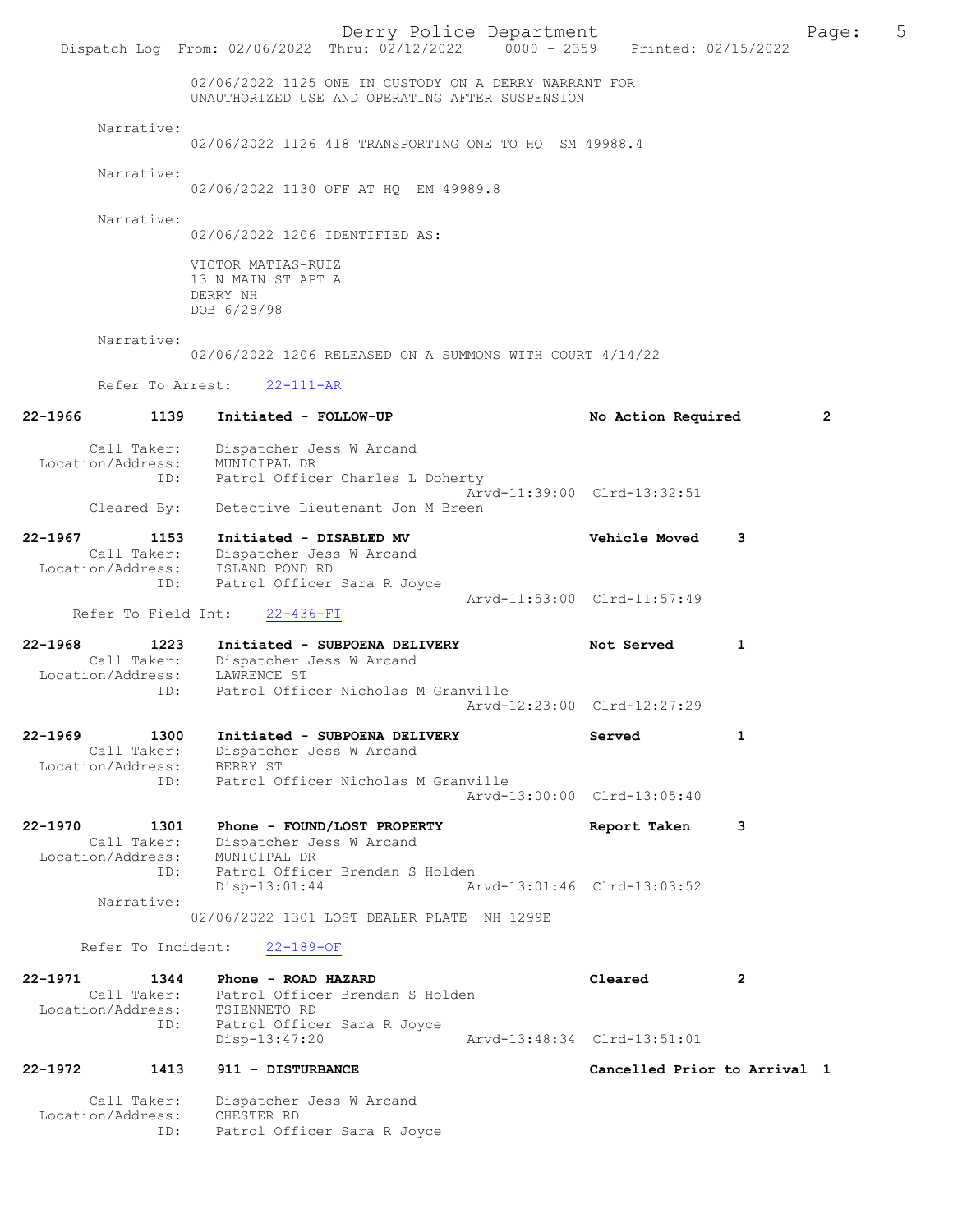Derry Police Department The Rage: 6 Dispatch Log From: 02/06/2022 Thru: 02/12/2022 0000 - 2359 Printed: 02/15/2022 Arvd-14:16:23 Clrd-14:21:47 Patrol Officer Charles L Doherty Disp-14:13:52 Arvd-14:16:23 Clrd-14:21:47<br>ID: Patrol Officer Charles L Doherty<br>Disp-14:13:56 Clrd-14:21:45 Narrative: 02/06/2022 1421 CANCELLED BY DFD UPON ARRIVAL 22-1973 1530 Initiated - MV STOP Summons Issued 3 Call Taker: Dispatcher Christina L Power Location/Address: E DERRY RD ID: Patrol Officer Nathan S Lavoie Arvd-15:30:00 Clrd-15:41:40 Refer To Citation: 22-478-CN Refer To Citation: 22-816-007003 22-1974 1554 Initiated - MV STOP Warning Issued 3 Call Taker: Dispatcher Christina L Power Location/Address: E DERRY RD ID: Patrol Officer Nathan S Lavoie Arvd-15:54:00 Clrd-16:06:38 Refer To Citation: 22-479-CN 22-1975 1601 Initiated - MV STOP Warning Issued 3 Call Taker: Dispatcher Christina L Power Location/Address: PINKERTON ST ID: Patrol Officer Samuel J Troy Arvd-16:01:00 Clrd-16:10:09 Refer To Citation: 22-480-CN 22-1976 1624 Initiated - SUBPOENA DELIVERY Not Served 1 Call Taker: Dispatcher Christina L Power Location/Address: W BROADWAY ID: Patrol Officer Joshua W Morse Arvd-16:24:00 Clrd-16:29:52 Patrol Officer Ryan M Panaro 22-1977 1631 Initiated - MV CHECK 1997 1998 Vehicle checked 1 Call Taker: Dispatcher Christina L Power Location/Address: CRYSTAL AVE ID: Patrol Officer Samuel J Troy Arvd-16:31:00 Clrd-16:34:05 22-1978 1640 Phone - MV ACCIDENT Report Taken 1 Call Taker: Dispatcher Christina L Power Location/Address: FRANKLIN ST + B ST ID: Patrol Officer Samuel J Troy Disp-16:40:45 Arvd-16:44:32 Clrd-17:50:09 Narrative: 02/06/2022 1714 next on the list requested for NH reg 3873215, LBP assigned Narrative: 02/06/2022 1731 wrecker on scene Narrative: REPORTABLE- MCKENNA V. GAGNE. Refer To Accident: 22-71-AC 22-1979 1653 Initiated - SUBPOENA DELIVERY Not Served 1 Call Taker: Dispatcher Christina L Power Location/Address: W BROADWAY ID: Patrol Officer Joshua W Morse Arvd-16:53:00 Clrd-16:57:58 Patrol Officer Ryan M Panaro 22-1980 1921 Phone - ASSIST OTHER AGENCY Could Not Locate 3 Call Taker: Dispatcher Christina L Power Location/Address: MANCHESTER RD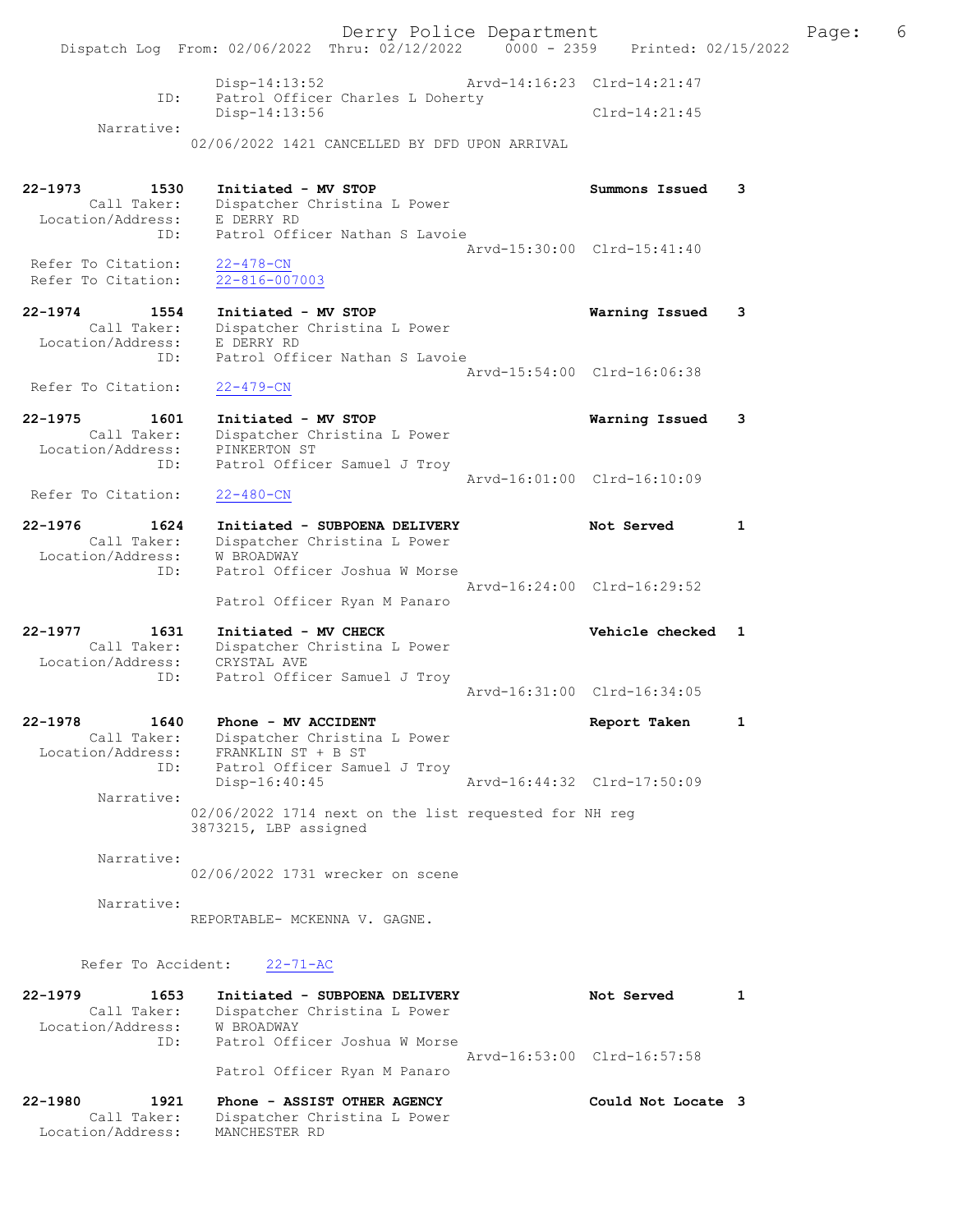Derry Police Department The Page: 7 Dispatch Log From: 02/06/2022 Thru: 02/12/2022 0000 - 2359 Printed: 02/15/2022 ID: Patrol Officer Charles L Doherty Disp-19:22:19 Arvd-19:22:23 Clrd-19:37:09 Narrative: bolo for a Toyt Rav4 for LPD 22-1981 1937 Initiated - FOLLOW-UP Cleared 2 Call Taker: Dispatcher Christina L Power Location/Address: MUNICIPAL DR ID: Patrol Officer Charles L Doherty Arvd-19:37:00 Clrd-20:20:20 22-1982 1938 Phone - JUVENILE OFFENSES Taken to Family/Guardian/Other 2 Call Taker: Dispatcher Christina L Power Location/Address: ASHLEIGH DR ID: Patrol Officer Samuel J Troy Disp-19:38:53 Arvd-19:42:08 Clrd-20:32:55 ID: Patrol Officer Kevin L Davies Disp-19:38:56 Arvd-19:44:45 Clrd-20:32:54 Narrative: juveniles released to parents on scene Refer To Arrest: 22-112-AR Refer To Arrest: 22-113-AR 22-1988 1938 Phone - DELIVER A MESSAGE Message Delivered 1 Call Taker: Patrol Officer Robert Corwin Location/Address: MAXWELL DR ID: Patrol Officer Kevin L Davies Disp-20:57:25 Arvd-21:03:35 Clrd-21:16:46 Dispatched By: Dispatcher Christina L Power Arrived By: Dispatcher Christina L Power Cleared By: Dispatcher Christina L Power 22-1983 1951 Phone - ROAD HAZARD Services Rendered 2 Call Taker: Dispatcher Christina L Power Location/Address: N MAIN ST ID: Patrol Officer Nathan S Lavoie Disp-19:51:56 Arvd-19:54:24 Clrd-20:14:07 Narrative: pothole Narrative: cone placed. 22-1984 1956 Phone - THEFT Report Taken 2 Call Taker: Dispatcher Christina L Power Location/Address: WAYNE DR ID: Patrol Officer Nathan S Lavoie Disp-20:20:14 Arvd-20:20:15 Clrd-20:41:58 Narrative: blk bag from a mv Refer To Incident: 22-190-OF 22-1985 2001 Initiated - MV STOP Warning Issued 3 Call Taker: Dispatcher Christina L Power Location/Address: W BROADWAY ID: Patrol Officer Joshua W Morse Arvd-20:01:00 Clrd-20:09:22 Patrol Officer Ryan M Panaro<br>22-481-CN Refer To Citation: 22-1986 2029 Phone - ALARM, BURGLAR False Alarm 1 Call Taker: Patrol Officer Robert Corwin<br>ation/Address: STARK RD Location/Address: ID: Patrol Officer Charles L Doherty<br>Disp-20:29:56 Arv Disp-20:29:56 Arvd-20:36:35 Clrd-20:39:04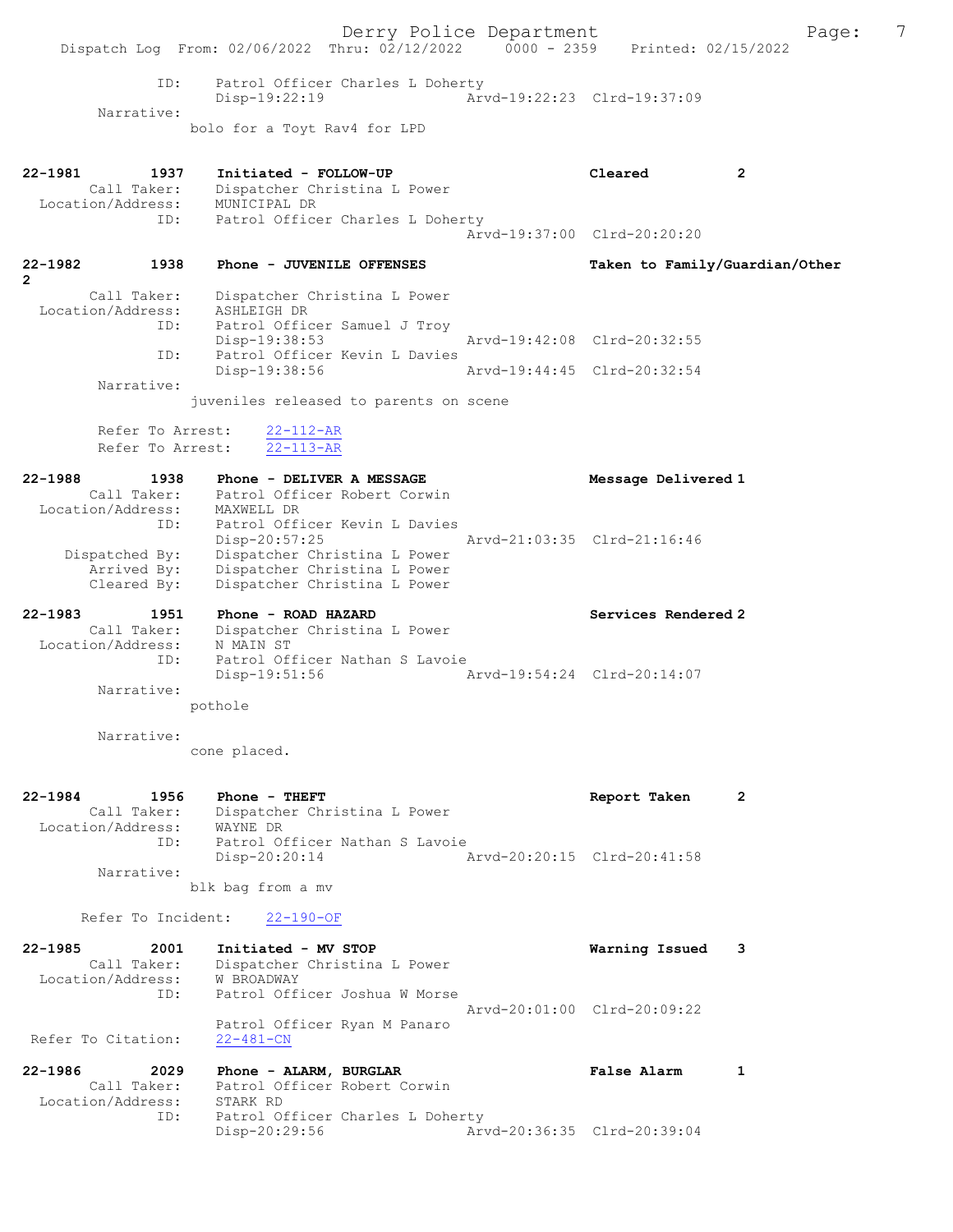Derry Police Department The Rage: 8 Dispatch Log From: 02/06/2022 Thru: 02/12/2022 0000 - 2359 Printed: 02/15/2022 Arrived By: Dispatcher Christina L Power Cleared By: Dispatcher Christina L Power ID: Patrol Officer Joshua W Morse Disp-20:29:59 Arvd-20:38:29 Clrd-20:39:05 Patrol Officer Ryan M Panaro<br>Arrived By: Dispatcher Christina L Power Dispatcher Christina L Power Cleared By: Dispatcher Christina L Power Narrative: key pad motion Narrative: confirmed false by homeowner 22-1987 2030 Phone - ALARM, BURGLAR No No Action Required 1 Call Taker: Dispatcher Christina L Power Location/Address: KILREA RD Narrative: duplicate call 22-1989 2055 Phone - MV CHECK Vehicle Moved 1 Call Taker: Dispatcher Christina L Power Location/Address: MATTHEW DR ID: Patrol Officer Joshua W Morse<br>Disp-20:57:13 Disp-20:57:13 Arvd-21:06:47 Clrd-21:13:56 Patrol Officer Ryan M Panaro Narrative: white plow truck 22-1990 2342 Initiated - PROPERTY CHECK Services Rendered 2 Call Taker: Dispatcher Jonathon S Pickering Location/Address: PIERCE AVE ID: Patrol Officer Andrew R Kennedy Arvd-23:42:00 Clrd-23:42:18 22-1991 2352 Initiated - MV STOP Warning Issued 3 Call Taker: Dispatcher Jonathon S Pickering Location/Address: E BROADWAY + BOYD RD ID: Patrol Officer Andrew R Kennedy Arvd-23:52:00 Clrd-02/07/2022 @ 00:00:05<br>ID: Patrol Officer Monica Ricci Patrol Officer Monica Ricci<br>Disp-23:58:46 Disp-23:58:46 Arvd-23:58:47 Clrd-02/07/2022 @ 00:00:06 Refer To Citation: For Date: 02/07/2022 - Monday 22-1992 0130 Initiated - MV STOP No Action Required 3 Call Taker: Dispatcher Jonathon S Pickering Location/Address: N HIGH ST ID: Patrol Officer Andrew R Kennedy Arvd-01:30:00 Clrd-01:31:19 22-1993 0215 Initiated - MV REPO Vehicle Towed 1 Call Taker: Dispatcher Jonathon S Pickering Location/Address: PEMBROKE DR ID: Dispatcher Jonathon S Pickering Arvd-02:15:00 Clrd-02:30:37 Narrative: 02/07/2022 0215 2017 Dodge Journey (NH 4363940), owner unaware 22-1994 0538 Phone - DISABLED MV Vehicle Towed 3 Call Taker: Dispatcher Jonathon S Pickering Location/Address: ROCKINGHAM RD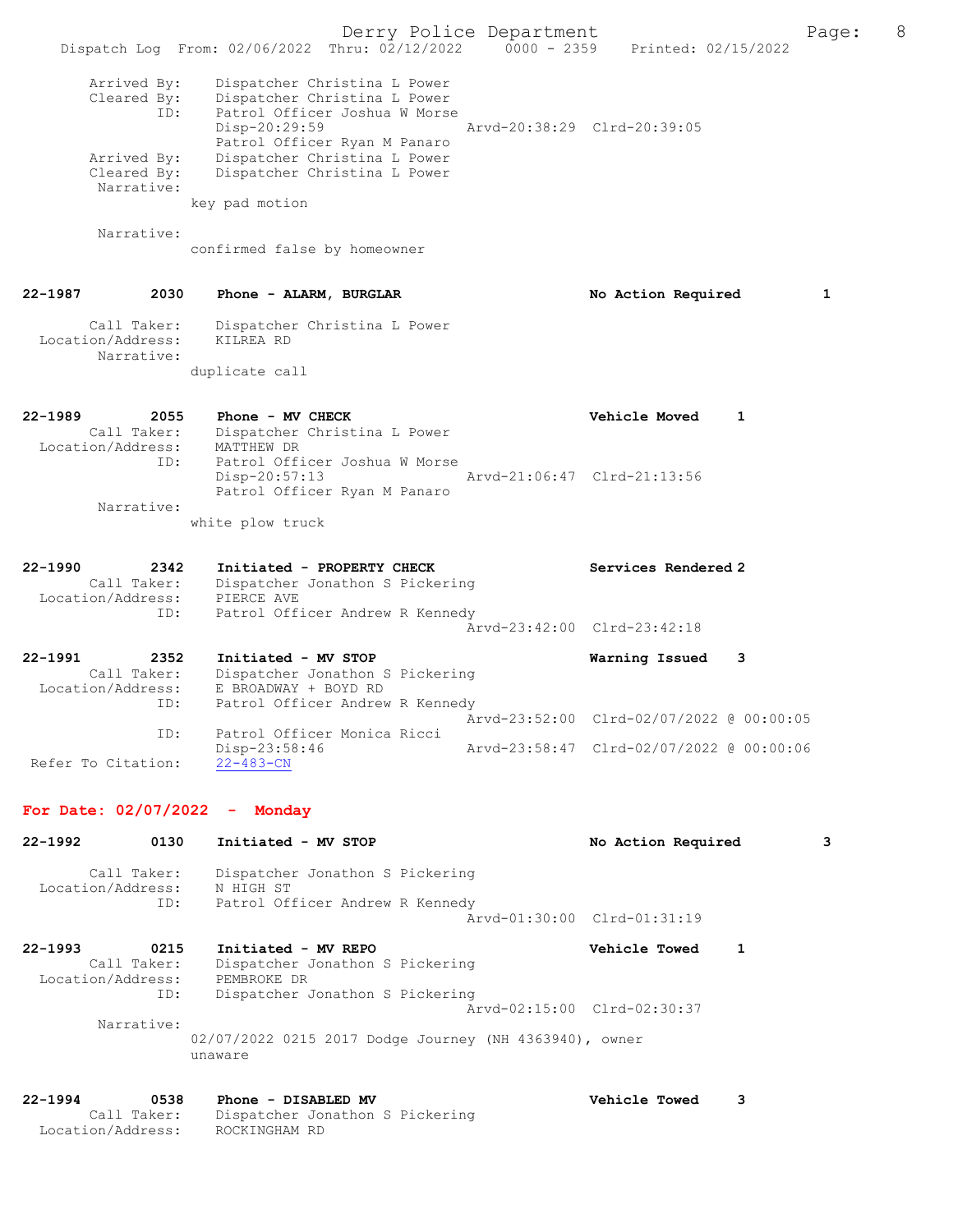Derry Police Department Page: 9 Dispatch Log From: 02/06/2022 Thru: 02/12/2022 0000 - 2359 ID: Patrol Officer Michael Carnazzo Disp-05:39:04 Arvd-05:45:41 Clrd-07:22:38 Cleared By: Dispatcher Jess W Arcand ID: Patrol Officer Nicholas M Granville<br>Disp-07:07:56 Arvd-0 Arvd-07:22:42 Clrd-07:25:15 Dispatched By: Dispatcher Jess W Arcand Arrived By: Dispatcher Jess W Arcand Cleared By: Dispatcher Jess W Arcand Narrative: 02/07/2022 0545 off with NH 4923496 Narrative: 02/07/2022 0626 next on the list requested, Birch St responding Narrative: 02/07/2022 0632 next on the list canceled, owner has AAA responding Narrative: 02/07/2022 0713 AAA ON SCENE 22-1995 0626 Phone - NOISE COMPLAINT Quieted on Request 2 Call Taker: Dispatcher Jonathon S Pickering<br>ion/Address: DERRY WAY Location/Address: ID: Patrol Officer Monica Ricci<br>Disp-06:27:01 Disp-06:27:01 Arvd-06:34:59 Clrd-06:39:10<br>ID: Patrol Officer Andrew R Kennedy Patrol Officer Andrew R Kennedy Disp-06:27:04 Arvd-06:35:00 Clrd-06:39:09 22-1996 0710 911 - MV ACCIDENT Report Taken 1 Call Taker: Dispatcher Jess W Arcand Dispatcher Jess W Arcand<br>TSIENNETO RD Location/Address: ID: Patrol Officer Ryan M Panaro<br>Disp-07:11:34 Arvd-07:12:57 Clrd-07:32:55 Narrative: 02/07/2022 0715 OFF WITH NH 4769373 AND NH NPO-22 Narrative: 02/07/2022 0732 REPORTABLE. Dupont vs Seleny Refer To Accident: 22-72-AC 22-1997 0717 Initiated - MV STOP 1997 Warning Issued 3<br>Call Taker: Dispatcher Jess W Arcand Dispatcher Jess W Arcand<br>FORDWAY ST Location/Address:<br>TD: Sergeant Jeffrey M Dawe Arvd-07:17:00 Clrd-07:22:49 22-1998 0729 Initiated - MV STOP 1998 Marning Issued 3<br>Call Taker: Dispatcher Jess W Arcand Dispatcher Jess W Arcand Location/Address: N HIGH ST<br>TD: Patrol Of Patrol Officer Sara R Joyce Arvd-07:29:00 Clrd-07:33:42<br>
22-484-CN Refer To Citation: 22-1999 0749 Initiated - MV STOP 1988 Call Taker: Dispatcher Jess W Arcand Dispatcher Jess W Arcand<br>A ST Location/Address: ID: Patrol Officer Sara R Joyce Arvd-07:49:00 Clrd-07:53:31 ID: Patrol Officer Nicholas M Granville Disp-07:53:25 Clrd-07:53:29<br>22-485-CN Refer To Citation: 22-2000 0759 Phone - MV ACCIDENT Call Taken 1 Call Taker: Dispatcher Jess W Arcand Dispatcher Jess W Arcand<br>CRYSTAL AVE Location/Address: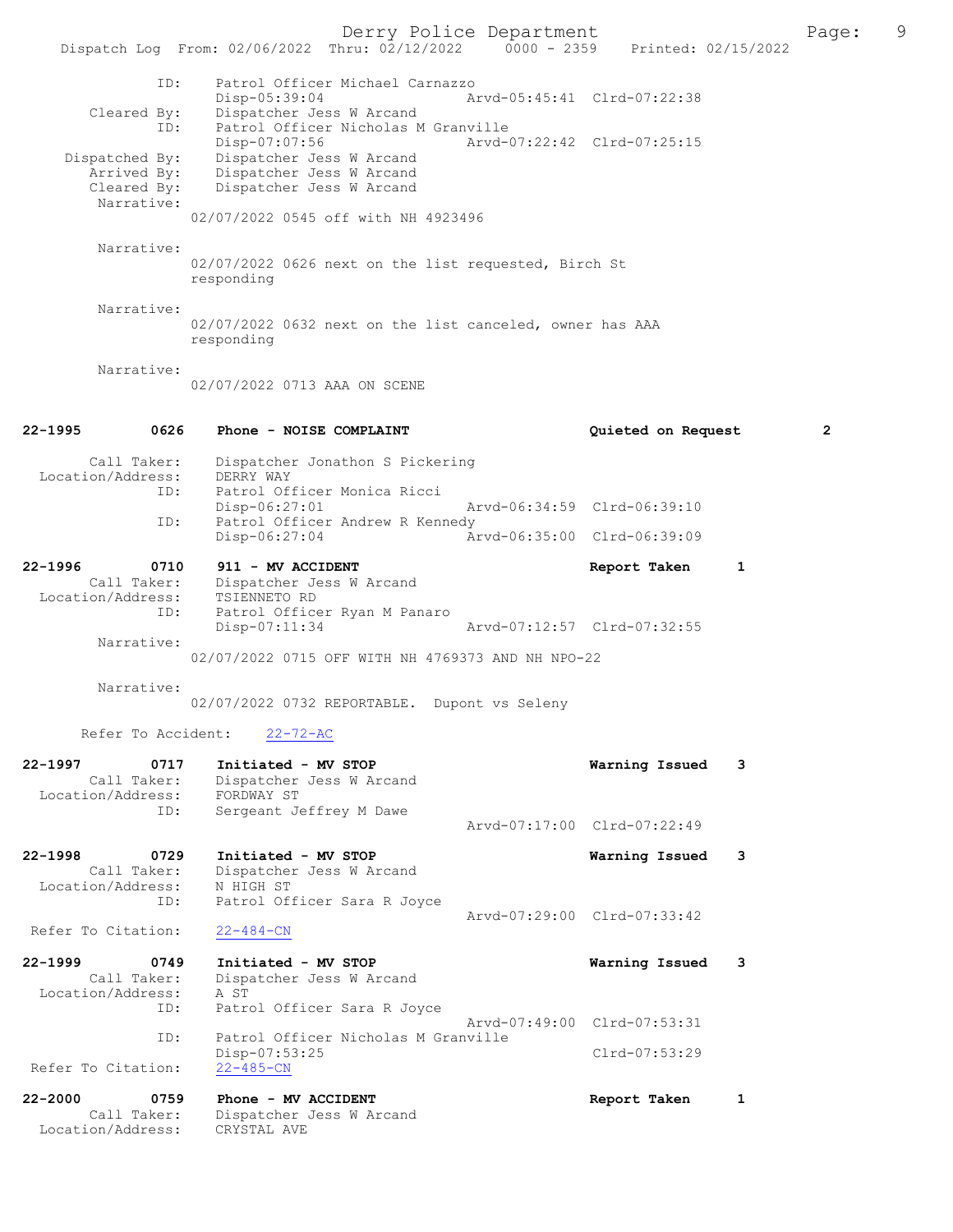Derry Police Department Fage: 10 Dispatch Log From: 02/06/2022 Thru: 02/12/2022 0000 - 2359 Printed: 02/15/2022 ID: Patrol Officer Ryan M Panaro Disp-08:00:31 Clrd-08:06:21 ID: Patrol Officer Nicholas M Granville Disp-08:05:40 Arvd-08:09:58 Clrd-08:34:25 Narrative: 02/07/2022 0813 OFF WITH NH 4365658 AND NH 4183511 Narrative: 02/07/2022 0834 REPORTABLE. Brisson v. Desjardins Refer To Accident: 22-73-AC 22-2001 0823 Initiated - MV STOP Warning Issued 3 Call Taker: Dispatcher Jess W Arcand Location/Address: MANCHESTER RD + TINKHAM AVE ID: Patrol Officer Sara R Joyce Arvd-08:23:00 Clrd-08:28:24<br>22-486-CN Refer To Citation: 22-2002 0830 Walk-In - JUVENILE OFFENSES Services Rendered 2 Call Taker: Dispatcher Jess W Arcand Location/Address: MARY JO LN ID: Patrol Officer Blake A Martineau Disp-08:30:40 Arvd-08:34:56 Clrd-09:46:05 Narrative: 02/07/2022 0946 JUVENILE LOCATED Refer To Field Int: 22-447-FI 22-2003 0854 Phone - WELFARE CHECK Services Rendered 2 Call Taker: Dispatcher Jess W Arcand Location/Address: LINLEW DR ID: Patrol Officer Sara R Joyce Disp-08:57:38 Arvd-08:59:26 Clrd-09:16:37 ID: Patrol Officer Ryan M Panaro Disp-08:57:40 Arvd-08:59:29 Clrd-09:16:35 ID: Sergeant Jeffrey M Dawe Disp-08:57:43 Arvd-09:02:07 Clrd-09:16:39 Refer To Field Int: 22-446-FI 22-2004 0915 Initiated - PARKING COMPLAINT Vehicle checked 1 Call Taker: Dispatcher Jess W Arcand Location/Address: SOUTH AVE ID: Patrol Officer Nicholas M Granville Arvd-09:15:00 Clrd-09:18:27 22-2005 0919 Initiated - FOLLOW-UP No Action Required 2 Call Taker: Dispatcher Jess W Arcand Location/Address: PARKLAND DR ID: Patrol Officer Nicholas M Granville Arvd-09:19:00 Clrd-09:48:24 22-2006 0925 Phone - PARKING COMPLAINT Services Rendered 1 Call Taker: Dispatcher Jess W Arcand Location/Address: VILLAGE BROOK LN ID: Patrol Officer Ryan M Panaro Disp-09:36:05 Arvd-09:43:10 Clrd-10:00:22 22-2007 0955 Phone - VANDALISM Report Taken 3 Call Taker: Dispatcher Jess W Arcand Location/Address: CRYSTAL AVE ID: Patrol Officer Sara R Joyce Disp-09:56:09 Arvd-09:57:28 Clrd-10:05:12 Narrative: 02/07/2022 0956 BROKEN WINDOW Refer To Incident: 22-191-OF 22-2008 0956 Phone - PAPER SERVICE Served 3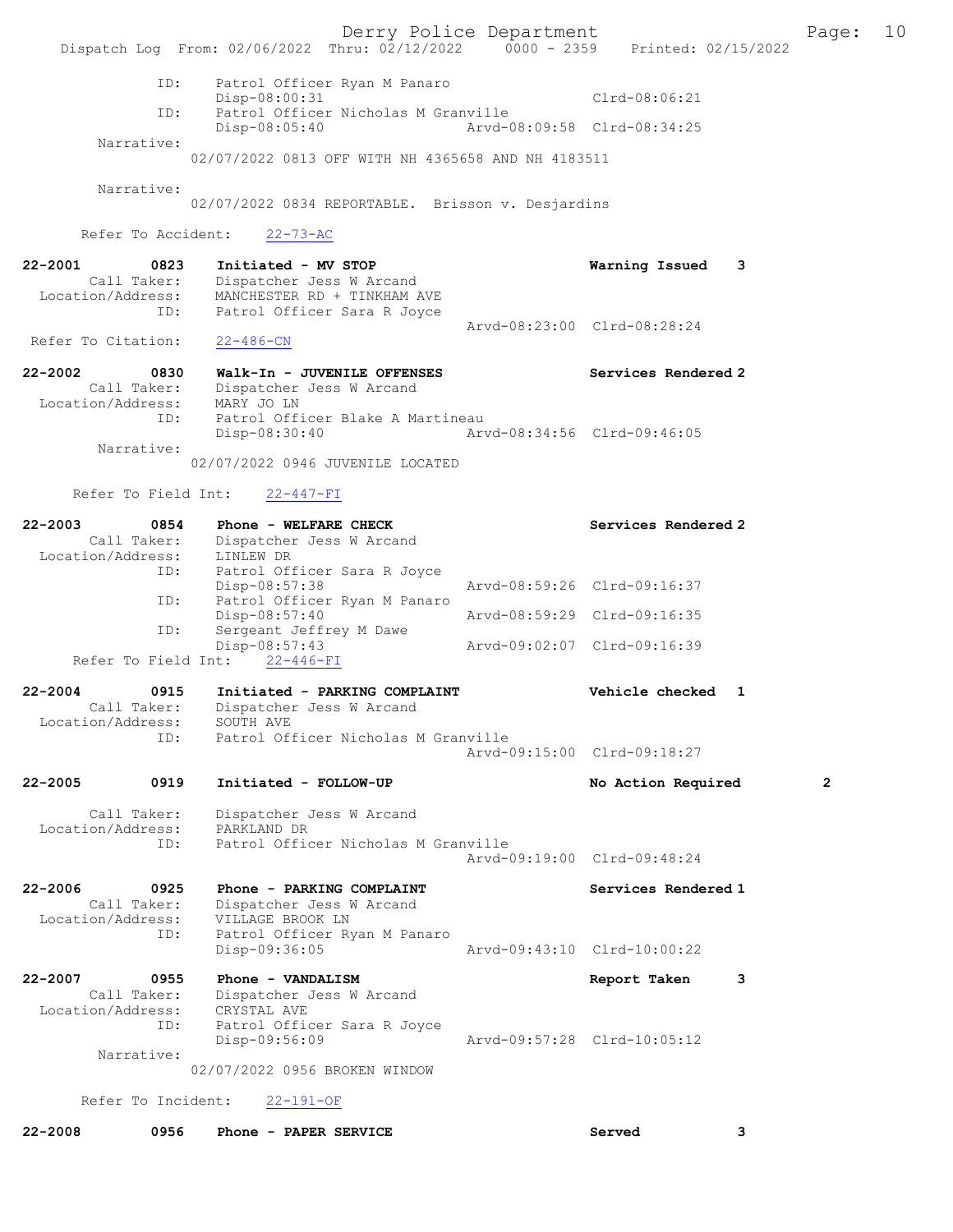Dispatch Log From: 02/06/2022 Thru: 02/12/2022 0000 - 2359 Printed: 02/15/2022 Call Taker: Dispatcher Jess W Arcand Location/Address: MANNING ST ID: Patrol Officer Nicholas M Granville Disp-10:00:44 Arvd-10:05:22 Clrd-10:16:13 22-2009 1052 Walk-In - SEXUAL OFFENDER REGISTRATION Services Rendered 1 Call Taker: Dispatcher Jess W Arcand Location/Address: MUNICIPAL DR ID: Detective Kimberly M Bouse Disp-10:54:36 Arvd-10:54:37 Clrd-10:54:39 Refer To Field Int: 22-456-FI 22-2010 1126 Initiated - MV STOP Warning Issued 3 Call Taker: Dispatcher Jess W Arcand Location/Address: CRYSTAL AVE ID: Patrol Officer Kevin L Davies Arvd-11:26:00 Clrd-11:32:32 Refer To Citation: 22-487-CN 22-2011 1146 911 - MEDICAL EMERGENCY Assistance Rendered 1 Call Taker: Dispatcher Jess W Arcand Location/Address: E BROADWAY ID: Patrol Officer Brendan S Holden Disp-11:46:43 Arvd-11:46:45 Clrd-12:23:31 ID: Sergeant Jeffrey M Dawe Disp-11:46:48 Arvd-11:47:17 Clrd-12:01:21 ID: Patrol Officer Ryan M Panaro Disp-11:47:14 Arvd-11:50:51 Clrd-12:21:00 Narrative: 02/07/2022 1148 DFD ON SCENE Narrative: 02/07/2022 1219 DOG TAKEN TO THE POUND. ALL 4 PAWS NOTIFIED. Narrative: 02/07/2022 1220 MESSAGE LEFT WITH DOGS OWNER Refer To Field Int: 22-448-FI 22-2012 1147 Initiated - MV STOP Warning Issued 3 Call Taker: Dispatcher Jess W Arcand Location/Address: E BROADWAY ID: Patrol Officer Kevin L Davies Arvd-11:47:00 Clrd-11:57:12 Refer To Citation: 22-488-CN 22-2013 1204 Initiated - MV STOP Warning Issued 3 Call Taker: Dispatcher Jess W Arcand Location/Address: CRYSTAL AVE ID: Patrol Officer Kevin L Davies Arvd-12:04:00 Clrd-12:05:10<br>22-489-CN Refer To Citation: 22-2014 1206 Initiated - PARKING COMPLAINT Vehicle Moved 1 Call Taker: Dispatcher Jess W Arcand Location/Address: RAILROAD AVE + SOUTH AVE ID: Patrol Officer Nicholas M Granville Arvd-12:06:00 Clrd-12:13:19 22-2015 1209 Phone - LARCENY /FORGERY/ FRAUD Report Taken 2 Call Taker: Patrol Officer Scott M Beegan Location/Address: FOREST RIDGE RD ID: Patrol Officer Sara R Joyce Disp-12:37:11 Arvd-12:43:30 Clrd-13:09:03 Dispatched By: Dispatcher Jess W Arcand Arrived By: Dispatcher Jess W Arcand Cleared By: Dispatcher Jess W Arcand Refer To Incident: 22-193-OF

Derry Police Department Fage: 11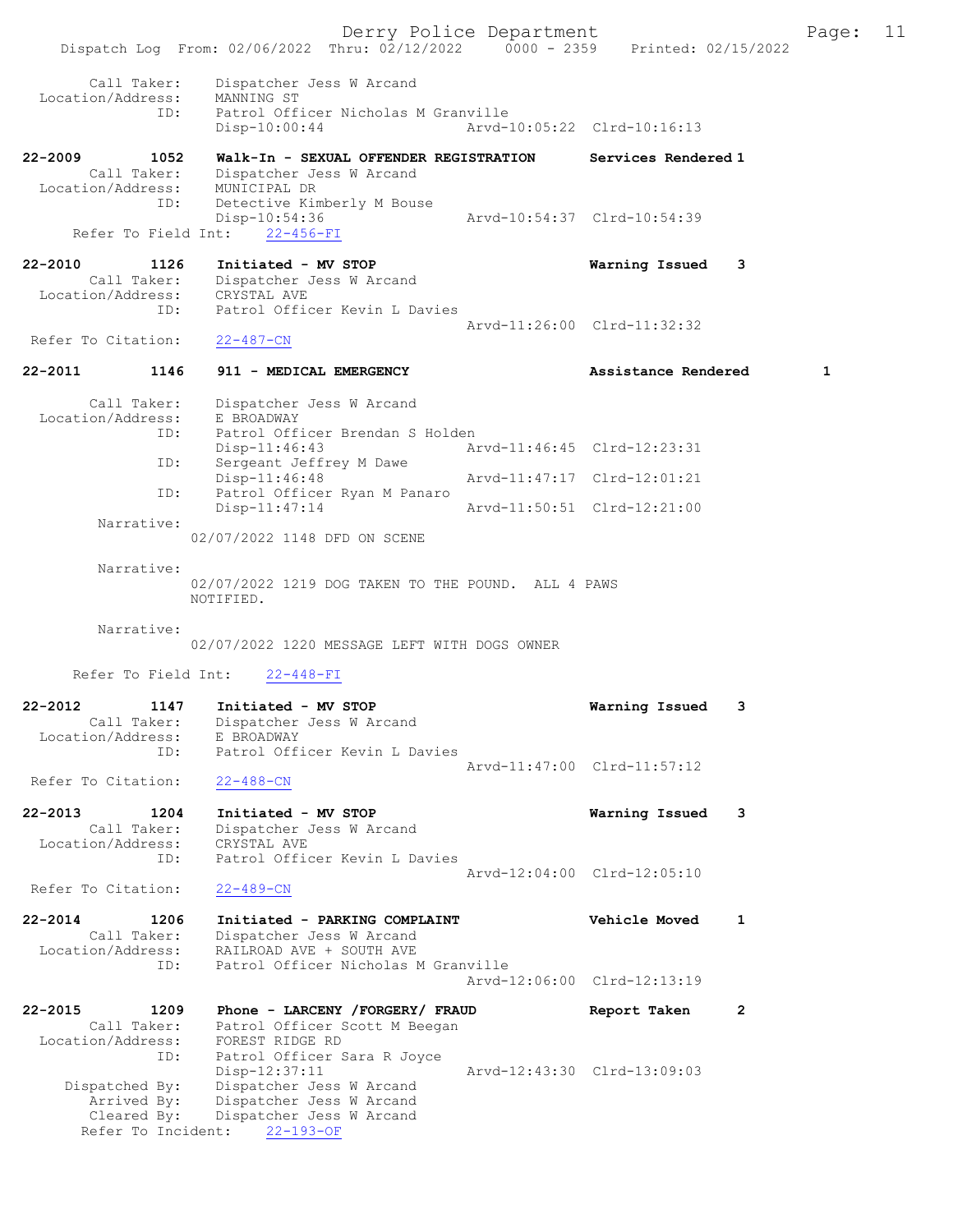| 22-2016                          | 1214                                     | Initiated - FOLLOW-UP                                                                       | No Action Required          | 2              |
|----------------------------------|------------------------------------------|---------------------------------------------------------------------------------------------|-----------------------------|----------------|
| Location/Address:                | Call Taker:                              | Dispatcher Jess W Arcand<br>PARKLAND DR                                                     |                             |                |
|                                  | ID:                                      | Patrol Officer Nicholas M Granville                                                         | Aryd-12:14:00 Clrd-12:40:45 |                |
| 22-2017                          | 1218<br>Call Taker:                      | Initiated - ASSAULT<br>Dispatcher Jess W Arcand                                             | Report Taken                | 1              |
|                                  | Location/Address:<br>ID:                 | PINKERTON ST<br>Patrol Officer Brian J Landry                                               | Arvd-12:18:00 Clrd-12:27:17 |                |
|                                  | Refer To Incident:                       | $22 - 192 - OF$                                                                             |                             |                |
| 22-2018                          | 1222                                     | Initiated - FOLLOW-UP                                                                       | No Action Required          | $\overline{2}$ |
|                                  | Call Taker:<br>Location/Address:<br>ID:  | Dispatcher Jess W Arcand<br>MUNICIPAL DR                                                    |                             |                |
|                                  |                                          | Patrol Officer Sara R Joyce                                                                 | Arvd-12:22:00 Clrd-12:34:26 |                |
| 22-2019<br>Location/Address:     | 1234<br>Call Taker:                      | Initiated - MV STOP<br>Dispatcher Jess W Arcand<br>BIRCH ST                                 | Summons Issued              | 3              |
|                                  | ID:                                      | Patrol Officer Kevin L Davies                                                               | Arvd-12:34:00 Clrd-12:46:30 |                |
| Refer To Citation:               |                                          | $22 - 816 - 010006$                                                                         |                             |                |
| $22 - 2020$                      | 1257<br>Call Taker:<br>Location/Address: | Phone - FOLLOW-UP<br>Dispatcher Jess W Arcand<br>FORDWAY ST                                 | Cleared                     | $\overline{2}$ |
|                                  | ID:<br>Narrative:                        | Patrol Officer Brendan S Holden<br>Disp-12:58:20                                            | Arvd-13:06:25 Clrd-13:09:31 |                |
|                                  |                                          | 02/07/2022 1309 DOG RETURNED TO OWNER                                                       |                             |                |
| 22-2021                          | 1310                                     | Phone - JUVENILE OFFENSES<br>Call Taker: Dispatcher Jess W Arcand                           | Cleared                     | $\overline{2}$ |
|                                  | ID:                                      | Location/Address: [DY 949] N MAIN ST<br>Patrol Officer James M McClafferty<br>Disp-13:10:27 | Arvd-13:10:30 Clrd-13:15:53 |                |
|                                  | Refer To Field Int:                      | $22 - 449 - FI$                                                                             |                             |                |
| $22 - 2022$<br>Location/Address: | 1312<br>Call Taker:                      | Initiated - MV STOP<br>Dispatcher Jess W Arcand<br>S MAIN ST                                | Warning Issued              | 3              |
| Refer To Citation:               | ID:                                      | Patrol Officer Kevin L Davies<br>$22 - 490 - CN$                                            | Arvd-13:12:00 Clrd-13:15:40 |                |
| $22 - 2023$                      | 1312<br>Call Taker:                      | Phone - NEIGHBORHOOD DISPUTE<br>Dispatcher Jess W Arcand                                    | <b>ADVICE GIVEN</b>         | $\mathbf{2}$   |
| Location/Address:                | ID:                                      | GERMANTOWN RD<br>Patrol Officer Blake A Martineau<br>Disp-13:14:46                          | Arvd-13:25:49 Clrd-13:56:45 |                |
| $22 - 2024$                      | 1318                                     | Initiated - MV STOP                                                                         | Warning Issued              | 3              |
| Location/Address:                | Call Taker:<br>ID:                       | Dispatcher Jess W Arcand<br>MANCHESTER RD<br>Patrol Officer Kevin L Davies                  |                             |                |
| Refer To Citation:               |                                          | $22 - 491 - CN$                                                                             | Arvd-13:18:00 Clrd-13:28:17 |                |
| $22 - 2025$                      | 1330<br>Call Taker:                      | Initiated - MV STOP<br>Dispatcher Jess W Arcand                                             | Warning Issued              | 3              |
| Location/Address:                | ID:                                      | ROCKINGHAM RD<br>Patrol Officer Nicholas M Granville                                        |                             |                |
|                                  |                                          |                                                                                             | Arvd-13:30:00 Clrd-13:34:25 |                |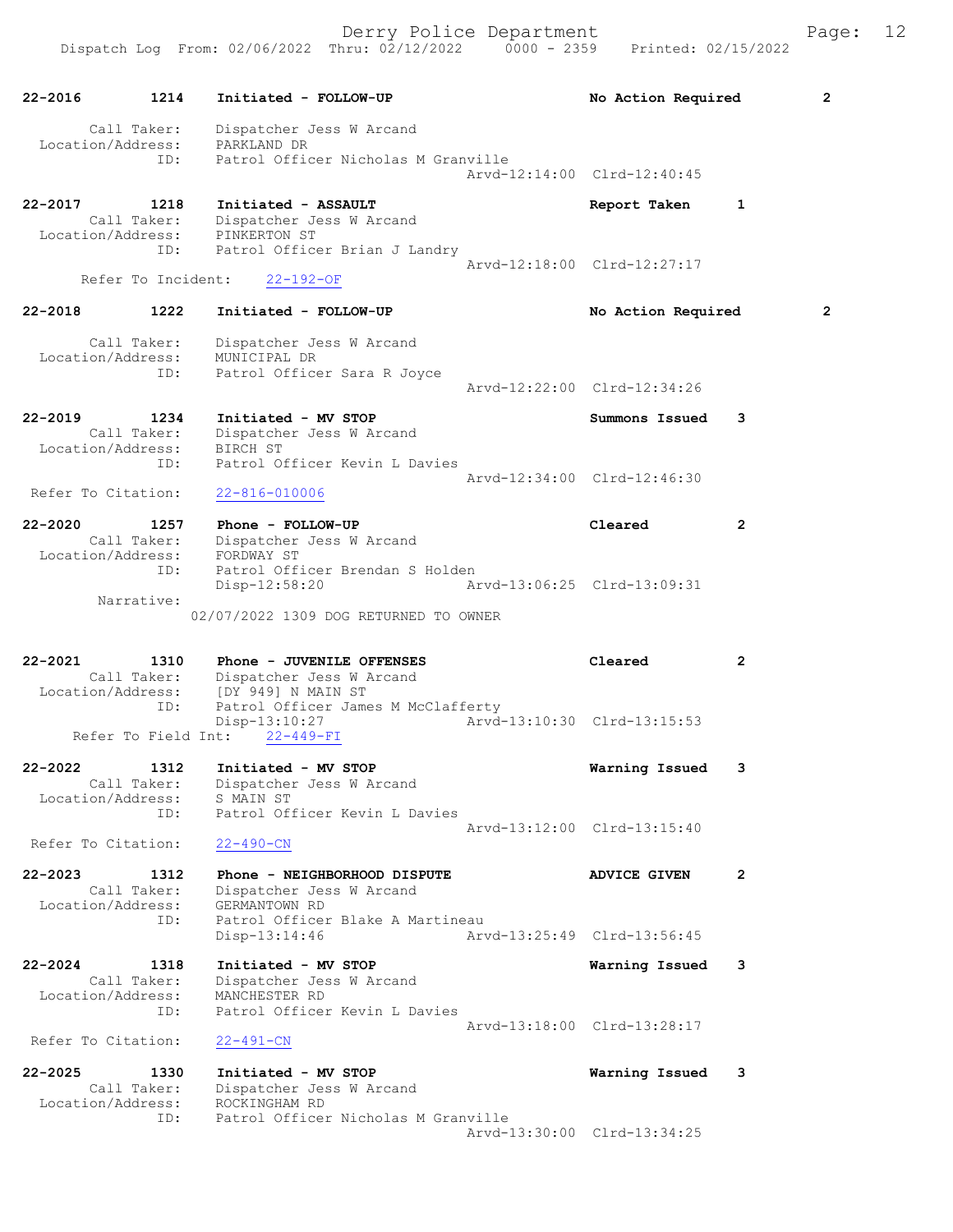Derry Police Department Fage: 13 Dispatch Log From: 02/06/2022 Thru: 02/12/2022 0000 - 2359 Printed: 02/15/2022 Refer To Citation: 22-493-CN 22-2026 1337 Initiated - MV STOP Warning Issued 3 Call Taker: Dispatcher Jess W Arcand Location/Address: CRYSTAL AVE ID: Patrol Officer Kevin L Davies Arvd-13:37:00 Clrd-13:41:37 Refer To Citation: 22-492-CN 22-2027 1342 Initiated - MV STOP Summons Issued 3 Call Taker: Dispatcher Jess W Arcand Location/Address: CRYSTAL AVE ID: Patrol Officer Kevin L Davies Arvd-13:42:00 Clrd-13:49:37<br>22-816-010007 Refer To Citation: 22-2028 1354 Initiated - DEPARTMENT INFO Report Taken 3 Call Taker: Dispatcher Jess W Arcand Location/Address: MUNICIPAL DR ID: Detective Victoria M Kidd Arvd-13:54:00 Clrd-13:55:08 Refer To Incident: 22-194-OF 22-2029 1404 Phone - SUSPICIOUS ACTIVITY No Action Required 2 Call Taker: Dispatcher Jess W Arcand Location/Address: NORTH AVE ID: Patrol Officer Nicholas M Granville Disp-14:05:01 Arvd-14:07:33 Clrd-14:12:02 Narrative: 02/07/2022 1412 DETERMINED TO HAVE BEEN PREVIOUSLY REPORTED 22-2030 1416 Initiated - MV STOP Warning Issued 3 Call Taker: Dispatcher Jess W Arcand Location/Address: CRYSTAL AVE ID: Patrol Officer Kevin L Davies Arvd-14:16:00 Clrd-14:21:27 Refer To Citation: 22-494-CN 22-2031 1431 911 - MEDICAL EMERGENCY 18 Assistance Rendered 1 Call Taker: Dispatcher Jess W Arcand Location/Address: TSIENNETO RD ID: Patrol Officer Sara R Joyce<br>Disp-14:32:02 Disp-14:32:02 Arvd-14:33:17 Clrd-14:45:01 ID: Patrol Officer Ryan M Panaro<br>Disp-14:34:02 Disp-14:34:02 Arvd-14:34:04 Clrd-14:42:22 ID: Sergeant Jeffrey M Dawe Disp-14:35:22 Arvd-14:35:24 Clrd-14:42:23 Refer To Field Int: 22-451-FI Refer To Field Int: 22-455-FI 22-2032 1434 Initiated - ASSIST OTHER AGENCY Report Taken 3 Call Taker: Dispatcher Jess W Arcand Location/Address: MUNICIPAL DR ID: Detective Scott A Tompkins Arvd-14:34:00 Clrd-14:35:15 Refer To Incident: 22-195-OF 22-2033 1445 Walk-In - LARCENY /FORGERY/ FRAUD Report Taken 2 Call Taker: Patrol Officer Scott M Beegan Location/Address: [DY 2] MUNICIPAL DR ID: Patrol Officer Scott M Beegan<br>Disp-14:46:35 Disp-14:46:35 Arvd-14:46:40 Clrd-14:47:21 Refer To Incident: 22-196-OF 22-2034 1446 Other - ASSAULT **Report Taken** 1 Call Taker: Dispatcher Jess W Arcand

Location/Address: ELM ST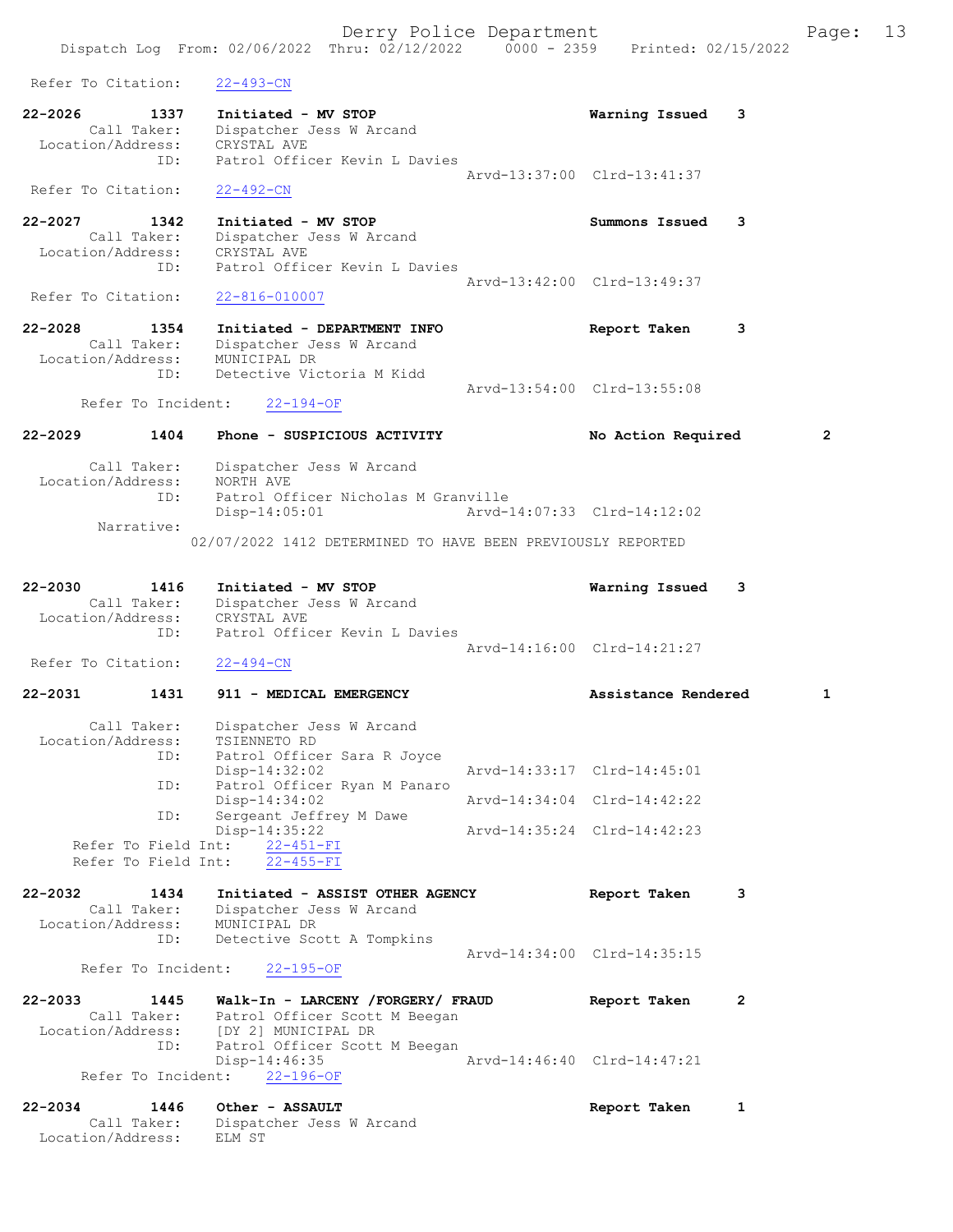ID: Detective Victoria M Kidd Disp-14:46:49 Arvd-14:46:51 Clrd-14:47:04 Refer To Incident: 22-197-OF

| $22 - 2035$       | 1507        | Phone - WELFARE CHECK          |                             | Services Rendered 2 |
|-------------------|-------------|--------------------------------|-----------------------------|---------------------|
|                   | Call Taker: | Dispatcher Christina L Power   |                             |                     |
| Location/Address: |             | VALLEY ST                      |                             |                     |
|                   | ID:         | Patrol Officer Joshua W Morse  |                             |                     |
|                   |             | Disp-15:20:37                  |                             | Clrd-15:21:45       |
|                   |             | Patrol Officer Ryan M Panaro   |                             |                     |
|                   | ID:         | Patrol Officer Nathan S Lavoie |                             |                     |
|                   |             | Disp-15:22:20                  | Arvd-15:31:25 Clrd-15:55:40 |                     |
|                   | Narrative:  |                                |                             |                     |

checked and no issues.

Refer To Field Int: 22-466-FI

| $22 - 2036$       | 1514 | Phone - INTERNET OFFENSES    | Report Taken                |  |
|-------------------|------|------------------------------|-----------------------------|--|
| Call Taker:       |      | Dispatcher Christina L Power |                             |  |
| Location/Address: |      | MUNICIPAL DR                 |                             |  |
|                   | ID:  | Detective Scott A Tompkins   |                             |  |
|                   |      | Disp-15:14:47                | Arvd-15:14:48 Clrd-15:14:57 |  |
| Narrative:        |      |                              |                             |  |
|                   |      | see det's report             |                             |  |

#### Refer To Incident: 22-198-OF

| $22 - 2037$<br>1520 | Phone - MV ACCIDENT           | Report Taken                |  |
|---------------------|-------------------------------|-----------------------------|--|
| Call Taker:         | Dispatcher Christina L Power  |                             |  |
| Location/Address:   | W BROADWAY                    |                             |  |
| ID:                 | Patrol Officer Joshua W Morse |                             |  |
|                     | $Disp-15:21:51$               | Arvd-15:23:07 Clrd-16:19:38 |  |
|                     | Patrol Officer Ryan M Panaro  |                             |  |
| ID:                 | Patrol Officer Casey J Noyes  |                             |  |
|                     | $Disp-15:22:00$               | Arvd-15:24:20 Clrd-15:55:56 |  |
| ID:                 | Sergeant Seth Plumer          |                             |  |
|                     | $Disp-15:44:19$               | Arvd-15:44:20 Clrd-16:01:48 |  |
| Narrative:          |                               |                             |  |
|                     | 02/07/2022 1523 DFD requested |                             |  |

Narrative:

02/07/2022 1527 DFD on scene

#### Narrative:

02/07/2022 1529 next on the list for NH reg 4604590, Birch St collison assigned

Narrative:

02/07/2022 1541 Birch St on scene

### Narrative:

02/07/2022 1541 next AAA wrecker requested for NH reg 2786

#### Narrative:

block vs cripps reportable

#### Refer To Accident: 22-74-AC

| $22 - 2039$       | 1545        | Phone - KEEP THE PEACE          | Services Rendered 2         |  |
|-------------------|-------------|---------------------------------|-----------------------------|--|
|                   | Call Taker: | Dispatcher Christina L Power    |                             |  |
| Location/Address: |             | ROCKINGHAM RD                   |                             |  |
|                   | ID:         | Patrol Officer Casey J Noyes    |                             |  |
|                   |             | Disp-15:56:01                   | Arvd-16:04:40 Clrd-16:13:30 |  |
|                   | ID:         | Patrol Officer Nathan S Lavoie  |                             |  |
|                   |             | $Disp-15:56:04$                 | Arvd-16:04:41 Clrd-16:13:31 |  |
| $22 - 2038$       | 1551        | Phone - MV ACCIDENT             | Report Taken                |  |
|                   | Call Taker: | Lieutenant Shawn P O'Donaghue   |                             |  |
| Location/Address: |             | HAMPSTEAD RD                    |                             |  |
|                   | ID:         | Patrol Officer Brendan S Holden |                             |  |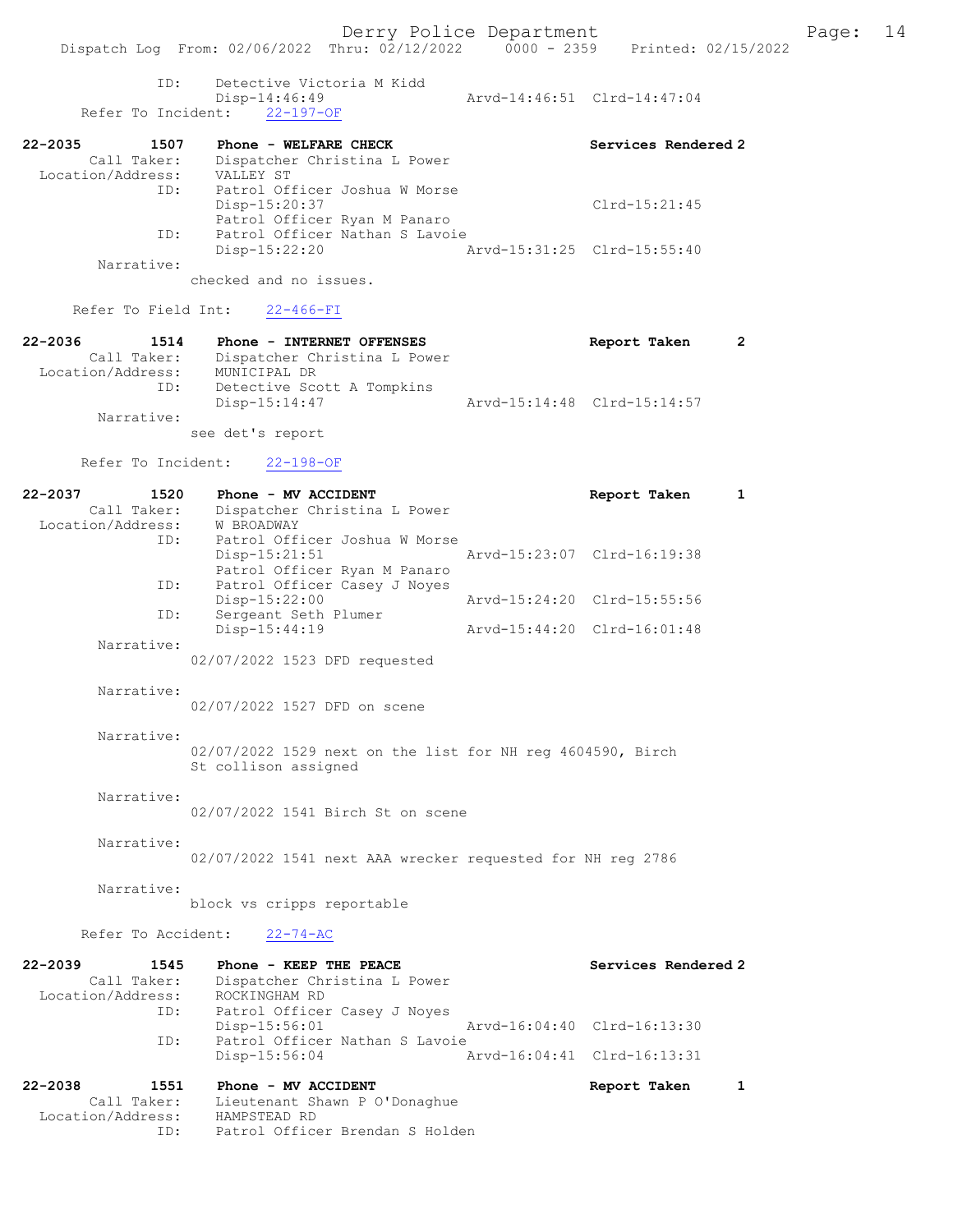Derry Police Department Fage: 15 Dispatch Log From: 02/06/2022 Thru: 02/12/2022 0000 - 2359 Printed: 02/15/2022 Disp-15:52:51 Arvd-16:01:43 Clrd-17:13:39 Arrived By: Dispatcher Christina L Power Cleared By: Dispatcher Christina L Power Refer To Citation: 22-495-CN Narrative: PU Truck Narrative: CAMPOS V. MACDONALD non reportable Refer To Accident: 22-75-AC 22-2040 1608 Phone - NEIGHBORHOOD DISPUTE ADVICE GIVEN 2 Call Taker: Lieutenant Shawn P O'Donaghue Location/Address: [DY 3217] FAIRWAY DR ID: Patrol Officer Nathan S Lavoie Disp-16:14:28 Arvd-16:19:36 Clrd-16:43:12 Dispatched By: Dispatcher Christina L Power Arrived By: Dispatcher Christina L Power Cleared By: Dispatcher Christina L Power Refer To Field Int: 22-467-FI 22-2041 1627 Phone - SHOOTING COMPLAINT COULT Could Not Locate 2 Call Taker: Dispatcher Christina L Power Location/Address: BARTLETT RD ID: Patrol Officer Casey J Noyes Disp-16:36:58 Arvd-16:41:41 Clrd-16:47:50 22-2042 1638 Phone - MV ACCIDENT Report Taken 1 Call Taker: Dispatcher Christina L Power Location/Address: TSIENNETO RD ID: Patrol Officer Joshua W Morse Disp-16:39:37 Arvd-16:42:25 Clrd-17:15:15 Patrol Officer Ryan M Panaro ID: Sergeant Seth Plumer Disp-16:42:30 Arvd-16:46:50 Clrd-17:15:13 Narrative: Potter v. Ouimette v. Hargreaves, full report Narrative: 02/07/2022 1713 Spacetown on scene Refer To Accident: 22-76-AC 22-2043 1657 Walk-In - SEXUAL OFFENDER REGISTRATION Services Rendered 1 Call Taker: Dispatcher Christina L Power Location/Address: MUNICIPAL DR ID: Detective Peter A Houlis Disp-17:03:34 Arvd-17:03:36 Clrd-17:03:37 Refer To Field Int: 22-457-FI 22-2044 1721 Phone - SHOOTING COMPLAINT Could Not Locate 2 Call Taker: Dispatcher Christina L Power Location/Address: ISLAND POND RD ID: Patrol Officer Casey J Noyes Disp-17:22:11 Arvd-17:32:44 Clrd-17:59:46 22-2045 1756 Initiated - FOLLOW-UP Cleared 2 Call Taker: Dispatcher Christina L Power Location/Address: RICHARDSON DR ID: Patrol Officer Kevin L Davies Arvd-17:56:00 Clrd-17:59:33 22-2046 1838 Phone - MV ACCIDENT Report Taken 1 Call Taker: Patrol Officer Robert Corwin<br>Scation/Address: CEMETERY RD Call Lange<br>Location/Address:<br>ID: Patrol Officer Casey J Noyes<br>Disp-18:39:34 Disp-18:39:34 Arvd-18:52:34 Clrd-19:36:13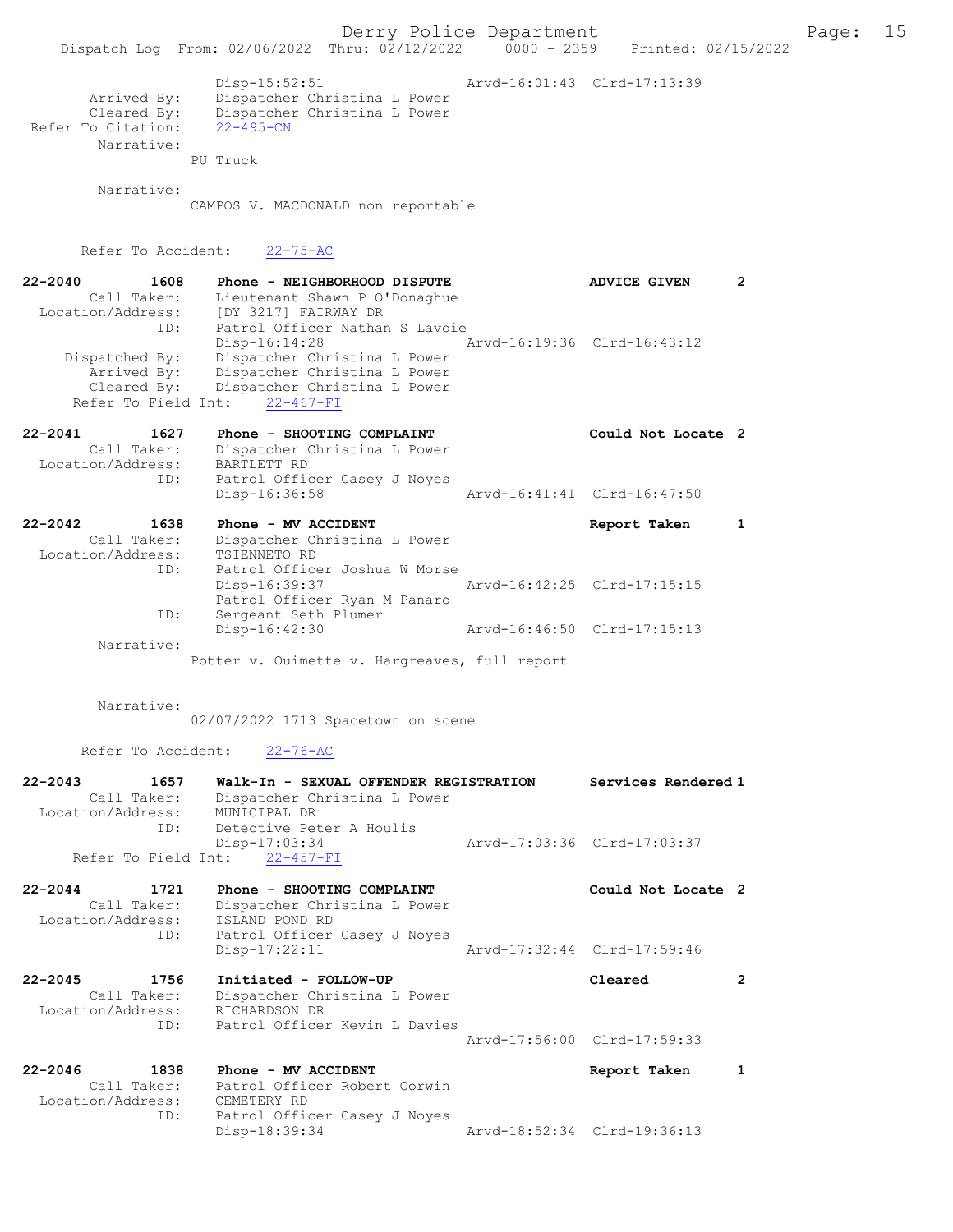Derry Police Department The Page: 16 Dispatch Log From: 02/06/2022 Thru: 02/12/2022 0000 - 2359 Printed: 02/15/2022 Arrived By: Dispatcher Christina L Power Cleared By: Dispatcher Christina L Power Refer To Citation: 22-496-CN Narrative: 02/07/2022 1900 next on the list requested, LBP assigned Narrative: 02/07/2022 1913 wrecker on scene Narrative: Soto vs tree, full report. Refer To Accident: 22-77-AC 22-2047 1906 Phone - DISTURBANCE Report Taken 1 Call Taker: Dispatcher Christina L Power Location/Address: A ST ID: Patrol Officer Kevin L Davies Disp-19:07:01 Arvd-19:10:58 Clrd-19:38:50 ID: Patrol Officer Nathan S Lavoie Disp-19:07:04 Arvd-19:08:50 Clrd-19:38:48 ID: Sergeant Seth Plumer Disp-19:07:10 Arvd-19:11:41 Clrd-19:38:47 Arrived By: Patrol Officer Robert Corwin Refer To Incident: 22-199-OF Refer To Field Int: 22-468-FI Refer To Field Int: 22-469-FI 22-2048 1934 Phone - DEPARTMENT INFO Message Delivered 3 Call Taker: Dispatcher Christina L Power Location/Address: MUNICIPAL DR ID: Dispatcher Christina L Power ID: Dispatcher Christina L Power<br>Disp-19:35:25 Arvd-19:35:27 Clrd-19:35:29 Narrative: DPW (Rick) notified of icy road conditions 22-2049 2218 Phone - WELFARE CHECK Report Taken 2 Call Taker: Lieutenant Shawn P O'Donaghue Location/Address: [DY 279] DUBEAU DR ID: Lieutenant Shawn P O'Donaghue Disp-22:21:05 Arvd-22:21:08 Clrd-22:21:20 Refer To Incident: 22-200-OF 22-2050 2331 Phone - ERRATIC OPERATION Could Not Locate 2 Call Taker: Dispatcher Jonathon S Pickering Location/Address: S MAIN ST ID: Patrol Officer Kevin L Davies<br>Disp-23:32:23 Disp-23:32:23 Arvd-23:37:58 Clrd-23:43:30 ID: Sergeant Patrick H Dawson Arvd-23:36:42 Clrd-23:43:30 Dispatched By: Sergeant Patrick H Dawson Arrived By: Sergeant Patrick H Dawson For Date: 02/08/2022 - Tuesday 22-2051 0005 Initiated - PROPERTY CHECK Services Rendered 2<br>Call Taker: Dispatcher Jonathon S Pickering Call Taker: Dispatcher Jonathon S Pickering Location/Address: PIERCE AVE ID: Patrol Officer Michael Carnazzo Arvd-00:05:00 Clrd-00:12:00 22-2052 0054 Phone - MEDICAL EMERGENCY Transported to Hospital 1 Call Taker: Dispatcher Jonathon S Pickering Location/Address: W BROADWAY<br>ID: Patrol Off Patrol Officer Michael Carnazzo Disp-00:54:44 Arvd-00:57:48 Clrd-01:07:14 Narrative: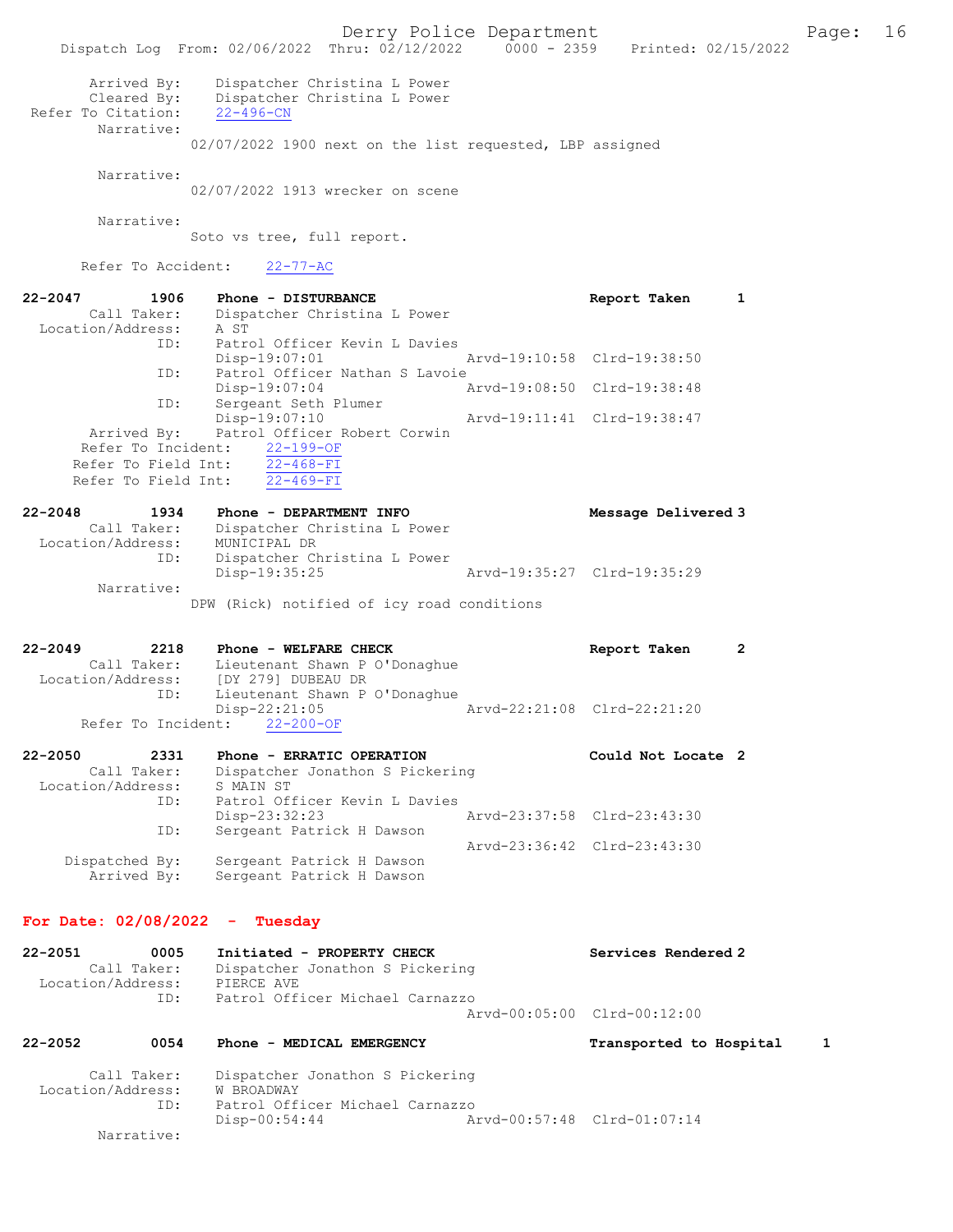02/08/2022 0059 DFD on scene

### Refer To Field Int: 22-453-FI

| 22-2053<br>0458<br>Call Taker:                                 | Phone - ALARM (OTHER)<br>Dispatcher Jonathon S Pickering<br>Location/Address: [DY 3524] GERVAISE DR<br>ID: Patrol Officer Nikita                  | False Alarm<br>$\mathbf{2}$ |                |
|----------------------------------------------------------------|---------------------------------------------------------------------------------------------------------------------------------------------------|-----------------------------|----------------|
| ID:                                                            | Patrol Officer Nikita Tomnyuk<br>$Disp-04:58:48$<br>Patrol Officer Monica Ricci                                                                   | Arvd-05:02:26 Clrd-05:08:43 |                |
| Refer To Field Int:                                            | Disp-04:58:49<br>$22 - 501 - FI$                                                                                                                  | $Clrd-05:08:14$             |                |
| 22-2054<br>0500<br>Call Taker:                                 | Initiated - DEPARTMENT INFO<br>Dispatcher Jonathon S Pickering<br>Location/Address: [DY 2] MUNICIPAL DR<br>Dispatcher Jonathon S Pickering<br>ID: | Services Rendered 3         |                |
| Narrative:                                                     |                                                                                                                                                   | Arvd-05:00:00 Clrd-05:02:53 |                |
|                                                                | 02/08/2022 0500 Highway paged for icy road conditions                                                                                             |                             |                |
| 22-2055<br>0741                                                | Phone - SUSPICIOUS ACTIVITY                                                                                                                       | Assistance Rendered         | $\overline{2}$ |
| Call Taker:                                                    | Patrol Officer Michael P Accorto<br>Location/Address: [DY 142] MARTIN ST<br>ID: Patrol Officer Blal<br>Patrol Officer Blake A Martineau           |                             |                |
|                                                                | Disp-07:43:36<br>Patrol Officer Sara R Joyce<br>ID:                                                                                               | Arvd-07:45:12 Clrd-08:03:30 |                |
| Narrative:                                                     | Disp-07:43:38<br>Arvd-07:45:14 Clrd-08:03:29                                                                                                      |                             |                |
|                                                                | Manager found building unsecured and requested a walk-<br>through                                                                                 |                             |                |
| Narrative:                                                     | Determined to be an oversight from the previous day                                                                                               |                             |                |
| 22-2056<br>0821                                                | Initiated - FOLLOW-UP                                                                                                                             | No Action Required          | 2              |
| Call Taker:<br>Location/Address:                               | Dispatcher Jess W Arcand<br>MUNICIPAL DR                                                                                                          |                             |                |
| ID:                                                            | Patrol Officer Timothy J Underhill                                                                                                                | Arvd-08:21:00 Clrd-08:53:02 |                |
| $22 - 2057$<br>0846<br>Call Taker:<br>Location/Address:<br>ID: | Phone - DEPARTMENT INFO<br>Dispatcher Jess W Arcand<br>VILLAGE BROOK LN<br>Dispatcher Jess W Arcand                                               | Services Rendered 3         |                |
| Narrative:                                                     | Disp-08:46:48                                                                                                                                     | Arvd-08:46:50 Clrd-08:46:52 |                |
|                                                                | 02/08/2022 0846 DPW NOTIFIED OF ICY WALKWAY CONNECTING<br>VILLAGE BROOK LN TO EAST DERRY MEMORIAL SCHOOL                                          |                             |                |
| 22-2058<br>0848<br>Call Taker:<br>Location/Address:            | Initiated - Community Relations<br>Dispatcher Jess W Arcand<br>PINKERTON ST                                                                       | Services Rendered 2         |                |
| ID:                                                            | Patrol Officer Michael P Accorto                                                                                                                  | Arvd-08:48:00 Clrd-09:02:01 |                |
| 22-2059<br>0855<br>Call Taker:<br>Location/Address.            | Initiated - MV STOP<br>Dispatcher Jess W Arcand<br>DISPACCNET (<br>CRYSTAL AVE                                                                    | Warning Issued<br>3         |                |

 Location/Address: CRYSTAL AVE ID: Patrol Officer Blake A Martineau Arvd-08:55:00 Clrd-08:59:24 Refer To Citation: 22-497-CN

| 22-2060 | 0902 Phone - HIT AND RUN             | Report Taken |  |
|---------|--------------------------------------|--------------|--|
|         | Call Taker: Dispatcher Jess W Arcand |              |  |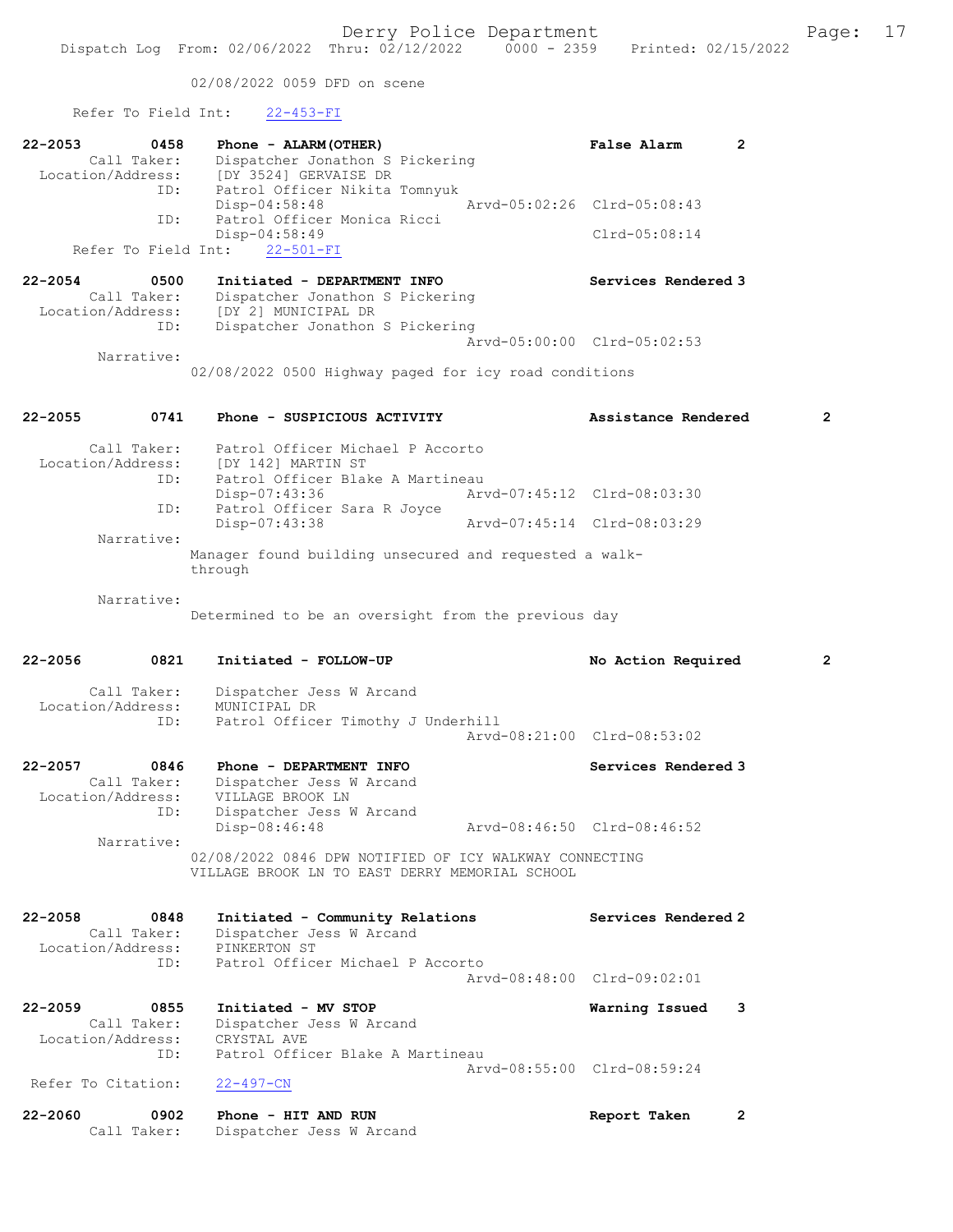Derry Police Department Fage: 18 Dispatch Log From: 02/06/2022 Thru: 02/12/2022 0000 - 2359 Printed: 02/15/2022 Location/Address: BYPASS 28 ID: Patrol Officer Michael P Accorto Disp-09:03:08 Arvd-09:18:35 Clrd-09:23:52 Refer To Incident: 22-201-OF 22-2061 0912 Initiated - SUBPOENA DELIVERY Served 1 Call Taker: Dispatcher Jess W Arcand Location/Address: PINKERTON ST ID: Patrol Officer James M McClafferty Arvd-09:12:00 Clrd-09:13:05 22-2062 0937 Initiated - MV STOP Warning Issued 3 Call Taker: Dispatcher Jess W Arcand Location/Address: LINLEW DR ID: Patrol Officer Sara R Joyce Arvd-09:37:00 Clrd-09:40:45 Refer To Citation: 22-498-CN 22-2063 1009 Initiated - SUBPOENA DELIVERY Served 1 Call Taker: Dispatcher Jess W Arcand Location/Address: KRISTIN DR ID: Patrol Officer Michael P Accorto Arvd-10:09:00 Clrd-10:13:46 22-2064 1029 Initiated - MV STOP Warning Issued 3 Call Taker: Dispatcher Jess W Arcand Location/Address: MANCHESTER RD ID: Patrol Officer Sara R Joyce Arvd-10:29:00 Clrd-10:33:45<br>22-499-CN Refer To Citation: 22-2065 1034 Initiated - FOLLOW-UP No Action Required 2 Call Taker: Dispatcher Jess W Arcand Location/Address: OAK ST ID: Patrol Officer Blake A Martineau Arvd-10:34:00 Clrd-11:06:11 22-2066 1047 Initiated - SUBPOENA DELIVERY Not Served 1 Call Taker: Dispatcher Jess W Arcand Location/Address: MANCHESTER RD ID: Patrol Officer Sara R Joyce Arvd-10:47:00 Clrd-10:53:15 22-2067 1156 Phone - THEFT 120 2 Report Taken 2 Call Taker: Dispatcher Jess W Arcand Location/Address: FOREST RIDGE RD ID: Patrol Officer Sara R Joyce Disp-12:04:23 Arvd-12:09:10 Clrd-12:25:39 Refer To Incident: 22-203-OF 22-2068 1201 Initiated - VANDALISM Report Taken 3 Call Taker: Dispatcher Jess W Arcand Location/Address: PINKERTON ST ID: Patrol Officer Brian J Landry Arvd-12:01:00 Clrd-12:35:33 ID: Patrol Officer Sara R Joyce Disp-12:04:14 Clrd-12:04:19 Refer To Incident: 22-202-OF 22-2069 1244 Phone - Loose Dog Complaint Nervices Rendered 2 Call Taker: Dispatcher Jess W Arcand Location/Address: BEDARD AVE ID: Patrol Officer Brendan S Holden Disp-12:45:16 Arvd-12:52:35 Clrd-13:00:53 Narrative: 02/08/2022 1300 RETURNED TO OWNER

22-2070 1253 Phone - MV ACCIDENT Report Taken 1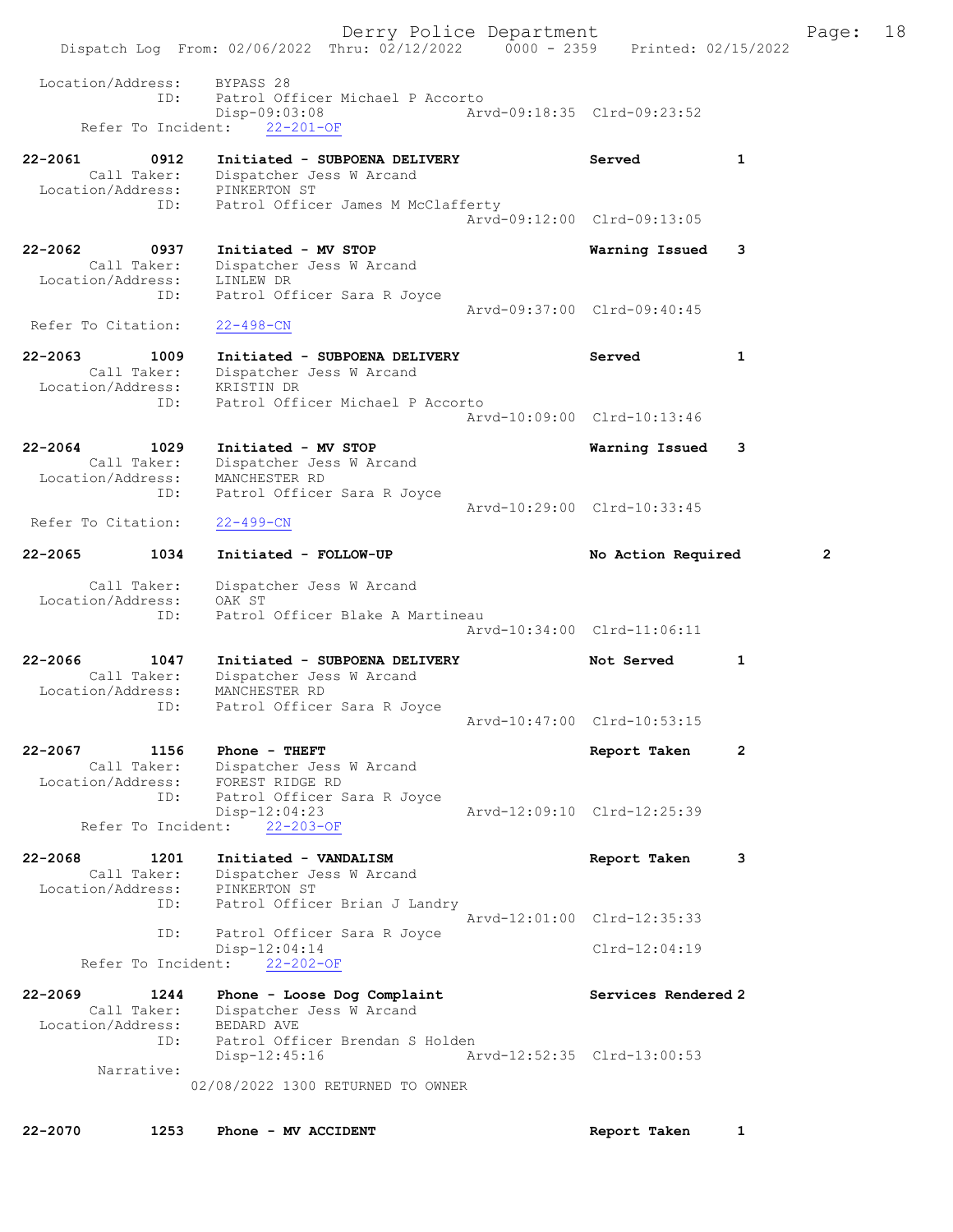Derry Police Department The Page: 19 Dispatch Log From: 02/06/2022 Thru: 02/12/2022 0000 - 2359 Printed: 02/15/2022 Call Taker: Dispatcher Jess W Arcand<br>
on/Address: PINKERTON ST + NEWEITS ME Location/Address: PINKERTON ST + NEWELLS MEADOW LN<br>ID: Patrol Officer Sara R Jovce Finnanton of Factal<br>Patrol Officer Sara R Joyce<br>Disp-12:53:57 Disp-12:53:57 Arvd-12:57:06 Clrd-13:30:44 Narrative: 02/08/2022 1302 OFF WITH NH 75&SNNY AND NH G23217 Narrative: 02/08/2022 1333 REPORTABLE. DOYLE VS CHASE Refer To Accident: 22-78-AC 22-2071 1257 Initiated - JUVENILE OFFENSES Services Rendered 2 Call Taker: Dispatcher Jess W Arcand Location/Address: PERLEY RD ID: Patrol Officer Brian J Landry Arvd-12:57:00 Clrd-13:07:34<br>TD: Sergeant Seth Plumer Sergeant Seth Plumer Disp-13:03:25 Clrd-13:04:45 Narrative: 02/08/2022 1258 TRANSPORTING ONE TO PERLEY RD SM 104745 Narrative: 02/08/2022 1304 OFF AT PERLEY RD EM 104745.5 Narrative: 02/08/2022 1304 TRANSPORTING ONE TO PINKERTON ACADEMY SM 104745.5 Narrative: 02/08/2022 1307 OFF AT PINKERTON ACADEMY EM 104746 22-2072 1340 Initiated - FOLLOW-UP No Action Required 2 Call Taker: Dispatcher Jess W Arcand Location/Address: FAIRFAX AVE ID: Patrol Officer Michael P Accorto Arvd-13:40:00 Clrd-13:56:01 22-2073 1348 Initiated - MV STOP Warning Issued 3 Call Taker: Dispatcher Jess W Arcand Location/Address: ROCKINGHAM RD + BEDARD AVE ess: Actricians of the Millian of the Patrol Officer Timothy J Underhill Arvd-13:48:00 Clrd-13:51:55<br>22-501-CN Refer To Citation: 22-2074 1413 911 - MV ACCIDENT Noted that the report Taken 1 Call Taker: Dispatcher Jess W Arcand Location/Address: CRYSTAL AVE ID: Patrol Officer Sara R Joyce<br>Disp-14:13:41 Disp-14:13:41 Arvd-14:16:17 Clrd-15:03:03<br>Cleared By: Dispatcher Christina L Power By: Dispatcher Christina L Power<br>ID: Patrol Officer Michael P Acco Patrol Officer Michael P Accorto Disp-14:13:42 Arvd-14:14:25 Clrd-15:02:59<br>Cleared By: Dispatcher Christina L Power Dispatcher Christina L Power ID: Patrol Officer Blake A Martineau<br>Disp-14:13:49 Arw Disp-14:13:49 Arvd-14:14:28 Clrd-15:03:01<br>Cleared By: Dispatcher Christina L Power Expression By: Dispatcher Christina L Power<br>
TD: Sergeant Seth Plumer Dispatoner onres.<br>Sergeant Seth Plumer<br>Disp-14:17:46 Disp-14:17:46 Arvd-14:17:48 Clrd-15:03:15<br>Cleared By: Dispatcher Christina L Power Dispatcher Christina L Power<br>22-502-CN Refer To Citation: Narrative: 02/08/2022 1417 OFF WITH NH 4762226 AND NH 3000543 Narrative:

02/08/2022 1424 NEXT ON LIST BIRCH ST COLLISION NOTIFIED AND RESPONDING FOR NH 3000543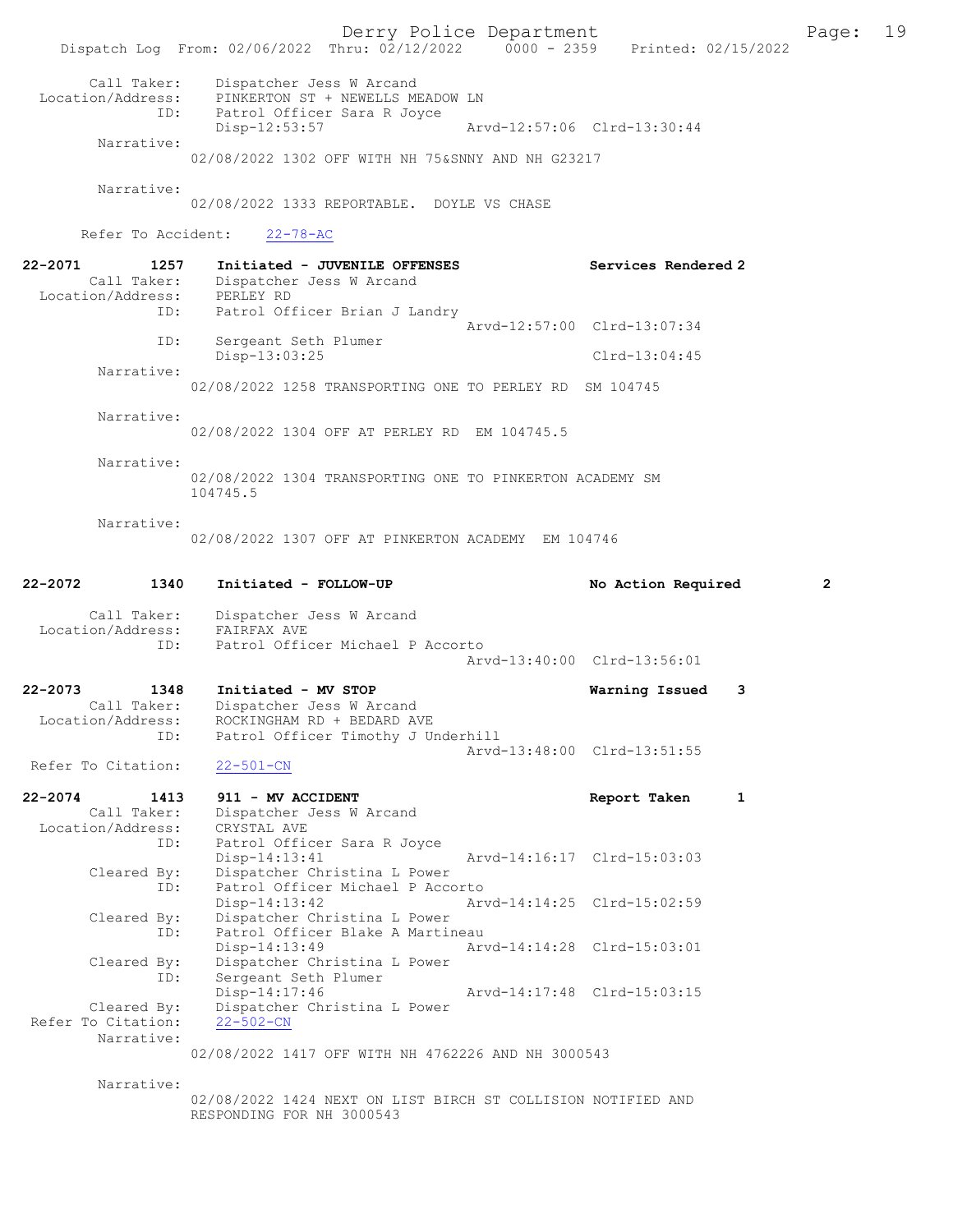|                                                     | Dispatch Log From: 02/06/2022 Thru: $02/12/2022$ $0000 - 2359$ Printed: 02/15/2022                                                                     | Derry Police Department |                             |   | Page: 20 |  |
|-----------------------------------------------------|--------------------------------------------------------------------------------------------------------------------------------------------------------|-------------------------|-----------------------------|---|----------|--|
| Narrative:                                          | 02/08/2022 1424 NH 4762226 REQUEST AAA. AAA UNABLE TO<br>RESPOND IN A TIMELY MANNER. MOVING TO NEXT ON LIST<br>SPACETOWN AUTO NOTIFIED AND RESPONDING. |                         |                             |   |          |  |
| Narrative:                                          | 02/08/2022 1433 BIRCH ST ON SCENE                                                                                                                      |                         |                             |   |          |  |
| Narrative:                                          | 02/08/2022 1437 SPACETOWN ON SCENE                                                                                                                     |                         |                             |   |          |  |
| Narrative:                                          | Watts vs Lawrence, full report.                                                                                                                        |                         |                             |   |          |  |
| Refer To Accident:                                  | $22 - 79 - AC$                                                                                                                                         |                         |                             |   |          |  |
| 22-2075                                             | 1439 Phone - Wildlife Complaint<br>Call Taker: Dispatcher Jess W Arcand<br>Location/Address: WESTGATE RD + BYPASS 28                                   |                         | Gone on Arrival 2           |   |          |  |
| ID:<br>Cleared By:                                  | Patrol Officer Brendan S Holden<br>$Disp-14:46:16$<br>Dispatcher Christina L Power                                                                     |                         | Arvd-14:46:18 Clrd-15:03:05 |   |          |  |
| Narrative:                                          | 02/08/2022 1446 COYOTE IN THE AREA                                                                                                                     |                         |                             |   |          |  |
| 22-2076                                             | 1521 Phone - NEIGHBORHOOD DISPUTE<br>Call Taker: Dispatcher Christina L Power                                                                          |                         | Matter Mediated 2           |   |          |  |
| Location/Address: WAYNE DR<br>ID:                   | Patrol Officer Melissa M Houde<br>Disp-15:22:03                                                                                                        |                         | Arvd-15:29:22 Clrd-15:40:59 |   |          |  |
|                                                     | Refer To Field Int: 22-465-FI                                                                                                                          |                         |                             |   |          |  |
| 22-2077<br>1532<br>Location/Address: W BROADWAY     | Initiated - MV STOP<br>Call Taker: Dispatcher Christina L Power                                                                                        |                         | Summons Issued 3            |   |          |  |
| Refer To Summons:                                   | ID: Patrol Officer James M McClafferty<br>$22 - 114 - AR$                                                                                              |                         | Arvd-15:32:00 Clrd-15:44:41 |   |          |  |
| 22-2078<br>1547                                     | Initiated - MV STOP                                                                                                                                    |                         | Warning Issued              | 3 |          |  |
| Call Taker:<br>Location/Address:<br>ID:             | Dispatcher Christina L Power<br>W BROADWAY<br>Patrol Officer James M McClafferty                                                                       |                         |                             |   |          |  |
| Refer To Citation:                                  | $22 - 503 - CN$                                                                                                                                        |                         | Arvd-15:47:00 Clrd-15:57:37 |   |          |  |
| 22-2079<br>1550<br>Call Taker:<br>Location/Address: | Initiated - FOLLOW-UP<br>Dispatcher Christina L Power<br>KENDALL POND RD                                                                               |                         | Cleared                     | 2 |          |  |
| ID:                                                 | Patrol Officer Casey J Noyes                                                                                                                           |                         | Arvd-15:50:00 Clrd-16:04:37 |   |          |  |
| 22-2080<br>1557                                     | Initiated - MV STOP                                                                                                                                    |                         | Warning Issued              | 3 |          |  |
| Call Taker:<br>Location/Address:<br>ID:             | Dispatcher Christina L Power<br>PINKERTON ST<br>Patrol Officer Nathan S Lavoie                                                                         |                         |                             |   |          |  |
| Refer To Citation:                                  | $22 - 504 - CN$                                                                                                                                        |                         | Arvd-15:57:00 Clrd-16:06:00 |   |          |  |
| 22-2081<br>1600<br>Call Taker:<br>Location/Address: | Initiated - MV STOP<br>Dispatcher Christina L Power<br><b>W BROADWAY</b>                                                                               |                         | Summons Issued              | 3 |          |  |
| ID:<br>Refer To Citation:                           | Patrol Officer James M McClafferty<br>$22 - 816 - 010008$                                                                                              |                         | Arvd-16:00:00 Clrd-16:07:56 |   |          |  |
|                                                     |                                                                                                                                                        |                         |                             |   |          |  |
| 22-2082<br>1614<br>Call Taker:<br>Location/Address: | Initiated - MV STOP<br>Dispatcher Christina L Power<br>W BROADWAY                                                                                      |                         | Warning Issued              | 3 |          |  |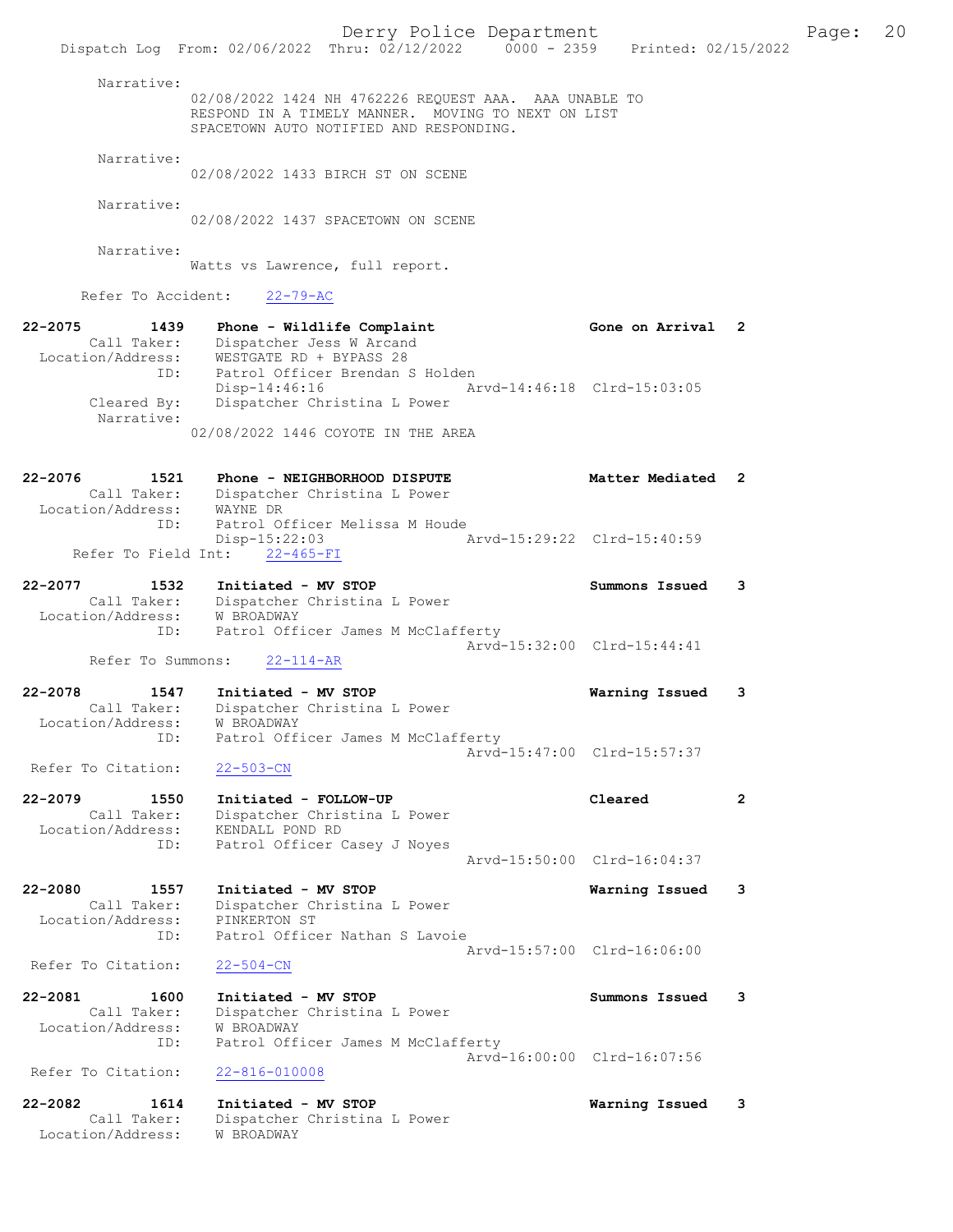|                                     | Derry Police Department                                                        |                             |   | Page: | 21 |
|-------------------------------------|--------------------------------------------------------------------------------|-----------------------------|---|-------|----|
|                                     | Dispatch Log From: 02/06/2022 Thru: 02/12/2022 0000 - 2359 Printed: 02/15/2022 |                             |   |       |    |
|                                     |                                                                                |                             |   |       |    |
| ID:                                 | Patrol Officer James M McClafferty                                             | Arvd-16:14:00 Clrd-16:19:16 |   |       |    |
| Refer To Citation:                  | $22 - 505 - CN$                                                                |                             |   |       |    |
| $22 - 2083$<br>1619                 | Initiated - SUBPOENA DELIVERY                                                  | Served                      | 1 |       |    |
| Call Taker:                         | Dispatcher Christina L Power                                                   |                             |   |       |    |
| Location/Address: W BROADWAY<br>ID: |                                                                                |                             |   |       |    |
|                                     | Patrol Officer Casey J Noyes                                                   | Arvd-16:19:00 Clrd-16:27:06 |   |       |    |
|                                     |                                                                                |                             |   |       |    |
| $22 - 2084$<br>1623                 | Phone - ASSIST OTHER AGENCY                                                    | Cleared                     | 3 |       |    |
| Call Taker:<br>Location/Address:    | Dispatcher Christina L Power<br>MUNICIPAL DR                                   |                             |   |       |    |
| ID:                                 | Detective Peter A Houlis                                                       |                             |   |       |    |
|                                     | $Disp-16:23:43$                                                                | Arvd-16:23:44 Clrd-16:23:51 |   |       |    |
|                                     | Refer To Field Int: 22-458-FI                                                  |                             |   |       |    |
| $22 - 2085$<br>1625                 | Initiated - MV STOP                                                            | Warning Issued 3            |   |       |    |
| Call Taker:<br>Location/Address:    | Dispatcher Christina L Power<br>W BROADWAY                                     |                             |   |       |    |
| ID:                                 | Patrol Officer James M McClafferty                                             |                             |   |       |    |
|                                     |                                                                                | Arvd-16:25:00 Clrd-16:41:10 |   |       |    |
| Refer To Citation:                  | $22 - 506 - CN$                                                                |                             |   |       |    |
| $22 - 2086$<br>1628                 | Walk-In - SEXUAL OFFENDER REGISTRATION                                         | Services Rendered 1         |   |       |    |
| Call Taker:                         | Dispatcher Christina L Power                                                   |                             |   |       |    |
|                                     | Location/Address: [DY 2] MUNICIPAL DR                                          |                             |   |       |    |
| ID:                                 | Detective Daniel J McCarthy                                                    |                             |   |       |    |
| Refer To Field Int:                 | Disp-16:42:08<br>$22 - 479 - FI$                                               | Arvd-16:42:09 Clrd-16:42:11 |   |       |    |
|                                     |                                                                                |                             |   |       |    |
| 22-2087<br>1641                     | Initiated - MV STOP                                                            | Warning Issued 3            |   |       |    |
| Call Taker:<br>Location/Address:    | Dispatcher Christina L Power<br><b>W BROADWAY</b>                              |                             |   |       |    |
| ID:                                 | Patrol Officer James M McClafferty                                             |                             |   |       |    |
|                                     |                                                                                | Arvd-16:41:00 Clrd-16:45:57 |   |       |    |
| Refer To Citation:                  | $22 - 507 - CN$                                                                |                             |   |       |    |
| 22-2088<br>1649                     | Initiated - MV STOP                                                            | Warning Issued              | 3 |       |    |
|                                     | Call Taker: Dispatcher Christina L Power                                       |                             |   |       |    |
| Location/Address: ABBOTT CT<br>ID:  | Patrol Officer James M McClafferty                                             |                             |   |       |    |
|                                     |                                                                                | Arvd-16:49:00 Clrd-16:56:53 |   |       |    |
| Refer To Citation:                  | $22 - 508 - CN$                                                                |                             |   |       |    |
| $22 - 2089$<br>1707                 | Initiated - MV STOP                                                            | Warning Issued              | 3 |       |    |
| Call Taker:                         | Dispatcher Christina L Power                                                   |                             |   |       |    |
| Location/Address:                   | W BROADWAY                                                                     |                             |   |       |    |
| ID:                                 | Patrol Officer James M McClafferty                                             | Arvd-17:07:00 Clrd-17:13:25 |   |       |    |
| Refer To Citation:                  | $22 - 509 - CN$                                                                |                             |   |       |    |
|                                     |                                                                                |                             |   |       |    |
| $22 - 2090$<br>1709                 | Initiated - MV STOP                                                            | Warning Issued              | 3 |       |    |
| Call Taker:<br>Location/Address:    | Dispatcher Christina L Power<br>MANCHESTER RD                                  |                             |   |       |    |
| ID:                                 | Patrol Officer Nathan S Lavoie                                                 |                             |   |       |    |
|                                     |                                                                                | Arvd-17:09:00 Clrd-17:17:54 |   |       |    |
| Refer To Citation:                  | $22 - 510 - CN$                                                                |                             |   |       |    |
| $22 - 2091$<br>1716                 | Initiated - MV STOP                                                            | Warning Issued 3            |   |       |    |
| Call Taker:                         | Dispatcher Christina L Power                                                   |                             |   |       |    |
| Location/Address:                   | W BROADWAY                                                                     |                             |   |       |    |
| ID:                                 | Patrol Officer James M McClafferty                                             | Arvd-17:16:00 Clrd-17:22:35 |   |       |    |
| Refer To Citation:                  | $22 - 511 - CN$                                                                |                             |   |       |    |
| $22 - 2092$<br>1723                 | Initiated - SUBPOENA DELIVERY                                                  | Not Served                  | 1 |       |    |
| Call Taker:                         | Dispatcher Christina L Power                                                   |                             |   |       |    |
| Location/Address:                   | LAWRENCE ST                                                                    |                             |   |       |    |
| ID:                                 | Patrol Officer Casey J Noyes                                                   |                             |   |       |    |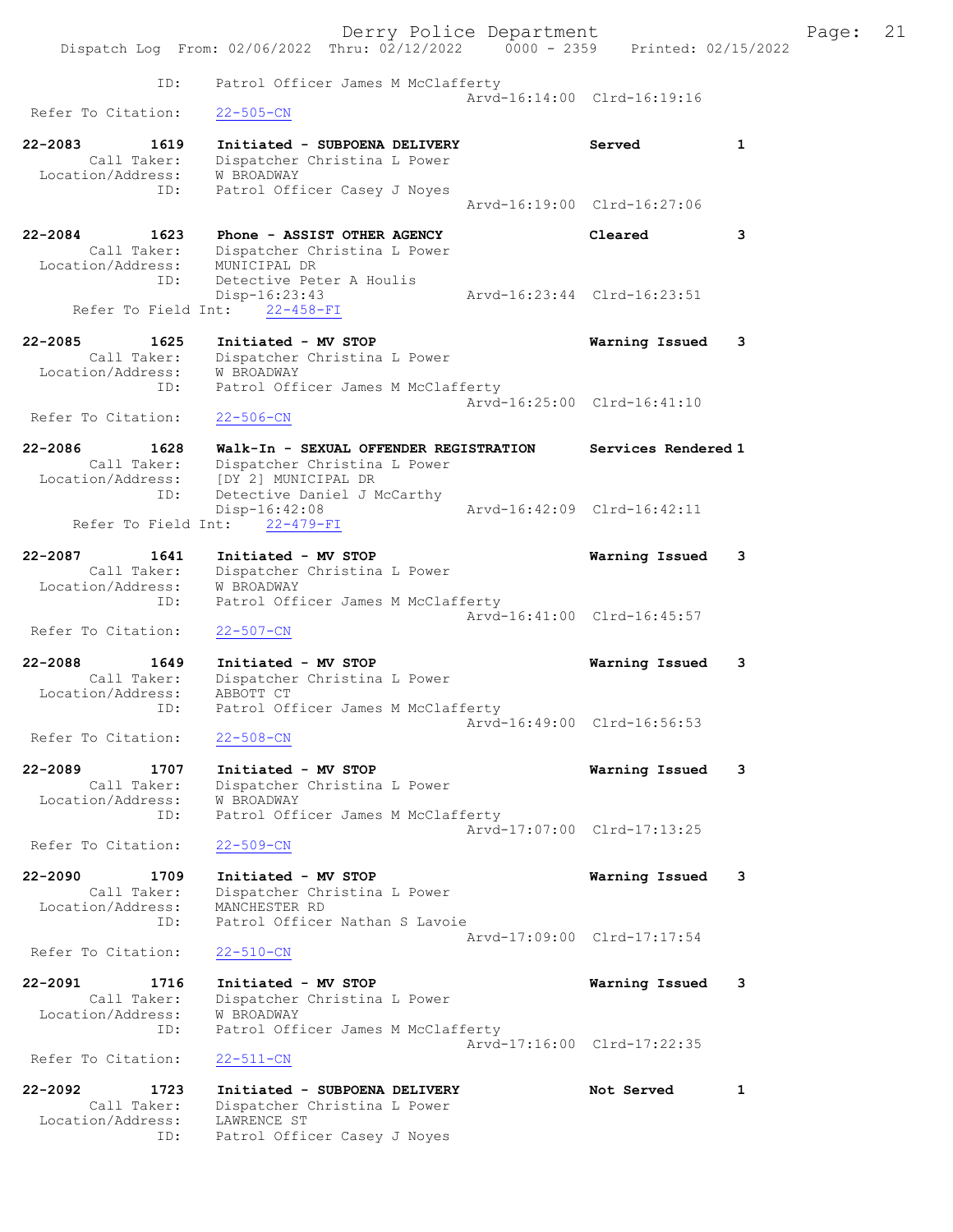Dispatch Log From: 02/06/2022 Thru: 02/12/2022 0000 - 2359 Printed: 02/15/2022 Arvd-17:23:00 Clrd-17:31:47

| $22 - 2093$<br>1727<br>Call Taker:<br>Location/Address:        | Initiated - MV STOP<br>Dispatcher Christina L Power<br>W BROADWAY                                                 | Warning Issued              | 3 |
|----------------------------------------------------------------|-------------------------------------------------------------------------------------------------------------------|-----------------------------|---|
| ID:<br>Refer To Citation:                                      | Patrol Officer James M McClafferty<br>$22 - 512 - CN$                                                             | Arvd-17:27:00 Clrd-17:31:57 |   |
| $22 - 2094$<br>1737<br>Call Taker:<br>Location/Address:<br>ID: | Initiated - MV STOP<br>Dispatcher Christina L Power<br><b>W BROADWAY</b><br>Patrol Officer James M McClafferty    | Summons Issued              | 3 |
| Refer To Citation:                                             | $22 - 514 - CN$                                                                                                   | Aryd-17:37:00 Clrd-17:48:26 |   |
| $22 - 2095$<br>1749<br>Call Taker:<br>Location/Address:        | Initiated - MV STOP<br>Dispatcher Christina L Power<br>E BROADWAY                                                 | Warning Issued              | 3 |
| ID:<br>Refer To Citation:                                      | Patrol Officer Collin Kennedy<br>$22 - 513 - CN$                                                                  | Arvd-17:49:00 Clrd-17:55:06 |   |
| $22 - 2096$<br>1757<br>Call Taker:<br>Location/Address:        | Phone - ERRATIC OPERATION<br>Patrol Officer Robert Corwin<br>E BROADWAY                                           | Gone on Arrival             | 2 |
| ID:<br>Arrived By:<br>Cleared By:<br>Narrative:                | Patrol Officer Collin Kennedy<br>Disp-17:58:46<br>Dispatcher Christina L Power<br>Dispatcher Christina L Power    | Arvd-18:00:34 Clrd-18:06:48 |   |
|                                                                | Truck w/trailer                                                                                                   |                             |   |
| $22 - 2097$<br>1800<br>Call Taker:<br>Location/Address:<br>ID: | Phone - NEIGHBORHOOD DISPUTE<br>Patrol Officer Robert Corwin<br>FOREST RIDGE RD<br>Patrol Officer Nathan S Lavoie | <b>ADVICE GIVEN</b>         | 2 |
| Arrived By:<br>Cleared By:<br>Narrative:                       | Disp-18:01:59<br>Dispatcher Christina L Power<br>Dispatcher Christina L Power                                     | Arvd-18:11:05 Clrd-18:28:30 |   |
|                                                                | issue w/downstairs neighbor                                                                                       |                             |   |
| Refer To Field Int:                                            | $22 - 470 - FI$                                                                                                   |                             |   |
| $22 - 2098$<br>1802<br>Call Taker:<br>Location/Address:<br>ID: | Initiated - MV STOP<br>Dispatcher Christina L Power<br>W BROADWAY<br>Patrol Officer James M McClafferty           | Warning Issued              | 3 |
| Refer To Citation:                                             | $22 - 515 - CN$                                                                                                   | Arvd-18:02:00 Clrd-18:07:37 |   |
| $22 - 2099$<br>1806<br>Call Taker:<br>Location/Address:<br>ID: | Phone - MV CHECK<br>Dispatcher Christina L Power<br>E BROADWAY<br>Patrol Officer Collin Kennedy                   | Summons Issued              | 1 |
| ID:                                                            | Disp-18:07:26<br>Patrol Officer Michael P Accorto                                                                 | Arvd-18:11:36 Clrd-19:00:53 |   |
| ID:                                                            | Disp-18:16:09<br>Sergeant Jeffrey M Dawe                                                                          | Arvd-18:35:15 Clrd-19:01:04 |   |
| Narrative:                                                     | Disp-18:23:42                                                                                                     | Arvd-18:23:44 Clrd-19:00:46 |   |
|                                                                | horn sounding                                                                                                     |                             |   |
| Narrative:                                                     | 02/08/2022 1833 consent search start time                                                                         |                             |   |
| Narrative:                                                     | 02/08/2022 1845 consent search end time.                                                                          |                             |   |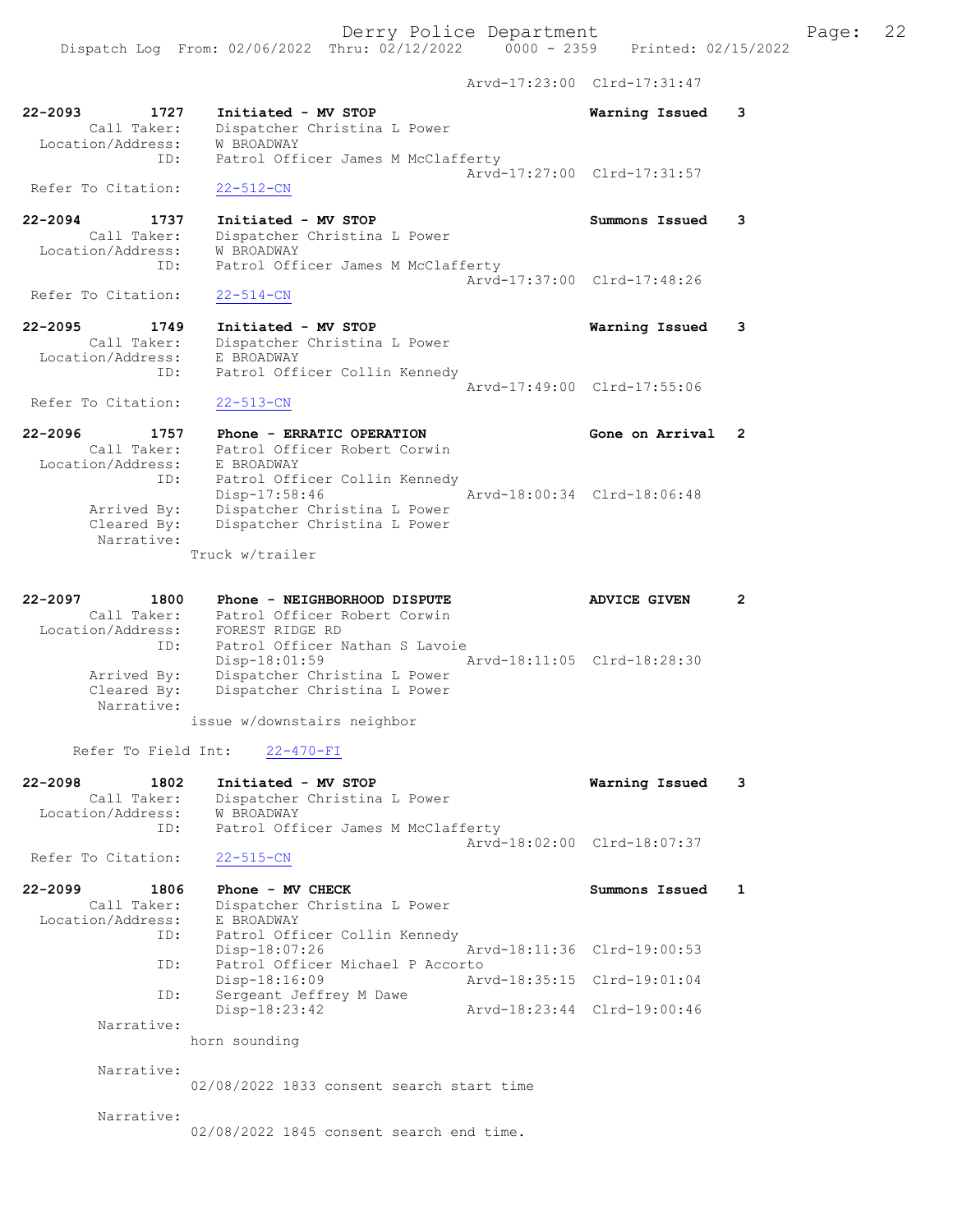Refer To Incident: 22-204-OF 22-2100 1812 Phone - MV ACCIDENT Report Taken 1 Call Taker: Dispatcher Christina L Power Location/Address: MANCHESTER RD ID: Patrol Officer Melissa M Houde Disp-18:13:22 Arvd-18:15:55 Clrd-18:36:16 ID: Patrol Officer Casey J Noyes Disp-18:13:26 Arvd-18:15:56 Clrd-18:36:13 ID: Sergeant Jeffrey M Dawe Disp-18:14:52 Arvd-18:15:54 Clrd-18:20:59 Narrative: savoy v quetta, full report Refer To Accident: 22-80-AC 22-2101 1954 Phone - DOMESTIC DISTURBANCE Arrest(s) Made 1 Call Taker: Dispatcher Christina L Power Location/Address: SOUTH AVE ID: Patrol Officer Casey J Noyes Disp-19:55:18 Arvd-20:04:42 Clrd-20:48:59 ID: Patrol Officer Nathan S Lavoie<br>Disp-19:55:20 A Disp-19:55:20 Arvd-20:04:44 Clrd-20:49:01 ID: Sergeant Jeffrey M Dawe Disp-20:02:59 Arvd-20:03:01 Clrd-20:42:50 Narrative: 02/08/2022 2033 one juvenile in custody for assault (x2) Narrative: 02/08/2022 2038 enroute to hq's s/m 50390.5 Narrative: 02/08/2022 2043 off at hq's e/m 50391.8 Narrative: 02/08/2022 2127 juvenile released to a parent Refer To Arrest: 22-116-AR 22-2102 2004 Phone - DEPARTMENT INFO Message Delivered 3 Call Taker: Dispatcher Christina L Power Location/Address: MUNICIPAL DR ID: Dispatcher Christina L Power Disp-20:04:49 Arvd-20:04:51 Clrd-20:04:55 Narrative: DPW notified of icy roads 22-2103 2005 Phone - MV ACCIDENT Report Taken 1 Call Taker: Patrol Officer Robert Corwin Location/Address: TSIENNETO RD ID: Patrol Officer Melissa M Houde Disp-20:06:17 Arvd-20:09:41 Clrd-20:51:04 Busp-20.00.17<br>Arrived By: Dispatcher Christina L Power Cleared By: Dispatcher Christina L Power Narrative:

Turner vs tree, reportable.

Refer To Accident: 22-81-AC

| $22 - 2104$       | 2022 | Phone - VEHICLE OFF THE ROAD     | Vehicle Moved               |  |
|-------------------|------|----------------------------------|-----------------------------|--|
| Call Taker:       |      | Dispatcher Christina L Power     |                             |  |
| Location/Address: |      | HAMPSTEAD RD                     |                             |  |
|                   | ID:  | Patrol Officer Michael P Accorto |                             |  |
|                   |      | $Disp-20:22:58$                  | Arvd-20:27:29 Clrd-21:10:34 |  |
|                   | ID:  | Patrol Officer Robert Corwin     |                             |  |
|                   |      | Disp-20:23:01                    | $Clrd-20:26:18$             |  |
|                   | ID:  | Dispatcher Christina L Power     |                             |  |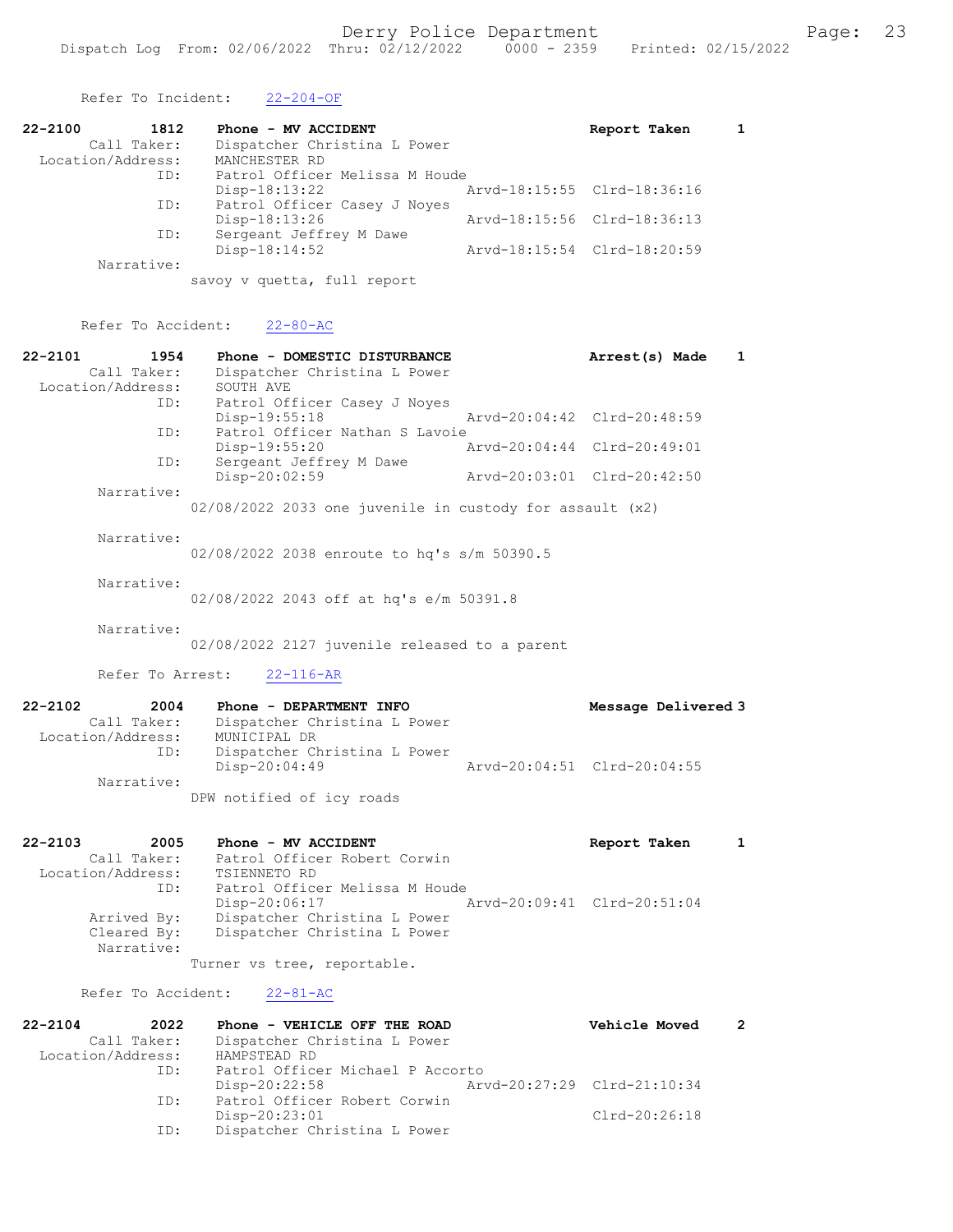Derry Police Department Page: 24 Dispatch Log From:  $02/06/2022$  Thru:  $02/12/2022$  0000 - 2359 Disp-20:25:48 Clrd-20:25:50 ID: Patrol Officer Collin Kennedy Disp-20:26:16 Arvd-20:27:50 Clrd-21:10:36 Narrative: 02/08/2022 2027 DFD on scene Narrative: roads were treated and vehicle towed. 22-2105 2025 Phone - DEPARTMENT INFO Message Delivered 3 Call Taker: Dispatcher Christina L Power Location/Address: MUNICIPAL DR ID: Dispatcher Christina L Power<br>Disp-20:25:53 Disp-20:25:53 Arvd-20:25:54 Clrd-20:25:58 Narrative: Div 5 notified of icy road conditons 22-2106 2116 Initiated - MV STOP Warning Issued 3 Call Taker: Dispatcher Christina L Power Location/Address: W BROADWAY ID: Patrol Officer Collin Kennedy Arvd-21:16:00 Clrd-21:23:22<br>22-517-CN Refer To Citation: 22-2107 2116 Walk-In - DOMESTIC DISTURBANCE Report Taken 1 Call Taker: Patrol Officer Robert Corwin Call Taker: Patrol Offi<br>Location/Address: LARAWAY CT ID: Patrol Officer Robert Corwin<br>Disp-21:18:16 Disp-21:18:16 Arvd-21:20:11 Clrd-21:37:17 Cleared By: Dispatcher Christina L Power ID: Patrol Officer Collin Kennedy Disp-21:37:03 Arvd-21:57:23 Clrd-22:07:07 Dispatched By: Dispatcher Christina L Power Arrived By: Dispatcher Christina L Power Cleared By: Dispatcher Christina L Power ID: Sergeant Jeffrey M Dawe Disp-21:37:15 Arvd-21:57:24 Clrd-22:07:09 Arrived By: Dispatcher Christina L Power Cleared By: Dispatcher Christina L Power ID: Patrol Officer Melissa M Houde Disp-21:43:38 Arvd-21:57:22 Clrd-22:07:05 Dispatched By: Dispatcher Christina L Power Arrived By: Dispatcher Christina L Power Cleared By: Dispatcher Christina L Power Refer To Incident: 22-205-OF 22-2108 2201 Phone - DOMESTIC DISTURBANCE Arrest(s) Made 1 Call Taker: Dispatcher Christina L Power Location/Address: DERRY WAY<br>ID: Patrol Officer<br>Disp-22:02:32 Patrol Officer Michael P Accorto Disp-22:02:32 Arvd-22:13:17 Clrd-22:54:46 ID: Patrol Officer Nathan S Lavoie<br>Disp-22:02:36 Arvd-22:06:23 Clrd-23:12:56 Cleared By: Dispatcher Christine D Carlson ID: Sergeant Jeffrey M Dawe Disp-22:08:05 Arvd-22:13:15 Clrd-22:59:02<br>Cleared By: Dispatcher Christine D Carlson Dispatcher Christine D Carlson Narrative: 02/08/2022 2248 one in custody for assault. enroute to hq's s/m 4698.1 Bibeault,Erik 8 Derry Way Derry, NH dob 071984 Narrative: 02/08/2022 2256 Off at DPDHQ E/M: 46980.3

Narrative: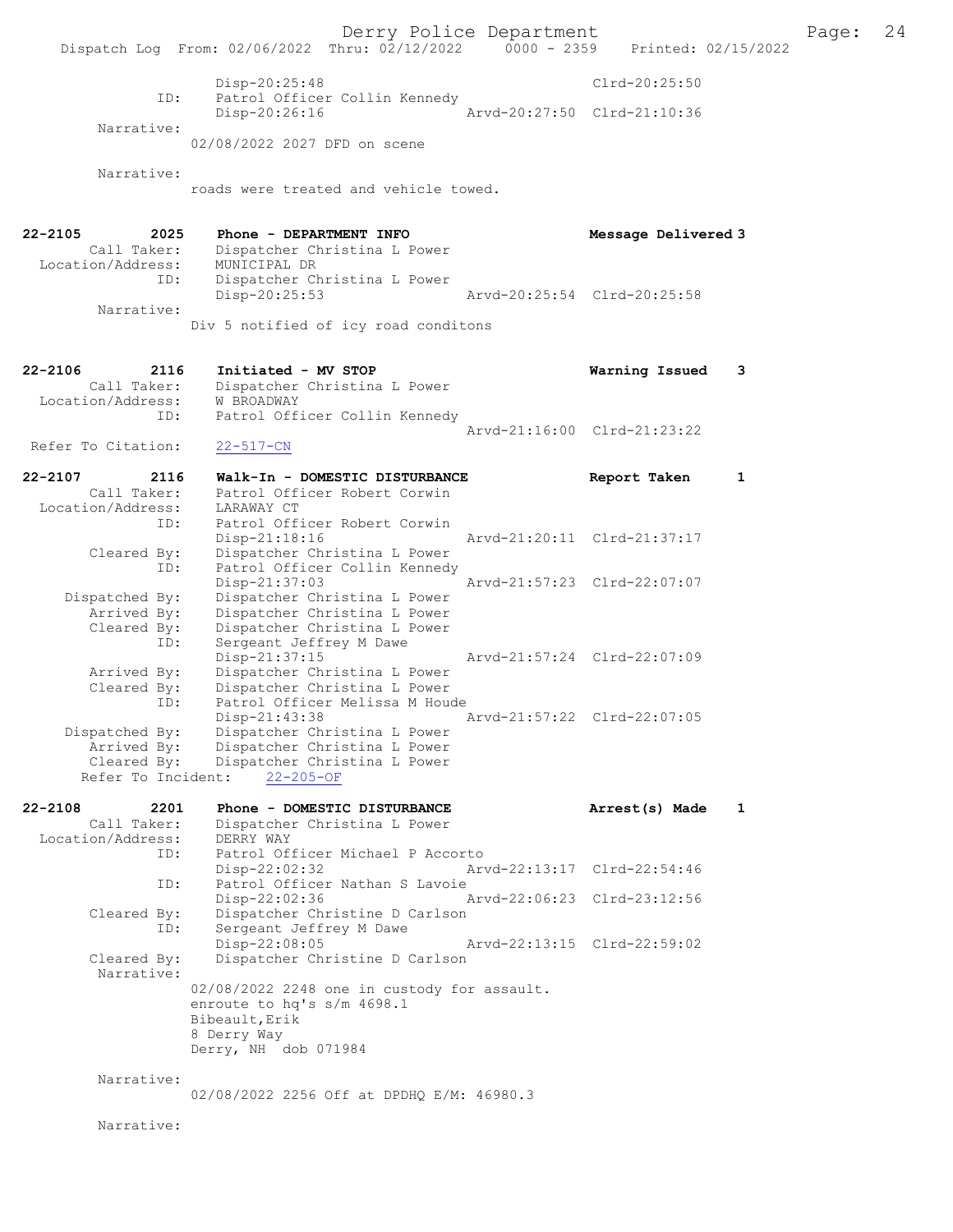Derry Police Department The Page: 25 Dispatch Log From: 02/06/2022 Thru: 02/12/2022 0000 - 2359 Printed: 02/15/2022 02/08/2022 2315 Subject placed in cell 3 Narrative: 02/08/2022 2317 B/C called at this time Narrative: 02/09/2022 0009 Subject released to sober party w/ \$1,000 PR and court date  $4/14/22$  as per b/c Mencis Refer To Arrest: 22-117-AR 22-2109 2258 Phone - ALARM, BURGLAR False Alarm 1 Call Taker: Dispatcher Christine D Carlson Location/Address: [DY 1298] RAILROAD AVE ID: Patrol Officer Collin Kennedy Disp-23:02:15 Arvd-23:02:16 Clrd-23:19:34 ID: Patrol Officer Jack Stafford<br>Disp-23:02:53 Arvd-23:03:22 Clrd-23:19:33 Disp-23:02:53 Narrative: 02/08/2022 2258 Downstairs closet Refer To Field Int: 22-485-FI 22-2110 2315 Initiated - PROPERTY CHECK Services Rendered 2 Call Taker: Dispatcher Christine D Carlson Location/Address: PIERCE AVE ID: Patrol Officer Michael Carnazzo Arvd-23:15:00 Clrd-23:15:48 22-2111 2324 Initiated - MV STOP Warning Issued 3 Call Taker: Dispatcher Christine D Carlson Location/Address: KENDALL POND RD ID: Patrol Officer Michael Carnazzo Arvd-23:24:00 Clrd-23:31:00 Refer To Citation: 22-519-CN 22-2112 2343 Initiated - PROPERTY CHECK Services Rendered 2 Call Taker: Dispatcher Christine D Carlson Location/Address: ROLLINS ST ID: Patrol Officer Michael Carnazzo Arvd-23:43:00 Clrd-23:43:28 22-2113 2345 Phone - ALARM, BURGLAR False Alarm 1 Call Taker: Dispatcher Christine D Carlson Location/Address: [DY 1695] TSIENNETO RD ID: Patrol Officer Jack Stafford Disp-23:46:50 Arvd-23:48:36 Clrd-02/09/2022 @ 00:00:15 ID: Patrol Officer Awess Abdulkadir<br>Disp-23:46:53 Ar Disp-23:46:53 Arvd-23:48:37 Clrd-02/09/2022 @ 00:00:14 Narrative: 02/08/2022 2346 Warehouse door motion Refer To Field Int: 22-484-FI 22-2114 2358 Phone - MEDICAL EMERGENCY Report Taken 1 Call Taker: Dispatcher Christine D Carlson Location/Address: OLD CHESTER RD ID: Patrol Officer Nikita Tomnyuk<br>Disp-23:59:33 Disp-23:59:33 Arvd-00:03:54 Clrd-02/09/2022 @ 01:27:12 Arrived By: Lieutenant Shawn P O'Donaghue ID: Patrol Officer Michael Carnazzo Disp-23:59:35 Arvd-00:04:56 Clrd-02/09/2022 @ 00:17:29 ID: Sergeant James M Belanger<br>Disp-00:06:00 Disp-00:06:00 Arvd-00:06:01 Clrd-02/09/2022 @ 00:17:25 Narrative: 02/09/2022 0012 232 enroute to PMC Narrative:

02/09/2022 0018 232 off at PMC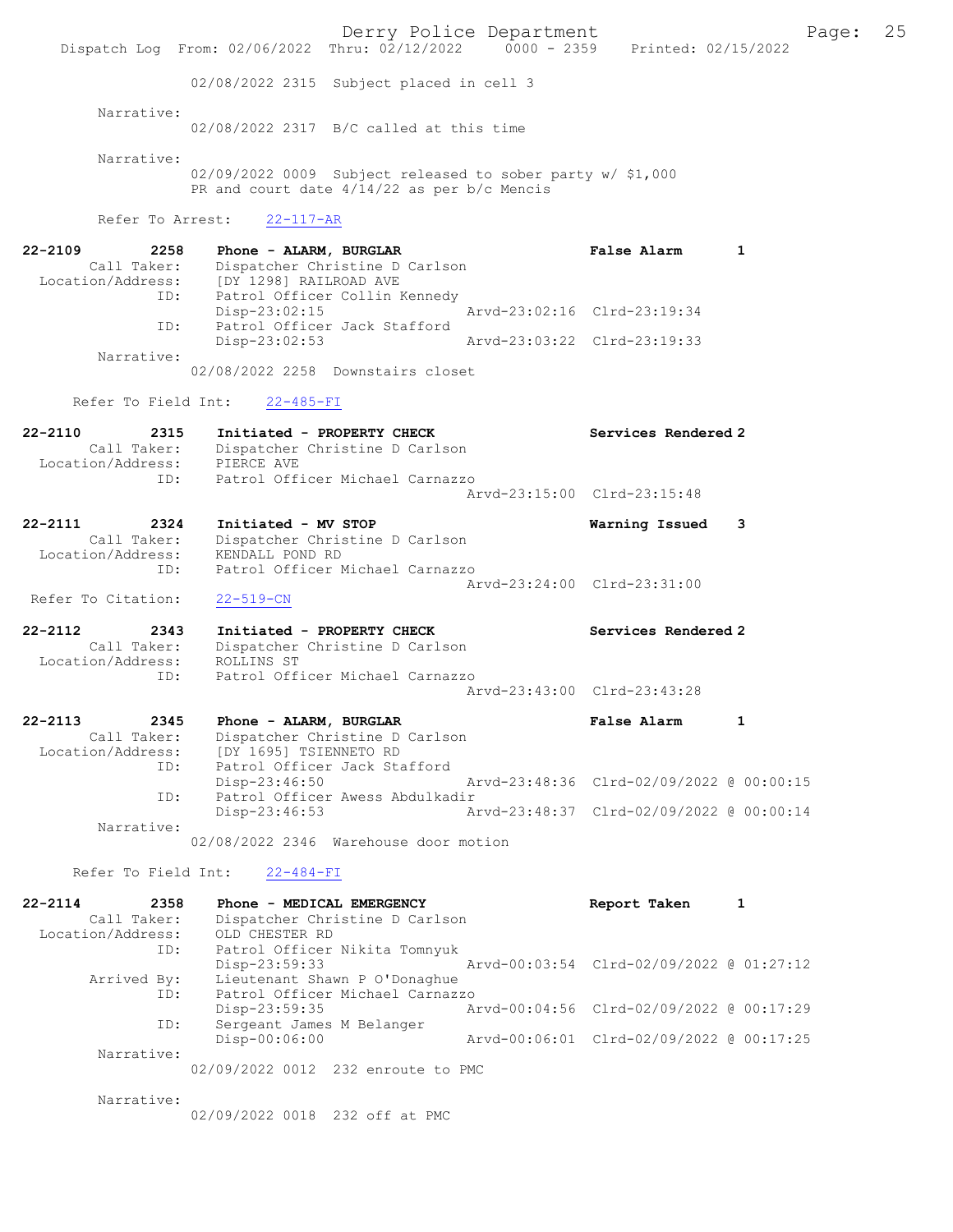Refer To Incident: 22-206-OF

# For Date: 02/09/2022 - Wednesday

| 22-2115            | 0004                | Phone - MEDICAL EMERGENCY                                   | Services Rendered 1         |                |
|--------------------|---------------------|-------------------------------------------------------------|-----------------------------|----------------|
|                    | Call Taker:         | Dispatcher Christine D Carlson                              |                             |                |
| Location/Address:  |                     | LINLEW DR                                                   |                             |                |
|                    | ID:                 | Patrol Officer Jack Stafford                                | Arvd-00:07:43 Clrd-01:20:18 |                |
|                    | ID:                 | $Disp-00:04:55$<br>Patrol Officer Awess Abdulkadir          |                             |                |
|                    |                     | $Disp-00:04:58$                                             | Arvd-00:07:44 Clrd-01:20:09 |                |
|                    | ID:                 | Sergeant James M Belanger                                   |                             |                |
|                    |                     | $Disp-00:53:51$                                             | Arvd-00:53:52 Clrd-00:59:21 |                |
|                    | Refer To Field Int: | $22 - 460 - FI$                                             |                             |                |
| $22 - 2116$        | 0017                | Phone - FOLLOW-UP                                           | Services Rendered 2         |                |
|                    | Call Taker:         | Dispatcher Christine D Carlson                              |                             |                |
| Location/Address:  |                     | [DY 3450] ROCKINGHAM RD                                     |                             |                |
|                    | ID:                 | Patrol Officer Michael Carnazzo                             |                             |                |
|                    |                     | Disp-00:17:32                                               | Arvd-00:27:01 Clrd-00:27:04 |                |
|                    | ID:                 | Sergeant James M Belanger                                   |                             |                |
|                    |                     | Disp-00:17:35                                               | Arvd-00:27:02 Clrd-00:27:07 |                |
| $22 - 2117$        | 0141                | Phone - NOISE COMPLAINT                                     | Quieted on Request          | $\overline{2}$ |
|                    | Call Taker:         | Dispatcher Christine D Carlson                              |                             |                |
| Location/Address:  |                     | MCGREGOR ST                                                 |                             |                |
|                    | ID:                 | Patrol Officer Michael Carnazzo                             |                             |                |
|                    |                     | $Disp-01:42:59$                                             | Arvd-01:44:34 Clrd-01:49:15 |                |
|                    | ID:                 | Patrol Officer Awess Abdulkadir                             |                             |                |
|                    |                     | $Disp-01:43:00$                                             | Arvd-01:45:50 Clrd-01:49:13 |                |
| $22 - 2118$        | 0326                | Initiated - MV STOP                                         | Warning Issued              | 3              |
|                    | Call Taker:         | Dispatcher Christine D Carlson                              |                             |                |
| Location/Address:  |                     | RT 28                                                       |                             |                |
|                    | ID:                 | Patrol Officer Nikita Tomnyuk                               |                             |                |
|                    |                     |                                                             | Arvd-03:26:00 Clrd-03:33:09 |                |
| Refer To Citation: |                     | $22 - 520 - CN$                                             |                             |                |
| $22 - 2119$        | 0336                | Initiated - MV STOP                                         | Warning Issued              | 3              |
|                    | Call Taker:         | Dispatcher Christine D Carlson                              |                             |                |
| Location/Address:  |                     | RT 28                                                       |                             |                |
|                    | ID:                 | Patrol Officer Nikita Tomnyuk                               |                             |                |
|                    |                     |                                                             | Arvd-03:36:00 Clrd-03:42:56 |                |
| Refer To Citation: |                     | $22 - 521 - CN$                                             |                             |                |
| $22 - 2120$        | 0534                | Phone - DEPARTMENT INFO                                     | Services Rendered 3         |                |
|                    | Call Taker:         | Dispatcher Christine D Carlson                              |                             |                |
| Location/Address:  |                     | MUNICIPAL DR                                                |                             |                |
|                    | Narrative:          |                                                             |                             |                |
|                    |                     | 02/09/2022 0534 Called highway regarding Strawberry Hill    |                             |                |
|                    |                     | being icy                                                   |                             |                |
|                    |                     |                                                             |                             |                |
| $22 - 2121$        | 0719                | Phone - ROAD HAZARD                                         | Could Not Locate 2          |                |
|                    | Call Taker:         | Dispatcher Jonathon S Pickering                             |                             |                |
| Location/Address:  | ID:                 | [DY 1198] BYPASS 28<br>Patrol Officer Nikita Tomnyuk        |                             |                |
|                    |                     | Disp-07:20:07                                               | Arvd-07:24:57 Clrd-07:26:49 |                |
|                    | Narrative:          |                                                             |                             |                |
|                    |                     | 02/09/2022 0726 reported as a large patch of ice, unable to |                             |                |
|                    |                     | locate hazard                                               |                             |                |
|                    |                     |                                                             |                             |                |
| 22-2122            | 0744                | Initiated - CRIMINAL THREAT                                 | Report Taken                | 2              |
|                    | Call Taker:         | Dispatcher Jonathon S Pickering                             |                             |                |
| Location/Address:  |                     | [DY 250] PINKERTON ST                                       |                             |                |
|                    | ID:                 | Patrol Officer Brian J Landry                               |                             |                |
|                    |                     |                                                             | Arvd-07:44:00 Clrd-07:44:36 |                |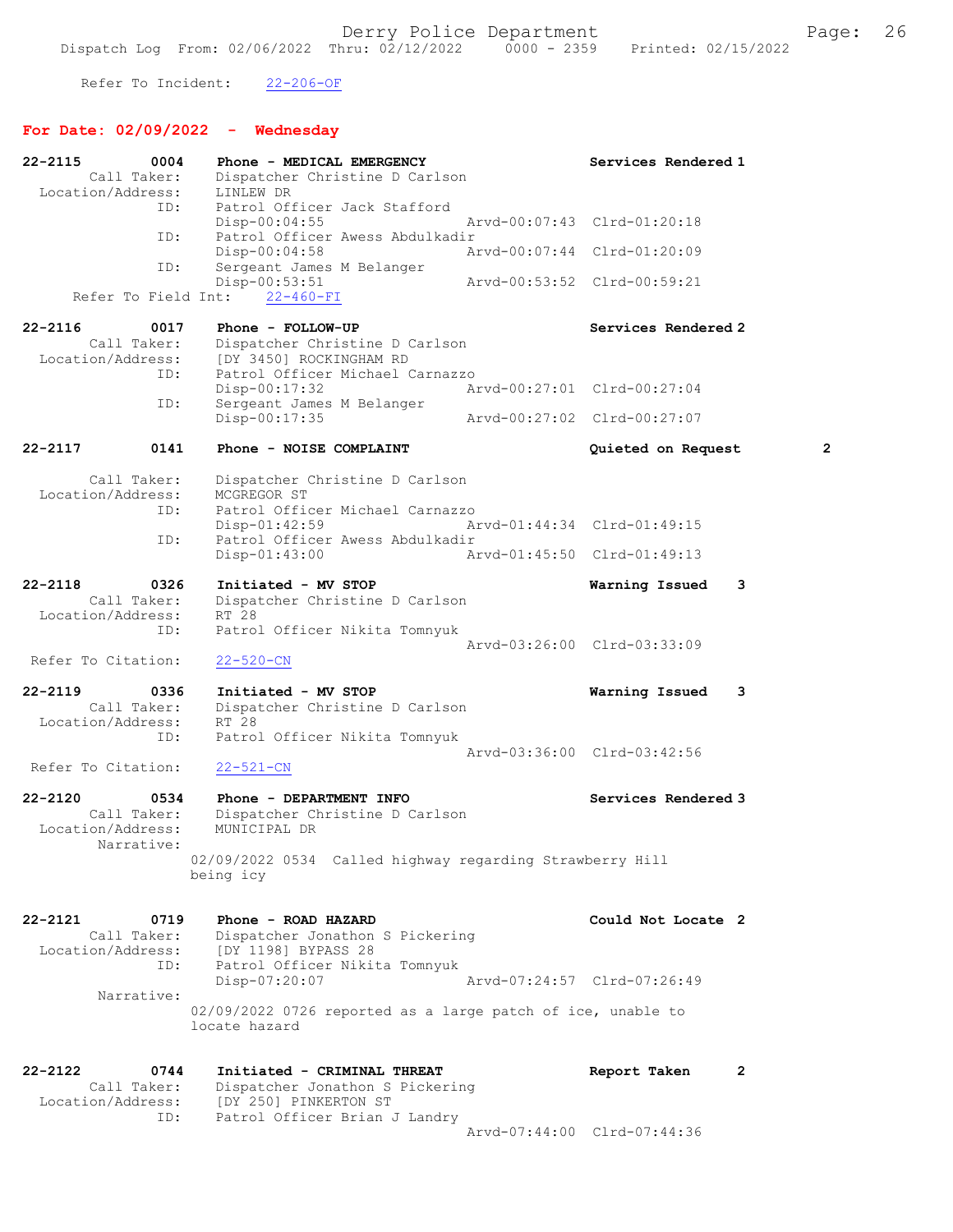Dispatch Log From: 02/06/2022 Thru: 02/12/2022 0000 - 2359 Printed: 02/15/2022

 Refer To Incident: 22-207-OF 22-2123 0755 Initiated - MV STOP Warning Issued 3 Call Taker: Dispatcher Jonathon S Pickering Location/Address: HAMPSTEAD RD + WARNER HILL RD ID: Patrol Officer Nikita Tomnyuk Arvd-07:55:00 Clrd-08:01:16 Refer To Citation: 22-522-CN 22-2124 0755 Initiated - FOLLOW-UP Services Rendered 2 Call Taker: Dispatcher Jonathon S Pickering Location/Address: FAIRFAX AVE ID: Patrol Officer Timothy J Underhill Arvd-07:55:00 Clrd-08:06:59 22-2125 0817 Initiated - ROAD HAZARD Services Rendered 2 Call Taker: Dispatcher Jonathon S Pickering Location/Address: PINKERTON ST + NEWELLS MEADOW LN ID: Patrol Officer James M McClafferty Arvd-08:17:00 Clrd-08:32:36 Narrative: 02/09/2022 0817 large pot hole Narrative: 02/09/2022 0832 ticket entered for Highway Dept 22-2126 0916 Phone - ASSIST OTHER AGENCY Assistance Rendered 3 Call Taker: Dispatcher Jonathon S Pickering<br>ion/Address: FRANKLIN ST Location/Address:<br>ID: Patrol Officer Blake A Martineau<br>Disp-09:17:09 Arw Disp-09:17:09 Arvd-09:17:23 Clrd-09:54:41 22-2127 0921 Initiated - THEFT Report Taken 2 Call Taker: Dispatcher Jonathon S Pickering Location/Address: [DY 250] PINKERTON ST ID: Patrol Officer Charles L Doherty Arvd-09:21:00 Clrd-09:21:59 Refer To Incident: 22-208-OF 22-2128 0946 Initiated - MV STOP Warning Issued 3 Call Taker: Dispatcher Jonathon S Pickering Location/Address: MANCHESTER RD + TINKHAM AVE ID: Patrol Officer Timothy J Underhill Arvd-09:46:00 Clrd-09:49:49 Refer To Citation: 22-523-CN 22-2129 0954 Walk-In - WARRANT ARREST Report Taken 2 Call Taker: Patrol Officer Scott M Beegan Location/Address: [DY 2] MUNICIPAL DR ID: Patrol Officer Scott M Beegan Disp-09:54:57 Arvd-09:54:59 Clrd-10:32:36<br>Cleared By: Dispatcher Jonathon S Pickering Dispatcher Jonathon S Pickering Narrative: 02/09/2022 1009 Subject turning himself in on a warrant Narrative: 02/09/2022 1029 placed in cell #3 Narrative:

> 02/09/2022 1009 Subject Info: Jason Schlander 3 Derry Way #1 Derry, NH DOB:11/06/81 Arrested for Domestic Violence (assault x3) and Domestic Violence (criminal threat)

Narrative:

02/09/2022 1111 subject checked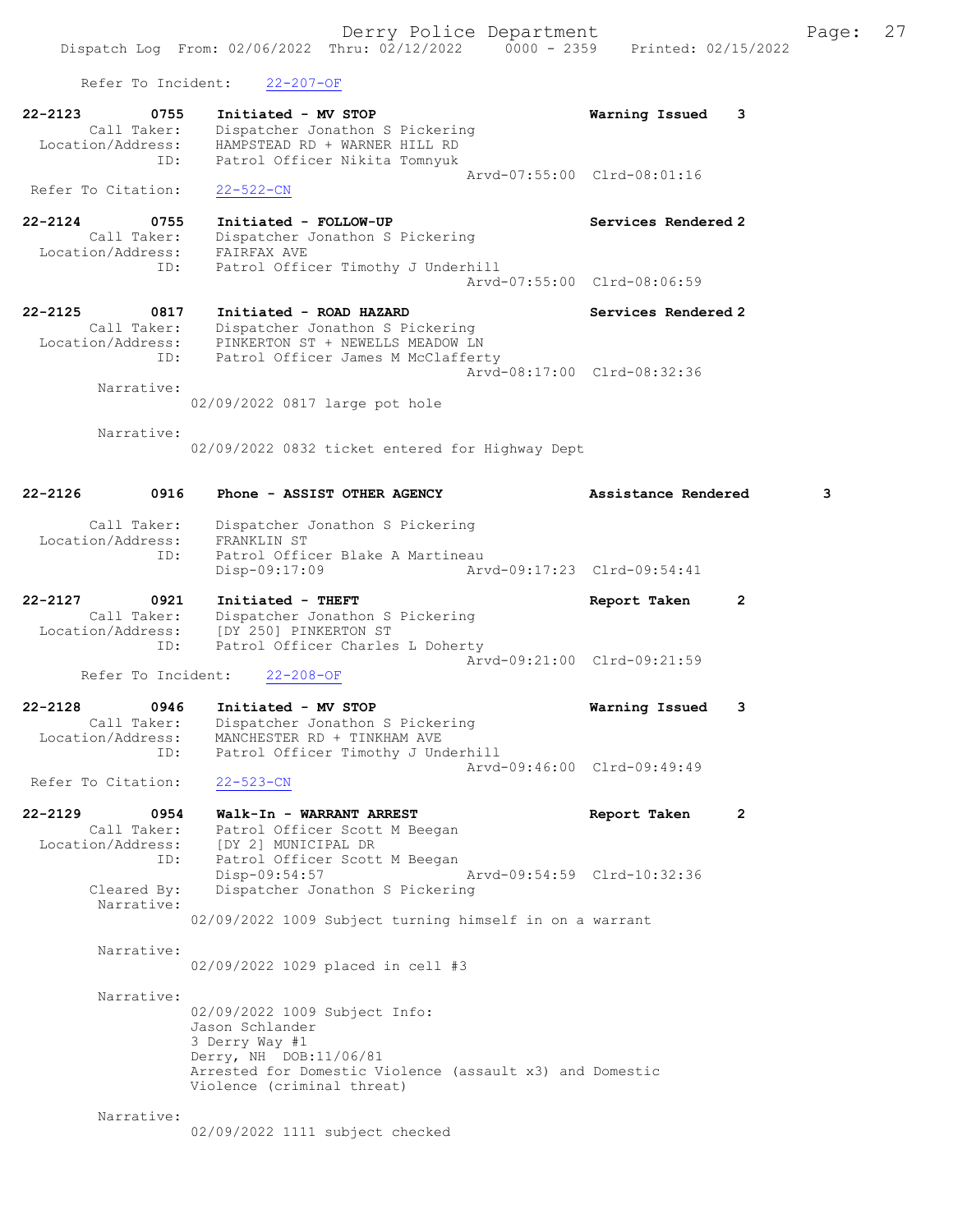Narrative: 02/09/2022 1153 subject released on PR bail, court date 4/14/22

## Refer To Arrest: 22-118-AR

| $22 - 2130$<br>0955<br>Call Taker:<br>Location/Address: | Initiated - ATTEMPTED PAPER SERVICE<br>Dispatcher Jonathon S Pickering<br>DIAMOND DR     | Not Served                  | $\mathbf{2}^{\prime}$ |
|---------------------------------------------------------|------------------------------------------------------------------------------------------|-----------------------------|-----------------------|
| ID:                                                     | Patrol Officer Blake A Martineau                                                         | Arvd-09:55:00 Clrd-10:17:15 |                       |
| $22 - 2131$<br>1004<br>Call Taker:<br>Location/Address: | Initiated - FOLLOW-UP<br>Dispatcher Jonathon S Pickering<br>DORIS ST                     | Services Rendered 2         |                       |
| ID:                                                     | Patrol Officer Nikita Tomnyuk                                                            | Arvd-10:04:00 Clrd-10:13:06 |                       |
| $22 - 2132$<br>1020<br>Call Taker:<br>Location/Address: | Phone - SUBPOENA DELIVERY<br>Dispatcher Jonathon S Pickering<br>BIRCH ST                 | Served                      | $\mathbf{1}$          |
| ID:                                                     | Patrol Officer Blake A Martineau<br>Disp-10:29:04                                        | Arvd-10:29:05 Clrd-10:33:36 |                       |
| $22 - 2133$<br>1033<br>Call Taker:<br>Location/Address: | Initiated - SUBPOENA DELIVERY<br>Dispatcher Jonathon S Pickering<br>[DY 997] PARKLAND DR | Not Served                  | 1                     |
| ID:                                                     | Patrol Officer Blake A Martineau                                                         | Arvd-10:33:00 Clrd-11:05:00 |                       |
| $22 - 2134$<br>1118                                     | Phone - UNWANTED SUBJECT                                                                 | SENT ON THEIR WAY 2         |                       |
| Call Taker:                                             | Dispatcher Jonathon S Pickering                                                          |                             |                       |
| Location/Address:<br>ID:                                | RAILROAD AVE<br>Patrol Officer Blake A Martineau                                         |                             |                       |
|                                                         | $Disp-11:18:40$                                                                          | Arvd-11:19:00 Clrd-11:43:30 |                       |
| ID:                                                     | Patrol Officer James M McClafferty                                                       |                             |                       |
|                                                         | Disp-11:18:43<br>Arvd-11:23:47                                                           | Clrd-11:33:40               |                       |
| ID:<br>Refer To Field Int:                              | Sergeant Jeffrey M Dawe<br>Disp-11:24:33                                                 | Arvd-11:24:35 Clrd-11:43:32 |                       |
| Refer To Field Int:                                     | $22 - 473 - FI$<br>$22 - 477 - FI$                                                       |                             |                       |
| $22 - 2135$<br>1126                                     | Phone - ANIMAL COMPLAINT                                                                 | Services Rendered 1         |                       |
| Call Taker:<br>Location/Address:                        | Dispatcher Jonathon S Pickering<br>SUMMIT AVE                                            |                             |                       |
| ID:<br>Narrative:                                       | Patrol Officer Blake A Martineau<br>Disp-13:01:01                                        | Arvd-13:07:51 Clrd-13:21:57 |                       |
|                                                         | 02/09/2022 1345 reported abused dogs, no issues found                                    |                             |                       |
| Narrative:                                              | 02/10/2022 1404 report taken for false report to LE                                      |                             |                       |
| Refer To Incident:<br>Refer To Field Int:               | $22 - 217 - OF$<br>$22 - 472 - FI$                                                       |                             |                       |
| $22 - 2136$<br>1150<br>Call Taker:                      | Phone - MV ACCIDENT<br>Dispatcher Jonathon S Pickering                                   | Report Taken                | $\mathbf{1}$          |
| Location/Address:<br>ID:                                | W BROADWAY + FORDWAY ST<br>Patrol Officer Blake A Martineau<br>$Disp-11:50:59$           | Arvd-11:52:47 Clrd-12:54:57 |                       |
| ID:                                                     | Patrol Officer James M McClafferty<br>$Disp-11:51:02$                                    | Arvd-11:52:42 Clrd-12:54:56 |                       |
| ID:                                                     | Sergeant Jeffrey M Dawe<br>Disp-11:51:09                                                 | Arvd-11:52:40 Clrd-12:44:43 |                       |
| Narrative:                                              | 02/09/2022 1154 off with NH 567104 and NH 1316909                                        |                             |                       |
|                                                         |                                                                                          |                             |                       |

Narrative: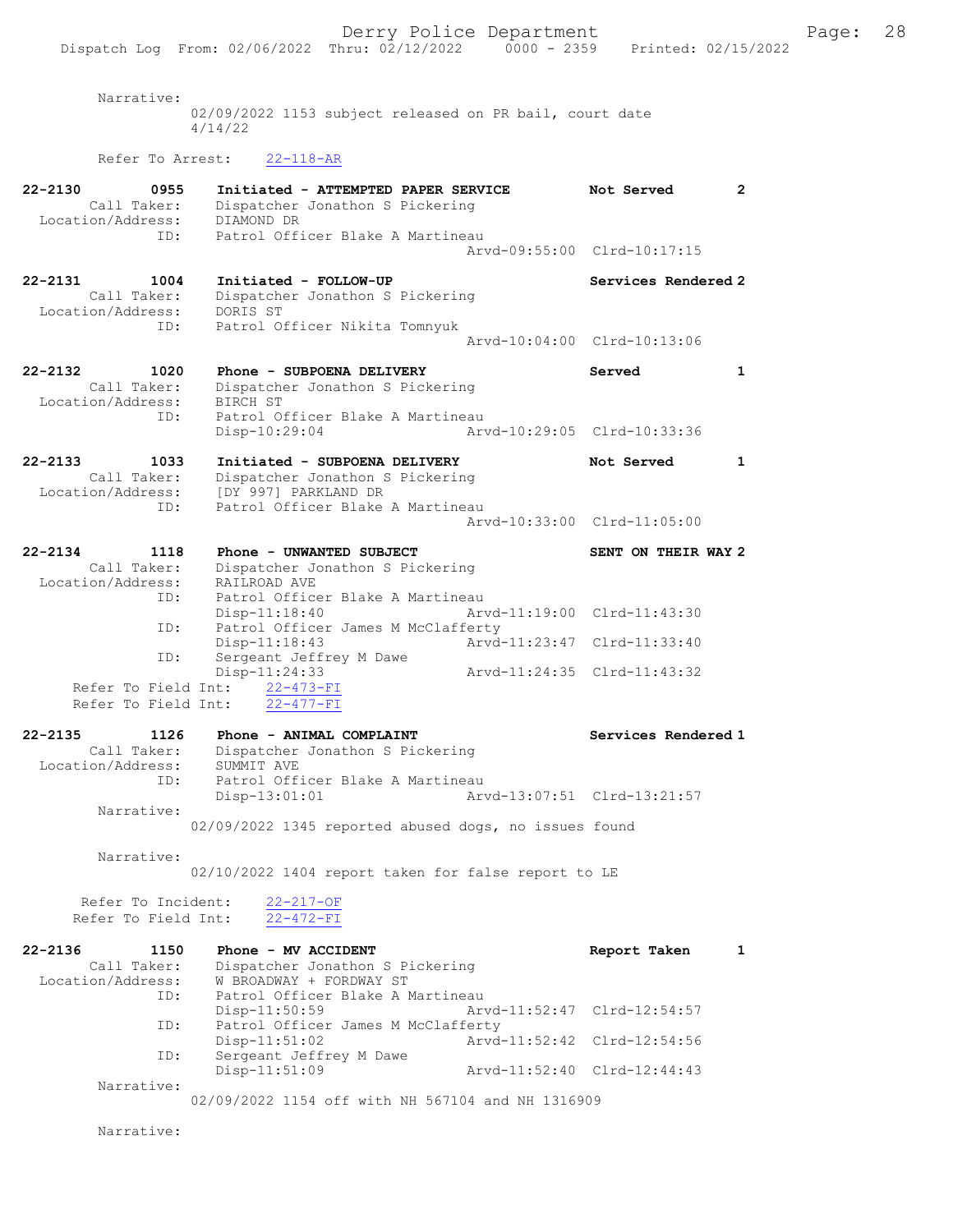Derry Police Department Fage: 29 Dispatch Log From: 02/06/2022 Thru: 02/12/2022 0000 - 2359 Printed: 02/15/2022 02/09/2022 1159 next on the list requested for NH 1316909, Birch St assigned Narrative: 02/09/2022 1159 AAA requested for NH 567104, no ETA assigned at this time Narrative: 02/09/2022 1208 Birch St. on scene Narrative: 02/09/2022 1226 Recovery Solutions on scene for AAA Narrative: 02/09/2022 1241 201 giving a female a courtsey transport to 3 Joshua Cir, starting 21599.6 Narrative: 02/09/2022 1251 201 clear the transport e/m: 21602.7 Narrative: 02/09/2022 1254 Spero v. Mertz - full report Refer To Accident: 22-82-AC 22-2137 1219 Phone - SUSPICIOUS ACTIVITY ADVICE GIVEN 2 Call Taker: Dispatcher Jonathon S Pickering Location/Address: CHESTER RD ID: Patrol Officer Timothy J Underhill ID: Patrol Officer Timothy J Underhill<br>Disp-12:23:49 Arvd-12:34:41 Clrd-12:45:28 Narrative: harassment Refer To Field Int: 22-500-FI 22-2138 1242 Walk-In - WARRANT ARREST Summons Issued 2 Call Taker: Dispatcher Jonathon S Pickering Location/Address: [DY 2] MUNICIPAL DR ID: Patrol Officer Scott M Beegan<br>Disp-12:43:09 Disp-12:43:09 Arvd-12:43:11 Clrd-13:24:45<br>Cleared By: Patrol Officer Scott M Beegan Patrol Officer Scott M Beegan Narrative: 02/09/2022 1247 Subject turning herself in on a warrant Narrative: 02/09/2022 1247 Subject Info: Samantha Cormier 1L Rocco Dr Derry, NH DOB:10/30/90 Arrested on a warrant for Conduct After an Accident Narrative: 02/09/2022 1324 released on a summons with a DDC of 4/14/22 at 0815 hours Refer To Arrest: 22-119-AR 22-2139 1307 Initiated - ASSAULT 1 Report Taken 1 Call Taker: Dispatcher Jonathon S Pickering Location/Address: PEABODY RD ID: Patrol Officer Timothy J Underhill Arvd-13:07:00 Clrd-13:07:32 ID: Patrol Officer Timothy J Underhill Disp-13:09:54 Arvd-13:14:56 Clrd-13:46:04 Refer To Incident: 22-210-OF 22-2140 1307 Initiated - SUBPOENA DELIVERY Not Served 1 Call Taker: Dispatcher Jonathon S Pickering Location/Address: [DY 1448] MANCHESTER RD

ID: Patrol Officer Timothy J Underhill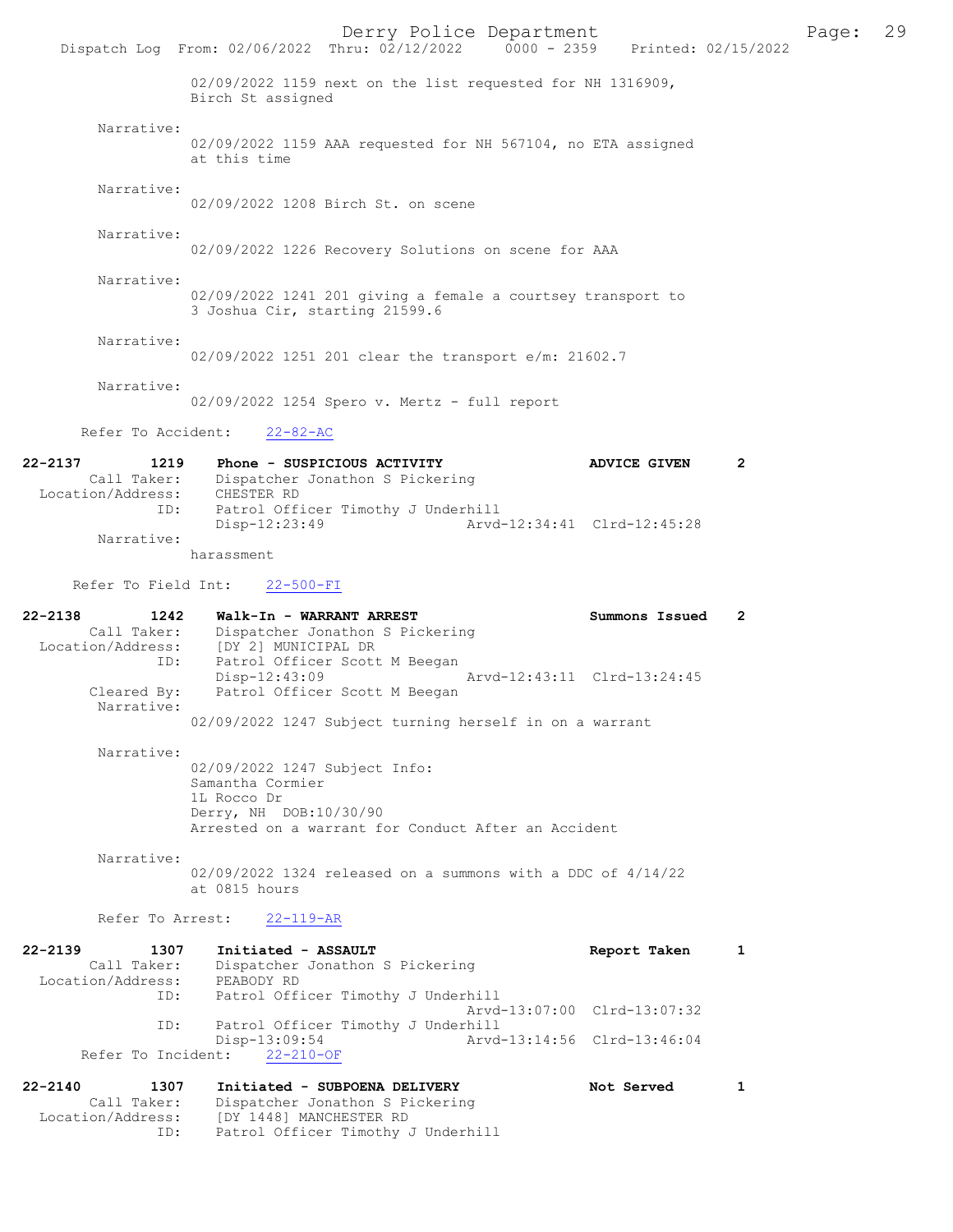Arvd-13:07:00 Clrd-13:09:47

| 22-2141<br>1321<br>Call Taker:<br>Location/Address:            | Phone - SUSPICIOUS ACTIVITY<br>Dispatcher Jonathon S Pickering<br>STONEGATE LN                                           | Services Rendered 2         |                       |
|----------------------------------------------------------------|--------------------------------------------------------------------------------------------------------------------------|-----------------------------|-----------------------|
| ID:                                                            | Patrol Officer Nikita Tomnyuk<br>$Disp-13:21:54$                                                                         | Arvd-13:24:06 Clrd-13:40:34 |                       |
| ID:                                                            | Patrol Officer Blake A Martineau<br>Disp-13:22:00                                                                        | Arvd-13:25:29 Clrd-13:40:34 |                       |
| ID:                                                            | Sergeant Jeffrey M Dawe<br>Disp-13:25:36                                                                                 | Arvd-13:25:37 Clrd-13:40:47 |                       |
| Narrative:                                                     | 02/09/2022 1340 suspicious truck, determined to be a<br>contractor                                                       |                             |                       |
| $22 - 2142$<br>1343<br>Call Taker:<br>Location/Address:<br>ID: | Initiated - CRIMINAL THREAT<br>Dispatcher Jonathon S Pickering<br>[DY 250] PINKERTON ST<br>Patrol Officer Brian J Landry | Report Taken                | $\mathbf{2}^{\prime}$ |
| Refer To Incident:                                             | $22 - 209 - OF$                                                                                                          | Arvd-13:43:00 Clrd-13:44:37 |                       |
| $22 - 2143$<br>1402                                            | Phone - DISTURBANCE                                                                                                      | Report Taken                | 1                     |
| Call Taker:<br>Location/Address:                               | Dispatcher Jonathon S Pickering<br>[DY 997] PARKLAND DR                                                                  |                             |                       |
| ID:                                                            | Patrol Officer Timothy J Underhill<br>Disp-14:03:13                                                                      | Arvd-14:04:54 Clrd-14:54:01 |                       |
| ID:                                                            | Sergeant Jeffrey M Dawe<br>Disp-14:03:17                                                                                 | Arvd-14:06:48 Clrd-14:45:39 |                       |
| ID:                                                            | Patrol Officer James M McClafferty<br>$Disp-14:03:20$                                                                    | Arvd-14:04:55 Clrd-14:54:01 |                       |
| ID:                                                            | Patrol Officer Nikita Tomnyuk<br>$Disp-14:10:58$                                                                         | Arvd-14:14:35 Clrd-14:20:22 |                       |
| Narrative:                                                     | 02/09/2022 1414 one in custody                                                                                           |                             |                       |
| Narrative:                                                     | 02/09/2022 1416 201 transporting subject to PMC s/m:<br>21620.8                                                          |                             |                       |
| Narrative:                                                     | 02/09/2022 1418 201 off at PMC e/m: 21621.2                                                                              |                             |                       |
| Narrative:                                                     | 02/09/2022 1454 released to PMC custody as IEA                                                                           |                             |                       |
|                                                                | Refer To P/C:<br>22-120-AR                                                                                               |                             |                       |
| $22 - 2144$<br>1422<br>Call Taker:<br>Location/Address:<br>ID: | Walk-In - MV ACCIDENT<br>Patrol Officer Scott M Beegan<br>CRYSTAL AVE<br>Patrol Officer Scott M Beegan                   | Report Taken                | 1                     |
| Narrative:                                                     | Disp-14:22:33                                                                                                            | Arvd-14:22:35 Clrd-14:37:10 |                       |
|                                                                | 02/09/2022 1437 Phillips v Soroko, reportable                                                                            |                             |                       |
| Refer To Accident:                                             | $22 - 83 - AC$                                                                                                           |                             |                       |
| $22 - 2145$<br>1446<br>Call Taker:<br>Location/Address:<br>ID: | Walk-In - WARRANT ARREST<br>Patrol Officer Scott M Beegan<br>[DY 2] MUNICIPAL DR<br>Patrol Officer Scott M Beegan        | <b>TRANSPORTED</b>          | $\mathbf{2}$          |
| ID:                                                            | $Disp-14:47:10$<br>Patrol Officer Scott M Beegan                                                                         | Arvd-14:47:12 Clrd-15:28:39 |                       |
| Arrived By:                                                    | Disp-16:53:35<br>Lieutenant Shawn P O'Donaghue                                                                           | Arvd-16:58:29 Clrd-17:20:15 |                       |
| ID:                                                            | Patrol Officer Collin Kennedy<br>Disp-17:38:01                                                                           | Arvd-17:38:24 Clrd-18:10:56 |                       |
| Dispatched By:                                                 | Patrol Officer Brian J Landry                                                                                            |                             |                       |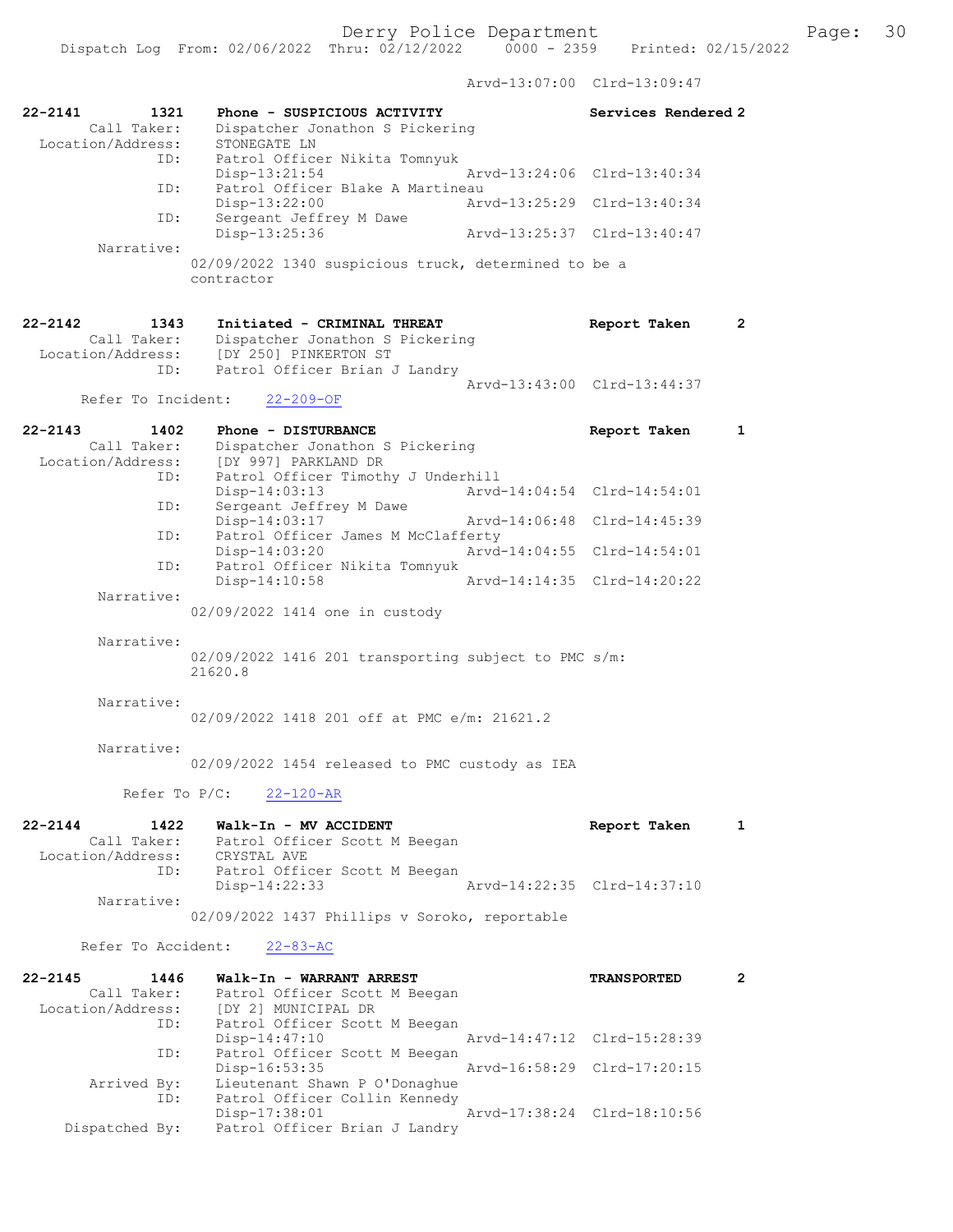Derry Police Department The Page: 31 Dispatch Log From: 02/06/2022 Thru: 02/12/2022 0000 - 2359 Printed: 02/15/2022 Arrived By: Patrol Officer Brian J Landry Cleared By: Patrol Officer Kevin L Davies Narrative: 02/09/2022 1450 subject turning herself in on a warrant Narrative: 02/09/2022 1450 Subject Info: Cynthia Ellis 30 Kendall Pond Rd #59 Derry, NH DOB:7/3/64 Arrested on a warrant for Willful Concealment (10cts) and Theft (9 cts) Narrative: 02/09/2022 1621 Prisoner checked at this time Narrative: 02/09/2022 1656 PR Bail set with a court date of 04-14-22 Londonderry PD court date set on 03-23-22 Narrative: 02/09/2022 1748 Transporting one to Londonderry PD s/m 39668 Narrative: 02/09/2022 1756 off at LPD e/m 39671.8 Refer To Arrest: 22-121-AR 22-2146 1457 Phone - MEDICAL EMERGENCY Transported to Hospital 1 Call Taker: Dispatcher Jonathon S Pickering Location/Address: PERLEY RD ID: Patrol Officer Samuel J Troy Disp-15:03:57 Arvd-15:11:04 Clrd-15:15:12 Dispatched By: Patrol Officer Brian J Landry Arrived By: Patrol Officer Brian J Landry Cleared By: Patrol Officer Brian J Landry Narrative: 02/09/2022 1514 Transported by DFD 22-2147 1528 Walk-In - FINGERPRINTS Services Rendered 3 Call Taker: Patrol Officer Scott M Beegan Location/Address: [DY 2] MUNICIPAL DR ID: Patrol Officer Scott M Beegan<br>Disp-15:29:09 Disp-15:29:09 Arvd-15:29:11 Clrd-15:29:30 Refer To Field Int: 22-478-FI 22-2148 1529 Walk-In - HIT AND RUN Report Taken 2<br>Call Taker: Patrol Officer Scott M Beegan Patrol Officer Scott M Beegan<br>[DY 2] MUNICIPAL DR Location/Address: ID: Patrol Officer Scott M Beegan Disp-15:30:06 Arvd-15:30:08 Clrd-15:39:46 Refer To Incident: 22-211-OF 22-2149 1547 Initiated - FOLLOW-UP Cleared 2<br>Call Taker: Patrol Officer Brian J Landry Patrol Officer Brian J Landry Location/Address: RT 28 ID: Patrol Officer Samuel J Troy Arvd-15:47:00 Clrd-15:59:21 ID: Patrol Officer Michael P Accorto<br>Disp-15:47:45 Art Disp-15:47:45 Arvd-15:47:46 Clrd-15:59:20 22-2150 1601 Initiated - DISTURBANCE Verbal in Nature 1 Call Taker: Patrol Officer Brian J Landry Location/Address: RT 28<br>ID: Patrol Patrol Officer Samuel J Troy Arvd-16:01:00 Clrd-16:19:22 ID: Patrol Officer Michael P Accorto<br>Disp-16:02:05 Art Disp-16:02:05 Arvd-16:02:07 Clrd-16:19:04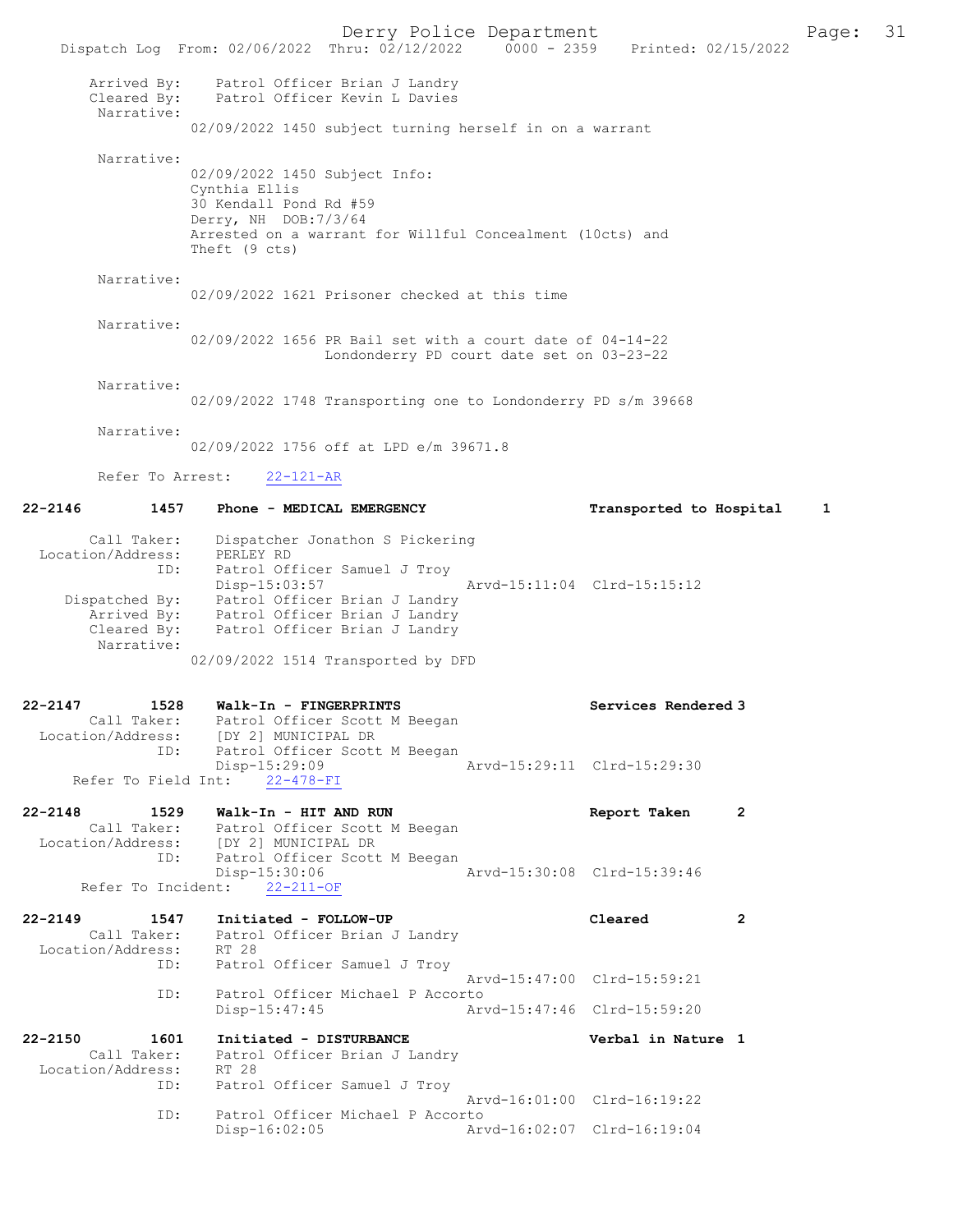Dispatch Log From: 02/06/2022 Thru: 02/12/2022 0000 - 2359 Printed: 02/15/2022 ID: Sergeant Jared Knox Disp-16:03:18 Arvd-16:03:19 Clrd-16:18:58 Refer To Field Int: 22-474-FI 22-2151 1603 Walk-In - SUSPICIOUS ACTIVITY Report Taken 2 Call Taker: Patrol Officer Scott M Beegan Location/Address: [DY 2] MUNICIPAL DR ID: Patrol Officer Scott M Beegan Disp-16:04:09 Arvd-16:04:11 Clrd-16:17:21 Refer To Incident: 22-212-OF 22-2152 1607 Phone - SUSPICIOUS ACTIVITY ADVICE GIVEN 2 Call Taker: Patrol Officer Brian J Landry Location/Address: TSIENNETO RD ID: Patrol Officer Melissa M Houde Disp-16:08:52 Arvd-16:16:04 Clrd-16:18:24 Refer To Field Int: 22-491-FI 22-2153 1629 Initiated - PAPER SERVICE Served 3 Call Taker: Patrol Officer Brian J Landry Location/Address: COLES GROVE RD ID: Patrol Officer Melissa M Houde Arvd-16:29:00 Clrd-16:30:05 22-2154 1636 Initiated - PAPER SERVICE 10 Not Served 3 Call Taker: Patrol Officer Brian J Landry Location/Address: OVERLEDGE DR ID: Patrol Officer Melissa M Houde Arvd-16:36:00 Clrd-16:39:31 22-2155 1644 Initiated - MV STOP Warning Issued 3 Call Taker: Patrol Officer Brian J Landry Location/Address: ENGLISH RANGE RD ID: Patrol Officer Melissa M Houde Arvd-16:44:00 Clrd-16:48:13 Refer To Citation: 22-524-CN 22-2156 1650 Initiated - FOLLOW-UP Cleared 2 Call Taker: Patrol Officer Brian J Landry Location/Address: PEABODY RD ID: Patrol Officer Samuel J Troy Arvd-16:50:00 Clrd-17:06:11 22-2157 1652 Initiated - MV STOP Summons Issued 3 Call Taker: Patrol Officer Brian J Landry Location/Address: TSIENNETO RD ID: Patrol Officer Melissa M Houde Arvd-16:52:00 Clrd-16:58:56 Refer To Citation: 22-816-004003 22-2158 1659 Initiated - SUBPOENA DELIVERY Served 1 Call Taker: Lieutenant Shawn P O'Donaghue Location/Address: [DY 997] PARKLAND DR ID: Patrol Officer Michael P Accorto Arvd-16:59:00 Clrd-17:04:11 Cleared By: Patrol Officer Brian J Landry 22-2159 1701 Phone - JUVENILE OFFENSES Could Not Locate 2 Call Taker: Lieutenant Shawn P O'Donaghue Location/Address: WARNER HILL RD ID: Patrol Officer Michael P Accorto Disp-17:27:53 Clrd-17:31:01 Dispatched By: Patrol Officer Brian J Landry Cleared By: Patrol Officer Brian J Landry ID: Patrol Officer Melissa M Houde Disp-17:31:08 Arvd-17:38:28 Clrd-17:47:22 Dispatched By: Patrol Officer Brian J Landry Arrived By: Patrol Officer Brian J Landry Cleared By: Patrol Officer Brian J Landry

Narrative:

Derry Police Department Fage: 32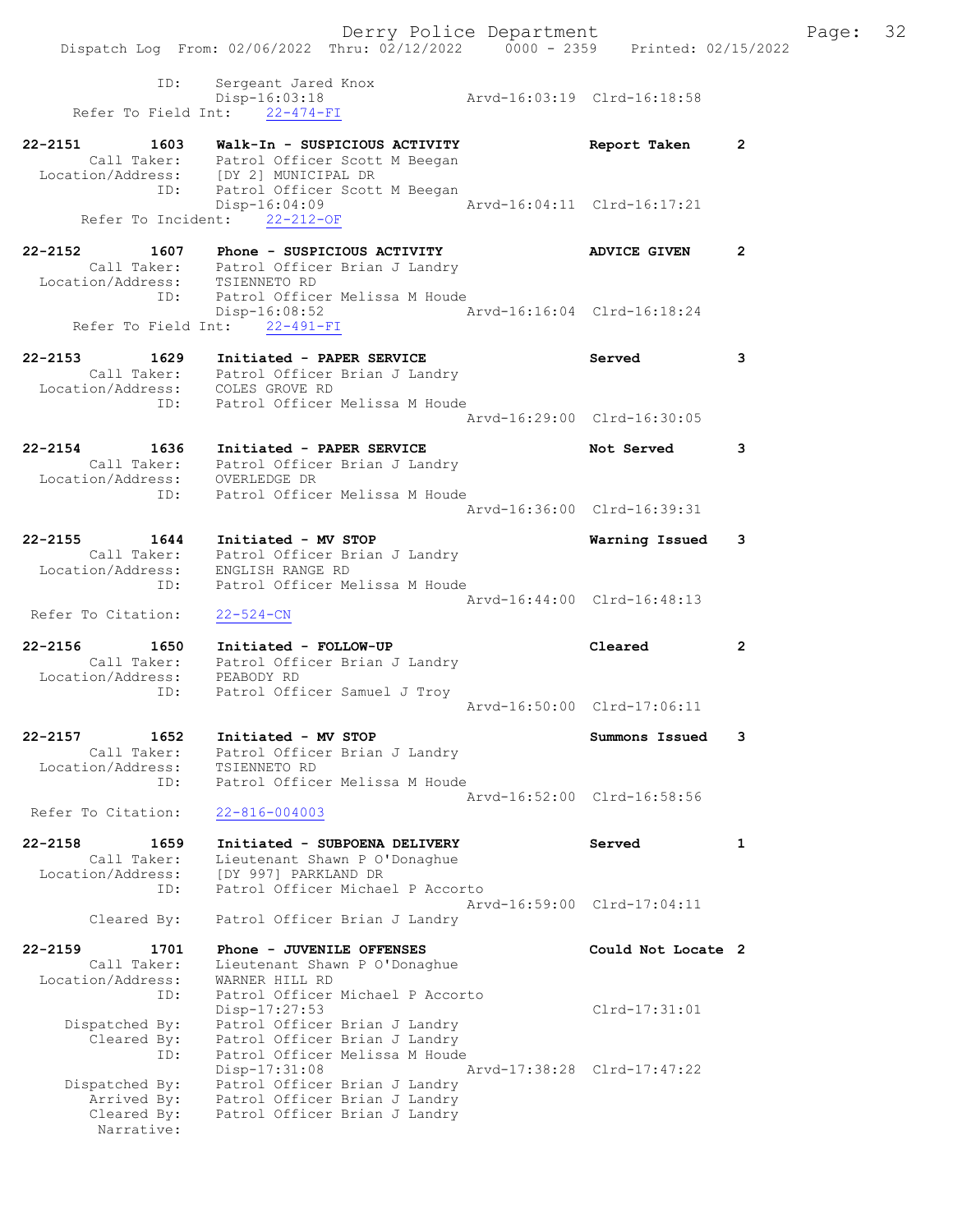Juveniles sledding into roadway.

| 22-2160           | 1708                | Phone - ASSIST OTHER AGENCY                                        |  | Transported to Hospital     |                | 3 |
|-------------------|---------------------|--------------------------------------------------------------------|--|-----------------------------|----------------|---|
|                   |                     | Call Taker: Patrol Officer Brian J Landry                          |  |                             |                |   |
|                   |                     | Location/Address: SUNSET AVE                                       |  |                             |                |   |
|                   | ID:                 | Patrol Officer Michael P Accorto                                   |  |                             |                |   |
|                   | ID:                 | $Disp-17:11:47$                                                    |  | Arvd-17:11:49 Clrd-17:26:27 |                |   |
|                   |                     | Sergeant Jared Knox<br>Disp-17:22:02                               |  | Arvd-17:22:04 Clrd-17:26:25 |                |   |
|                   |                     | Refer To $P/C$ : 22-122-AR                                         |  |                             |                |   |
|                   |                     |                                                                    |  |                             | $\overline{2}$ |   |
| $22 - 2161$       | 1728                | Initiated - FOLLOW-UP<br>Call Taker: Patrol Officer Brian J Landry |  | Cleared                     |                |   |
|                   |                     | Location/Address: CRYSTAL AVE                                      |  |                             |                |   |
|                   | ID:                 | Patrol Officer Casey J Noyes                                       |  |                             |                |   |
|                   |                     |                                                                    |  | Arvd-17:28:00 Clrd-17:40:32 |                |   |
| $22 - 2162$       | 1804                | Phone - ALARM, BURGLAR                                             |  | <b>False Alarm</b>          | 1              |   |
|                   | Call Taker:         | Patrol Officer Brian J Landry                                      |  |                             |                |   |
|                   |                     | Location/Address: [DY 280] S MAIN ST                               |  |                             |                |   |
|                   | ID:                 | Patrol Officer Samuel J Troy                                       |  |                             |                |   |
|                   |                     | $Disp-18:04:44$                                                    |  | Arvd-18:07:53 Clrd-18:12:05 |                |   |
|                   | ID:                 | Patrol Officer Michael P Accorto<br>Disp-18:04:48                  |  | Arvd-18:06:16 Clrd-18:12:10 |                |   |
|                   |                     | Refer To Field Int: 22-489-FI                                      |  |                             |                |   |
|                   |                     |                                                                    |  |                             |                |   |
| 22-2163           | 1812                | 911 - MEDICAL EMERGENCY                                            |  | Transported to Hospital     |                | 1 |
|                   | Call Taker:         |                                                                    |  |                             |                |   |
| Location/Address: |                     | Patrol Officer Brian J Landry<br>SUNSET AVE                        |  |                             |                |   |
|                   | ID:                 | Patrol Officer Michael P Accorto                                   |  |                             |                |   |
|                   |                     | Disp-18:12:55                                                      |  | Arvd-18:15:22 Clrd-18:58:04 |                |   |
|                   | ID:                 | Patrol Officer Samuel J Troy                                       |  |                             |                |   |
|                   | ID:                 | Disp-18:13:01<br>Sergeant Jared Knox                               |  | Arvd-18:15:21 Clrd-18:58:05 |                |   |
|                   |                     | Disp-18:13:03                                                      |  | Arvd-18:18:14 Clrd-18:47:11 |                |   |
|                   | Narrative:          |                                                                    |  |                             |                |   |
|                   |                     | 02/09/2022 1816 DFD on scene                                       |  |                             |                |   |
|                   | Refer To Field Int: | $22 - 475 - FI$                                                    |  |                             |                |   |
|                   |                     |                                                                    |  |                             |                |   |
| $22 - 2164$       |                     | 1819 Phone - SUICIDE                                               |  | Report Taken                | 2              |   |
| Location/Address: |                     | Call Taker: Patrol Officer Kevin L Davies<br>DERRY WAY             |  |                             |                |   |
|                   | ID:                 | Patrol Officer Collin Kennedy                                      |  |                             |                |   |
|                   |                     | $Disp-18:25:25$                                                    |  | Arvd-18:32:45 Clrd-22:23:00 |                |   |
|                   | Arrived By:         | Patrol Officer Brian J Landry                                      |  |                             |                |   |
|                   | Cleared By:<br>ID:  | Patrol Officer Brian J Landry<br>Patrol Officer Melissa M Houde    |  |                             |                |   |
|                   |                     | Disp-18:25:28                                                      |  | Arvd-18:32:47 Clrd-21:51:31 |                |   |
|                   | Arrived By:         | Patrol Officer Brian J Landry                                      |  |                             |                |   |
|                   | Cleared By:         | Patrol Officer Brian J Landry                                      |  |                             |                |   |
|                   | ID:                 | Sergeant Jared Knox                                                |  |                             |                |   |
|                   | Dispatched By:      | Disp-18:47:16<br>Patrol Officer Brian J Landry                     |  | Arvd-18:52:50 Clrd-22:23:03 |                |   |
|                   | Cleared By:         | Patrol Officer Brian J Landry                                      |  |                             |                |   |
|                   | ID:                 | Detective Daniel J McCarthy                                        |  |                             |                |   |
|                   |                     | Disp-20:01:58                                                      |  | Arvd-20:10:01 Clrd-23:03:48 |                |   |
|                   | Dispatched By:      | Patrol Officer Brian J Landry                                      |  |                             |                |   |
|                   | Arrived By:         | Patrol Officer Brian J Landry                                      |  |                             |                |   |
|                   | Cleared By:<br>ID:  | Dispatcher Christine D Carlson<br>Detective Mark Borgatti          |  |                             |                |   |
|                   |                     | Disp-20:02:09                                                      |  | Arvd-20:10:04 Clrd-23:03:47 |                |   |
|                   | Dispatched By:      | Patrol Officer Brian J Landry                                      |  |                             |                |   |
|                   | Arrived By:         | Patrol Officer Brian J Landry                                      |  |                             |                |   |
|                   | Cleared By:<br>ID:  | Dispatcher Christine D Carlson<br>Detective Lieutenant Jon M Breen |  |                             |                |   |
|                   |                     | Disp-20:04:07                                                      |  | Arvd-20:04:08 Clrd-21:39:19 |                |   |
|                   |                     |                                                                    |  |                             |                |   |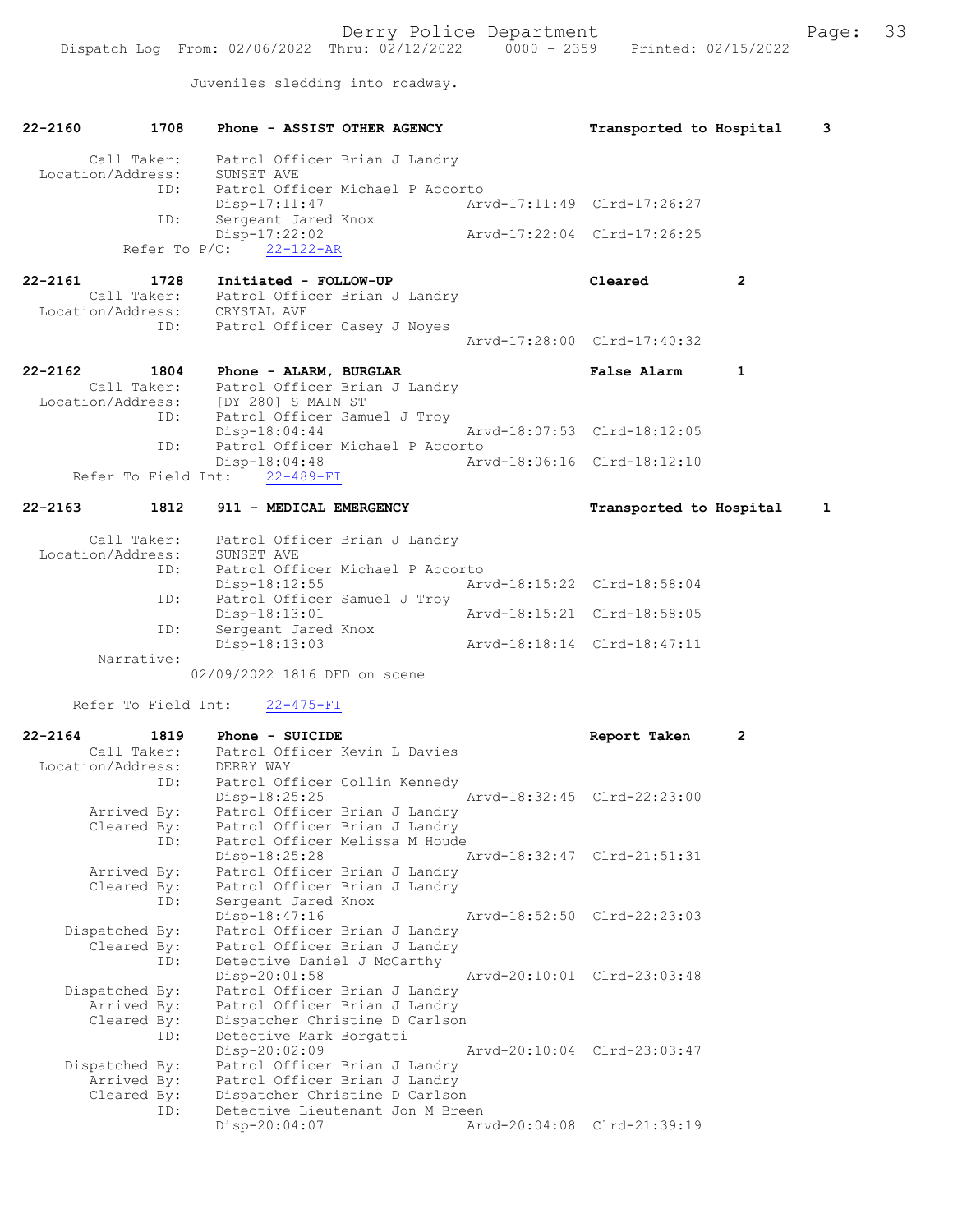Derry Police Department The Page: 34 Dispatch Log From: 02/06/2022 Thru: 02/12/2022 0000 - 2359 Printed: 02/15/2022 Dispatched By: Patrol Officer Brian J Landry Arrived By: Patrol Officer Brian J Landry Narrative: 02/09/2022 1846 DFD on scene Narrative: 02/09/2022 1947 County Attorney paged Narrative: 02/09/2022 1947 Medical Examiner paged Narrative: 02/09/2022 1949 A2 notified Narrative: 02/09/2022 1950 A3 notified Narrative: 02/09/2022 2002 County Attorney notified Narrative: 02/09/2022 2002 Medical Examiner notified Narrative: 02/09/2022 1949 A1 message left Narrative: 02/09/2022 2110 Peabody's notified Narrative: 02/09/2022 2201 Peabody's on scene Refer To Incident: 22-213-OF 22-2165 1828 Phone - ROAD HAZARD Cleared 2 Call Taker: Patrol Officer Kevin L Davies Location/Address: ROCKINGHAM RD + BIRCH ST ID: Patrol Officer Casey J Noyes Disp-18:30:31 Arvd-18:38:48 Clrd-18:42:41 Arrived By: Patrol Officer Brian J Landry Cleared By: Patrol Officer Brian J Landry 22-2166 1910 Phone - DISTURBANCE 1980 Matter Mediated 1 Call Taker: Patrol Officer Kevin L Davies Location/Address: FRANKLIN ST ID: Patrol Officer Samuel J Troy Disp-19:11:30 Arvd-19:14:43 Clrd-19:28:23 ID: Patrol Officer Michael P Accorto Disp-19:11:34 Arvd-19:17:32 Clrd-19:28:20 Arrived By: Patrol Officer Brian J Landry Refer To Field Int: 22-488-FI 22-2167 1914 Phone - Loose Dog Complaint Could Not Locate 2 Call Taker: Patrol Officer Kevin L Davies Location/Address: [DY 82] HAMPSTEAD RD ID: Patrol Officer Samuel J Troy Disp-19:29:14 Arvd-19:41:26 Clrd-19:43:32 Arrived By: Patrol Officer Brian J Landry Cleared By: Patrol Officer Brian J Landry Narrative: german shepard mix 22-2168 2105 Phone - ERRATIC OPERATION Could Not Locate 2 Call Taker: Patrol Officer Brian J Landry Location/Address: BROOK ST<br>ID: Patrol O Patrol Officer Casey J Noyes<br>Disp-21:06:55

Disp-21:06:55 Arvd-21:06:56 Clrd-21:18:19<br>ID: Patrol Officer Casey J Noves rol Officer Casey J Noyes<br>Disp-21:18:34 Disp-21:18:34 Arvd-21:18:35 Clrd-21:19:04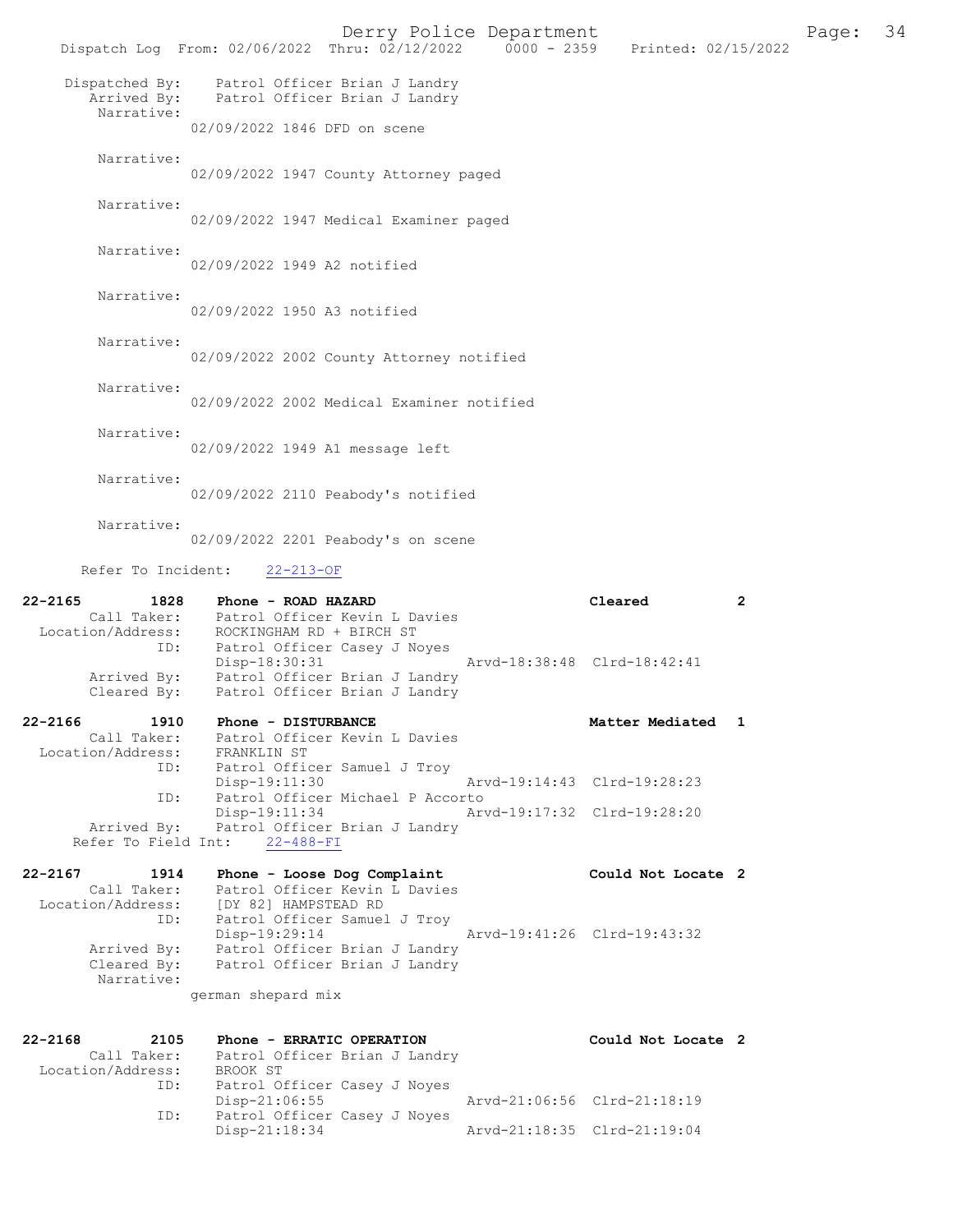Derry Police Department Fage: 35

464 2617 Nissan

| $22 - 2169$<br>2152<br>Call Taker:<br>Location/Address:        | Initiated - PED CHECK<br>Patrol Officer Brian J Landry<br>ROLLINS ST                                                | SENT ON THEIR WAY 2                                        |
|----------------------------------------------------------------|---------------------------------------------------------------------------------------------------------------------|------------------------------------------------------------|
| ID:<br>ID:                                                     | Patrol Officer Samuel J Troy<br>Patrol Officer Casey J Noyes<br>Disp-21:58:00                                       | Arvd-21:52:00 Clrd-22:03:11<br>Arvd-21:58:02 Clrd-22:03:13 |
| $22 - 2170$<br>2317<br>Call Taker:<br>Location/Address:<br>ID: | Initiated - PROPERTY CHECK<br>Dispatcher Christine D Carlson<br>ROLLINS ST<br>Patrol Officer Andrew R Kennedy       | Services Rendered 2<br>Aryd-23:17:00 Clrd-23:17:14         |
| $22 - 2171$<br>2319<br>Call Taker:<br>Location/Address:        | Initiated - MV STOP<br>Dispatcher Christine D Carlson<br>N MAIN ST                                                  | Warning Issued<br>3                                        |
| ID:<br>Refer To Citation:                                      | Patrol Officer Awess Abdulkadir<br>$22 - 525 - CN$                                                                  | Arvd-23:19:00 Clrd-23:26:17                                |
| $22 - 2172$<br>2319<br>Call Taker:<br>Location/Address:<br>ID: | Initiated - FOLLOW-UP<br>Dispatcher Christine D Carlson<br>[DY 3450] ROCKINGHAM RD<br>Patrol Officer Nikita Tomnyuk | Services Rendered 2                                        |
|                                                                |                                                                                                                     | Arvd-23:19:00 Clrd-23:25:42                                |
| $22 - 2173$<br>2322<br>Call Taker:<br>Location/Address:<br>ID: | Initiated - MV STOP<br>Dispatcher Christine D Carlson<br>MANCHESTER RD<br>Patrol Officer Andrew R Kennedy           | Warning Issued<br>3                                        |
| Refer To Citation:                                             | $22 - 526 - CN$                                                                                                     | Arvd-23:22:00 Clrd-23:30:23                                |

### For Date: 02/10/2022 - Thursday

| 22-2174           | 0000        | Phone - SUSPICIOUS ACTIVITY                              | Transported to Hospital | $\overline{2}$ |
|-------------------|-------------|----------------------------------------------------------|-------------------------|----------------|
|                   | Call Taker: | Patrol Officer Kevin L Davies                            |                         |                |
| Location/Address: |             | NORWICH PL                                               |                         |                |
|                   | ID:         | Patrol Officer Awess Abdulkadir                          |                         |                |
|                   |             | Disp-00:02:33 Arvd-00:07:09 Clrd-01:01:24                |                         |                |
| Dispatched By:    |             | Dispatcher Christine D Carlson                           |                         |                |
|                   | Arrived By: | Dispatcher Christine D Carlson                           |                         |                |
|                   |             | Cleared By: Dispatcher Christine D Carlson               |                         |                |
|                   | ID:         | Patrol Officer Collin Kennedy                            |                         |                |
|                   |             | Disp-00:02:34 Arvd-00:07:10 Clrd-00:24:30                |                         |                |
| Dispatched By:    |             | Dispatcher Christine D Carlson                           |                         |                |
|                   | Arrived By: | Dispatcher Christine D Carlson                           |                         |                |
|                   |             | Cleared By: Dispatcher Christine D Carlson               |                         |                |
|                   | ID:         | Sergeant James M Belanger                                |                         |                |
|                   |             | $Disp-00:09:41$<br>Arvd-00:09:42 Clrd-00:55:29           |                         |                |
| Dispatched By:    |             | Dispatcher Christine D Carlson                           |                         |                |
|                   | Arrived By: | Dispatcher Christine D Carlson                           |                         |                |
|                   | Cleared By: | Dispatcher Christine D Carlson                           |                         |                |
|                   | Narrative:  |                                                          |                         |                |
|                   |             | suspicious male walking around acting erattic. 6 Ft tall |                         |                |
|                   |             | wearing a short sleeve short                             |                         |                |
|                   | Narrative:  |                                                          |                         |                |
|                   |             |                                                          |                         |                |

02/10/2022 0101 Subject released to pmc staff

Refer To Field Int: 22-476-FI

22-2175 0027 Initiated - PROPERTY CHECK Services Rendered 2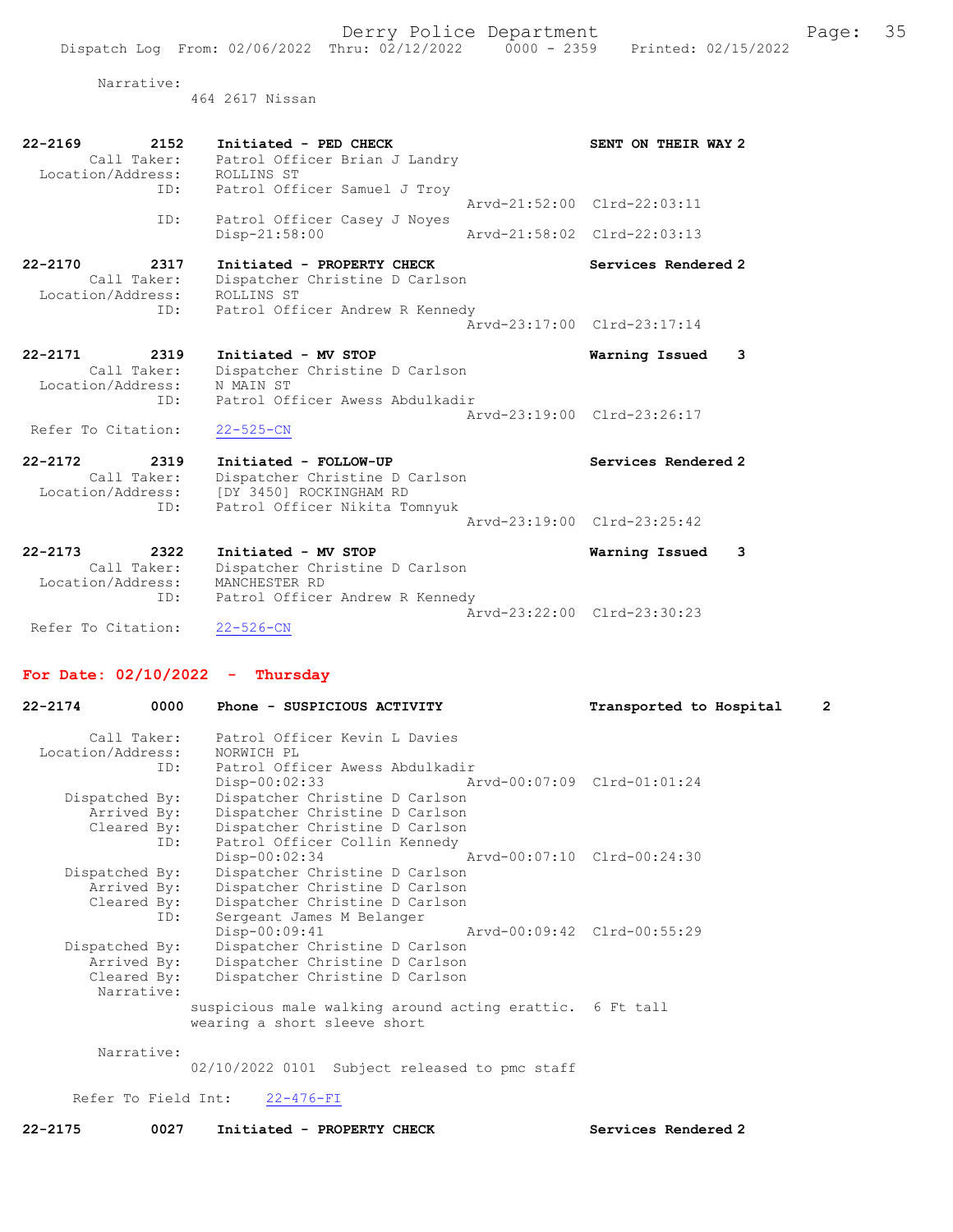|                                                                             |                                                                                                                 | Derry Police Department |                             | Page:        | 36 |
|-----------------------------------------------------------------------------|-----------------------------------------------------------------------------------------------------------------|-------------------------|-----------------------------|--------------|----|
|                                                                             | Dispatch Log From: 02/06/2022 Thru: 02/12/2022 0000 - 2359 Printed: 02/15/2022                                  |                         |                             |              |    |
| Call Taker:<br>Location/Address:                                            | Dispatcher Christine D Carlson<br>PIERCE AVE                                                                    |                         |                             |              |    |
| ID:                                                                         | Patrol Officer Jack Stafford                                                                                    |                         | Arvd-00:27:00 Clrd-00:27:43 |              |    |
| $22 - 2176$<br>0059<br>Call Taker:<br>Location/Address:                     | Initiated - MV CHECK<br>Dispatcher Christine D Carlson<br>[DY 146] ASHLEIGH DR                                  |                         | Vehicle checked 1           |              |    |
| ID:                                                                         | Patrol Officer Collin Kennedy                                                                                   |                         | Arvd-00:59:00 Clrd-01:07:45 |              |    |
| ID:                                                                         | Patrol Officer Andrew R Kennedy<br>$Disp-01:04:38$                                                              |                         | Arvd-01:04:39 Clrd-01:07:44 |              |    |
| 0207<br>22-2177<br>Call Taker:<br>Location/Address:                         | Phone - ASSIST OTHER AGENCY<br>Dispatcher Christine D Carlson<br>PARKLAND DR                                    |                         | Services Rendered 3         |              |    |
| ID:                                                                         | Patrol Officer Jack Stafford<br>$Disp-02:07:52$                                                                 |                         | Arvd-02:10:46 Clrd-02:36:51 |              |    |
| ID:                                                                         | Patrol Officer Nikita Tomnyuk<br>$Disp-02:07:54$                                                                |                         | Arvd-02:11:23 Clrd-02:36:49 |              |    |
| ID:<br>Refer To Field Int:                                                  | Sergeant James M Belanger<br>Disp-02:14:29<br>$22 - 483 - FI$                                                   |                         | Arvd-02:14:30 Clrd-02:36:46 |              |    |
| $22 - 2178$<br>0346<br>Call Taker:<br>Location/Address: RAILROAD AVE<br>ID: | Initiated - Parking Enforcement<br>Dispatcher Christine D Carlson<br>Patrol Officer Jack Stafford               |                         | Services Rendered 1         |              |    |
|                                                                             |                                                                                                                 |                         | Arvd-03:46:00 Clrd-03:46:23 |              |    |
| 22-2179<br>0447<br>Call Taker:<br>Location/Address:<br>ID:                  | Phone - ANIMAL COMPLAINT<br>Dispatcher Christine D Carlson<br>OLD CHESTER RD<br>Patrol Officer Awess Abdulkadir |                         | Could Not Locate 1          |              |    |
|                                                                             | Disp-04:48:20                                                                                                   |                         | Arvd-04:53:58 Clrd-05:06:42 |              |    |
| $22 - 2180$<br>0529<br>Call Taker:<br>Location/Address:<br>ID:              | Walk-In - SUBPOENA DELIVERY<br>Dispatcher Christine D Carlson<br>MUNICIPAL DR<br>Patrol Officer Jack Stafford   |                         | Served                      | 1            |    |
|                                                                             | Disp-05:30:43                                                                                                   |                         | Arvd-05:30:44 Clrd-05:32:40 |              |    |
| 22-2181<br>0705<br>Call Taker:<br>Location/Address:                         | Phone - MV ACCIDENT<br>Dispatcher Jonathon S Pickering<br>N MAIN ST                                             |                         | Report Taken                | 1            |    |
| ID:<br>Refer To Citation:                                                   | Patrol Officer Awess Abdulkadir<br>$Disp-07:07:31$<br>$22 - 527 - CN$                                           |                         | Arvd-07:07:32 Clrd-07:41:51 |              |    |
| Narrative:                                                                  | 02/10/2022 0711 off with NH 4978415 and NH HOG-68                                                               |                         |                             |              |    |
| Narrative:                                                                  | $02/10/2022$ 0741 Moyniham v Rich - full report                                                                 |                         |                             |              |    |
| Refer To Accident:                                                          | $22 - 84 - AC$                                                                                                  |                         |                             |              |    |
| 22-2182<br>0721<br>Call Taker:<br>Location/Address:                         | Initiated - ROAD HAZARD<br>Dispatcher Jonathon S Pickering<br>FRANKLIN ST + PEARL ST                            |                         | Services Rendered 2         |              |    |
| ID:<br>Narrative:                                                           | Patrol Officer Nicholas M Granville                                                                             |                         | Arvd-07:21:00 Clrd-07:22:05 |              |    |
|                                                                             | 02/10/2022 0721 message left for DPW for icy intersection                                                       |                         |                             |              |    |
| 22-2183<br>0731<br>Call Taker:<br>Location/Address:                         | Phone - THEFT<br>Dispatcher Jonathon S Pickering<br>[DY 2] MUNICIPAL DR                                         |                         | Report Taken                | $\mathbf{2}$ |    |
| ID:                                                                         | Patrol Officer Timothy J Underhill<br>Disp-07:32:11                                                             |                         | Arvd-07:37:29 Clrd-07:42:36 |              |    |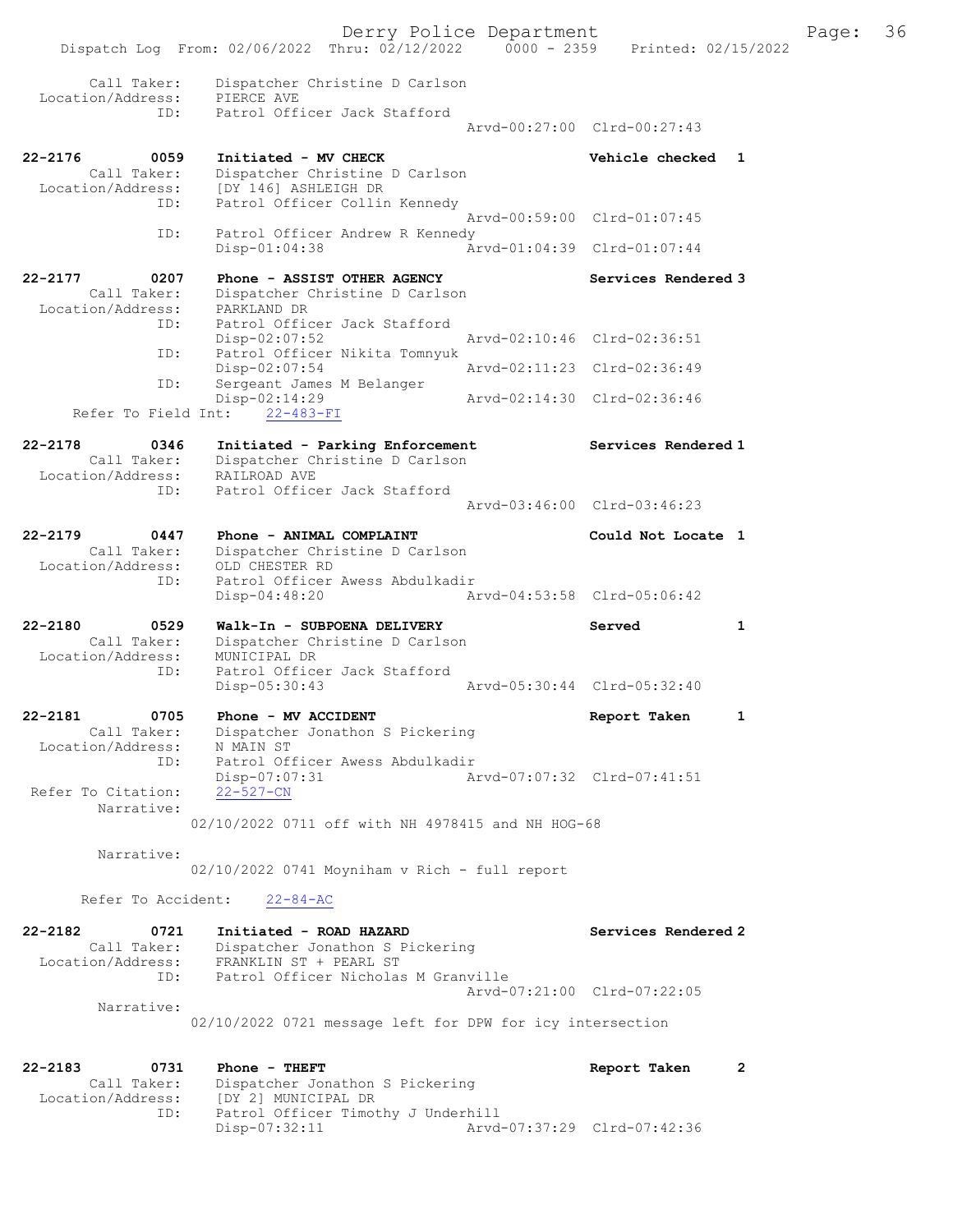Derry Police Department Fage: 37 Dispatch Log From: 02/06/2022 Thru: 02/12/2022 0000 - 2359 Printed: 02/15/2022 Narrative: 02/10/2022 0732 lost/stolen license plate Narrative: 02/10/2022 0741 temp plate NH 2928448 Refer To Incident: 22-214-OF 22-2184 0732 Initiated - PROPERTY CHECK Services Rendered 2 Call Taker: Dispatcher Jonathon S Pickering Location/Address: FORDWAY ST ID: Patrol Officer Nicholas M Granville Arvd-07:32:00 Clrd-07:42:42 Narrative: 02/10/2022 0742 checked, empty 22-2185 0743 Initiated - TRAFFIC CONTROL No Action Required 3 Call Taker: Dispatcher Jonathon S Pickering<br>ion/Address: LAWRENCE RD Location/Address: ID: Patrol Officer James M McClafferty Arvd-07:43:00 Clrd-08:00:32 22-2186 0759 Phone - DISTURBANCE 22-2186 Report Taken 1 Call Taker: Dispatcher Jonathon S Pickering<br>ion/Address: WINDHAM RD Location/Address:<br>ID: Patrol Officer Nicholas M Granville<br>Disp-08:00:30 Arvd-0 Disp-08:00:30 Arvd-08:02:55 Clrd-08:35:48 ID: Patrol Officer James M McClafferty<br>Disp-08:00:35 Arvd Disp-08:00:35 Arvd-08:01:13 Clrd-08:35:47<br>TD: Detective Sergeant Ryan O'Rourke Detective Sergeant Ryan O'Rourke Disp-08:00:40 Arvd-08:08:43 Clrd-08:35:48<br>ID: Patrol Officer Awess Abdulkadir Patrol Officer Awess Abdulkadir<br>Disp-08:02:54 Ar Disp-08:02:54 Arvd-08:03:36 Clrd-08:29:44 Narrative: 02/10/2022 0802 stopping NH 1943174 on Rt 28 by Lei's Garden Narrative: 02/10/2022 0826 units clear the stop on Rt 28 Narrative: 02/10/2022 0836 report taken Refer To Incident: 22-215-OF 22-2187 0829 Initiated - MV STOP Warning Issued 3 Call Taker: Dispatcher Jonathon S Pickering Location/Address: S MAIN ST + DEXTER ST ID: Patrol Officer Awess Abdulkadir Arvd-08:29:00 Clrd-08:35:53<br>22-528-CN Refer To Citation: 22-2188 0835 Phone - MV ACCIDENT Report Taken 1<br>Call Taker: Dispatcher Jonathon S Pickering Dispatcher Jonathon S Pickering<br>HAMPSTEAD RD Location/Address: ID: Patrol Officer Timothy J Underhill Disp-08:35:35 Arvd-08:38:22 Clrd-09:45:48 ID: Patrol Officer Awess Abdulkadir Disp-08:36:00 Arvd-08:42:54 Clrd-09:48:15<br>ID: Detective Sergeant Ryan O'Rourke Detective Sergeant Ryan O'Rourke<br>Disp-08:45:59 Ar Disp-08:45:59 Arvd-08:46:00 Clrd-09:14:22 Narrative: 02/10/2022 0839 off with NH PTRSN-3 and NH 4860463 Narrative: 02/10/2022 0853 AAA requested and responding for NH PTRSN-3 Narrative: 02/10/2022 0855 next on the list requested for NH 4860463,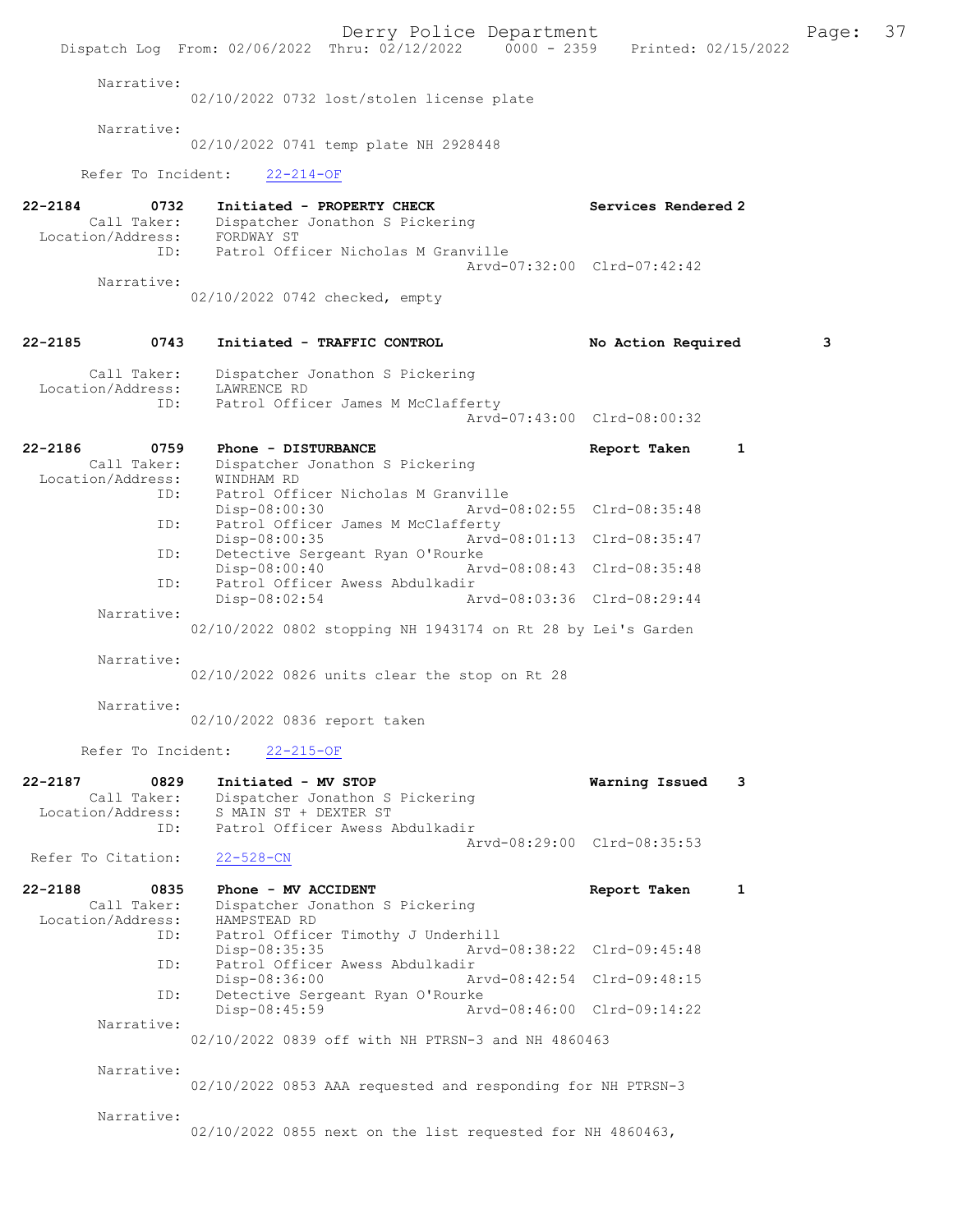|                                                                | Derry Police Department<br>Dispatch Log From: 02/06/2022 Thru: 02/12/2022 0000 - 2359 Printed: 02/15/2022                        |                                       |
|----------------------------------------------------------------|----------------------------------------------------------------------------------------------------------------------------------|---------------------------------------|
|                                                                | message left for Spacetown                                                                                                       |                                       |
| Narrative:                                                     | 02/10/2022 0920 Spacetown on scene                                                                                               |                                       |
| Narrative:                                                     | 02/10/2022 0933 AAA on scene                                                                                                     |                                       |
| Refer To Accident:                                             | $22 - 85 - AC$                                                                                                                   |                                       |
| $22 - 2189$<br>0905<br>Call Taker:                             | Phone - ANIMAL COMPLAINT<br>Dispatcher Jonathon S Pickering                                                                      | Services Rendered 1                   |
| Location/Address:<br>ID:                                       | [DY 146] ASHLEIGH DR<br>Patrol Officer Nicholas M Granville<br>Disp-09:05:35                                                     | Arvd-09:20:19 Clrd-09:20:19           |
| $22 - 2190$<br>0913<br>Call Taker:                             | Initiated - ASSAULT<br>Dispatcher Jonathon S Pickering                                                                           | 1<br>Report Taken                     |
| Location/Address:<br>ID:                                       | [DY 250] PINKERTON ST<br>Patrol Officer Charles L Doherty                                                                        | Arvd-09:13:00 Clrd-09:14:17           |
| Refer To Incident:                                             | $22 - 216 - OF$                                                                                                                  |                                       |
| $22 - 2191$<br>0957<br>Call Taker:<br>Location/Address:        | Phone - DISABLED MV<br>Dispatcher Jonathon S Pickering<br>[DY 1001] ROCKINGHAM RD                                                | Vehicle Moved<br>3                    |
| ID:                                                            | Patrol Officer James M McClafferty<br>$Disp-10:02:43$                                                                            | Arvd-10:03:02 Clrd-10:08:05           |
| ID:                                                            | Patrol Officer Nicholas M Granville<br>$Disp-10:02:46$                                                                           | $Clrd-10:06:55$                       |
| Narrative:                                                     | 02/10/2022 1006 off with NH 3150031                                                                                              |                                       |
| $22 - 2192$<br>1001<br>Call Taker:<br>Location/Address:        | Initiated - FOLLOW-UP<br>Dispatcher Jonathon S Pickering<br>HAMPSTEAD RD                                                         | Services Rendered 2                   |
| ID:                                                            | Patrol Officer Timothy J Underhill                                                                                               | Arvd-10:01:00 Clrd-10:15:43           |
| $22 - 2193$<br>1027<br>Call Taker:<br>Location/Address:<br>ID: | Initiated - SEXUAL OFFENDER REGISTRATION<br>Dispatcher Jonathon S Pickering<br>[DY 2] MUNICIPAL DR<br>Detective Kimberly M Bouse | Services Rendered 1                   |
|                                                                |                                                                                                                                  | Arvd-10:27:00 Clrd-10:27:37           |
| $22 - 2194$<br>1147<br>Call Taker:<br>Location/Address:        | Initiated - MV STOP<br>Dispatcher Jonathon S Pickering<br>CRYSTAL AVE                                                            | 3<br>Warning Issued                   |
| ID:<br>Refer To Citation:                                      | Patrol Officer Awess Abdulkadir<br>$22 - 529 - CN$                                                                               | Arvd-11:47:00 Clrd-11:53:27           |
| $22 - 2195$<br>1201<br>Call Taker:                             | Phone - MV STOP<br>Dispatcher Jonathon S Pickering                                                                               | Warning Issued<br>3                   |
| Location/Address:<br>ID:<br>Refer To Citation:                 | MANNING ST<br>Patrol Officer Awess Abdulkadir<br>$Disp-12:01:56$<br>$22 - 530 - CN$                                              | Arvd-12:01:58 Clrd-12:10:54           |
|                                                                |                                                                                                                                  |                                       |
| 22-2196<br>1336<br>Call Taker:<br>Location/Address:            | Phone - SUSPICIOUS ACTIVITY<br>Dispatcher Jonathon S Pickering<br>EDGEMONT ST                                                    | $\overline{2}$<br><b>ADVICE GIVEN</b> |
| ID:                                                            | Patrol Officer James M McClafferty<br>$Disp-13:44:56$<br>Refer To Field Int: 22-486-FI                                           | Arvd-13:57:34 Clrd-14:21:41           |
| 22-2197<br>1342<br>Call Taker:<br>Location/Address:            | Initiated - MV STOP<br>Dispatcher Jonathon S Pickering<br>SCOBIE POND RD                                                         | Warning Issued<br>3                   |

Page:  $38$ <br>2022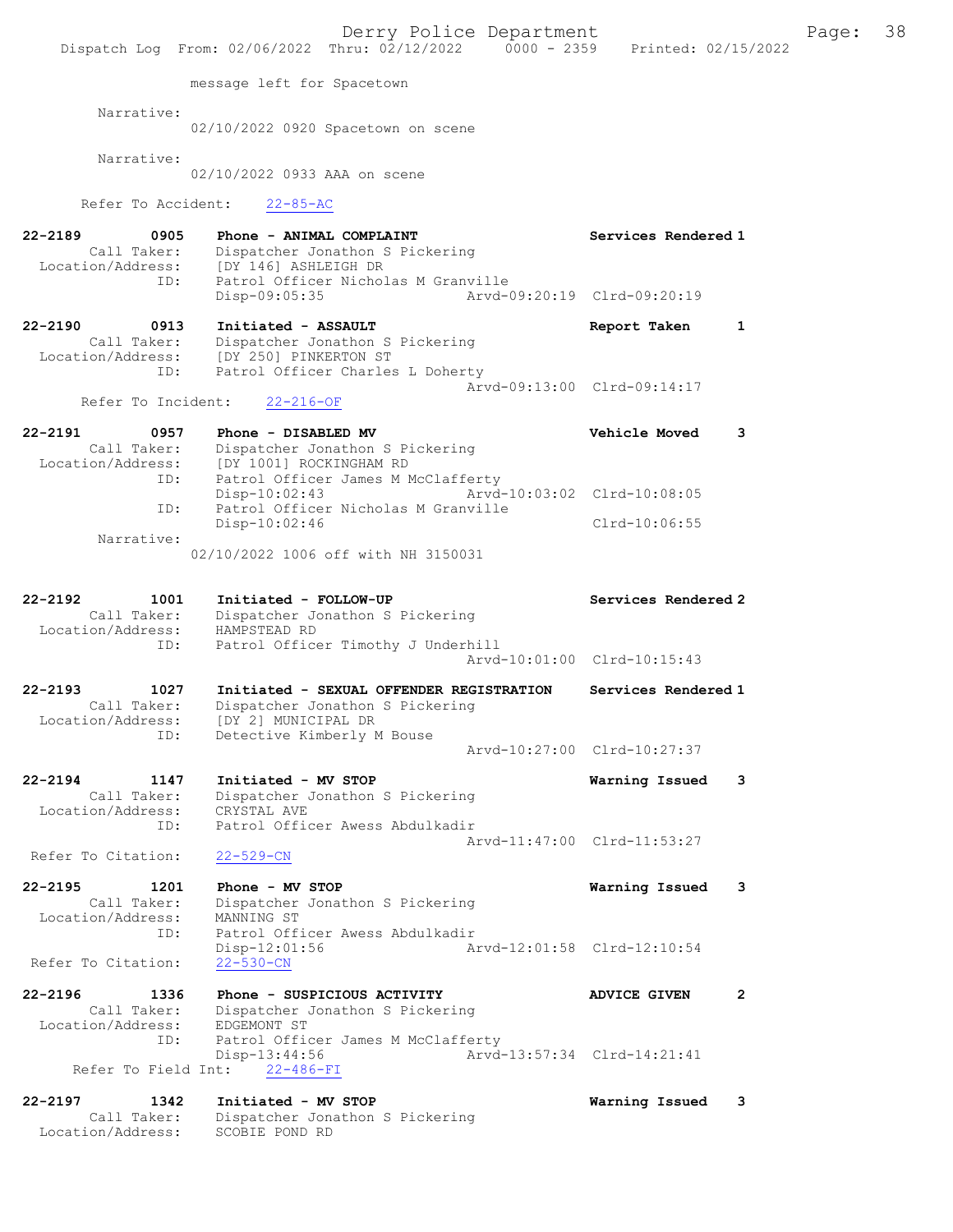|                                                                | Derry Police Department<br>Dispatch Log From: 02/06/2022 Thru: 02/12/2022 0000 - 2359 Printed: 02/15/2022                                            |                             | Page: | 39 |
|----------------------------------------------------------------|------------------------------------------------------------------------------------------------------------------------------------------------------|-----------------------------|-------|----|
| ID:                                                            | Patrol Officer Awess Abdulkadir                                                                                                                      | Arvd-13:42:00 Clrd-13:50:03 |       |    |
| Refer To Citation:                                             | $22 - 532 - CN$                                                                                                                                      |                             |       |    |
| $22 - 2198$<br>1342<br>Call Taker:<br>Location/Address:<br>ID: | Initiated - SUBPOENA DELIVERY<br>Dispatcher Jonathon S Pickering<br>OVERLEDGE DRIVE EXT<br>Patrol Officer Timothy J Underhill                        | Services Rendered 1         |       |    |
|                                                                |                                                                                                                                                      | Arvd-13:42:00 Clrd-13:42:46 |       |    |
| 22-2199<br>1409                                                | Initiated - MV STOP                                                                                                                                  | No Action Required          | 3     |    |
| Call Taker:<br>Location/Address:<br>ID:                        | Dispatcher Jonathon S Pickering<br>TSIENNETO RD<br>Patrol Officer Awess Abdulkadir                                                                   | Arvd-14:09:00 Clrd-14:12:14 |       |    |
|                                                                |                                                                                                                                                      |                             |       |    |
| 22-2200 1411<br>Call Taker:<br>Refer To Incident:              | Initiated - Drop Box Maintenance<br>Dispatcher Jonathon S Pickering<br>$22 - 218 - OF$                                                               | Services Rendered 3         |       |    |
| 22-2201<br>1557<br>Call Taker:<br>Location/Address:            | Phone - DOWN WIRE<br>Dispatcher Jess W Arcand<br>A ST                                                                                                | Services Rendered 2         |       |    |
| ID:                                                            | Patrol Officer Samuel J Troy<br>Disp-15:58:11                                                                                                        | Arvd-16:04:10 Clrd-16:20:50 |       |    |
| Narrative:                                                     | 02/10/2022 1619 CONSOLIDATED COMMUNICATIONS NOTIFIED OF LOW<br>WIRE AT THE END OF A STREET NEAR POLE 35/14A/1                                        |                             |       |    |
| 22-2202<br>1608                                                | Walk-In - ASSIST CITIZEN                                                                                                                             | Assistance Rendered         | 3     |    |
| Call Taker:<br>Location/Address:<br>ID:                        | Dispatcher Jess W Arcand<br>MUNICIPAL DR<br>Patrol Officer Joshua W Morse<br>Disp-16:09:02<br>Patrol Officer Ryan M Panaro                           | Arvd-16:09:07 Clrd-16:22:49 |       |    |
| Narrative:                                                     | 02/10/2022 1618 DFD NOTIFIED FOR MV LOCKOUT                                                                                                          |                             |       |    |
| Refer To Field Int:                                            | $22 - 490 - FI$                                                                                                                                      |                             |       |    |
| $22 - 2203$<br>1638<br>Call Taker:<br>Location/Address:<br>ID: | Initiated - MV STOP<br>Dispatcher Jess W Arcand<br>FRANKLIN ST EXT<br>Patrol Officer Samuel J Troy                                                   | 3<br>Warning Issued         |       |    |
| Refer To Citation:                                             | $22 - 533 - CN$                                                                                                                                      | Arvd-16:38:00 Clrd-16:52:00 |       |    |
| $22 - 2204$<br>1644                                            | Initiated - MV STOP                                                                                                                                  | Warning Issued 3            |       |    |
| Call Taker:<br>Location/Address:<br>ID:                        | Dispatcher Jess W Arcand<br>CROSS RD<br>Patrol Officer Melissa M Houde                                                                               |                             |       |    |
| Refer To Citation:                                             | $22 - 534 - CN$                                                                                                                                      | Arvd-16:44:00 Clrd-16:49:05 |       |    |
| $22 - 2205$<br>1648                                            | Phone - ASSIST CITIZEN                                                                                                                               | Assistance Rendered         | 3     |    |
| Call Taker:<br>ID:<br>Cleared By:                              | Patrol Officer Kevin L Davies<br>Location/Address: [DY 2] MUNICIPAL DR<br>Patrol Officer Kevin L Davies<br>Disp-17:03:59<br>Dispatcher Jess W Arcand | Arvd-17:04:02 Clrd-17:12:18 |       |    |
| Refer To Field Int:                                            | $22 - 492 - FI$                                                                                                                                      |                             |       |    |
| $22 - 2206$<br>1704<br>Call Taker:<br>Location/Address:<br>ID: | Initiated - SUBPOENA DELIVERY<br>Dispatcher Jess W Arcand<br>AMHERST DR<br>Patrol Officer Melissa M Houde                                            | Served<br>1                 |       |    |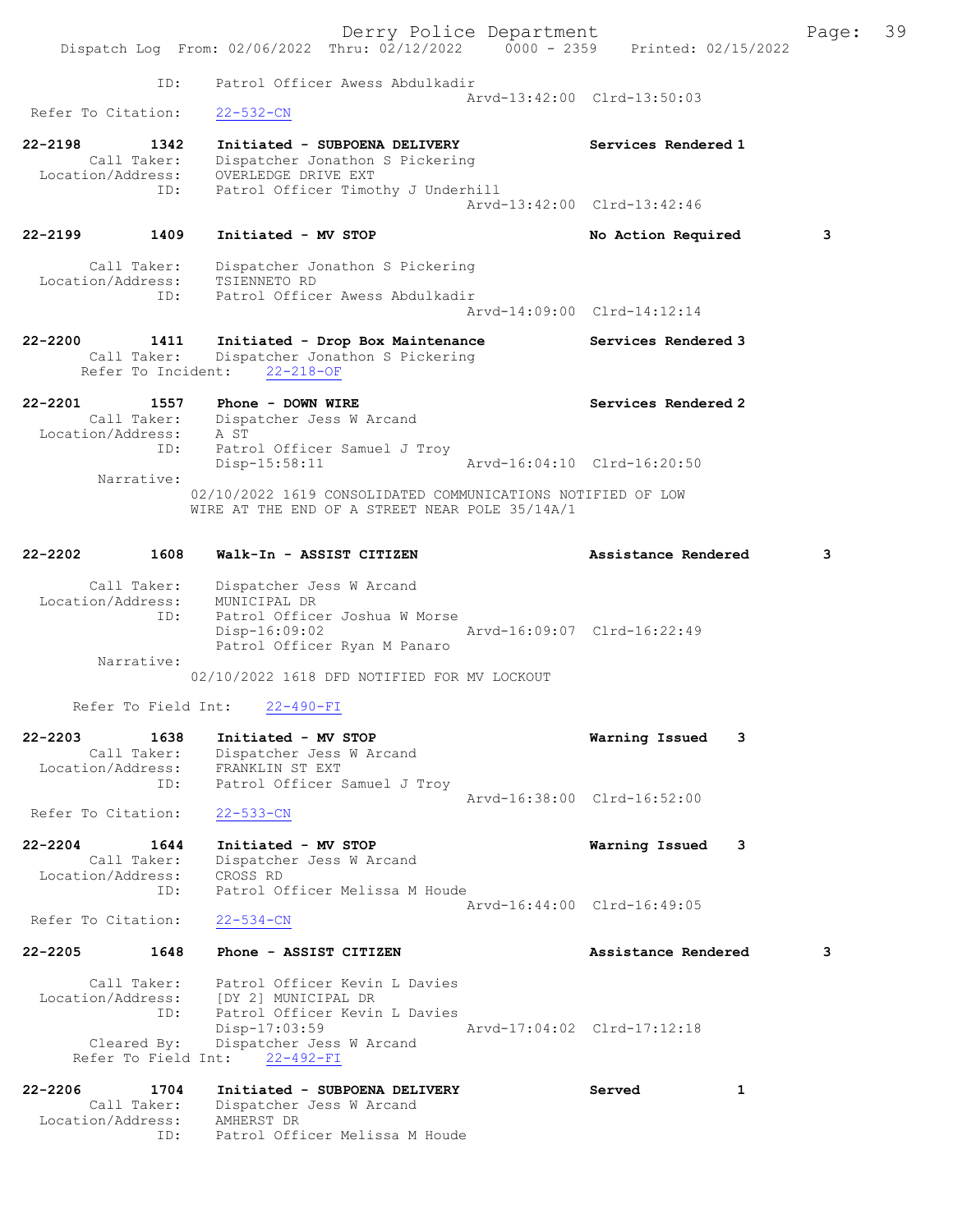Arvd-17:04:00 Clrd-17:07:49

| 22-2207<br>1714<br>Call Taker:<br>Location/Address:            | Initiated - SUBPOENA DELIVERY<br>Dispatcher Jess W Arcand<br>SCENIC DR                                      | Not Served                  | 1                       |
|----------------------------------------------------------------|-------------------------------------------------------------------------------------------------------------|-----------------------------|-------------------------|
| ID:                                                            | Patrol Officer Melissa M Houde                                                                              | Arvd-17:14:00 Clrd-17:17:35 |                         |
| $22 - 2208$<br>1812<br>Call Taker:<br>Location/Address:<br>ID: | Initiated - SUBPOENA DELIVERY<br>Dispatcher Jess W Arcand<br>OVERLEDGE DR<br>Patrol Officer Melissa M Houde | Served                      | $\mathbf{1}$            |
|                                                                |                                                                                                             | Arvd-18:12:00 Clrd-18:15:54 |                         |
| $22 - 2209$<br>1819<br>Call Taker:<br>Location/Address:<br>ID: | Initiated - SUBPOENA DELIVERY<br>Dispatcher Jess W Arcand<br>PARKLAND DR<br>Patrol Officer Joshua W Morse   | Not Served                  | $\mathbf{1}$            |
|                                                                | Patrol Officer Ryan M Panaro                                                                                | Arvd-18:19:00 Clrd-18:28:39 |                         |
| $22 - 2210$<br>1825<br>Call Taker:<br>Location/Address:        | Initiated - SUBPOENA DELIVERY<br>Dispatcher Jess W Arcand<br>BRADY AVE                                      | Not Served                  | 1                       |
| ID:                                                            | Patrol Officer Michael P Accorto                                                                            | Arvd-18:25:00 Clrd-18:29:06 |                         |
| $22 - 2211$<br>1829<br>Call Taker:<br>Location/Address:        | Initiated - SUBPOENA DELIVERY<br>Dispatcher Jess W Arcand<br>BRADY AVE                                      | Served                      | 1                       |
| ID:                                                            | Patrol Officer Michael P Accorto                                                                            | Arvd-18:29:00 Clrd-18:32:42 |                         |
| $22 - 2212$<br>1832<br>Call Taker:<br>Location/Address:        | Initiated - SUBPOENA DELIVERY<br>Dispatcher Jess W Arcand<br>BRADY AVE                                      | Not Served                  | 1                       |
| ID:                                                            | Patrol Officer Michael P Accorto                                                                            | Arvd-18:32:00 Clrd-18:35:37 |                         |
| $22 - 2213$<br>1835<br>Call Taker:<br>Location/Address:        | Initiated - MV STOP<br>Dispatcher Jess W Arcand<br>HAMPSTEAD RD                                             | Warning Issued              | 3                       |
| ID:<br>Refer To Citation:                                      | Patrol Officer Melissa M Houde<br>$22 - 535 - CN$                                                           | Arvd-18:35:00 Clrd-18:39:55 |                         |
| 22-2214<br>1842<br>Location/Address:                           | Initiated - MV STOP<br>Call Taker: Dispatcher Jess W Arcand<br>CRYSTAL AVE                                  | Warning Issued              | 3                       |
| ID:<br>Refer To Citation:                                      | Patrol Officer Collin Kennedy<br>$22 - 536 - CN$                                                            | Arvd-18:42:00 Clrd-18:46:38 |                         |
| 22-2215<br>1847                                                | Initiated - MV STOP                                                                                         | Warning Issued              | 3                       |
| Call Taker:<br>Location/Address:<br>ID:                        | Dispatcher Jess W Arcand<br>CRYSTAL AVE<br>Patrol Officer Collin Kennedy                                    |                             |                         |
| Refer To Citation:                                             | $22 - 537 - CN$                                                                                             | Arvd-18:47:00 Clrd-18:51:42 |                         |
| $22 - 2216$<br>1908<br>Call Taker:<br>Location/Address:<br>ID: | Initiated - MV STOP<br>Dispatcher Jess W Arcand<br>CRYSTAL AVE<br>Patrol Officer Collin Kennedy             | Warning Issued              | $\overline{\mathbf{3}}$ |
| ID:                                                            | Patrol Officer Samuel J Troy                                                                                | Arvd-19:08:00 Clrd-19:15:35 |                         |
| Refer To Citation:                                             | Disp-19:09:40<br>$22 - 538 - CN$                                                                            | Arvd-19:09:41 Clrd-19:15:33 |                         |
| 22-2217<br>1922                                                | Phone - LANDLORD/TENANT DISPUTE                                                                             | Services Rendered 2         |                         |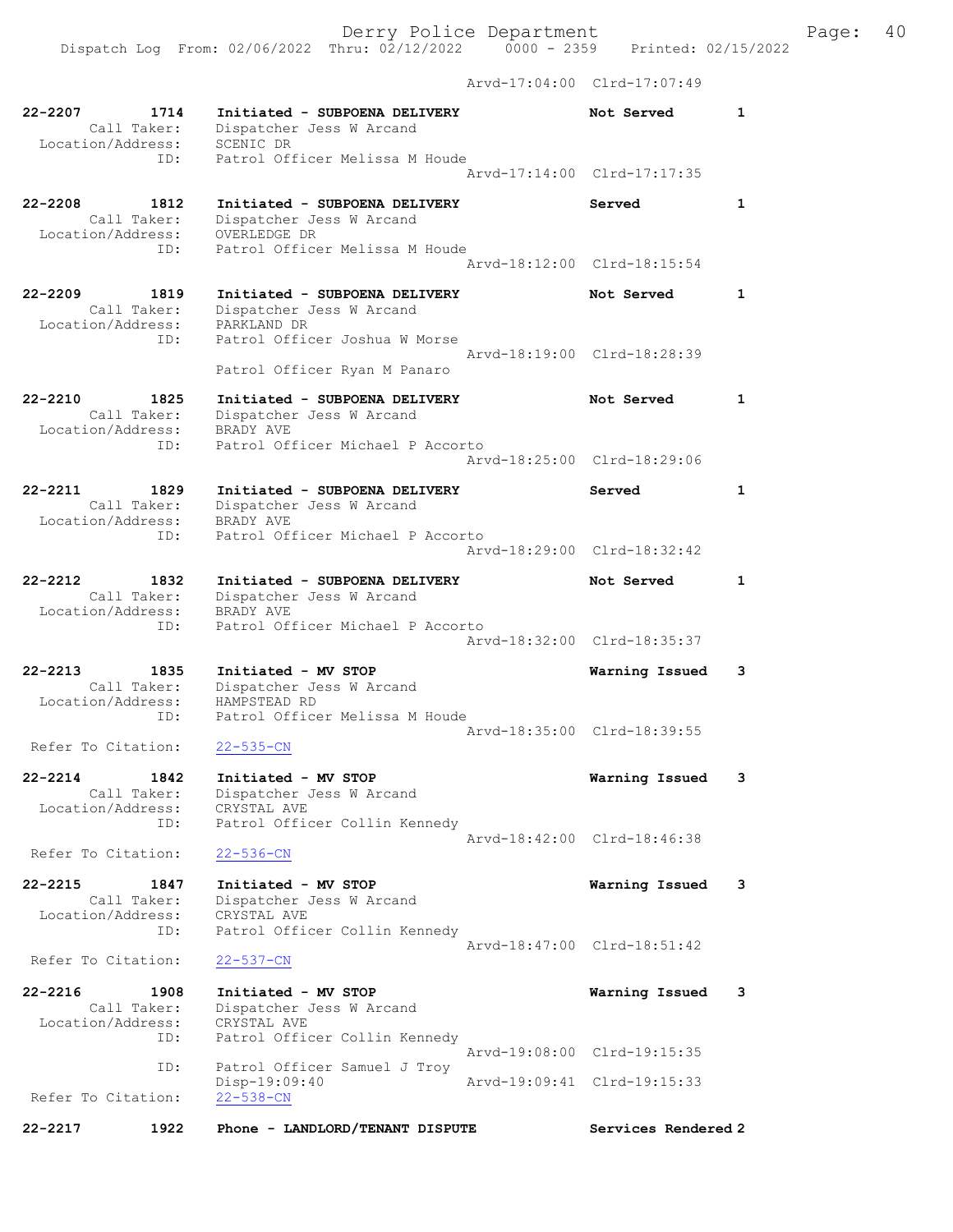Derry Police Department Fage: 41 Dispatch Log From: 02/06/2022 Thru: 02/12/2022 0000 - 2359 Printed: 02/15/2022 Call Taker: Dispatcher Jess W Arcand Location/Address: FAIRWAY DR ID: Patrol Officer Samuel J Troy Disp-19:23:24 **Arvd-19:29:56** Clrd-19:57:03<br>TD: Patrol Officer Collin Kennedy Patrol Officer Collin Kennedy<br>Disp-19:23:27 Disp-19:23:27 Arvd-19:29:58 Clrd-19:57:05 Refer To Field Int: 22-505-FI 22-2218 1930 Initiated - FOLLOW-UP No Action Required 2 Call Taker: Dispatcher Jess W Arcand Location/Address: MUNICIPAL DR ID: Patrol Officer Joshua W Morse Arvd-19:30:00 Clrd-21:43:58 Patrol Officer Ryan M Panaro 22-2219 1959 Phone - DELIVER A MESSAGE Services Rendered 1 Call Taker: Patrol Officer Kevin L Davies Location/Address: CEDAR ST ID: Patrol Officer Collin Kennedy Disp-19:59:41 Arvd-20:11:20 Clrd-20:14:10 Arrived By: Dispatcher Jess W Arcand Cleared By: Dispatcher Jess W Arcand 22-2220 2019 Phone - STRUCK ANIMAL 20 Services Rendered 2 Call Taker: Patrol Officer Kevin L Davies Location/Address: RT 28 ID: Patrol Officer Michael P Accorto Disp-20:20:41 Arvd-20:32:17 Clrd-20:36:23 Arrived By: Dispatcher Jess W Arcand Cleared By: Dispatcher Jess W Arcand Narrative: struck possum 22-2221 2020 Initiated - FOLLOW-UP No Action Required 2 Call Taker: Dispatcher Jess W Arcand Location/Address: MUNICIPAL DR ID: Patrol Officer Melissa M Houde Arvd-20:20:00 Clrd-21:01:31 22-2222 2143 911 - DOMESTIC DISTURBANCE Verbal in Nature 1 Call Taker: Dispatcher Jess W Arcand Location/Address: HOPE HILL RD ID: Patrol Officer Collin Kennedy Disp-21:43:56 <br>Disp-21:43:56 Arvd-21:53:03 Clrd-22:01:30<br>D: Patrol Officer Joshua W Morse Patrol Officer Joshua W Morse<br>Disp-21:44:31 Disp-21:44:31 Arvd-21:48:08 Clrd-22:01:22 Patrol Officer Ryan M Panaro Refer To Field Int: 22-494-FI 22-2223 2204 Phone - DEPARTMENT INFO Services Rendered 3 Call Taker: Dispatcher Jess W Arcand Location/Address: MUNICIPAL DR ID: Dispatcher Jess W Arcand<br>Disp-22:04:58 Disp-22:04:58 Arvd-22:05:00 Clrd-22:19:00 Narrative: 02/10/2022 2204 MESSAGE LEFT WITH DPW FOR ICY ROADS Narrative: 02/10/2022 2212 SECOND MESSAGE LEFT FOR DPW Narrative: 02/10/2022 2218 DPW NOTIFIED 22-2224 2212 Initiated - MV STOP Warning Issued 3 Call Taker: Dispatcher Jess W Arcand

Location/Address: ISLAND POND RD + S MAIN ST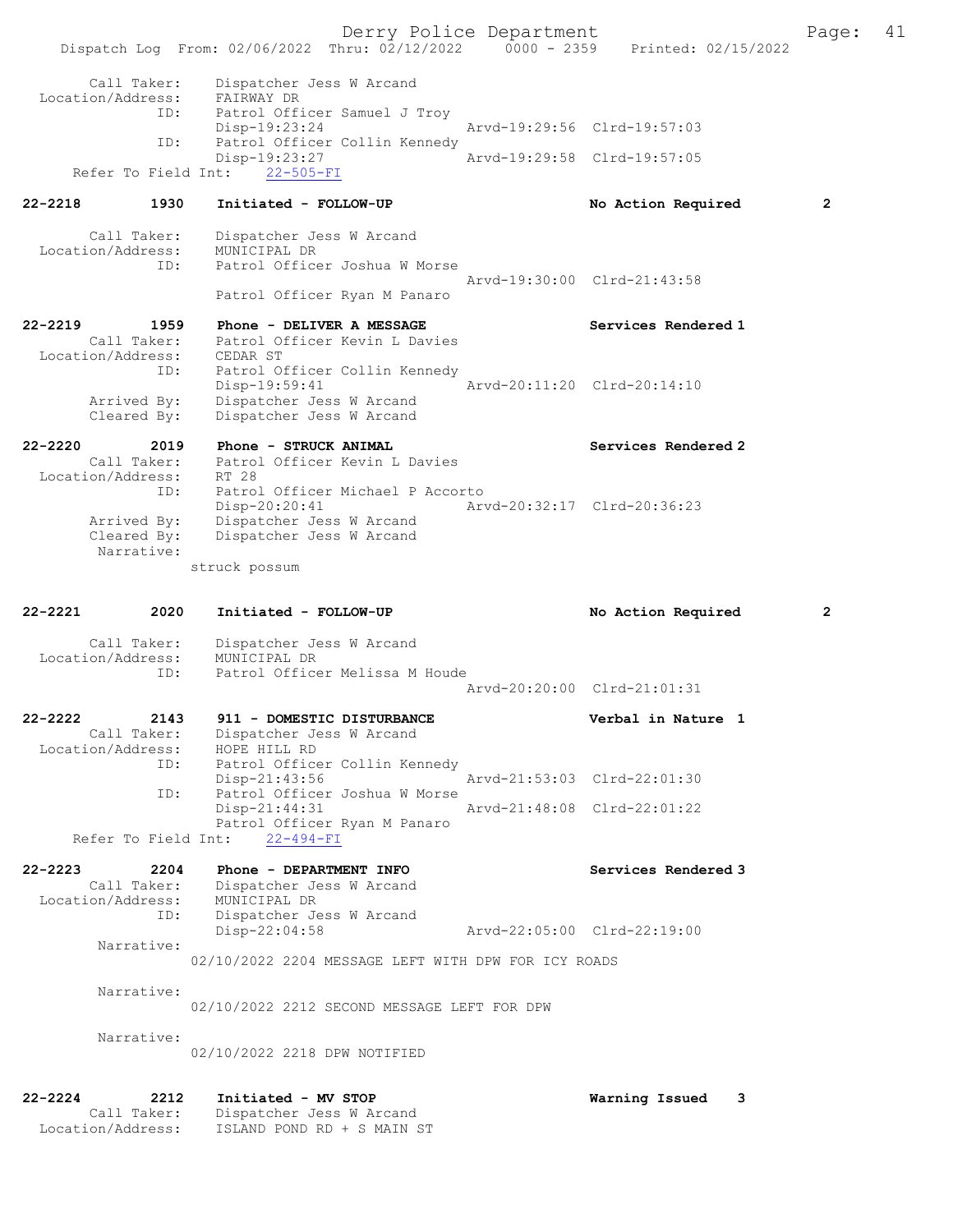|                                                                | Derry Police Department                                                                                                    |                             |                                          | Page: | 42 |
|----------------------------------------------------------------|----------------------------------------------------------------------------------------------------------------------------|-----------------------------|------------------------------------------|-------|----|
|                                                                | Dispatch Log From: 02/06/2022 Thru: 02/12/2022 0000 - 2359                                                                 |                             | Printed: 02/15/2022                      |       |    |
| ID:                                                            | Patrol Officer Collin Kennedy                                                                                              |                             | Arvd-22:12:00 Clrd-22:19:25              |       |    |
| Refer To Citation:                                             | $22 - 541 - CN$                                                                                                            |                             |                                          |       |    |
| $22 - 2225$<br>2247<br>Call Taker:<br>Location/Address:        | Initiated - PED CHECK<br>Dispatcher Christine D Carlson<br>TSIENNETO RD                                                    |                             | Services Rendered 2                      |       |    |
| ID:                                                            | Patrol Officer Collin Kennedy                                                                                              |                             | Arvd-22:47:00 Clrd-22:51:23              |       |    |
| $22 - 2226$<br>2332<br>Call Taker:<br>Location/Address:<br>ID: | Initiated - PROPERTY CHECK<br>Dispatcher Christine D Carlson<br>HUMPHREY RD<br>Patrol Officer Nikita Tomnyuk               |                             | Services Rendered 2                      |       |    |
|                                                                |                                                                                                                            |                             | Arvd-23:32:00 Clrd-23:32:45              |       |    |
| $22 - 2227$<br>2332<br>Call Taker:<br>Location/Address:<br>ID: | Initiated - MV CHECK<br>Dispatcher Christine D Carlson<br>RT 28<br>Sergeant Patrick H Dawson                               |                             | Vehicle checked 1                        |       |    |
|                                                                |                                                                                                                            |                             | Arvd-23:32:00 Clrd-23:33:00              |       |    |
| $22 - 2228$<br>2333<br>Call Taker:<br>Location/Address:        | Initiated - PROPERTY CHECK<br>Dispatcher Christine D Carlson<br>RT 28                                                      |                             | Services Rendered 2                      |       |    |
| ID:                                                            | Sergeant Patrick H Dawson                                                                                                  | Arvd-23:33:00 Clrd-23:35:16 |                                          |       |    |
| $22 - 2229$<br>2333<br>Call Taker:<br>Location/Address:        | Initiated - PROPERTY CHECK<br>Dispatcher Christine D Carlson<br>PIERCE AVE                                                 |                             | Services Rendered 2                      |       |    |
| ID:                                                            | Patrol Officer Andrew R Kennedy                                                                                            |                             | Arvd-23:33:00 Clrd-23:34:06              |       |    |
| $22 - 2230$<br>2342<br>Call Taker:<br>Location/Address:<br>ID: | Initiated - MV STOP<br>Dispatcher Christine D Carlson<br>S MAIN ST<br>Patrol Officer Awess Abdulkadir                      |                             | Warning Issued<br>3                      |       |    |
| Refer To Citation:                                             | $22 - 542 - CN$                                                                                                            |                             | Arvd-23:42:00 Clrd-23:51:40              |       |    |
| $22 - 2231$<br>2347                                            | Initiated - MV STOP                                                                                                        |                             | Arrest(s) Made<br>3                      |       |    |
| Call Taker:<br>Location/Address:<br>ID:                        | Dispatcher Christine D Carlson<br>W BROADWAY + FORDWAY ST<br>Sergeant Patrick H Dawson                                     |                             |                                          |       |    |
| ID:                                                            | Patrol Officer Andrew R Kennedy                                                                                            |                             | Arvd-23:47:00 Clrd-23:58:55              |       |    |
| ID:                                                            | Disp-23:48:11<br>Patrol Officer Nikita Tomnyuk                                                                             |                             | Arvd-23:48:12 Clrd-02/11/2022 @ 00:19:27 |       |    |
| Refer To Citation:                                             | Disp-23:51:28<br>$22 - 543 - CN$                                                                                           | Arvd-23:52:35 Clrd-23:58:57 |                                          |       |    |
| Narrative:                                                     | 02/10/2022 2356 232 advising one in custody at this time                                                                   |                             |                                          |       |    |
| Narrative:                                                     | 02/10/2022 2359 335 enroute to HQ w/ one, s/m: 47,302.2                                                                    |                             |                                          |       |    |
| Narrative:                                                     | 02/11/2022 0001 Subject information (warrant #21-259,<br>disorderly conduct):<br>Ryan Stimpson<br>Derry NH<br>DOB: 3/31/91 | 1 Silvestri Cir #20         |                                          |       |    |
| Narrative:                                                     | 02/11/2022 0002 335 off at HQ, e/m: 47,303.5                                                                               |                             |                                          |       |    |
| Narrative:                                                     | 02/11/2022 0035 Subject released at this time on summons w/                                                                |                             |                                          |       |    |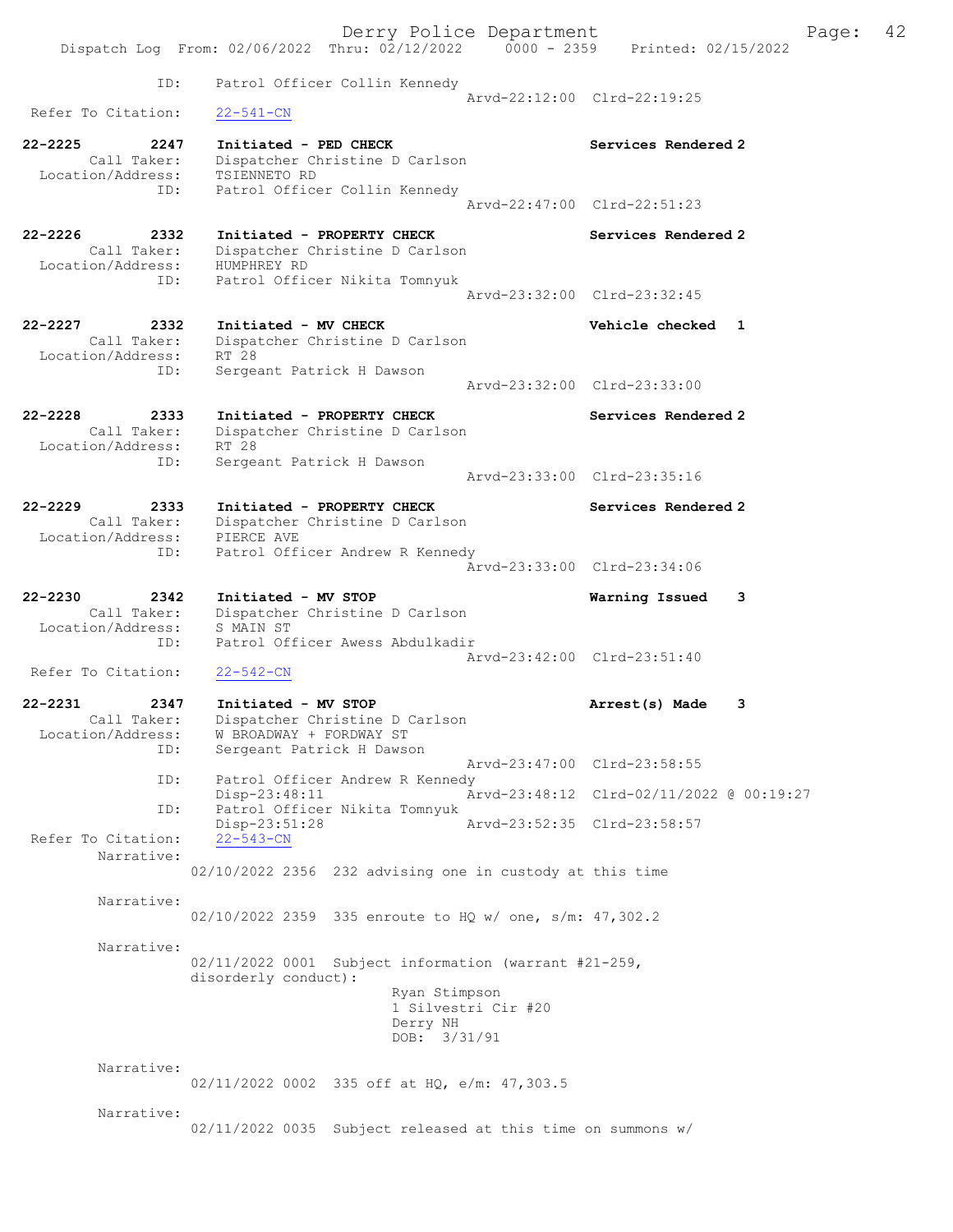court date of 4/14/22

Refer To Arrest: 22-123-AR

## For Date: 02/11/2022 - Friday

| 22-2232<br>0002<br>Call Taker:<br>Location/Address:            | Initiated - MV STOP<br>Dispatcher Christine D Carlson<br>CHESTER RD                                                                                                               | 3<br>Warning Issued         |
|----------------------------------------------------------------|-----------------------------------------------------------------------------------------------------------------------------------------------------------------------------------|-----------------------------|
| ID:                                                            | Patrol Officer Nikita Tomnyuk                                                                                                                                                     | Arvd-00:02:00 Clrd-00:09:21 |
| ID:<br>Refer To Citation:                                      | Patrol Officer Monica Ricci<br>Disp-00:05:50<br>$22 - 544 - CN$                                                                                                                   | Arvd-00:05:52 Clrd-00:09:19 |
| 22-2233<br>0019                                                | Initiated - MV CHECK                                                                                                                                                              | Vehicle checked<br>1        |
| Call Taker:<br>Location/Address:                               | Dispatcher Christine D Carlson<br>RT 28                                                                                                                                           |                             |
| ID:                                                            | Patrol Officer Nikita Tomnyuk                                                                                                                                                     | Arvd-00:19:00 Clrd-00:22:22 |
| Refer To Field Int:                                            | $22 - 507 - FI$                                                                                                                                                                   |                             |
| 22-2234<br>0025<br>Call Taker:<br>Location/Address:<br>ID:     | Initiated - MV STOP<br>Patrol Officer Kevin L Davies<br>[DY 2124] HAMPSTEAD RD<br>Patrol Officer Monica Ricci                                                                     | Warning Issued<br>3         |
| Cleared By:<br>Refer To Citation:                              | Dispatcher Christine D Carlson<br>$22 - 545 - CN$                                                                                                                                 | Arvd-00:25:00 Clrd-00:31:34 |
| Narrative:                                                     | NH 5001562                                                                                                                                                                        |                             |
| $22 - 2235$<br>0033<br>Call Taker:<br>Location/Address:<br>ID: | Initiated - PROPERTY CHECK<br>Dispatcher Christine D Carlson<br>ROLLINS ST<br>Patrol Officer Awess Abdulkadir                                                                     | Services Rendered 2         |
|                                                                |                                                                                                                                                                                   | Arvd-00:33:00 Clrd-00:33:47 |
| $22 - 2236$<br>0039<br>Call Taker:<br>Location/Address:        | Initiated - Parking Enforcement<br>Dispatcher Christine D Carlson<br><b>W BROADWAY</b>                                                                                            | Services Rendered 1         |
| ID:                                                            | Patrol Officer Andrew R Kennedy                                                                                                                                                   | Arvd-00:39:00 Clrd-00:39:27 |
| $22 - 2237$<br>0039<br>Call Taker:<br>Location/Address:<br>ID: | Initiated - Parking Enforcement<br>Dispatcher Christine D Carlson<br>W BROADWAY<br>Patrol Officer Awess Abdulkadir                                                                | Services Rendered 1         |
|                                                                |                                                                                                                                                                                   | Arvd-00:39:00 Clrd-00:40:50 |
| 0048<br>$22 - 2238$<br>Call Taker:<br>Location/Address:<br>ID: | Phone - Barking Dog Complaint<br>Patrol Officer Kevin L Davies<br>GRANDVIEW AVE<br>Patrol Officer Monica Ricci                                                                    | Arrest(s) Made<br>2         |
| Arrived By:<br>Cleared By:<br>ID:                              | Disp-00:50:14<br>Dispatcher Christine D Carlson<br>Dispatcher Christine D Carlson<br>Patrol Officer Awess Abdulkadir                                                              | Arvd-00:53:48 Clrd-01:50:01 |
| Dispatched By:<br>Arrived By:<br>Cleared By:                   | Disp-01:02:51<br>Dispatcher Christine D Carlson<br>Dispatcher Christine D Carlson<br>Dispatcher Christine D Carlson                                                               | Arvd-01:07:09 Clrd-01:23:22 |
| ID:<br>Dispatched By:<br>Arrived By:<br>Cleared By:<br>ID:     | Sergeant Patrick H Dawson<br>Disp-01:06:37<br>Dispatcher Christine D Carlson<br>Dispatcher Christine D Carlson<br>Dispatcher Christine D Carlson<br>Patrol Officer Nikita Tomnyuk | Arvd-01:09:40 Clrd-01:23:21 |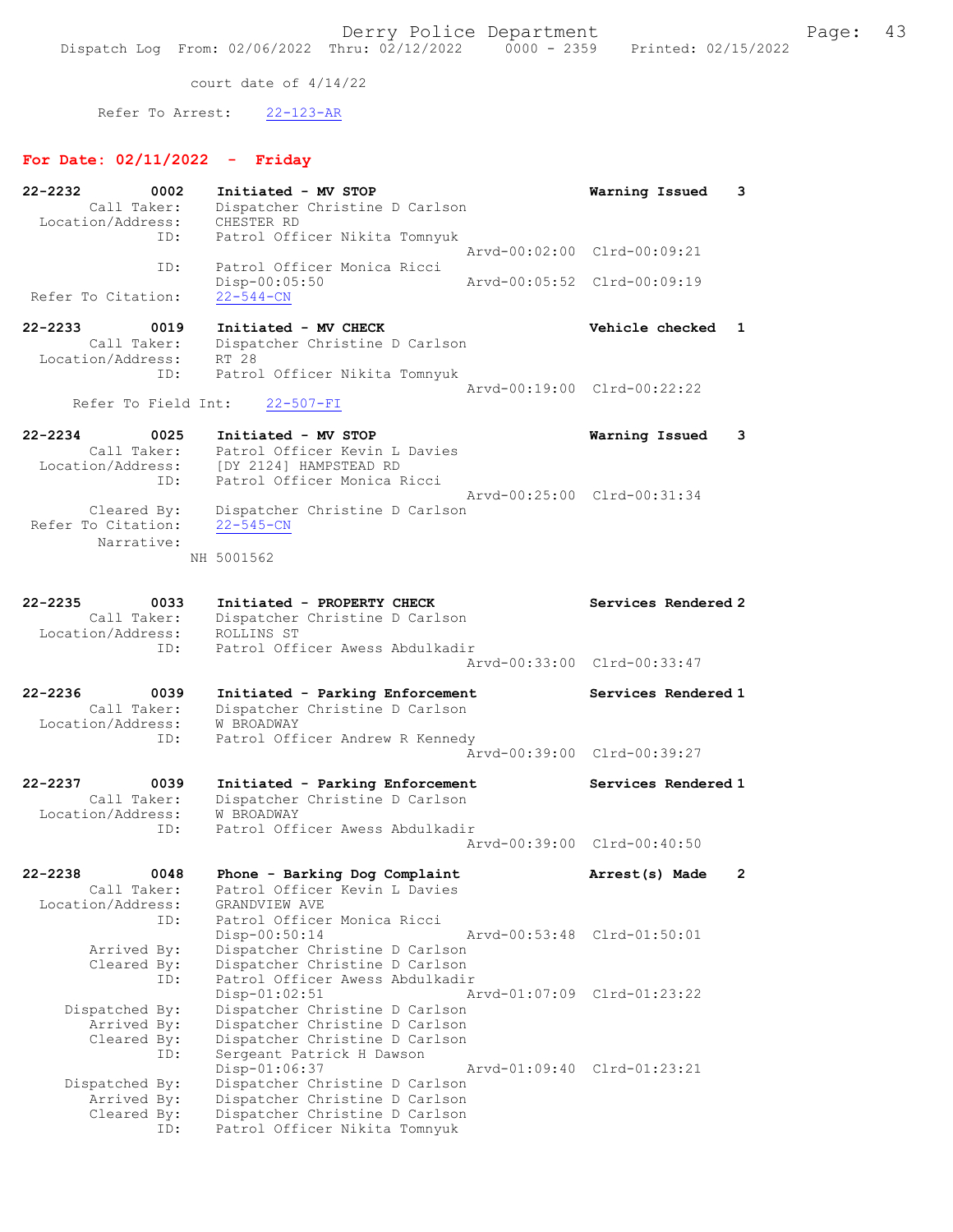Dispatch Log From: 02/06/2022 Thru: 02/12/2022 Disp-01:10:51 Arvd-01:16:36 Clrd-01:23:24 Dispatched By: Dispatcher Christine D Carlson<br>Arrived By: Dispatcher Christine D Carlson Arrived By: Dispatcher Christine D Carlson<br>Cleared By: Dispatcher Christine D Carlson By: Dispatcher Christine D Carlson<br>ID: Patrol Officer Monica Ricci Patrol Officer Monica Ricci<br>Disp-03:50:56 Disp-03:50:56 Arvd-03:50:58 Clrd-04:00:28<br>Dispatched By: Dispatcher Christine D Carlson Dispatcher Christine D Carlson Arrived By: Dispatcher Christine D Carlson<br>Cleared By: Dispatcher Christine D Carlson Dispatcher Christine D Carlson Narrative: dog barking for 1 hour in area of 6 grandview Narrative: 02/11/2022 0116 S7 advising one in custody at this time Narrative: 02/11/2022 0117 Subject information (warrant #22-20, DVsimple assault x2): Eric White 6 Grandview Ave Derry NH DOB: 4/21/68 Narrative: 02/11/2022 0121 129 enroute to HQ, s/m: 65,064.7 Narrative: 02/11/2022 0127 129 off at HO, e/m: 65,066.7 Narrative: 02/11/2022 0149 Subject placed in cell 3 Narrative: 02/11/2022 0149 B/C called at this time Narrative: 02/11/2022 0217 Subject checked at this time Narrative: 02/11/2022 0252 Subject checked at this time Narrative: 02/11/2022 0327 B/C off at HQ Narrative: 02/11/2022 0347 Subject released at this time w/ court date of 4/14/22 per b/c Mencis Narrative: 02/11/2022 0351 129 transporting subject to 6 Grandview, s/m: 65,066.8 Narrative: 02/11/2022 0358 129 off on Grandview, e/m: 65,068.7 Refer To Arrest:  $\frac{22-124-AR}{22-506-FI}$ Refer To Field Int: 22-2239 0201 Initiated - PED CHECK Arrest(s) Made 2 Call Taker: Dispatcher Christine D Carlson<br>.on/Address: LENOX RD  $Location/Address:   
  $ID$$ Patrol Officer Awess Abdulkadir Arvd-02:01:00 Clrd-02:19:11<br>ID: Patrol Officer Andrew R Kennedy Patrol Officer Andrew R Kennedy<br>Disp-02:04:17 Am Disp-02:04:17 Arvd-02:04:18 Clrd-02:36:32<br>TD: Sergeant Patrick H Dawson Sergeant Patrick H Dawson<br>Disp-02:04:51 Disp-02:04:51 Arvd-02:04:52 Clrd-02:19:09 Narrative: 02/11/2022 0217 One juvenile released on scene to parent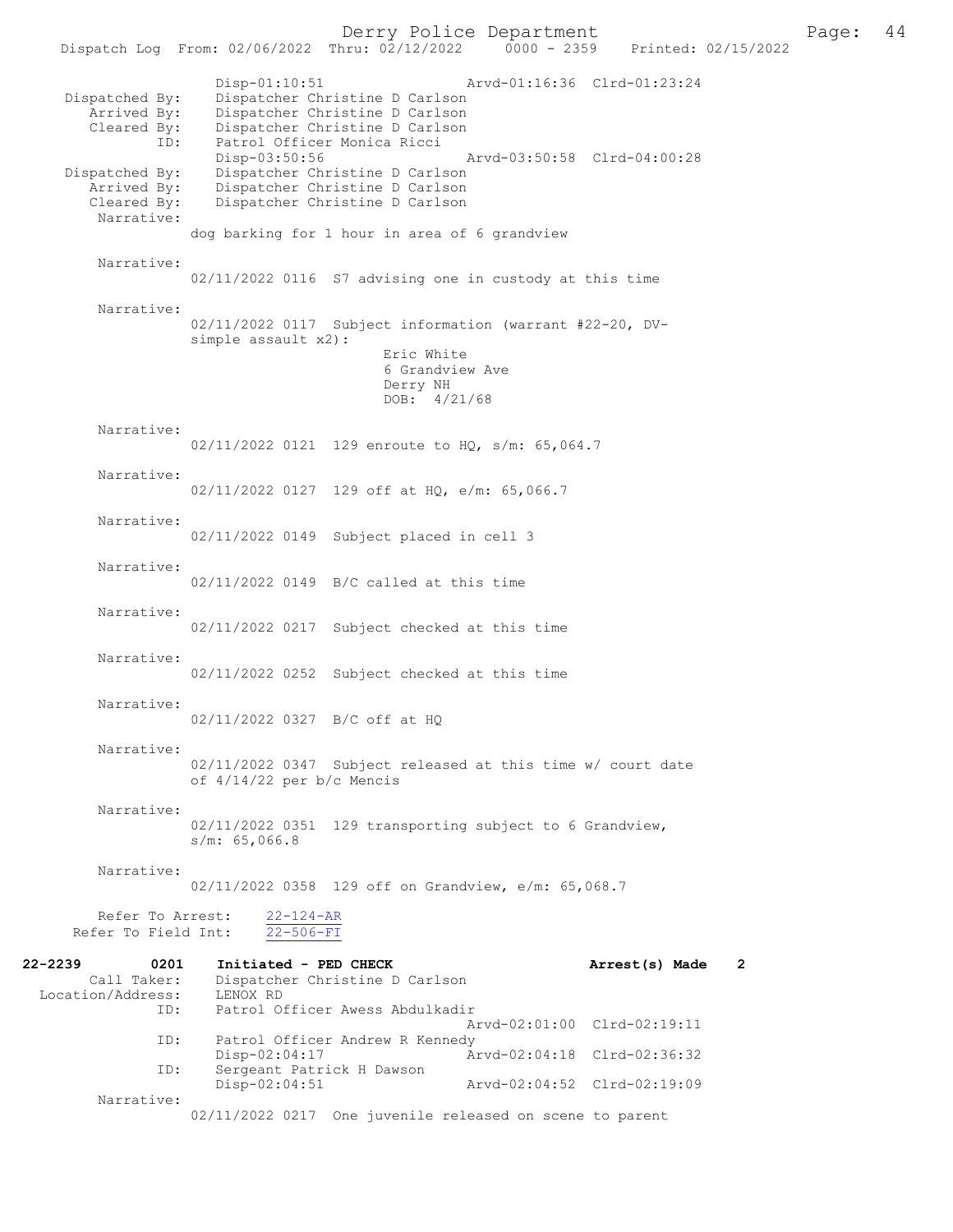Derry Police Department Fage: 45 Dispatch Log From: 02/06/2022 Thru: 02/12/2022 0000 - 2359 Printed: 02/15/2022 Narrative:

02/11/2022 0218 335 transporting one juvenile to 483.5 Island Pond Rd, s/m: 47,326.2

Narrative:

02/11/2022 0233 Off on Island Pond, e/m: 47,333.2

| $22 - 2240$<br>0637 | Phone - DOMESTIC DISTURBANCE                   | Verbal in Nature 1          |  |
|---------------------|------------------------------------------------|-----------------------------|--|
| Call Taker:         | Sergeant James M Belanger                      |                             |  |
| Location/Address:   | KILREA RD                                      |                             |  |
|                     | ID:<br>Patrol Officer Jeffrey R Pike           |                             |  |
|                     | $Disp-06:57:44$                                | Arvd-07:03:32 Clrd-07:13:27 |  |
| Dispatched By:      | Dispatcher Jess W Arcand                       |                             |  |
| Arrived By:         | Dispatcher Jess W Arcand                       |                             |  |
| Cleared By:         | Dispatcher Jess W Arcand                       |                             |  |
| ID:                 | Patrol Officer Timothy J Underhill             |                             |  |
|                     | Disp-06:57:52                                  | Arvd-07:03:06 Clrd-07:13:26 |  |
| Dispatched By:      | Dispatcher Jess W Arcand                       |                             |  |
| Arrived By:         | Dispatcher Jess W Arcand                       |                             |  |
| Cleared By:         | Dispatcher Jess W Arcand                       |                             |  |
| ID:                 | Sergeant Jeffrey M Dawe                        |                             |  |
|                     | Disp-06:59:31                                  | Arvd-07:07:27 Clrd-07:13:29 |  |
| Dispatched By:      | Dispatcher Jess W Arcand                       |                             |  |
| Arrived By:         | Dispatcher Jess W Arcand                       |                             |  |
| Cleared By:         | Dispatcher Jess W Arcand                       |                             |  |
| Narrative:          |                                                |                             |  |
|                     | 02/11/2022 0638 Juvenile domestic disturbance. |                             |  |

Refer To Field Int: 22-495-FI

| 22-2241                   | 0648 | Phone - ASSIST OTHER AGENCY           |  |                             | Services Rendered 3 |
|---------------------------|------|---------------------------------------|--|-----------------------------|---------------------|
| Call Taker:               |      | Dispatcher Christine D Carlson        |  |                             |                     |
| Location/Address:         |      | MANCHESTER RD + SCOBIE POND RD        |  |                             |                     |
|                           | ID:  | Patrol Officer Awess Abdulkadir       |  |                             |                     |
|                           |      | Disp-06:49:13                         |  | Arvd-06:50:02 Clrd-07:17:17 |                     |
| Cleared By:<br>Narrative: |      | Dispatcher Jess W Arcand              |  |                             |                     |
|                           |      | 02/11/2022 0649 Assist LPD w/ traffic |  |                             |                     |

Narrative:

02/11/2022 0718 MUTUAL AID REPORT TAKEN

Refer To Incident: 22-219-OF

| 22-2242 0715<br>Call Taker:<br>Location/Address: | Initiated - MV STOP<br>Dispatcher Jess W Arcand<br>RT 28<br>ID: Patrol Officer Jeffrey R Pike | Warning Issued              | - 3 |
|--------------------------------------------------|-----------------------------------------------------------------------------------------------|-----------------------------|-----|
| Refer To Citation:                               | $22 - 546 - CN$                                                                               | Arvd-07:15:00 Clrd-07:24:16 |     |
| $22 - 2243$<br>0836                              | Other - VANDALISM                                                                             | Report Taken                | 3   |
| Call Taker:                                      | Lieutenant Michael T Muncey                                                                   |                             |     |
| Location/Address:                                | SOUTH AVE                                                                                     |                             |     |
| ID:                                              | Patrol Officer Jeffrey R Pike<br>Disp-08:37:09                                                | Aryd-08:39:14 Clrd-08:44:22 |     |
| Arrived By:                                      | Dispatcher Jess W Arcand                                                                      |                             |     |
|                                                  | Cleared By: Dispatcher Jess W Arcand                                                          |                             |     |
| Refer To Incident:                               | $22 - 220 - 0F$                                                                               |                             |     |
| $22 - 2244$<br>0912                              | Walk-In - DOMESTIC DISTURBANCE                                                                | Report Taken                |     |
| Call Taker:                                      | Dispatcher Jess W Arcand                                                                      |                             |     |

 Location/Address: BYPASS 28 ID: Patrol Officer Collin Kennedy Disp-09:12:37 Arvd-09:12:43 Clrd-10:30:14 Refer To Incident: 22-221-OF

```
22-2245 0917 Initiated - SUBPOENA DELIVERY Served 1 
 Call Taker: Dispatcher Jess W Arcand
```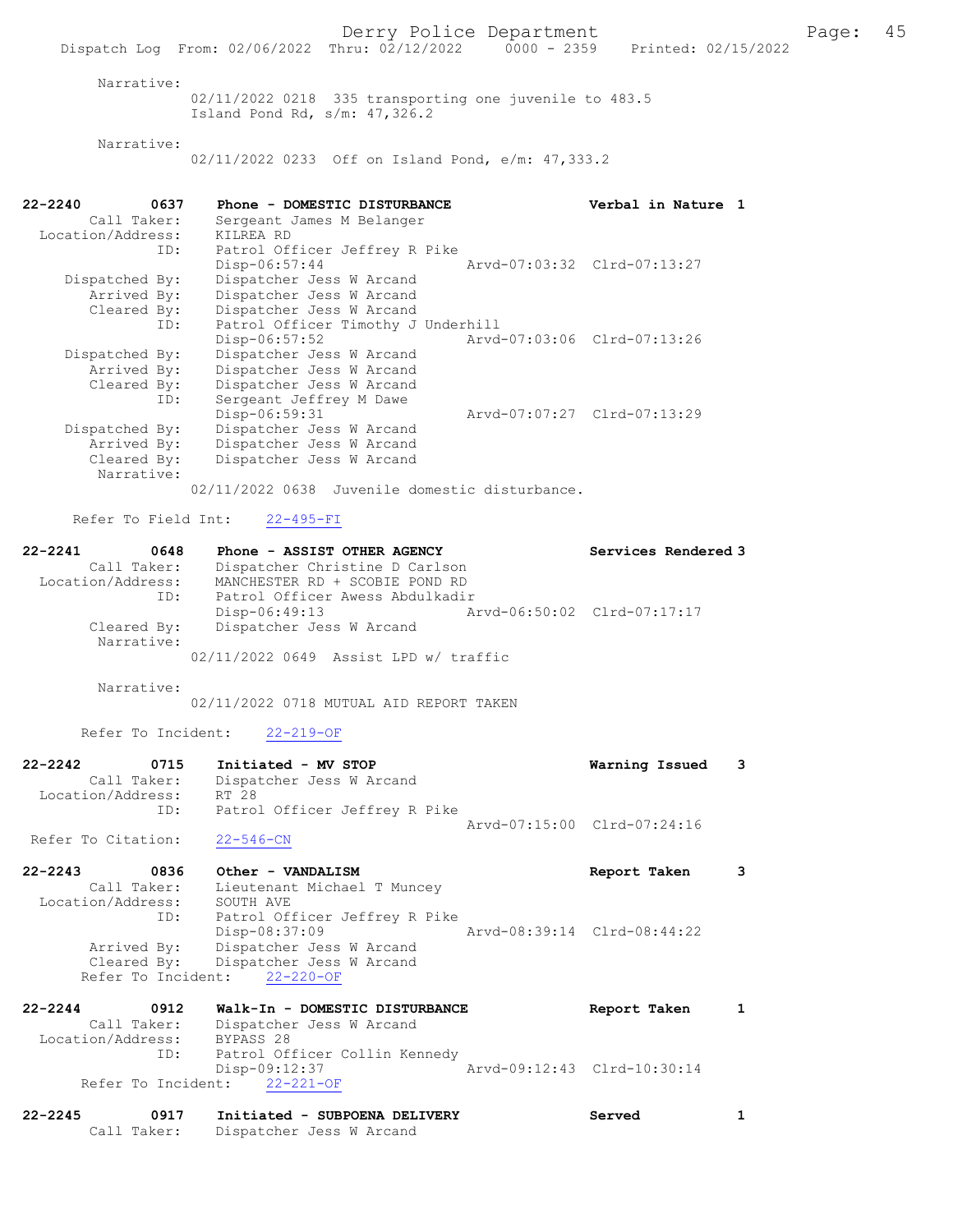|                                  |                     | Dispatch Log From: 02/06/2022 Thru: 02/12/2022 0000 - 2359 Printed: 02/15/2022 | Derry Police Department |                             |              | Page:          | 46 |
|----------------------------------|---------------------|--------------------------------------------------------------------------------|-------------------------|-----------------------------|--------------|----------------|----|
| Location/Address:                | ID:                 | BRADY AVE<br>Patrol Officer Timothy J Underhill                                |                         | Arvd-09:17:00 Clrd-09:22:44 |              |                |    |
| $22 - 2246$                      | 0922<br>Call Taker: | Initiated - SUBPOENA DELIVERY<br>Dispatcher Jess W Arcand                      |                         | Served                      | 1            |                |    |
| Location/Address:                | ID:                 | PARKLAND DR<br>Patrol Officer Jeffrey R Pike                                   |                         | Arvd-09:22:00 Clrd-09:38:05 |              |                |    |
| $22 - 2247$                      | 0922<br>Call Taker: | Initiated - SUBPOENA DELIVERY<br>Dispatcher Jess W Arcand                      |                         | Not Served                  | $\mathbf{1}$ |                |    |
| Location/Address:                | ID:                 | BRADY AVE<br>Patrol Officer Timothy J Underhill                                |                         | Arvd-09:22:00 Clrd-09:26:02 |              |                |    |
| $22 - 2248$                      | 0943<br>Call Taker: | Initiated - PARKING COMPLAINT<br>Dispatcher Jess W Arcand                      |                         | Summons Issued              | 1            |                |    |
| Location/Address:                | ID:                 | E BROADWAY<br>Patrol Officer Jeffrey R Pike                                    |                         | Arvd-09:43:00 Clrd-09:47:41 |              |                |    |
| $22 - 2249$                      | 0947<br>Call Taker: | Initiated - PAPER SERVICE<br>Dispatcher Jess W Arcand                          |                         | Served                      | 3            |                |    |
| Location/Address:                | ID:                 | MT PLEASANT ST<br>Patrol Officer Jeffrey R Pike                                |                         | Arvd-09:47:00 Clrd-09:53:28 |              |                |    |
| $22 - 2250$                      | 0951<br>Call Taker: | Initiated - PARKING COMPLAINT<br>Dispatcher Jess W Arcand                      |                         | Vehicle checked 1           |              |                |    |
| Location/Address:                | ID:                 | FORDWAY EXT<br>Sergeant Jeffrey M Dawe                                         |                         | Arvd-09:51:00 Clrd-09:53:05 |              |                |    |
| $22 - 2251$                      | 0958<br>Call Taker: | Initiated - PAPER SERVICE<br>Dispatcher Jess W Arcand                          |                         | Not Served                  | 3            |                |    |
| Location/Address:                | ID:                 | EVERETT ST<br>Patrol Officer Jeffrey R Pike                                    |                         | Arvd-09:58:00 Clrd-10:00:32 |              |                |    |
| $22 - 2252$                      | 1005                | Initiated - FOLLOW-UP                                                          |                         | No Action Required          |              | $\overline{2}$ |    |
| Location/Address:                | Call Taker:<br>ID:  | Dispatcher Jess W Arcand<br>TSIENNETO RD<br>Patrol Officer Jeffrey R Pike      |                         |                             |              |                |    |
|                                  |                     |                                                                                |                         | Aryd-10:05:00 Clrd-10:14:47 |              |                |    |
| $22 - 2253$<br>Location/Address: | 1008<br>Call Taker: | Initiated - MV STOP<br>Dispatcher Jess W Arcand<br>E DERRY RD                  |                         | Warning Issued              | 3            |                |    |
|                                  | ID:                 | Patrol Officer Sara R Joyce                                                    |                         | Arvd-10:08:00 Clrd-10:11:38 |              |                |    |
| Refer To Citation:               |                     | $22 - 547 - CN$                                                                |                         |                             |              |                |    |
| $22 - 2254$                      | 1013                | Initiated - Community Relations                                                |                         | No Action Required          |              | $\mathbf{2}$   |    |
| Location/Address:                | Call Taker:<br>ID:  | Dispatcher Jess W Arcand<br>PINKERTON ST<br>Sergeant Jeffrey M Dawe            |                         | Arvd-10:13:00 Clrd-11:06:53 |              |                |    |
| $22 - 2255$                      | 1050                | Initiated - FOLLOW-UP                                                          |                         | No Action Required          |              | $\overline{2}$ |    |
| Location/Address:                | Call Taker:         | Dispatcher Jess W Arcand<br>MUNICIPAL DR                                       |                         |                             |              |                |    |
|                                  | ID:                 | Patrol Officer Sara R Joyce                                                    |                         | Arvd-10:50:00 Clrd-11:23:44 |              |                |    |
| $22 - 2256$                      | 1110<br>Call Taker: | Initiated - MV STOP<br>Dispatcher Jess W Arcand                                |                         | Warning Issued              | 3            |                |    |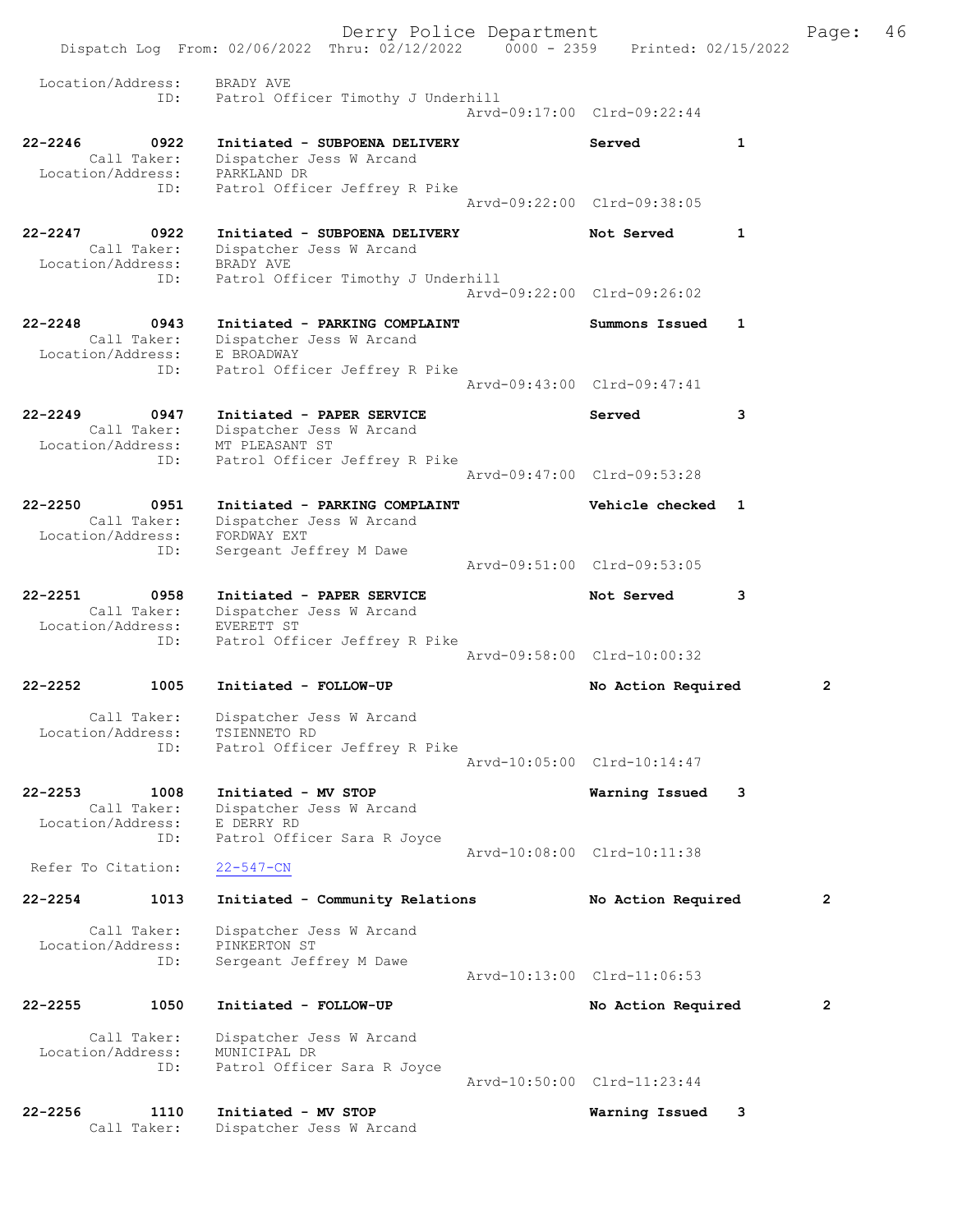Location/Address: OAK ST + E BROADWAY ID: Patrol Officer Jeffrey R Pike Arvd-11:10:00 Clrd-11:17:08<br>22-548-CN Refer To Citation: 22-2257 1112 Phone - ERRATIC OPERATION Could Not Locate 2 Call Taker: Dispatcher Jess W Arcand Location/Address: CRYSTAL AVE ID: Patrol Officer Brendan S Holden Disp-11:13:08 Arvd-11:15:48 Clrd-11:21:35 ID: Patrol Officer Jeffrey R Pike Disp-11:17:17 Arvd-11:21:31 Clrd-11:21:33 22-2258 1121 Phone - WELFARE CHECK Services Rendered 2 Call Taker: Dispatcher Jess W Arcand Location/Address: COLORADO PL ID: Patrol Officer Sara R Joyce Disp-11:25:02 Arvd-11:32:06 Clrd-11:39:27 ID: Patrol Officer James M McClafferty<br>Disp-11:25:05 Arvd- Disp-11:25:05 Arvd-11:31:44 Clrd-11:39:25 ID: Sergeant Jeffrey M Dawe Disp-11:25:10 Arvd-11:39:01 Clrd-11:39:05 Refer To Field Int: 22-498-FI 22-2259 1122 Initiated - MV STOP Warning Issued 3 Call Taker: Dispatcher Jess W Arcand Location/Address: W BROADWAY ID: Patrol Officer Jeffrey R Pike Arvd-11:22:00 Clrd-11:31:08<br>22-549-CN Refer To Citation: 22-2260 1128 Walk-In - WARRANT ARREST **Arrest(s)** Made 2 Call Taker: Dispatcher Jess W Arcand Location/Address: MUNICIPAL DR ID: Patrol Officer Collin Kennedy Disp-11:28:23 Arvd-11:28:25 Clrd-11:57:06 Narrative: 02/11/2022 1133 ONE IN CUSTODY ON A DERRY WARRANT FOR CRIMINAL TRESPASS Narrative: 02/11/2022 1149 IDENTIFIED AS: JAMES DOUGHTY 4 MICHELLE AVE APT A NASHUA NH DOB 12/23/70 Narrative: 02/11/2022 1156 RELEASED ON A SUMMONS WITH COURT 4/14/22 Refer To Arrest: 22-127-AR 22-2261 1132 Initiated - MV STOP Summons Issued 3 Call Taker: Dispatcher Jess W Arcand Location/Address: W BROADWAY ID: Patrol Officer Jeffrey R Pike Arvd-11:32:00 Clrd-11:47:05 Refer To Citation: 22-816-002002 22-2262 1135 Initiated - ASSIST OTHER AGENCY Services Rendered 3 Call Taker: Dispatcher Jess W Arcand Location/Address: MUNICIPAL DR ID: Detective Peter A Houlis Arvd-11:35:00 Clrd-11:36:13<br>22-497-FI Refer To Field Int: 22-2263 1144 Initiated - MV STOP Warning Issued 3 Call Taker: Dispatcher Jess W Arcand Location/Address: E DERRY RD + SCHURMAN DR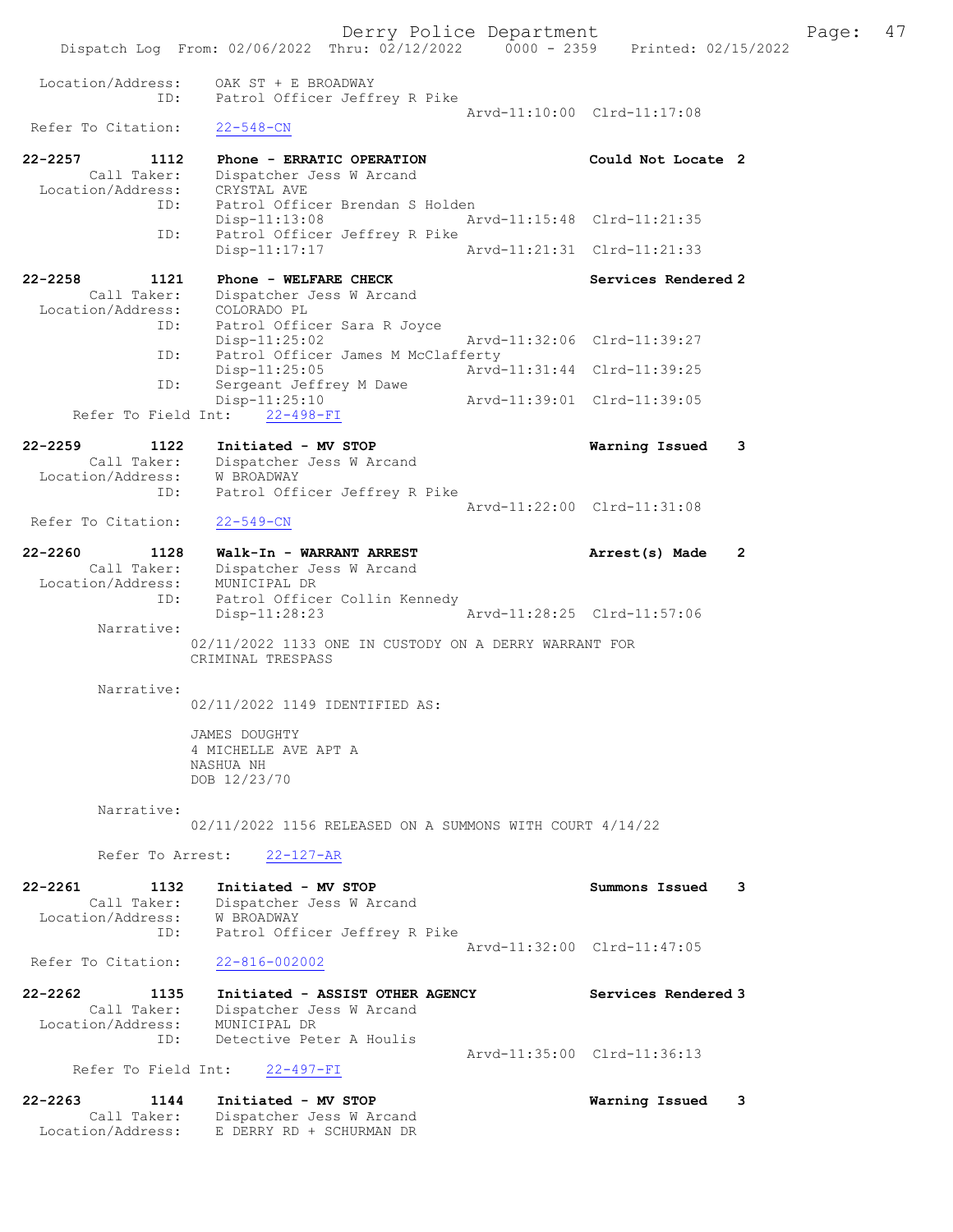|                                                         | Derry Police Department                                                              |                             | 48<br>Page:  |
|---------------------------------------------------------|--------------------------------------------------------------------------------------|-----------------------------|--------------|
|                                                         | Dispatch Log From: 02/06/2022 Thru: 02/12/2022 0000 - 2359 Printed: 02/15/2022       |                             |              |
| ID:                                                     | Patrol Officer Timothy J Underhill                                                   | Arvd-11:44:00 Clrd-11:48:46 |              |
| Refer To Citation:                                      | $22 - 550 - CN$                                                                      |                             |              |
| $22 - 2264$<br>1151<br>Call Taker:                      | Initiated - MV STOP                                                                  | Warning Issued<br>3         |              |
| Location/Address: CONCORD AVE<br>ID:                    | Dispatcher Jess W Arcand<br>Patrol Officer Jeffrey R Pike                            |                             |              |
|                                                         |                                                                                      | Arvd-11:51:00 Clrd-12:00:12 |              |
| Refer To Citation:                                      | $22 - 551 - CN$                                                                      |                             |              |
| $22 - 2265$<br>1154<br>Call Taker:<br>Location/Address: | Initiated - MV STOP<br>Dispatcher Jess W Arcand<br>BIRCH ST                          | 3<br>Warning Issued         |              |
| ID:                                                     | Patrol Officer James M McClafferty                                                   | Arvd-11:54:00 Clrd-12:03:08 |              |
| Refer To Citation:                                      | $22 - 552 - CN$                                                                      |                             |              |
| $22 - 2266$<br>1203<br>Call Taker:<br>Location/Address: | Initiated - MV STOP<br>Dispatcher Jess W Arcand<br>BIRCH ST                          | Warning Issued<br>3         |              |
| ID:                                                     | Patrol Officer James M McClafferty                                                   | Arvd-12:03:00 Clrd-12:08:47 |              |
| Refer To Citation:                                      | $22 - 553 - CN$                                                                      |                             |              |
| $22 - 2267$<br>1214<br>Call Taker:                      | Initiated - PROPERTY CHECK<br>Dispatcher Jess W Arcand                               | Services Rendered 2         |              |
| Location/Address:<br>ID:                                | FORDWAY ST<br>Patrol Officer James M McClafferty                                     | Arvd-12:14:00 Clrd-12:17:46 |              |
| 22-2268<br>1233                                         | Phone - WELFARE CHECK                                                                | No Action Required          | $\mathbf{2}$ |
| Call Taker:<br>Location/Address:<br>ID:                 | Dispatcher Jess W Arcand<br>FRANKLIN ST                                              |                             |              |
| ID:                                                     | Patrol Officer Jeffrey R Pike<br>Disp-12:53:00<br>Patrol Officer James M McClafferty | Arvd-12:57:13 Clrd-13:12:30 |              |
| Refer To Field Int:                                     | $Disp-12:53:05$<br>$22 - 499 - FI$                                                   | Arvd-12:57:14 Clrd-13:12:35 |              |
| $22 - 2269$<br>1251                                     | Initiated - ROAD HAZARD                                                              | Removed Hazard<br>2         |              |
| Call Taker:<br>Location/Address:                        | Dispatcher Jess W Arcand<br>A ST + MANCHESTER RD                                     |                             |              |
| ID:                                                     | Patrol Officer Brendan S Holden                                                      | Arvd-12:51:00 Clrd-12:55:00 |              |
| $22 - 2270$<br>1253<br>Call Taker:                      | 911 - MV ACCIDENT<br>Dispatcher Jess W Arcand                                        | Services Rendered 1         |              |
| Location/Address:<br>ID:<br>Refer To Citation:          | W BROADWAY<br>Patrol Officer Brendan S Holden<br>$Disp-12:55:14$<br>$22 - 554 - CN$  | Aryd-13:01:45 Clrd-13:33:31 |              |
| Narrative:                                              | Sanchez v Brown reportable                                                           |                             |              |
| Refer To Accident:                                      | $22 - 86 - AC$                                                                       |                             |              |
| $22 - 2271$<br>1337<br>Call Taker:<br>Location/Address: | Initiated - MV STOP<br>Dispatcher Jess W Arcand<br>[DY 250] PINKERTON ST             | 3<br>Warning Issued         |              |
| ID:                                                     | Patrol Officer Charles L Doherty                                                     | Arvd-13:37:00 Clrd-13:41:52 |              |
| $22 - 2272$<br>1348<br>Call Taker:<br>Location/Address: | Initiated - SUBPOENA DELIVERY<br>Dispatcher Jess W Arcand<br>BRADY AVE               | Served<br>1                 |              |
| ID:                                                     | Patrol Officer Timothy J Underhill                                                   | Arvd-13:48:00 Clrd-13:52:41 |              |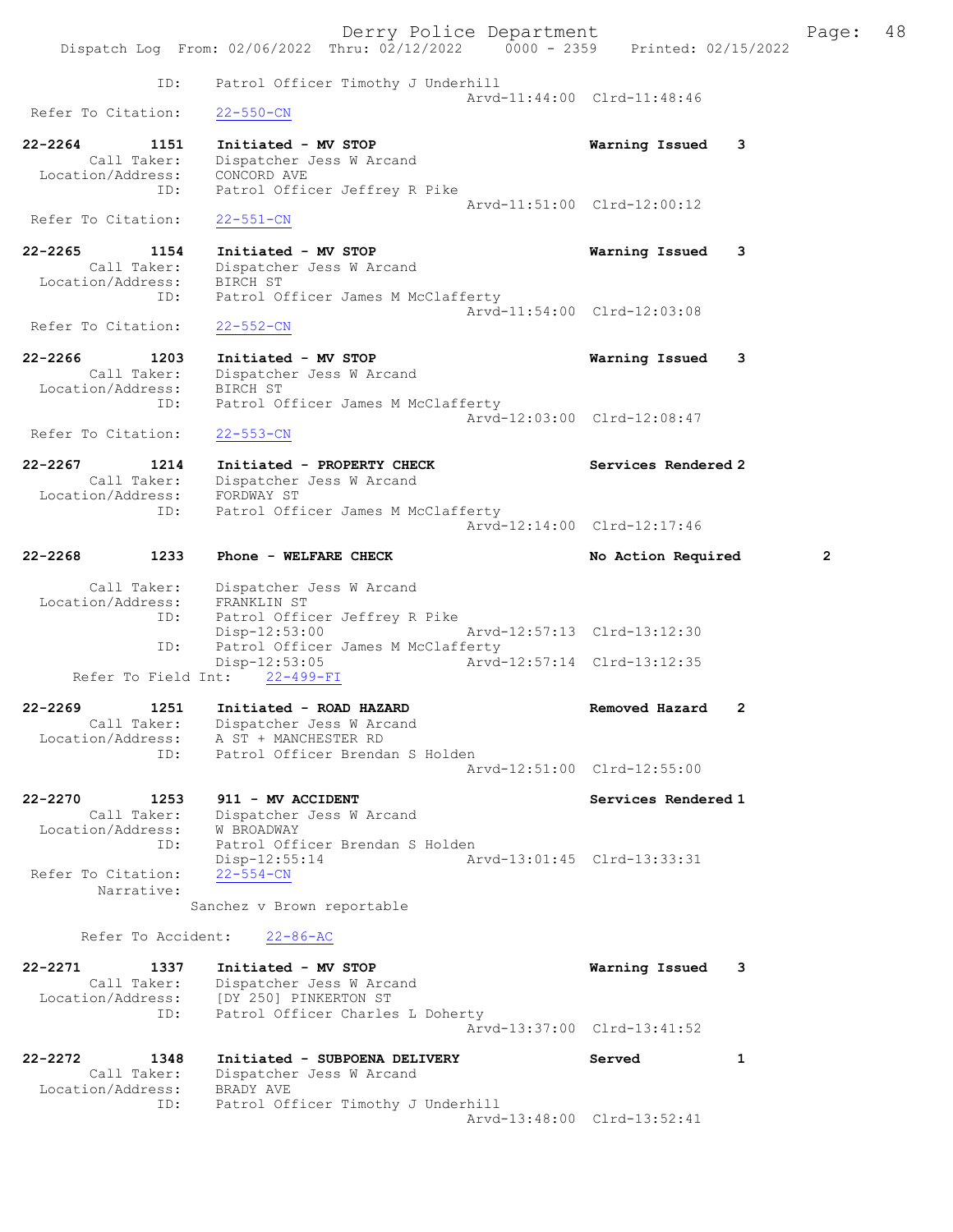| 22-2273            | 1416                             | Initiated - FOLLOW-UP                                        |                             | No Action Required          | $\overline{\mathbf{2}}$ |
|--------------------|----------------------------------|--------------------------------------------------------------|-----------------------------|-----------------------------|-------------------------|
|                    | Call Taker:<br>Location/Address: | Dispatcher Jess W Arcand<br>FRANKLIN ST                      |                             |                             |                         |
|                    | ID:                              | Patrol Officer Jeffrey R Pike                                |                             |                             |                         |
|                    |                                  |                                                              |                             | Arvd-14:16:00 Clrd-14:30:26 |                         |
| 22-2274            | 1430<br>Call Taker:              | Phone - Loose Dog Complaint<br>Dispatcher Jess W Arcand      |                             | Could Not Locate 2          |                         |
|                    | Location/Address:<br>ID:         | W BROADWAY<br>Patrol Officer Jeffrey R Pike                  |                             |                             |                         |
|                    |                                  | Disp-14:31:12                                                |                             | Arvd-14:32:34 Clrd-14:34:37 |                         |
| 22-2275            | 1512                             | Initiated - MV STOP                                          |                             | Warning Issued              | 3                       |
|                    | Call Taker:<br>Location/Address: | Dispatcher Christina L Power<br>ROCKINGHAM RD                |                             |                             |                         |
|                    | ID:                              | Patrol Officer Brendan S Holden                              |                             | Arvd-15:12:00 Clrd-15:19:43 |                         |
| Refer To Citation: |                                  | $22 - 555 - CN$                                              |                             |                             |                         |
| 22-2276            | 1518<br>Call Taker:              | Initiated - FOLLOW-UP<br>Dispatcher Christina L Power        |                             | Cleared                     | $\mathbf{2}$            |
|                    | Location/Address:                | ASHLEIGH DR                                                  |                             |                             |                         |
|                    | ID:                              | Patrol Officer Joshua W Morse                                |                             | Arvd-15:18:00 Clrd-15:45:40 |                         |
|                    |                                  | Patrol Officer Nathan S Lavoie                               |                             |                             |                         |
| 22-2277            | 1524<br>Call Taker:              | Phone - ALARM, BURGLAR<br>Dispatcher Christina L Power       |                             | False Alarm                 | 1                       |
|                    | Location/Address:<br>ID:         | $[DY 3399] RT 111$<br>Patrol Officer Michael P Accorto       |                             |                             |                         |
|                    | ID:                              | $Disp-15:25:10$<br>Patrol Officer Samuel J Troy              |                             | Arvd-15:35:46 Clrd-15:47:23 |                         |
|                    |                                  | $Disp-15:25:14$                                              | Arvd-15:41:58 Clrd-15:47:10 |                             |                         |
|                    | Narrative:                       | confirmed false by employee                                  |                             |                             |                         |
|                    | Refer To Field Int:              | $22 - 509 - FI$                                              |                             |                             |                         |
| 22-2278            | 1540                             | Phone - SUSPICIOUS ACTIVITY                                  |                             | Services Rendered 2         |                         |
|                    | Call Taker:<br>Location/Address: | Dispatcher Christina L Power<br><b>W BROADWAY</b>            |                             |                             |                         |
|                    | ID:                              | Patrol Officer Michael Carnazzo<br>$Disp-15:40:54$           |                             | Arvd-15:43:00 Clrd-15:56:09 |                         |
|                    | ID:                              | Detective Peter A Houlis<br>Disp-15:44:20                    |                             | Arvd-15:44:21 Clrd-15:49:43 |                         |
|                    | Refer To Field Int:              | $22 - 508 - FI$                                              |                             |                             |                         |
| 22-2279            | 1546                             | Phone - UNATTENDED DEATH                                     |                             | Report Taken                | 2                       |
|                    | Call Taker:<br>Location/Address: | Dispatcher Christina L Power<br>SILVESTRI CIR                |                             |                             |                         |
|                    | ID:                              | Patrol Officer Joshua W Morse<br>$Disp-15:47:02$             |                             | Arvd-15:50:18 Clrd-19:21:08 |                         |
|                    | ID:                              | Patrol Officer Nathan S Lavoie<br>Sergeant Seth Plumer       |                             |                             |                         |
|                    | ID:                              | $Disp-15:47:21$<br>Detective Mark Borgatti                   |                             | Arvd-15:52:17 Clrd-19:07:47 |                         |
|                    |                                  | Disp-17:28:44<br>Detective Victoria M Kidd                   |                             | Arvd-17:36:35 Clrd-19:07:48 |                         |
|                    | ID:                              | Disp-17:29:46                                                |                             | Arvd-17:36:34 Clrd-19:07:51 |                         |
|                    | ID:                              | Detective Sergeant Ryan O'Rourke<br>$Disp-17:30:11$          |                             | Arvd-17:30:13 Clrd-19:07:49 |                         |
|                    | Narrative:                       | 02/11/2022 1648 A3 notified                                  |                             |                             |                         |
|                    | Narrative:                       |                                                              |                             |                             |                         |
|                    |                                  | 02/11/2022 1659 A1 and A2 notified                           |                             |                             |                         |
|                    | Narrative:                       |                                                              |                             |                             |                         |
|                    |                                  | 02/11/2022 1700 RCSO notified to page the ME and County Atty |                             |                             |                         |
|                    |                                  |                                                              |                             |                             |                         |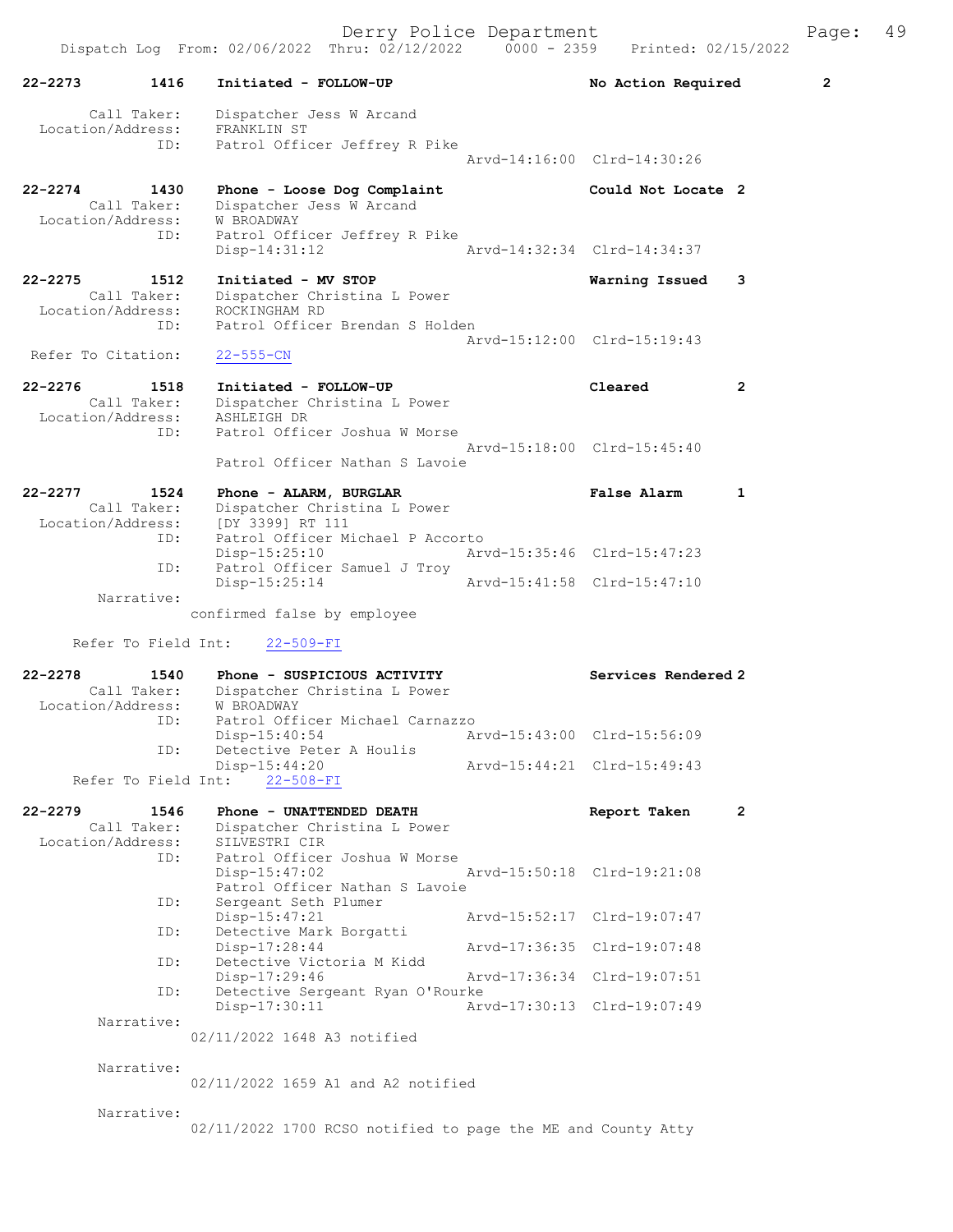|                                                            | Dispatch Log From: 02/06/2022 Thru: 02/12/2022 0000 - 2359 Printed: 02/15/2022                                     | Derry Police Department     |                     | Page:        | 50 |
|------------------------------------------------------------|--------------------------------------------------------------------------------------------------------------------|-----------------------------|---------------------|--------------|----|
| Narrative:                                                 | 02/11/2022 1705 County Atty Ryan notified.                                                                         |                             |                     |              |    |
| Narrative:                                                 | 02/11/2022 1720 ME Foley notified.                                                                                 |                             |                     |              |    |
| Narrative:                                                 | 02/11/2022 1746 Peabody's notified                                                                                 |                             |                     |              |    |
| Narrative:                                                 | 02/11/2022 1801 Peabody's enroute                                                                                  |                             |                     |              |    |
| Narrative:                                                 | 02/11/2022 1858 Peabody's on scene                                                                                 |                             |                     |              |    |
| Refer To Incident:                                         | $22 - 223 - OF$                                                                                                    |                             |                     |              |    |
| 22-2280<br>1555<br>Location/Address: N HIGH ST<br>ID:      | Phone - MV ACCIDENT<br>Call Taker: Dispatcher Christina L Power<br>Patrol Officer Samuel J Troy<br>$Disp-15:56:06$ | Arvd-16:01:08 Clrd-16:59:40 | Report Taken        | 1            |    |
| ID:                                                        | Patrol Officer Michael Carnazzo<br>Disp-15:56:19                                                                   | Arvd-16:00:07 Clrd-16:59:42 |                     |              |    |
| Narrative:                                                 | 02/11/2022 1604 DFD requested                                                                                      |                             |                     |              |    |
| Narrative:                                                 | 02/11/2022 1618 next on the list requested, Recovery<br>Solutions assigned                                         |                             |                     |              |    |
| Narrative:                                                 | 02/11/2022 1633 wrecker on scene                                                                                   |                             |                     |              |    |
| Narrative:                                                 | Reportable - Bachner v. Road sign                                                                                  |                             |                     |              |    |
| Refer To Accident:                                         | $22 - 87 - AC$                                                                                                     |                             |                     |              |    |
| 22-2281<br>1655<br>Call Taker:<br>Location/Address:<br>ID: | Phone - NEIGHBORHOOD DISPUTE<br>Dispatcher Christina L Power<br>N SHORE (BL) RD<br>Patrol Officer Brendan S Holden |                             | Matter Mediated     | -2           |    |
|                                                            | Disp-16:55:56                                                                                                      | Arvd-17:06:49 Clrd-17:36:37 |                     |              |    |
| 22-2282<br>1658<br>Call Taker:<br>Location/Address:<br>ID: | Phone - WELFARE CHECK<br>Dispatcher Christina L Power<br>LARAWAY CT<br>Patrol Officer Samuel J Troy                |                             | Services Rendered 2 |              |    |
| Refer To Field Int:                                        | Disp-17:13:31<br>$22 - 510 - FI$                                                                                   | Arvd-17:14:20 Clrd-17:52:37 |                     |              |    |
| 22-2283<br>1727<br>Call Taker:<br>Location/Address:        | Initiated - SUBPOENA DELIVERY<br>Dispatcher Christina L Power<br>WINDHAM DEPOT RD                                  |                             | Cleared             | $\mathbf{1}$ |    |
| ID:                                                        | Patrol Officer Michael P Accorto                                                                                   | Arvd-17:27:00 Clrd-17:29:58 |                     |              |    |
| 22-2284<br>1740<br>Call Taker:<br>Location/Address:        | Initiated - SUBPOENA DELIVERY<br>Sergeant Jared Knox<br>CHASES GROVE RD                                            |                             | Cleared             | $\mathbf{1}$ |    |
| ID:<br>Cleared By:                                         | Patrol Officer Michael P Accorto<br>Dispatcher Christina L Power                                                   | Arvd-17:40:00 Clrd-17:46:13 |                     |              |    |
| 22-2285<br>1750<br>Call Taker:<br>Location/Address:        | Initiated - SUBPOENA DELIVERY<br>Dispatcher Christina L Power<br>CHASES GROVE RD                                   |                             | Not Served          | 1            |    |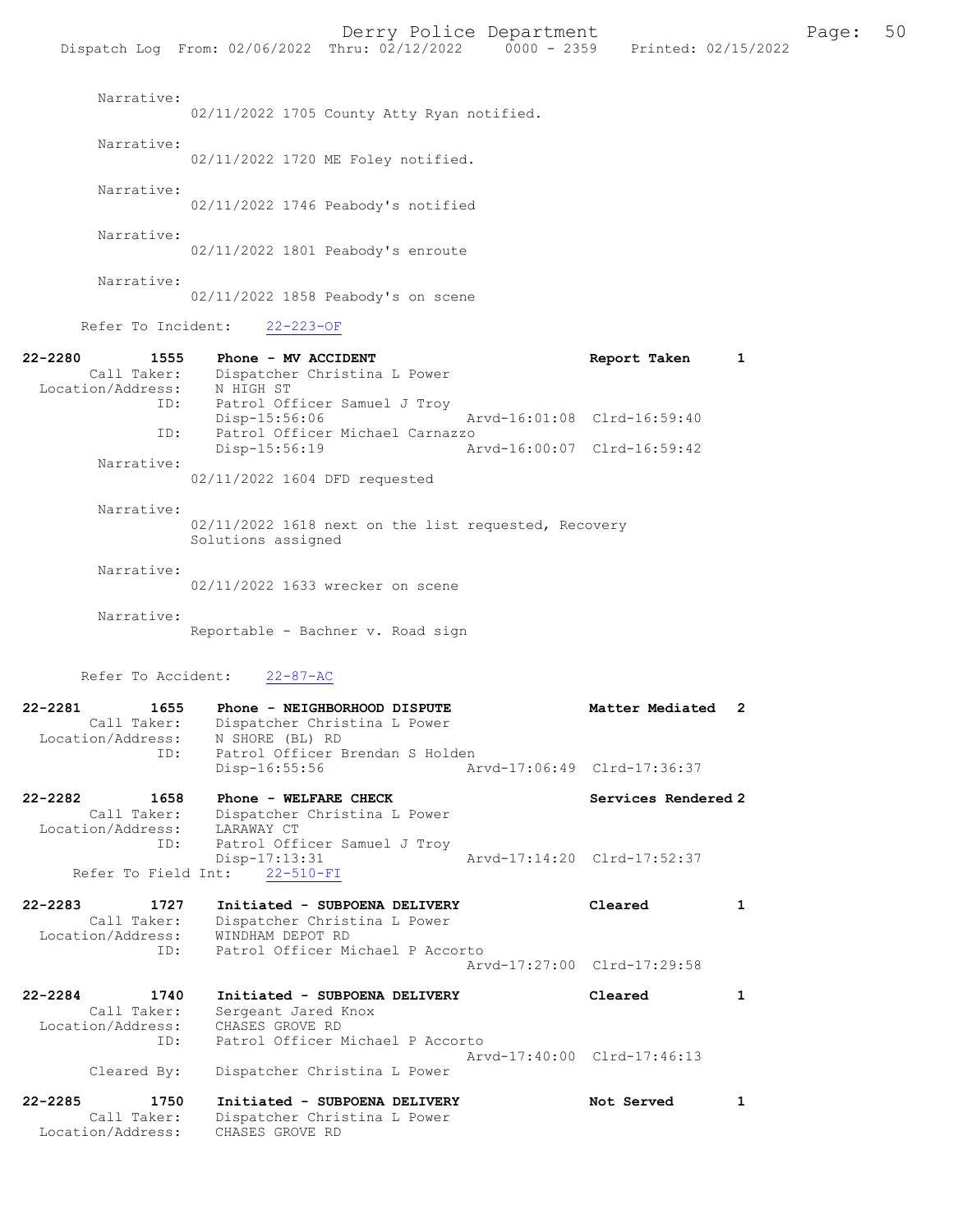Derry Police Department Fage: 51 Dispatch Log From: 02/06/2022 Thru: 02/12/2022 0000 - 2359 Printed: 02/15/2022 ID: Patrol Officer Michael P Accorto Arvd-17:50:00 Clrd-17:50:35 22-2286 1751 Phone - SUSPICIOUS ACTIVITY Investigated 2 Call Taker: Sergeant Jared Knox Location/Address: LANE RD ID: Patrol Officer Michael P Accorto Disp-17:53:43 Arvd-17:59:16 Clrd-18:09:29 Dispatched By: Dispatcher Christina L Power Refer To Field Int: 22-502-FI 22-2287 1752 Phone - SUBPOENA DELIVERY Served 1 Call Taker: Dispatcher Christina L Power Location/Address: LARAWAY CT ID: Patrol Officer Samuel J Troy Disp-18:00:45 Arvd-18:00:46 Clrd-18:01:47 22-2288 1838 Initiated - MV STOP Warning Issued 3 Call Taker: Dispatcher Christina L Power Location/Address: CRYSTAL AVE ID: Patrol Officer Michael Carnazzo Arvd-18:38:00 Clrd-18:45:51 Cleared By: Patrol Officer Scott M Beegan Refer To Citation: 22-556-CN 22-2289 1841 Phone - WELFARE CHECK CHECK Gone on Arrival 2 Call Taker: Patrol Officer Scott M Beegan Location/Address: FRANKLIN ST ID: Patrol Officer Michael Carnazzo Disp-18:47:55 Arvd-18:48:06 Clrd-19:06:20 Arrived By: Dispatcher Christina L Power Cleared By: Dispatcher Christina L Power ID: Patrol Officer Michael P Accorto Disp-18:48:45 Arvd-18:55:26 Clrd-19:06:18 Cleared By: Dispatcher Christina L Power Refer To Field Int: 22-503-FI 22-2290 1917 Initiated - MV STOP Warning Issued 3 Call Taker: Dispatcher Christina L Power Location/Address: BIRCH ST ID: Patrol Officer Michael Carnazzo Arvd-19:17:00 Clrd-19:23:33 Refer To Citation: 22-557-CN 22-2291 1937 Initiated - FOLLOW-UP Cleared 2 Call Taker: Dispatcher Christina L Power Location/Address: ASHLEIGH DR ID: Patrol Officer Joshua W Morse Arvd-19:37:00 Clrd-19:41:40 Patrol Officer Nathan S Lavoie 22-2292 2046 Initiated - MV STOP Warning Issued 3 Call Taker: Dispatcher Christina L Power Location/Address: W BROADWAY ID: Patrol Officer Michael Carnazzo Arvd-20:46:00 Clrd-21:19:47 ID: Patrol Officer Michael P Accorto Disp-20:51:12 Clrd-20:54:00 ID: Patrol Officer Michael P Accorto Disp-20:56:27 Arvd-20:56:35 Clrd-21:19:33 Refer To Citation: 22-2293 2054 Initiated - MV STOP Warning Issued 3 Call Taker: Dispatcher Christina L Power Location/Address: W BROADWAY ID: Patrol Officer Michael P Accorto Arvd-20:54:00 Clrd-20:56:27<br>22-558-CN Refer To Citation: 22-2294 2120 Phone - KEEP THE PEACE Services Rendered 2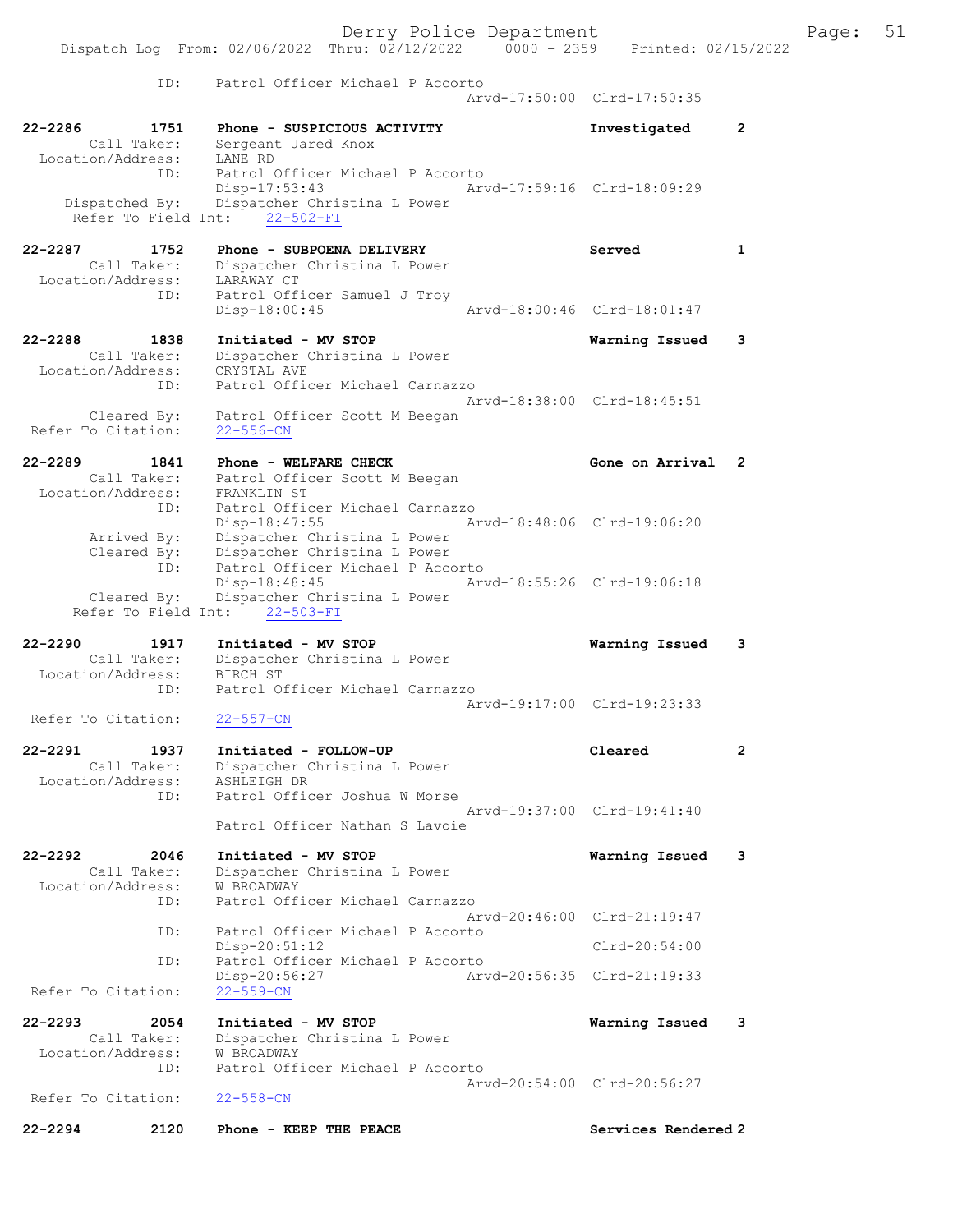Derry Police Department Fage: 52 Dispatch Log From: 02/06/2022 Thru: 02/12/2022 0000 - 2359 Printed: 02/15/2022 Call Taker: Dispatcher Christina L Power Location/Address: FAIRWAY DR ID: Patrol Officer Michael P Accorto Disp-21:21:41 Arvd-21:31:45 Clrd-21:45:32 ID: Patrol Officer Michael Carnazzo Disp-21:21:42 Arvd-21:31:46 Clrd-21:45:29 22-2295 2146 Phone - DRUG OVERDOSE Transported to Hospital 2 Call Taker: Dispatcher Christina L Power Location/Address: S MAIN ST ID: Patrol Officer Michael P Accorto Disp-21:47:05<br>Disp-21:47:05<br>D: Patrol Officer Michael Carn Patrol Officer Michael Carnazzo Disp-21:47:06 Arvd-21:47:48 Clrd-22:14:52 ID: Sergeant Seth Plumer Disp-21:47:08 Arvd-21:51:01 Clrd-22:14:51 Narrative: transported to PMC via DFD Refer To Incident: 22-224-OF 22-2296 2218 Phone - DOMESTIC DISTURBANCE Verbal in Nature 1 Call Taker: Dispatcher Christina L Power Location/Address: BALLARD RD ID: Patrol Officer Joshua W Morse Disp-22:19:44 Arvd-22:36:50 Clrd-22:46:19 Patrol Officer Nathan S Lavoie ID: Patrol Officer Michael P Accorto<br>Disp-22:19:48 Arv Disp-22:19:48 Arvd-22:36:51 Clrd-22:46:25 22-2297 2242 Phone - NOISE COMPLAINT Gone on Arrival 2 Call Taker: Patrol Officer Scott M Beegan Location/Address: DERRY WAY ID: Patrol Officer Awess Abdulkadir Disp-23:22:49 Arvd-23:25:05 Clrd-23:30:52 Dispatched By: Patrol Officer Jeffrey R Pike Arrived By: Patrol Officer Jeffrey R Pike ID: Patrol Officer Michael Carnazzo Disp-23:22:51 Arvd-23:26:31 Clrd-23:30:51 Dispatched By: Patrol Officer Jeffrey R Pike 22-2298 2323 Initiated - MV STOP Warning Issued 3 Call Taker: Patrol Officer Jeffrey R Pike Location/Address: HIGH ST ID: Patrol Officer Andrew R Kennedy Arvd-23:23:00 Clrd-23:29:42 Cleared By: Patrol Officer Scott M Beegan Refer To Citation: 22-560-CN 22-2299 2329 Initiated - MV STOP Warning Issued 3 Call Taker: Patrol Officer Scott M Beegan Location/Address: S MAIN ST ID: Patrol Officer Monica Ricci Arvd-23:29:00 Clrd-23:34:41 Refer To Citation: 22-561-CN 22-2300 2336 Initiated - MV STOP Warning Issued 3 Call Taker: Patrol Officer Scott M Beegan Location/Address: E BROADWAY ID: Patrol Officer Awess Abdulkadir Arvd-23:36:00 Clrd-23:46:09 Cleared By: Patrol Officer Jeffrey R Pike Refer To Citation: 22-562-CN 22-2301 2345 Initiated - PROPERTY CHECK No Action Required 2 Call Taker: Patrol Officer Jeffrey R Pike Location/Address: PIERCE AVE

ID: Patrol Officer Michael Carnazzo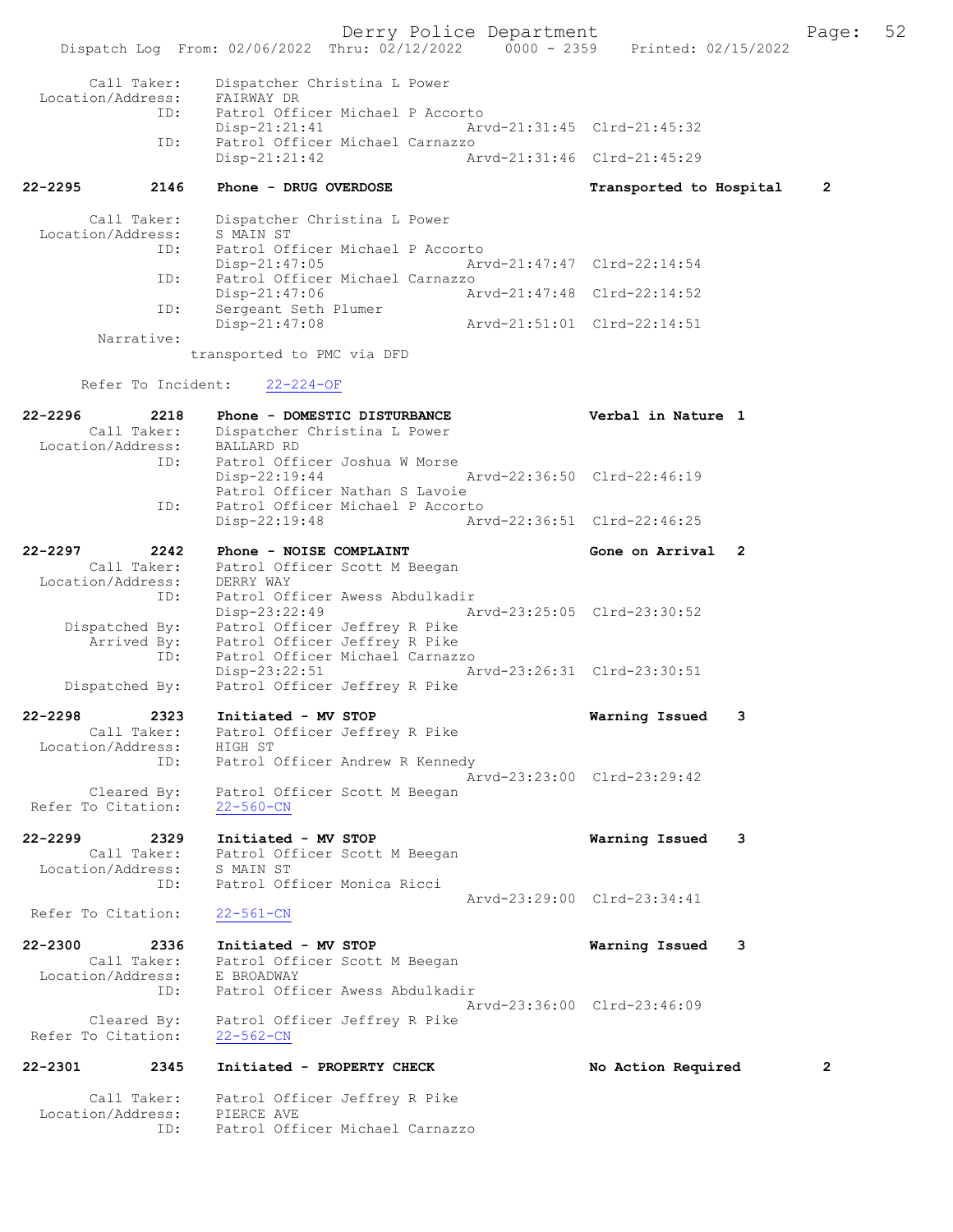Arvd-23:45:00 Clrd-23:46:16

| 22-2302            | 2348               | Initiated - MV STOP<br>2348 Initiated - MV STOP<br>Call Taker: Patrol Officer Jeffrey R Pike<br>Location/Address: CHESTER RD |                                                                        | Warning Issued 3            |   |   |
|--------------------|--------------------|------------------------------------------------------------------------------------------------------------------------------|------------------------------------------------------------------------|-----------------------------|---|---|
|                    | ID:                |                                                                                                                              | Patrol Officer Awess Abdulkadir                                        | Arvd-23:48:00 Clrd-23:59:21 |   |   |
| Refer To Citation: |                    | Cleared By: Patrol Officer Scott M Beegan<br>$22 - 563 - CN$                                                                 |                                                                        |                             |   |   |
| 22-2303            |                    | 2-2303 2351 Initiated - MV STOP<br>Call Taker: Patrol Officer Jeffrey R Pike<br>Location/Address: ISLAND POND RD             |                                                                        | Warning Issued              | 3 |   |
|                    | ID:                | Cleared By: Patrol Officer Scott M Beegan                                                                                    | Patrol Officer Michael Carnazzo                                        | Arvd-23:51:00 Clrd-23:58:16 |   |   |
|                    |                    | For Date: $02/12/2022 -$ Saturday                                                                                            |                                                                        |                             |   |   |
| 22-2304            |                    | 0001 Initiated - MV STOP<br>Call Taker: Patrol Officer Scott M Beegan<br>Location/Address: RT 28                             |                                                                        | Warning Issued              | 3 |   |
| Refer To Citation: | ID:                |                                                                                                                              | Patrol Officer Michael Carnazzo                                        | Arvd-00:01:00 Clrd-00:11:03 |   |   |
| 22-2305 2014       | 0019               | $22 - 564 - CN$                                                                                                              | Initiated - PROPERTY CHECK                                             | No Action Required          |   | 2 |
| Location/Address:  | ID:                | Call Taker: Patrol Officer Jeffrey R Pike<br>ROLLINS ST                                                                      | Patrol Officer Awess Abdulkadir                                        |                             |   |   |
|                    |                    |                                                                                                                              |                                                                        | Arvd-00:19:00 Clrd-00:19:39 |   |   |
| 22-2306 0020       | ID:                | Initiated - MV STOP<br>Call Taker: Patrol Officer Jeffrey R Pike<br>Location/Address: E BROADWAY                             | Patrol Officer Andrew R Kennedy                                        | Warning Issued              | 3 |   |
| Refer To Citation: |                    | $22 - 565 - CN$                                                                                                              |                                                                        | Arvd-00:20:00 Clrd-00:25:41 |   |   |
| 22-2307 0036       | Call Taker:        | Initiated - MV STOP<br>Location/Address: FORDWAY EXT                                                                         | Patrol Officer Jeffrey R Pike                                          | Warning Issued              | 3 |   |
|                    | ID:<br>Cleared By: | Sergeant Patrick H Dawson<br>Patrol Officer Scott M Beegan                                                                   |                                                                        | Arvd-00:36:00 Clrd-00:48:16 |   |   |
|                    | Cleared By:<br>ID: | Disp-00:37:03<br>Patrol Officer Scott M Beegan                                                                               | ID: Patrol Officer Andrew R Kennedy<br>Patrol Officer Michael Carnazzo | Arvd-00:38:31 Clrd-00:48:15 |   |   |
| Refer To Citation: | Cleared By:        | Disp-00:38:33<br>$22 - 566 - CN$                                                                                             | Patrol Officer Scott M Beegan                                          | Arvd-00:38:34 Clrd-00:48:14 |   |   |
| 22-2308            | 0047               | 911 - ASSIST OTHER AGENCY                                                                                                    |                                                                        | Assistance Rendered         |   | з |
| Location/Address:  | Call Taker:<br>ID: | [DY 1565] WARNER HILL RD<br>Patrol Officer Monica Ricci<br>Disp-00:49:26                                                     | Patrol Officer Jeffrey R Pike                                          | Arvd-00:58:19 Clrd-01:13:29 |   |   |
| 22-2309            | 0055               | Initiated - MV CHECK                                                                                                         |                                                                        | No Action Required          |   | 1 |
| Location/Address:  | Call Taker:        | KENDALL POND RD + RT 93                                                                                                      | Patrol Officer Jeffrey R Pike                                          |                             |   |   |

 ID: Sergeant Patrick H Dawson Arvd-00:55:00 Clrd-00:58:57<br>ID: Patrol Officer Andrew R Kennedy ID: Patrol Officer Andrew R Kennedy Disp-00:56:21 Arvd-00:57:16 Clrd-00:57:40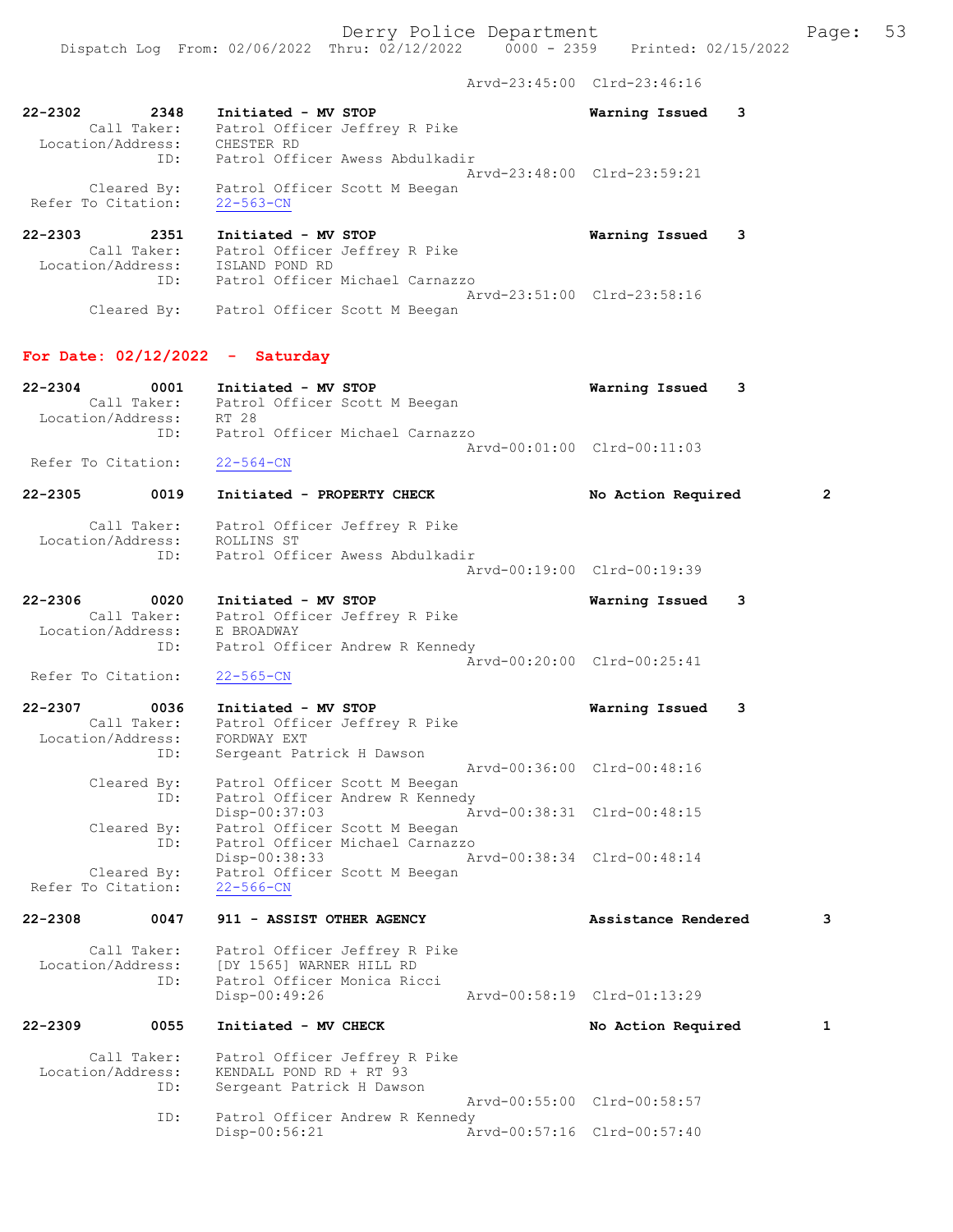| 22-2310                          | 0103                | Initiated - Parking Enforcement                                                                                                 |                             | Parking Ticket Issued       | 1              |
|----------------------------------|---------------------|---------------------------------------------------------------------------------------------------------------------------------|-----------------------------|-----------------------------|----------------|
|                                  | Call Taker:         | Sergeant Jared Knox                                                                                                             |                             |                             |                |
| Location/Address:                | ID:                 | KINGSBURY ST<br>Patrol Officer Awess Abdulkadir                                                                                 |                             |                             |                |
|                                  |                     |                                                                                                                                 |                             | Arvd-01:03:00 Clrd-01:04:17 |                |
| 22-2311                          | 0110                | Initiated - DISABLED MV                                                                                                         |                             | No Action Required          | 3              |
|                                  |                     | Call Taker: Patrol Officer Jeffrey R Pike<br>Location/Address: S MAIN ST                                                        |                             |                             |                |
|                                  | ID:                 | Patrol Officer Andrew R Kennedy                                                                                                 |                             | Arvd-01:10:00 Clrd-01:10:47 |                |
|                                  |                     |                                                                                                                                 |                             |                             |                |
| 22-2312                          | 0123<br>ID:         | Initiated - MV STOP<br>Call Taker: Patrol Officer Jeffrey R Pike<br>Location/Address: E DERRY RD<br>Patrol Officer Monica Ricci |                             | Warning Issued<br>3         |                |
|                                  | ID:                 | Patrol Officer Andrew R Kennedy                                                                                                 |                             | Arvd-01:23:00 Clrd-01:33:10 |                |
| Refer To Citation:               |                     | $Disp-01:26:20$<br>$22 - 567 - CN$                                                                                              | Arvd-01:26:21 Clrd-01:33:12 |                             |                |
| 22-2313                          | 0147                | Initiated - MV CHECK                                                                                                            |                             | No Action Required          | 1              |
|                                  |                     | Patrol Officer Jeffrey R Pike                                                                                                   |                             |                             |                |
| Call Taker:<br>Location/Address: | ID:                 | MANCHESTER RD<br>Patrol Officer Awess Abdulkadir                                                                                |                             |                             |                |
|                                  |                     |                                                                                                                                 |                             | Arvd-01:47:00 Clrd-01:48:31 |                |
| $22 - 2314$                      | 0153                | 911 - SUSPICIOUS ACTIVITY                                                                                                       |                             | Gone on Arrival 2           |                |
| Location/Address:                |                     | Call Taker: Patrol Officer Jeffrey R Pike<br>SOUTH AVE                                                                          |                             |                             |                |
|                                  | ID:                 | Patrol Officer Andrew R Kennedy<br>$Disp-01:53:41$                                                                              |                             | Arvd-01:55:14 Clrd-02:01:01 |                |
|                                  | ID:                 | Sergeant Patrick H Dawson<br>$Disp-01:53:46$                                                                                    |                             | Arvd-01:55:11 Clrd-02:00:58 |                |
|                                  | ID:                 | Patrol Officer Awess Abdulkadir<br>$Disp-01:54:05$                                                                              | Arvd-01:54:11 Clrd-02:01:00 |                             |                |
|                                  | ID:                 | Patrol Officer Monica Ricci<br>$Disp-01:55:04$                                                                                  | Arvd-01:55:06 Clrd-02:01:03 |                             |                |
|                                  | Narrative:          | <b>BLACK SUV</b>                                                                                                                |                             |                             |                |
|                                  |                     |                                                                                                                                 |                             |                             |                |
| 22-2315<br>Location/Address:     | 0348<br>Call Taker: | Initiated - ANIMAL COMPLAINT<br>Patrol Officer Jeffrey R Pike<br>MUNICIPAL DR                                                   |                             | Gone on Arrival<br>1        |                |
|                                  | ID:                 | Sergeant Patrick H Dawson                                                                                                       |                             | Arvd-03:48:00 Clrd-03:48:49 |                |
| 22-2316                          | 0459                | Phone - ASSIST CITIZEN                                                                                                          |                             | Assistance Rendered         | 3              |
|                                  |                     |                                                                                                                                 |                             |                             |                |
| Location/Address:                | Call Taker:         | Patrol Officer Jeffrey R Pike<br>PARKLAND DR                                                                                    |                             |                             |                |
|                                  | ID:                 | Patrol Officer Michael Carnazzo<br>Disp-05:00:44                                                                                |                             | Arvd-05:04:22 Clrd-05:08:25 |                |
| 22-2317                          | 0545                | Initiated - PROPERTY CHECK                                                                                                      |                             | No Action Required          | $\mathbf{2}$   |
| Location/Address:                | Call Taker:         | Patrol Officer Jeffrey R Pike<br>ROCKINGHAM RD                                                                                  |                             |                             |                |
|                                  | ID:                 | Sergeant Patrick H Dawson                                                                                                       |                             | Arvd-05:45:00 Clrd-05:48:39 |                |
| $22 - 2318$                      | 0903                | Initiated - FOLLOW-UP                                                                                                           |                             | No Action Required          | $\overline{2}$ |
| Location/Address:                | Call Taker:         | Dispatcher Jess W Arcand<br>FOREST RIDGE RD                                                                                     |                             |                             |                |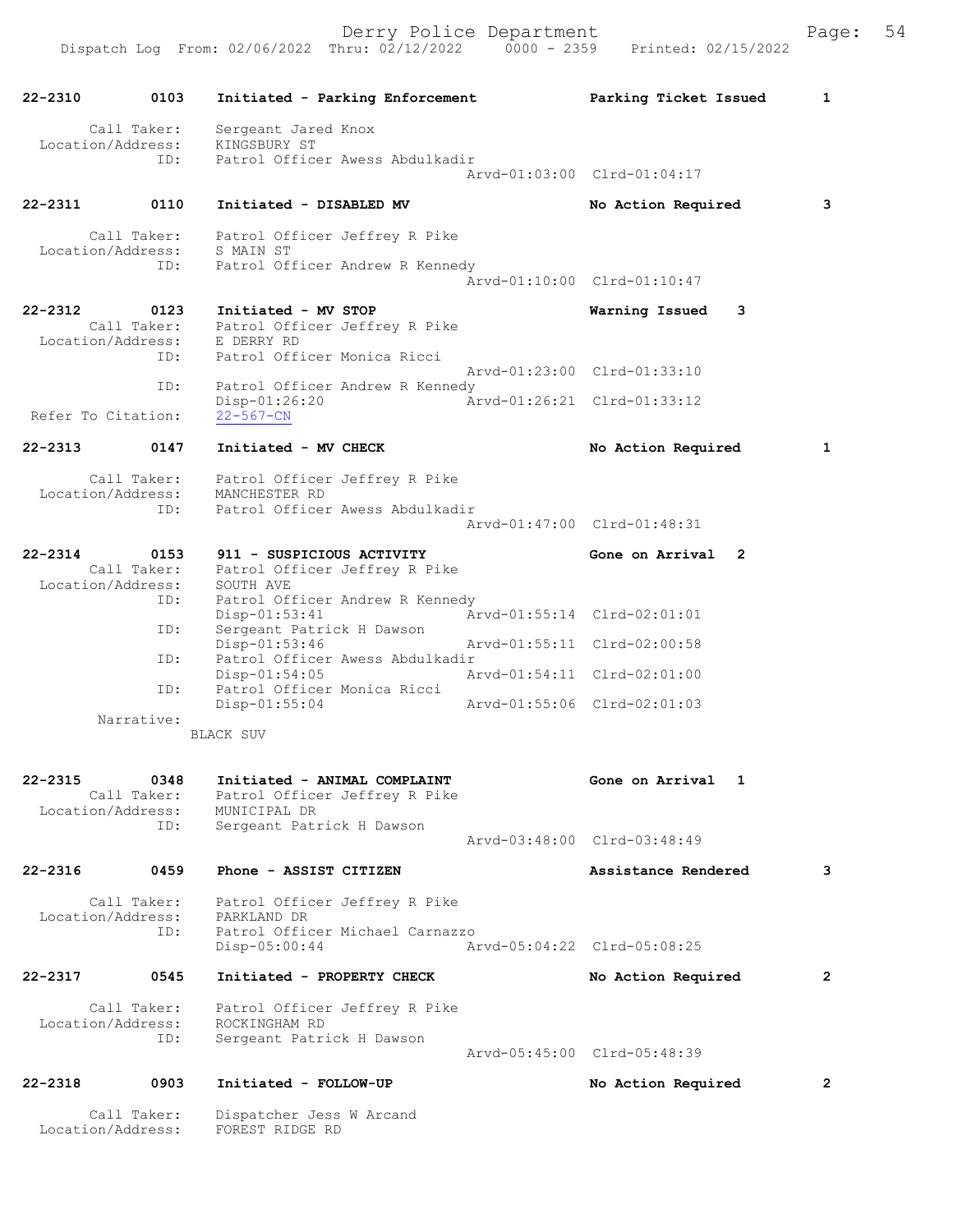Derry Police Department The Page: 55 Dispatch Log From: 02/06/2022 Thru: 02/12/2022 0000 - 2359 Printed: 02/15/2022 ID: Patrol Officer Charles L Doherty Arvd-09:03:00 Clrd-09:11:21 22-2319 0948 911 - MEDICAL EMERGENCY Assistance Rendered 1 Call Taker: Dispatcher Jess W Arcand Location/Address: LARAWAY CT Patrol Officer Charles L Doherty<br>Disp-09:49:20 Ar Arvd-09:51:45 Clrd-10:01:26 ID: Patrol Officer Sara R Joyce<br>Disp-09:49:23 Disp-09:49:23 Arvd-09:53:14 Clrd-10:01:28 Narrative: 02/12/2022 0952 DFD ON SCENE Refer To Field Int: 22-504-FI 22-2320 1023 Initiated - FOLLOW-UP No Action Required 2 Call Taker: Dispatcher Jess W Arcand Location/Address: SUMMIT AVE<br>TD: Patrol Offi Patrol Officer Blake A Martineau Arvd-10:23:00 Clrd-12:01:05 22-2321 1033 Walk-In - IDENTITY THEFT Report Taken 2 Call Taker: Patrol Officer Tyler S Daniel<br>Location/Address: [DY 3773] HALL AVE Location/Address: [DY 3773] HALL AVE ID: Patrol Officer Tyler S Daniel 10:35:06 Arvd-10:35:08 Clrd-10:37:43<br>22-225-0F Refer To Incident: 22-2322 1106 Initiated - MV STOP No Action Required 3 Call Taker: Dispatcher Jess W Arcand Location/Address: E DERRY RD<br>TD: Patrol Offi Patrol Officer Sara R Joyce Arvd-11:06:00 Clrd-11:07:53 22-2323 1119 Phone - VIN CHECK Services Rendered 3 Call Taker: Dispatcher Jess W Arcand Location/Address: SCOBIE POND RD<br>ID: Patrol Officer Patrol Officer Charles L Doherty<br>Disp-11:54:57 Art Disp-11:54:57 Arvd-11:54:59 Clrd-11:59:19 22-2324 1150 Initiated - MV STOP Warning Issued 3 Call Taker: Dispatcher Jess W Arcand Location/Address: TSIENNETO RD ID: Patrol Officer Sara R Joyce Arvd-11:50:00 Clrd-11:55:13 Refer To Citation: 22-568-CN 22-2325 1155 911 - DOMESTIC DISTURBANCE Arrest(s) Made 1 Call Taker: Dispatcher Jess W Arcand<br>ion/Address: FENWAY ST Location/Address: ID: Patrol Officer Nicholas M Granville<br>Disp-11:57:11 Arvd-1 Disp-11:57:11 Arvd-11:59:42 Clrd-13:06:58 ID: Patrol Officer Sara R Joyce<br>Disp-11:57:15 Disp-11:57:15 Arvd-12:00:03 Clrd-12:41:44<br>ID: Sergeant Jeffrey M Dawe Sergeant Jeffrey M Dawe Disp-12:00:06 Arvd-12:02:11 Clrd-12:41:36<br>ID: Patrol Officer Charles L Doherty Patrol Officer Charles L Doherty<br>Disp-12:38:15 Art Disp-12:38:15 Arvd-12:38:18 Clrd-13:29:34<br>TD: Patrol Officer Tyler S Daniel Patrol Officer Tyler S Daniel<br>Disp-13:47:10 Disp-13:47:10 Arvd-13:47:12 Clrd-13:57:42 Narrative: 02/12/2022 1230 ONE IN CUSTODY. 309 EN ROUTE TO HQ WITH ONE SM 47555 Narrative:

02/12/2022 1237 OFF AT HQ EM 47556.3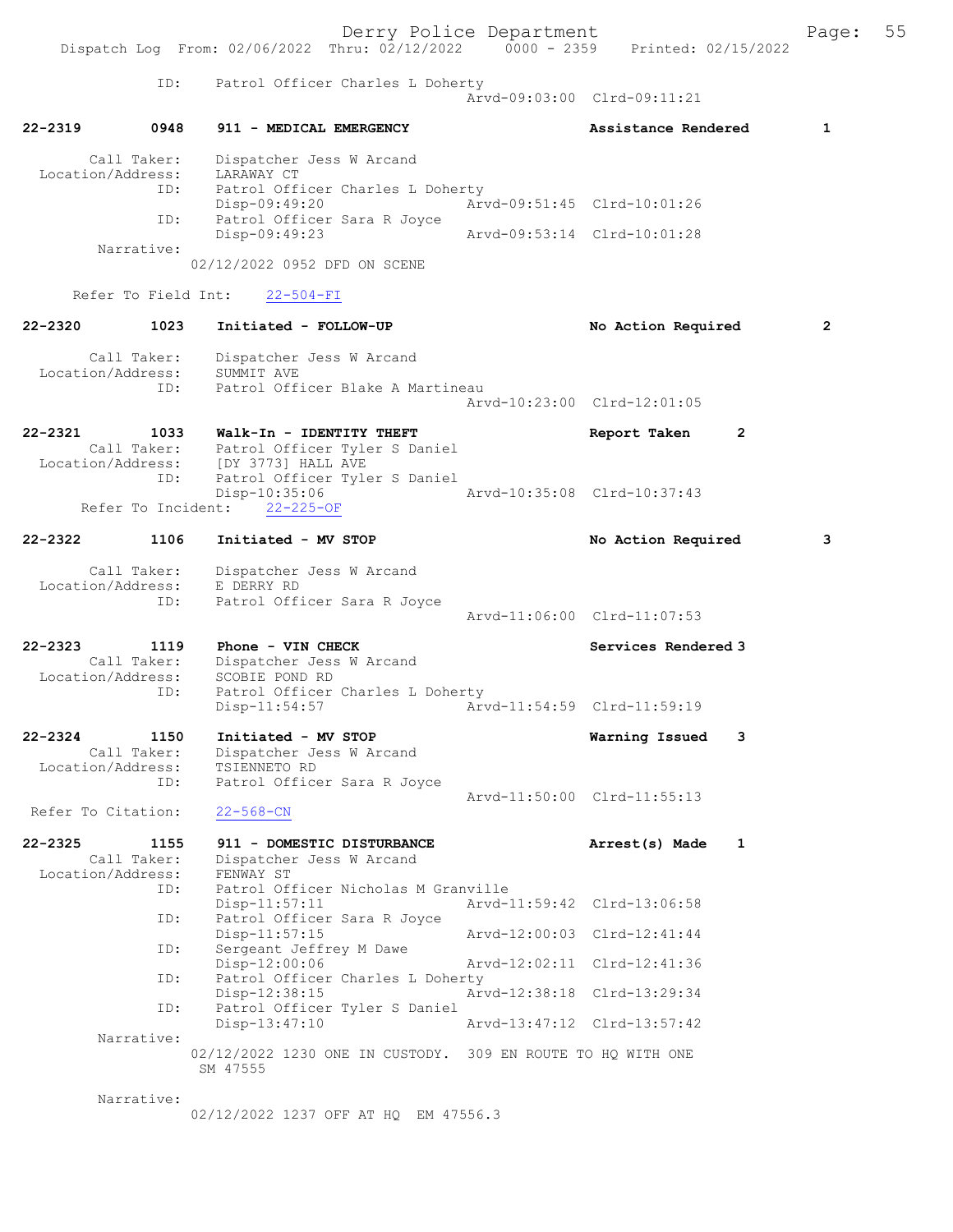Derry Police Department Fage: 56 Dispatch Log From: 02/06/2022 Thru: 02/12/2022 0000 - 2359 Printed: 02/15/2022 Narrative: 02/12/2022 1307 IDENTIFIED AS: DEREK BOBEK 5 FENWAY ST DERRY NH DOB 6/27/69 Narrative: 02/12/2022 1307 PLACED IN CELL 3 Narrative: 02/12/2022 1357 RELEASED ON PR BAIL WITH COURT 4/14/22 PER BC MENCIS Refer To Arrest: 22-128-AR 22-2326 1224 Phone - PARKING COMPLAINT Parking Ticket Issued 1 Call Taker: Dispatcher Jess W Arcand Location/Address: WATER ST ID: Patrol Officer Sara R Joyce Disp-12:41:47 Arvd-12:49:45 Clrd-12:57:47 22-2327 1231 Walk-In - FOUND/LOST PROPERTY Report Taken 3 Call Taker: Patrol Officer Tyler S Daniel Location/Address: [DY 2] MUNICIPAL DR ID: Patrol Officer Tyler S Daniel Disp-12:34:11 Arvd-12:34:13 Clrd-12:35:50 Refer To Incident: 22-226-OF 22-2328 1237 Walk-In - FOUND/LOST PROPERTY Report Taken 3 Call Taker: Patrol Officer Tyler S Daniel Location/Address: [DY 2] MUNICIPAL DR ID: Patrol Officer Tyler S Daniel<br>Disp-12:38:00 Disp-12:38:00 Arvd-12:38:02 Clrd-12:38:42 Refer To Incident: 22-227-OF 22-2329 1239 Walk-In - FOUND/LOST PROPERTY Report Taken 3 Call Taker: Patrol Officer Tyler S Daniel Location/Address: [DY 2] MUNICIPAL DR ID: Patrol Officer Tyler S Daniel Disp-12:39:32 Arvd-12:39:34 Clrd-12:39:50 Refer To Incident: 22-228-OF 22-2330 1239 Walk-In - FOUND/LOST PROPERTY Report Taken 3 Call Taker: Patrol Officer Tyler S Daniel Location/Address: [DY 2] MUNICIPAL DR ID: Patrol Officer Tyler S Daniel Disp-12:40:22 Arvd-12:40:24 Clrd-12:40:46 Refer To Incident: 22-229-OF 22-2331 1240 Walk-In - FOUND/LOST PROPERTY Report Taken 3 Call Taker: Patrol Officer Tyler S Daniel Location/Address: [DY 2] MUNICIPAL DR ID: Patrol Officer Tyler S Daniel Arvd-12:41:10 Clrd-12:41:37 Refer To Incident: 22-230-OF 22-2332 1328 Phone - ALARM, BURGLAR Cancelled Prior to Arrival 1 Call Taker: Patrol Officer Tyler S Daniel Location/Address: [DY 3756] AMHERST DR ID: Patrol Officer Blake A Martineau Disp-13:29:29 Arvd-13:32:17 Clrd-13:32:26 Dispatched By: Dispatcher Jess W Arcand Cleared By: Dispatcher Jess W Arcand ID: Patrol Officer Charles L Doherty Disp-13:30:19 Arvd-13:32:15 Clrd-13:32:16<br>Dispatched By: Dispatcher Jess W Arcand Dispatcher Jess W Arcand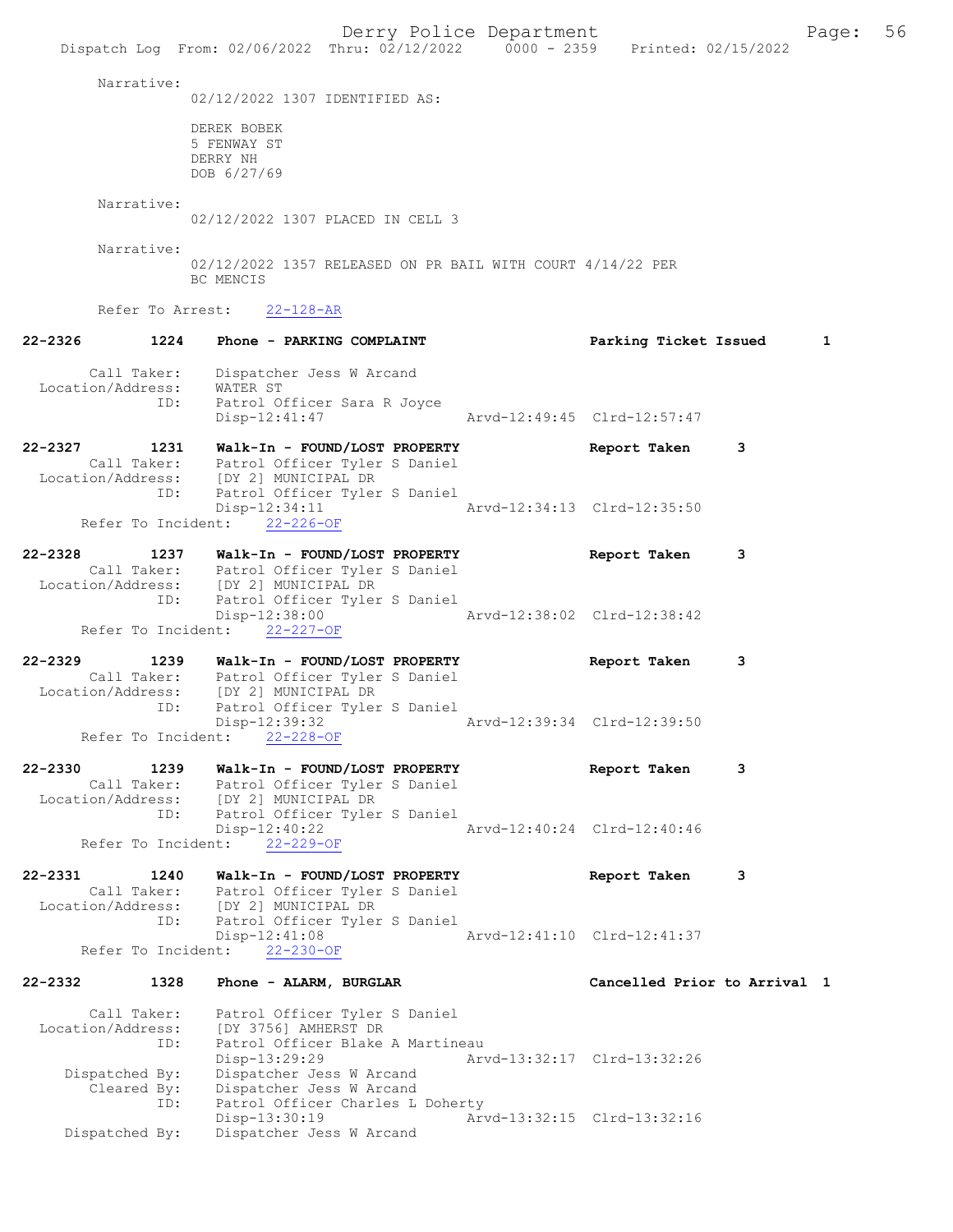Narrative:

02/12/2022 1332 cancelled by alarm company

| $22 - 2333$<br>1358<br>Call Taker:<br>Location/Address:        | Other - KEEP THE PEACE<br>Dispatcher Jess W Arcand<br>FENWAY ST                                                   | Services Rendered 2         |
|----------------------------------------------------------------|-------------------------------------------------------------------------------------------------------------------|-----------------------------|
| ID:<br>Narrative:                                              | Patrol Officer Nicholas M Granville<br>Disp-13:59:38                                                              | Arvd-14:06:56 Clrd-14:31:09 |
|                                                                | 02/12/2022 1407 TRANSPORTING ONE TO FENWAY ST SM 47560.5                                                          |                             |
| Narrative:                                                     | 02/12/2022 1411 OFF AT FENWAY ST EM 47561.7                                                                       |                             |
| $22 - 2334$<br>1405<br>Call Taker:<br>Location/Address:        | Phone - ASSIST CITIZEN<br>Patrol Officer Tyler S Daniel<br>EASTGATE RD                                            | Services Rendered 3         |
| ID:<br>Arrived By:                                             | Patrol Officer Sara R Joyce<br>Disp-14:06:10<br>Dispatcher Jess W Arcand                                          | Arvd-14:10:52 Clrd-14:21:09 |
| Cleared By:<br>Refer To Field Int:                             | Dispatcher Jess W Arcand<br>$22 - 523 - FI$                                                                       |                             |
| $22 - 2335$<br>1421<br>Call Taker:<br>Location/Address:        | Phone - DOWN WIRE<br>Dispatcher Jess W Arcand<br>WENTWORTH LN                                                     | Services Rendered 2         |
| ID:<br>ID:                                                     | Patrol Officer Sara R Joyce<br>$Disp-14:21:55$<br>Patrol Officer Charles L Doherty                                | Arvd-14:25:22 Clrd-14:42:42 |
| Narrative:                                                     | Disp-14:34:31                                                                                                     | Arvd-14:34:33 Clrd-14:42:39 |
|                                                                | 02/12/2022 1438 COMCAST NOTIFIED OF LOW WIRE                                                                      |                             |
| $22 - 2336$<br>1535<br>Call Taker:<br>Location/Address:<br>ID: | Initiated - FOLLOW-UP<br>Dispatcher Christina L Power<br>[DY 3749] COVENTRY LN<br>Patrol Officer Joshua W Morse   | Cleared<br>$\mathbf{2}$     |
|                                                                | Patrol Officer Nathan S Lavoie                                                                                    | Arvd-15:35:00 Clrd-15:45:39 |
| $22 - 2337$<br>1545<br>Call Taker:<br>Location/Address:<br>ID: | Phone - MV ACCIDENT<br>Dispatcher Christina L Power<br>CHESTER RD + TSIENNETO RD<br>Patrol Officer Joshua W Morse | Report Taken<br>1           |
|                                                                | Disp-15:45:50<br>Patrol Officer Nathan S Lavoie                                                                   | Arvd-15:51:11 Clrd-16:45:36 |
| ID:<br>ID:                                                     | Patrol Officer Sara R Joyce<br>Disp-15:45:51<br>Patrol Officer Monica Ricci                                       | Arvd-15:51:12 Clrd-16:22:45 |
| ID:                                                            | Disp-15:46:27<br>Sergeant Jeffrey M Dawe                                                                          | Arvd-15:51:12 Clrd-16:37:11 |
| Narrative:                                                     | Disp-15:48:56<br>02/12/2022 1604 next on the list for NH reg 4476578, LBP<br>assigned                             | Arvd-15:48:57 Clrd-16:37:09 |
| Narrative:                                                     | 02/12/2022 1613 wrecker on scene                                                                                  |                             |
| Narrative:                                                     | Murphy v. Varsalone v. Chagnon, full report                                                                       |                             |
| Refer To Accident:                                             | $22 - 88 - AC$                                                                                                    |                             |
| $22 - 2338$<br>1618<br>Call Taker:<br>Location/Address:        | Phone - KEEP THE PEACE<br>Dispatcher Christina L Power<br>DOLORES AVE                                             | Services Rendered 2         |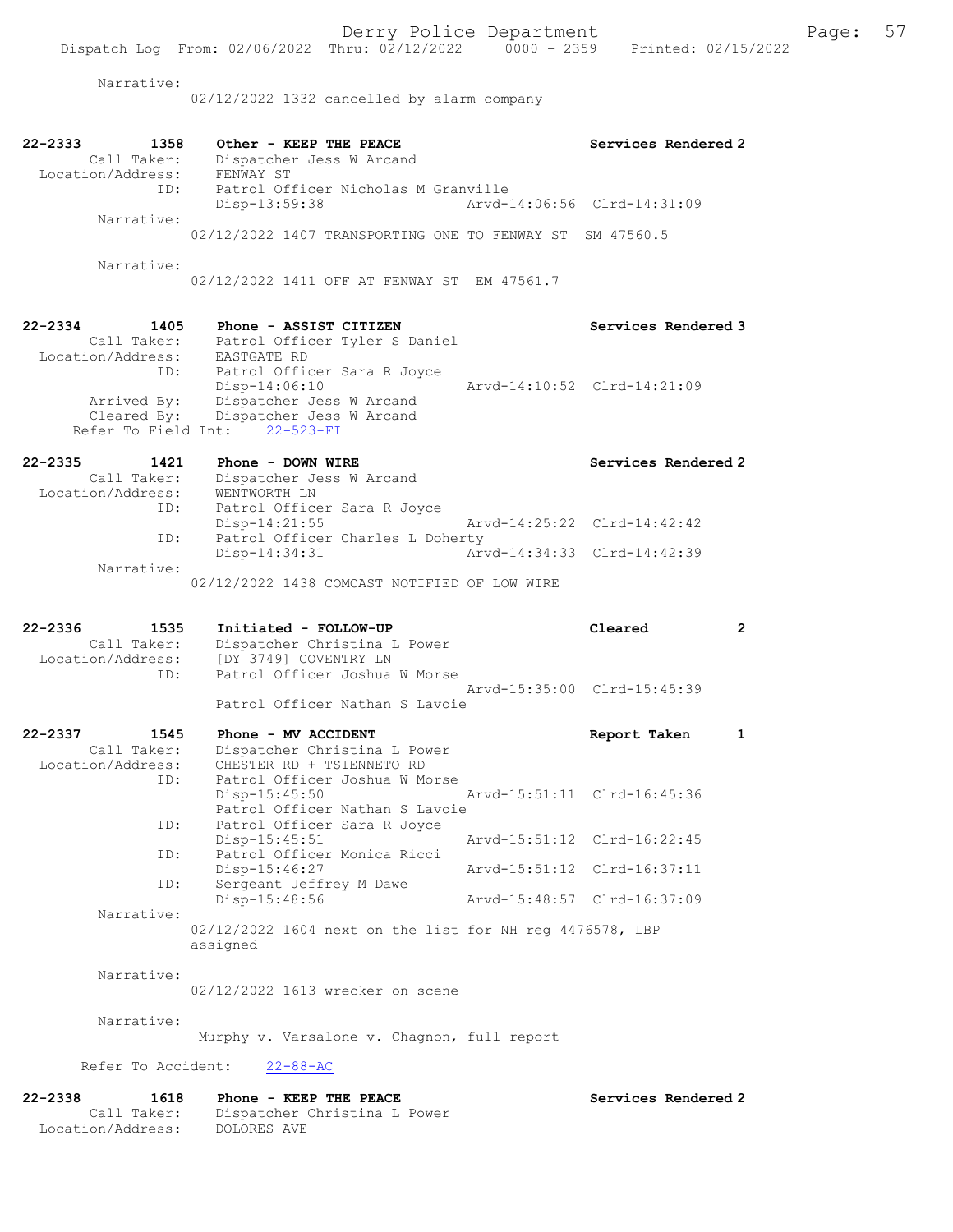Derry Police Department Fage: 58 Dispatch Log From: 02/06/2022 Thru: 02/12/2022 0000 - 2359 Printed: 02/15/2022 ID: Patrol Officer Joshua W Morse Disp-16:45:45 Arvd-16:54:59 Clrd-17:07:28 Patrol Officer Nathan S Lavoie Refer To Field Int: 22-522-FI 22-2339 1642 Initiated - MV CHECK SENT ON THEIR WAY 1 Call Taker: Dispatcher Christina L Power Location/Address: CRYSTAL AVE ID: Patrol Officer Samuel J Troy Arvd-16:42:00 Clrd-16:54:51 Cleared By: Patrol Officer Tyler S Daniel 22-2340 1654 Phone - WELFARE CHECK Report Taken 2 Call Taker: Patrol Officer Tyler S Daniel Location/Address: LINLEW DR ID: Patrol Officer Samuel J Troy Disp-16:56:04 Arvd-17:07:25 Clrd-17:46:53 Arrived By: Dispatcher Christina L Power Cleared By: Dispatcher Christina L Power ID: Sergeant Jeffrey M Dawe Disp-16:56:07 Arvd-17:07:26 Clrd-17:46:55 Arrived By: Dispatcher Christina L Power Cleared By: Dispatcher Christina L Power Narrative: 02/12/2022 1713 DFD requested Narrative: 02/12/2022 1719 DFD on scene Refer To Incident: 22-231-OF 22-2341 1709 Initiated - MV STOP Warning Issued 3 Call Taker: Dispatcher Christina L Power Location/Address: WINDHAM RD ID: Patrol Officer Monica Ricci Arvd-17:09:00 Clrd-17:15:48 Refer To Citation: 22-569-CN 22-2342 1717 Initiated - FOLLOW-UP Cleared 2 Call Taker: Dispatcher Christina L Power Location/Address: COVENTRY LN ID: Patrol Officer Joshua W Morse Arvd-17:17:00 Clrd-17:46:35 Patrol Officer Nathan S Lavoie 22-2343 1751 Initiated - MV STOP Warning Issued 3 Call Taker: Dispatcher Christina L Power Location/Address: OLD CHESTER RD ID: Patrol Officer Joshua W Morse Arvd-17:51:00 Clrd-18:07:16 Patrol Officer Nathan S Lavoie Cleared By: Patrol Officer Robert Corwin Refer To Citation: 22-571-CN 22-2344 1755 Initiated - MV STOP Warning Issued 3 Call Taker: Dispatcher Christina L Power Location/Address: S MAIN ST ID: Patrol Officer Sara R Joyce Arvd-17:55:00 Clrd-17:59:53 Refer To Citation: 22-570-CN 22-2345 1755 Phone - ANIMAL COMPLAINT Nunties of Matter Rectified 1 Call Taker: Patrol Officer Robert Corwin Location/Address: HOWARD ST ID: Patrol Officer Monica Ricci Disp-17:55:56 Arvd-17:59:58 Clrd-18:06:52 Arrived By: Dispatcher Christina L Power Narrative: dog on porch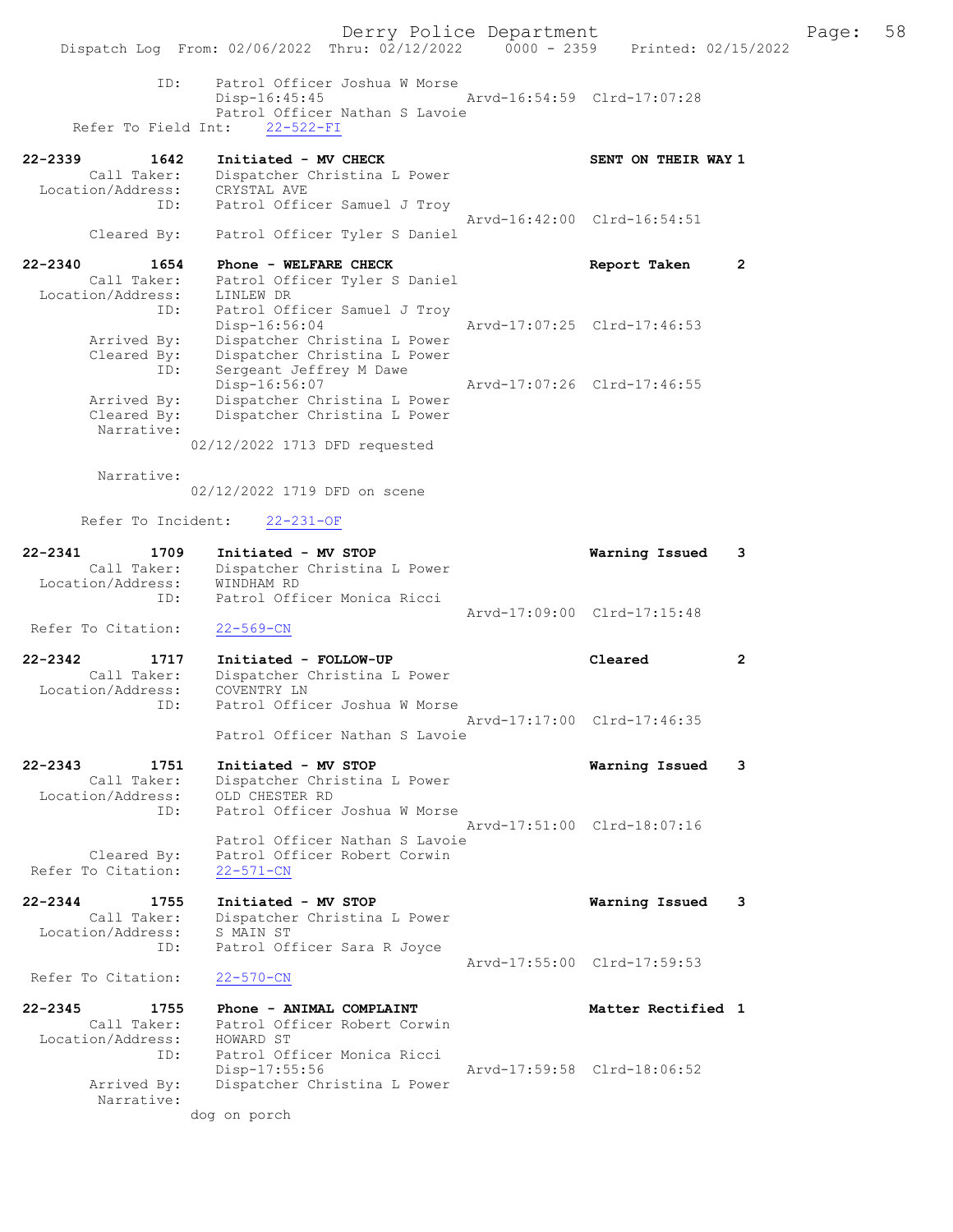Narrative:

02/12/2022 1807 dog returned to owner

| 22-2346<br>1845<br>Call Taker:<br>Location/Address:<br>ID:<br>Narrative:<br>Narrative: | Walk-In - WARRANT ARREST<br>Dispatcher Christina L Power<br>MUNICIPAL DR<br>Patrol Officer Joshua W Morse<br>Disp-18:50:06<br>Patrol Officer Nathan S Lavoie<br>subject into hq's to turn himself in on a warrant for simple<br>assault.<br>Branco, Kim<br>19 Franklin St<br>Derry, NH dob 100770<br>released on PR bail with a court date of $4/14$ | Arrest(s) Made<br>Arvd-18:55:50 Clrd-19:48:37 | 2                   |    |
|----------------------------------------------------------------------------------------|------------------------------------------------------------------------------------------------------------------------------------------------------------------------------------------------------------------------------------------------------------------------------------------------------------------------------------------------------|-----------------------------------------------|---------------------|----|
| Refer To Arrest:                                                                       | $22 - 129 - AR$                                                                                                                                                                                                                                                                                                                                      |                                               |                     |    |
| $22 - 2347$<br>1847<br>Call Taker:<br>Location/Address:<br>ID:                         | Initiated - MV STOP<br>Dispatcher Christina L Power<br>KENDALL POND RD<br>Patrol Officer Sara R Joyce                                                                                                                                                                                                                                                |                                               | Warning Issued      | 3  |
| Refer To Citation:                                                                     | $22 - 572 - CN$                                                                                                                                                                                                                                                                                                                                      | Arvd-18:47:00 Clrd-18:57:14                   |                     |    |
| $22 - 2348$<br>1911<br>Call Taker:<br>Location/Address:<br>ID:<br>Cleared By:          | Walk-In - INTERNET OFFENSES<br>Patrol Officer Robert Corwin<br>[DY 2] MUNICIPAL DR<br>Patrol Officer Robert Corwin<br>Disp-19:19:27<br>Dispatcher Christina L Power                                                                                                                                                                                  | Arvd-19:19:30 Clrd-19:48:31                   | Report Taken        | 2  |
| $22 - 2349$<br>1924<br>Call Taker:<br>Location/Address:<br>ID:<br>Refer To Field Int:  | Initiated - MV CHECK<br>Dispatcher Christina L Power<br>PIERCE AVE<br>Patrol Officer Monica Ricci<br>$22 - 521 - FI$                                                                                                                                                                                                                                 | Arvd-19:24:00 Clrd-19:31:50                   | SENT ON THEIR WAY 1 |    |
| $22 - 2350$<br>2049                                                                    | Phone - FIREWORKS COMPLAINT                                                                                                                                                                                                                                                                                                                          |                                               | Quieted on Request  | 2  |
| Call Taker:<br>ID:                                                                     | Dispatcher Christina L Power<br>Location/Address: WINDHAM DEPOT RD<br>Patrol Officer Sara R Joyce<br>$Disp-20:50:03$<br>Refer To Field Int: 22-536-FI                                                                                                                                                                                                | Arvd-20:55:40 Clrd-21:05:06                   |                     |    |
| $22 - 2351$<br>2052<br>Call Taker:<br>Location/Address:<br>ID:                         | Phone - DISPERSE A GROUP<br>Dispatcher Christina L Power<br>CRYSTAL AVE<br>Patrol Officer Samuel J Troy<br>Disp-20:52:30                                                                                                                                                                                                                             | Arvd-20:55:17 Clrd-21:05:31                   | Gone on Arrival     | -2 |
| 22-2353<br>2210<br>Call Taker:<br>Location/Address:<br>ID:                             | Phone - ASSIST CITIZEN<br>Dispatcher Christina L Power<br>PINKERTON ST<br>Patrol Officer Samuel J Troy                                                                                                                                                                                                                                               |                                               | Services Rendered 3 |    |
| Arrived By:<br>Narrative:                                                              | Disp-22:13:45<br>Patrol Officer Robert Corwin<br>next on the list requested for a dmv, Birch St Collision<br>assigned                                                                                                                                                                                                                                | Arvd-22:21:43 Clrd-22:24:22                   |                     |    |
|                                                                                        |                                                                                                                                                                                                                                                                                                                                                      |                                               |                     |    |

22-2352 2212 Phone - NEIGHBORHOOD DISPUTE ADVICE GIVEN 2 Call Taker: Patrol Officer Robert Corwin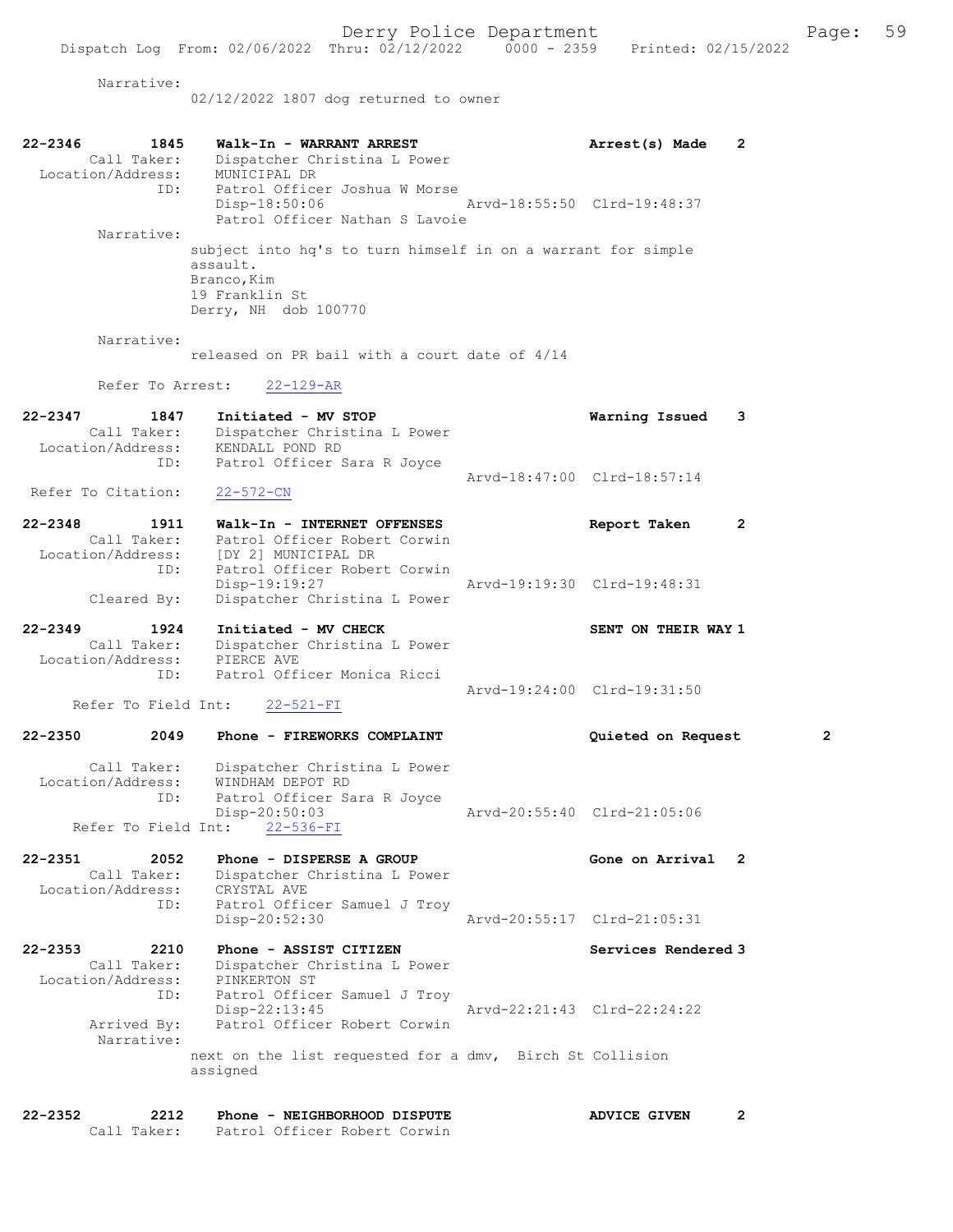Dispatch Log From: 02/06/2022 Thru: 02/12/2022 0000 - 2359 Printed: 02/15/2022 Location/Address: FAIRWAY DR ID: Patrol Officer Joshua W Morse Disp-22:12:52 Arvd-22:17:28 Clrd-22:36:47 Patrol Officer Nathan S Lavoie Cleared By: Dispatcher Christina L Power Refer To Field Int: 22-520-FI 22-2354 2224 Phone - SUSPICIOUS ACTIVITY Arrest(s) Made 2<br>Call Taker: Dispatcher Christina L Power Call Taker: Dispatcher Christina L Power Location/Address: BRADY AVE ID: Patrol Officer Monica Ricci Disp-22:28:38 Arvd-22:28:45 Clrd-02/13/2022 @ 00:00:39 Cleared By: Dispatcher Jonathon S Pickering<br>ID: Patrol Officer Samuel J Troy Patrol Officer Samuel J Troy Disp-22:28:44 Arvd-22:28:46 Clrd-23:54:07 Cleared By: Dispatcher Jonathon S Pickering ID: Sergeant Patrick H Dawson Disp-23:11:31 Arvd-23:11:33 Clrd-23:27:21<br>Dispatched By: Patrol Officer Robert Corwin Dispatched By: Patrol Officer Robert Corwin Arrived By: Patrol Officer Robert Corwin Cleared By: Dispatcher Jonathon S Pickering ID: Patrol Officer Michael Carnazzo Disp-23:19:49 Arvd-23:19:51 Clrd-23:27:20<br>Dispatched By: Dispatcher Jonathon S Pickering patched By: Dispatcher Jonathon S Pickering<br>Arrived By: Dispatcher Jonathon S Pickering Arrived By: Dispatcher Jonathon S Pickering<br>Cleared By: Dispatcher Jonathon S Pickering Dispatcher Jonathon S Pickering Narrative: 02/12/2022 2303 checking sobriety Narrative: 02/12/2022 2312 one in custody Narrative: 02/12/2022 2314 plate is NH 2604671 Narrative: 02/12/2022 2318 429 transporting subject to DPDHQ s/m: 47612.0 Narrative: 02/12/2022 2327 429 off at DPDHQ e/m: 47614.5 Narrative: 02/13/2022 0035 released to sober party, court date 3/3/22 per BC Mencis Narrative: 02/13/2022 0035 Subject Info: Kaleb Owen 4 Walker St Derry, NH DOB:10/20/03 Arrested for DWI Refer To Arrest: 22-130-AR 22-2355 2238 Phone - WELFARE CHECK Services Rendered 2 Call Taker: Dispatcher Christina L Power<br>ion/Address: LARAWAY CT Location/Address:<br>ID: Patrol Officer Joshua W Morse<br>Disp-22:39:26 Disp-22:39:26 Arvd-22:40:27 Clrd-22:48:27 Patrol Officer Nathan S Lavoie 22-2356 2244 Phone - NEIGHBORHOOD DISPUTE Arrest(s) Made 2 Call Taker: Dispatcher Christina L Power Location/Address: FRANKLIN ST ess: Exannium of<br>ID: Patrol Officer Andrew R Kennedy<br>Disp-23:33:00 Ar Disp-23:33:00 Arvd-23:35:01 Clrd-02/13/2022 @ 00:05:07<br>Dispatched By: Dispatcher Jonathon S Pickering Dispatcher Jonathon S Pickering Arrived By: Dispatcher Jonathon S Pickering Cleared By: Dispatcher Jonathon S Pickering

Derry Police Department The Rage: 60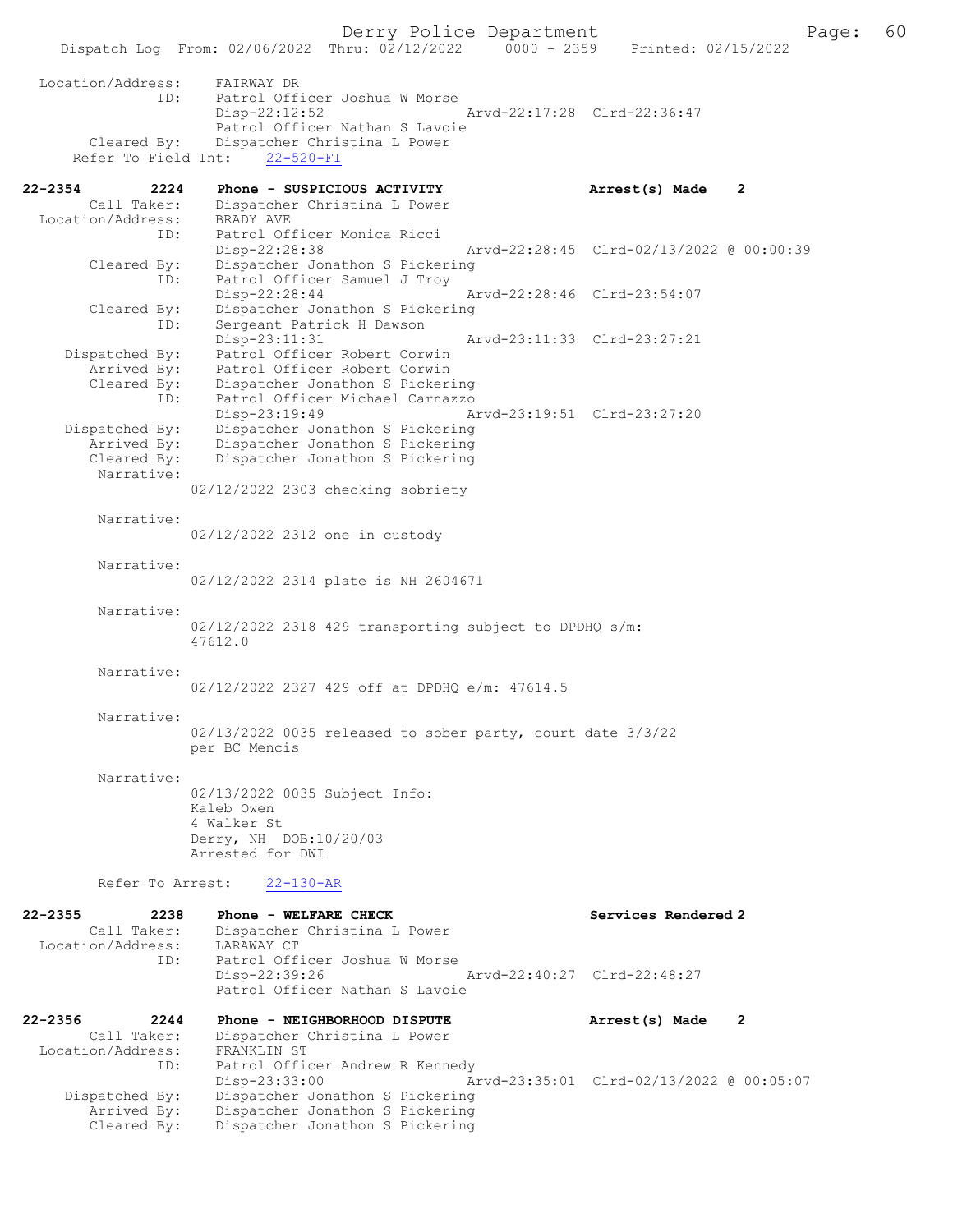Derry Police Department Fage: 61 Dispatch Log From: 02/06/2022 Thru: 02/12/2022 0000 - 2359 Printed: 02/15/2022 ID: Patrol Officer Michael Carnazzo Disp-23:34:16 Arvd-23:40:50 Clrd-02/13/2022 @ 00:01:35<br>Dispatched By: Dispatcher Jonathon S Pickering Dispatcher Jonathon S Pickering Arrived By: Dispatcher Jonathon S Pickering Cleared By: Dispatcher Jonathon S Pickering ID: Sergeant Patrick H Dawson<br>Disp-23:52:10 Disp-23:52:10 Arvd-23:52:12 Clrd-02/13/2022 @ 00:01:36 Dispatched By: Dispatcher Jonathon S Pickering Arrived By: Dispatcher Jonathon S Pickering Cleared By: Dispatcher Jonathon S Pickering ID: Patrol Officer Andrew R Kennedy<br>Disp-00:05:13 A Arvd-00:05:13 Clrd-02/13/2022 @ 00:15:09 Dispatched By: Dispatcher Jonathon S Pickering<br>Arrived By: Dispatcher Jonathon S Pickering Arrived By: Dispatcher Jonathon S Pickering<br>Cleared By: Patrol Officer Robert Corwin Patrol Officer Robert Corwin Narrative: 02/12/2022 2357 one in custody Narrative: 02/13/2022 0001 335 transporting to DPDHQ s/m: 21791.0 Narrative: 02/13/2022 0005 335 off at DPDHQ e/m: 21792.4 Narrative: 02/13/2022 0011 Subject Info: Jerry Kapetanakis 10 Franklin St #1 Derry, NH DOB:12/26/69 Arrested for Simple Assault (mutual combat) Narrative: 02/13/2022 0030 summons issued, court date 4/14/22 Narrative: 02/13/2022 0035 subject released Refer To Arrest:  $\frac{22-131-AR}{22-528-FI}$ Refer To Field Int: 22-2357 2304 Initiated - MV STOP Warning Issued 3 Call Taker: Dispatcher Jonathon S Pickering Location/Address: ROCKINGHAM RD ID: Sergeant Patrick H Dawson Arvd-23:04:00 Clrd-23:11:22 Cleared By: Patrol Officer Robert Corwin Refer To Citation: 22-573-CN 22-2358 2313 Initiated - MV CHECK SENT ON THEIR WAY 1 Call Taker: Dispatcher Jonathon S Pickering Location/Address: E BROADWAY ID: Patrol Officer Jack Stafford Arvd-23:13:00 Clrd-23:19:17 ID: Patrol Officer Michael Carnazzo<br>Disp-23:14:22 A Disp-23:14:22 Arvd-23:15:06 Clrd-23:15:06 22-2359 2321 Initiated - MV STOP 1991 22-2359 2321 Initiated - MV STOP 2361 2361 2361 2361 2361 2361 2361 236 Dispatcher Jonathon S Pickering<br>TSIENNETO RD Location/Address:<br>TD: Patrol Officer Jack Stafford Arvd-23:21:00 Clrd-23:27:48<br>22-574-CN Refer To Citation: 22-2360 2323 Phone - FIREWORKS COMPLAINT Quieted on Request 2 Call Taker: Patrol Officer Robert Corwin<br>ion/Address: BYPASS 28 Location/Address: ID: Patrol Officer Jack Stafford<br>Disp-23:27:59 Disp-23:27:59 Arvd-23:33:43 Clrd-23:46:42<br>Dispatched By: Dispatcher Jonathon S Pickering Dispatcher Jonathon S Pickering